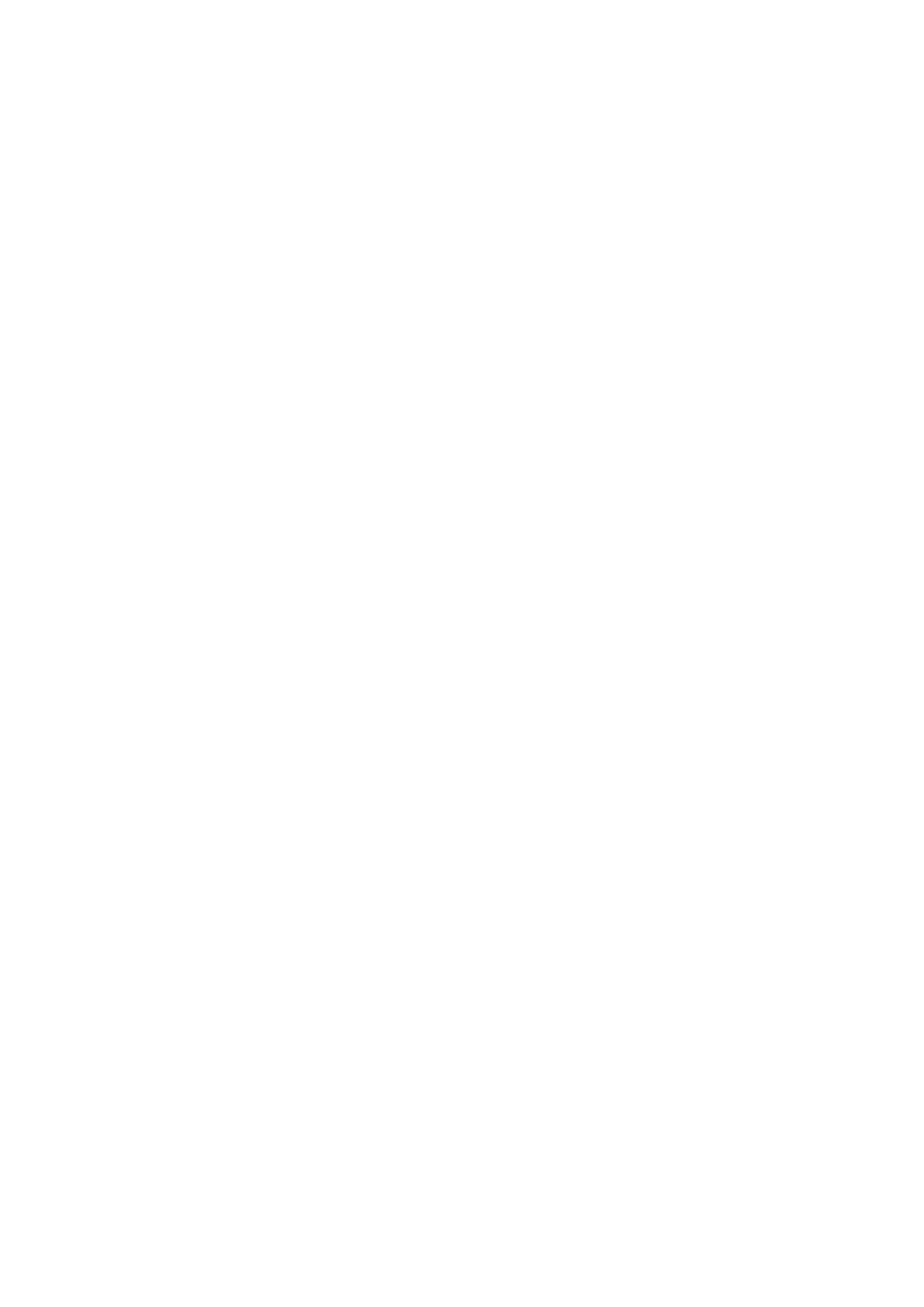Western Australia

# **Bail Act 1982**

**An Act to make better provision for bail in criminal proceedings.** 

Compare 06 Aug 2020 [09-j0-01] / 26 Aug 2020 [09-k0-00] page 1 Extract from www.slp.wa.gov.au, see that website for further information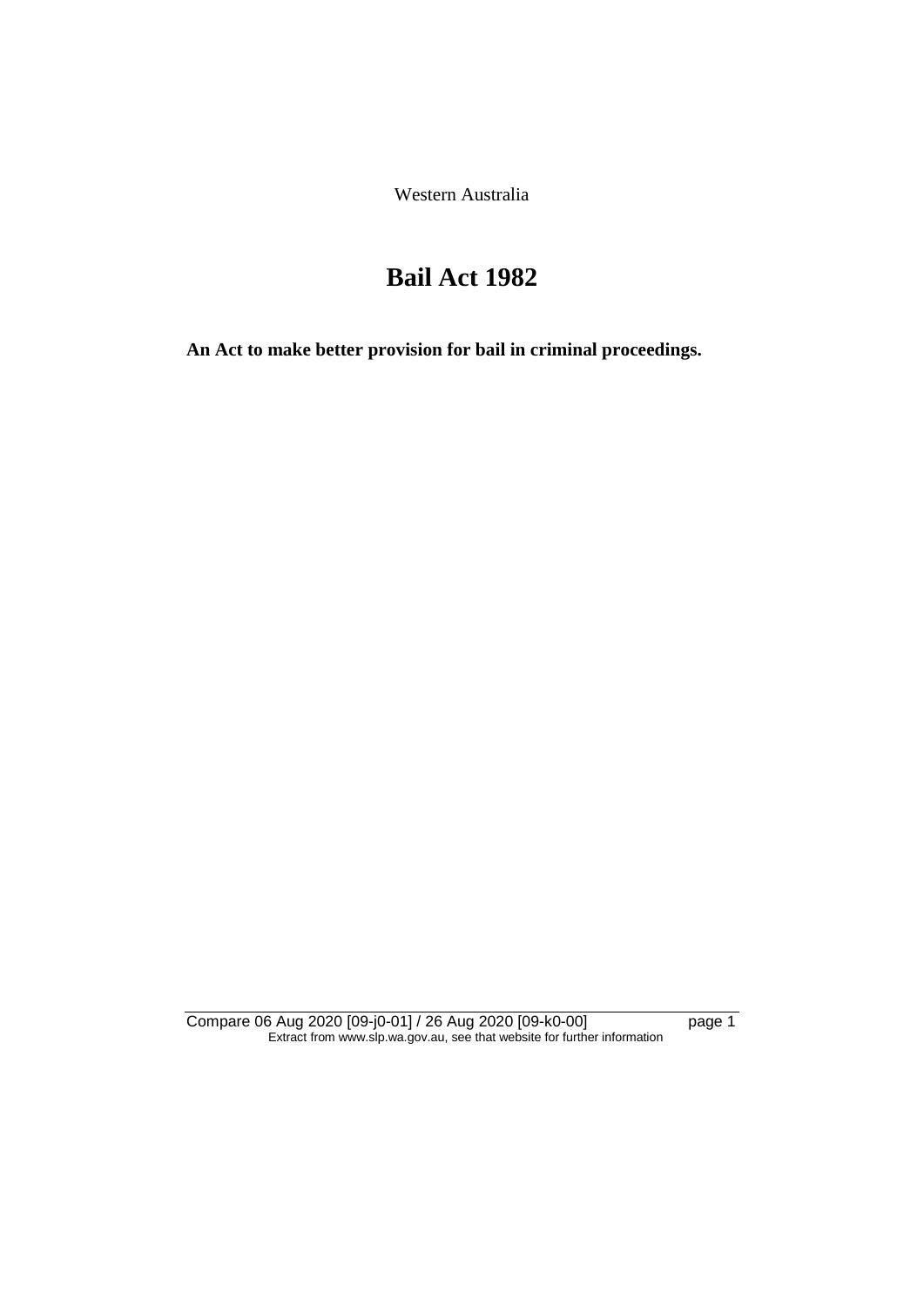# **Part I — Preliminary**

#### **1. Short title**

This Act may be cited as the *Bail Act 1982*.

## **2. Commencement**

This Act shall come into operation on a day to be fixed by proclamation.

## **3. Terms used**

(1) In this Act, unless a contrary intention appears —

*accused* includes —

- (a) a person charged with, convicted of, or found guilty of an offence;
- (b) a person whose conviction for an offence is stayed;
- (c) a person in respect of whom an appeal relating to an offence is pending;
- (d) a person in respect of whom a new trial for an offence has been ordered;

#### *adjournment* —

- (a) means any order of a court by which proceedings for an offence are postponed or interrupted or are to be held at a different time or place before the same court; and
- (b) is deemed to include any order of a court, other than a committal to the Supreme Court or District Court, by which the venue of any proceedings for an offence is changed to another court or a court at another place whether by way of a remand, referral, or recommittal of the accused or otherwise;

*appeal* includes an application for leave to appeal;

# *appropriate judicial officer* means —

(a) subject to paragraphs (b), (c) and (d), a judicial officer who is empowered to exercise jurisdiction in the court

page 2 Compare 06 Aug 2020 [09-j0-01] / 26 Aug 2020 [09-k0-00] Extract from www.slp.wa.gov.au, see that website for further information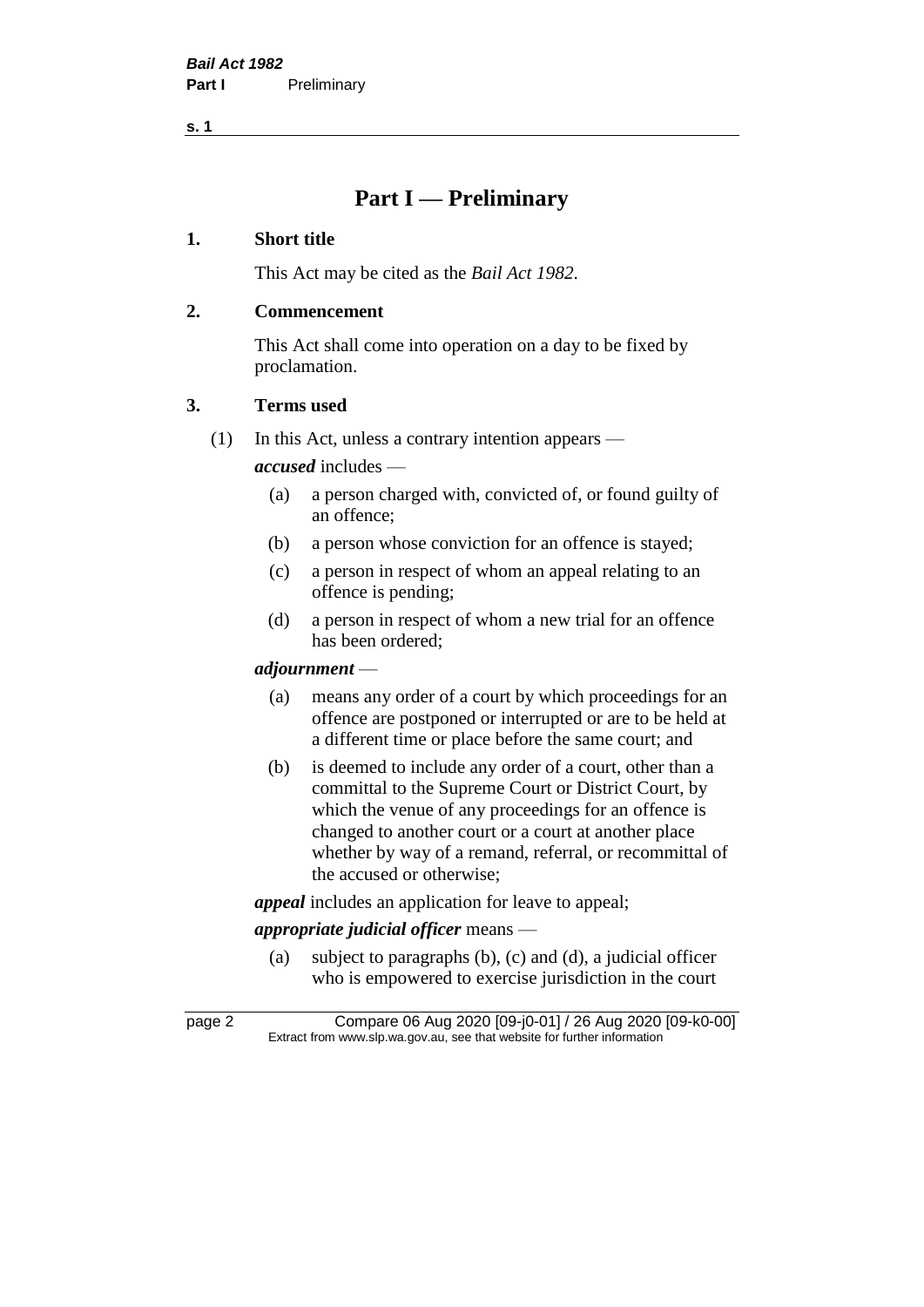before which the accused is required to appear pursuant to his bail undertaking; or

- (b) if the court is the Court of Appeal, a judge of appeal; or
- (c) except in section 49, a judge of the Supreme Court or of the Children's Court, as the case may require, in any case where —
	- (i) under section 15 only a judge of the Supreme Court or of the Children's Court has power to grant bail; or
	- (ii) a judicial officer has exercised the power contained in section 31(2)(d),

for the appearance in question; or

(d) except in section 49, a judge of the Supreme Court, of the District Court, or of the Children's Court, as the case may require, in any case where such a judge has granted bail under section 14 for the appearance in question;

*approved*, in relation to a form, means approved by the chief executive officer of the department of the Public Service principally assisting in the administration of this Act;

*approved electronic monitoring device* means —

- (a) an electronic monitoring device that has been approved by the CEO (corrections); and
- (b) any equipment, wires or other items associated with a device under paragraph (a);

*as soon as is practicable* means as soon as is reasonably practicable;

*authorised community services officer* means any of the following persons —

- (a) the CEO (corrections) or a delegate of the CEO (corrections) under subsection (5);
- (b) a registrar of the Children's Court;
- (c) a superintendent of a detention centre under the *Young Offenders Act 1994*;

Compare 06 Aug 2020 [09-j0-01] / 26 Aug 2020 [09-k0-00] page 3 Extract from www.slp.wa.gov.au, see that website for further information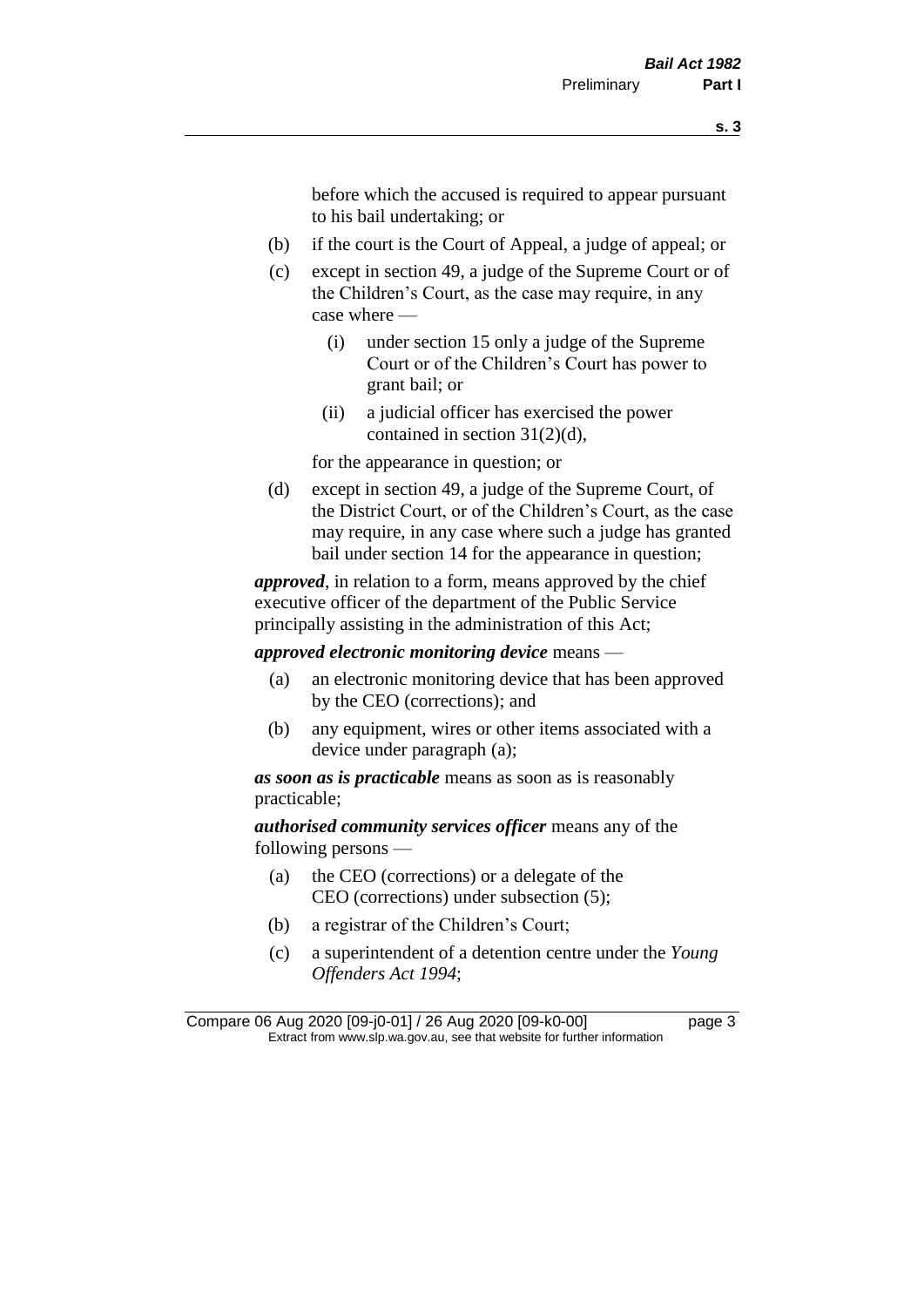(d) the officer for the time being in charge of any detention centre under the *Young Offenders Act 1994*;

*authorised officer* means an authorised police officer or an authorised community services officer;

#### *authorised police officer* means —

- (a) a police officer who holds the rank of sergeant, or a higher rank;
- (b) the police officer who is for the time being in charge of a police station;
- (c) whichever of these officers is for the time being in charge of a lock-up —
	- (i) a police officer;
	- (ii) a special constable appointed under the *Police Act 1892* Part III whose powers, duties and obligations are or include those of an authorised police officer under this Act;
	- (iii) a police auxiliary officer appointed under the *Police Act 1892* Part IIIB whose powers, duties and obligations are or include those of an authorised police officer under this Act;

*bail undertaking* means an undertaking described in section 28(2);

*CEO (corrections)* means the chief executive officer of the Public Sector agency principally assisting the Minister administering Part 8 of the *Sentence Administration Act 2003* in its administration;

*Chief Judge* means the Chief Judge of the District Court;

*Chief Justice* means the Chief Justice of Western Australia;

*child* has the same meaning as *young person* has in the *Young Offenders Act 1994*;

*Commonwealth Criminal Code* means the Criminal Code set out in the Schedule to the *Criminal Code Act 1995* (Commonwealth);

page 4 Compare 06 Aug 2020 [09-j0-01] / 26 Aug 2020 [09-k0-00] Extract from www.slp.wa.gov.au, see that website for further information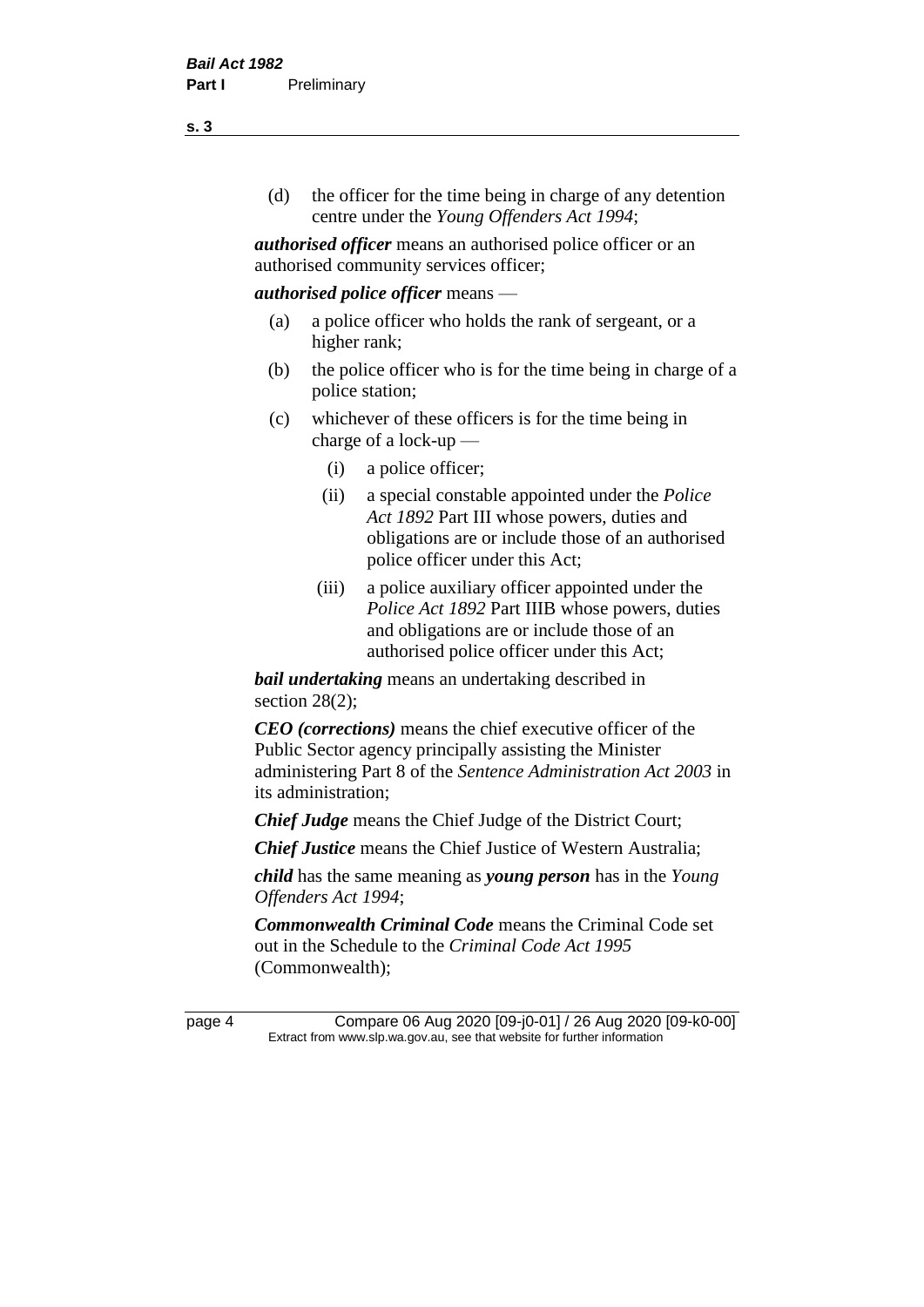*community corrections officer* has the same meaning as in the *Sentence Administration Act 2003*;

*confirmed control order* has the meaning given in the Commonwealth Criminal Code section 100.1(1);

*court* means each of the following —

- (a) the Magistrates Court;
- (b) the Children's Court;
- (c) the Coroner's Court of Western Australia;
- (d) the District Court;
- (e) the Supreme Court;
- (f) the Court of Appeal;

*court custody centre* has the meaning given in the *Court Security and Custodial Services Act 1999* section 3;

*Director of Public Prosecutions* means —

- (a) the Director of Public Prosecutions for the State; or
- (b) the officer in charge in the State of the Commonwealth Office of the Director of Public Prosecutions,

as the case requires;

*early release order* means an early release order made under the *Sentence Administration Act 1995* or *Sentence Administration Act 2003*;

*home detention condition* means a home detention condition imposed under clause 3 of Part D of Schedule 1;

*interim control order* has the meaning given in the Commonwealth Criminal Code section 100.1(1);

*judge of appeal* has the meaning given in the *Supreme Court Act 1935* section 4(1);

*judicial officer* means any person empowered to exercise jurisdiction in a court whether or not he is sitting as a court, and includes a single justice and, where the context so requires, the Court of Appeal exercising jurisdiction under this Act;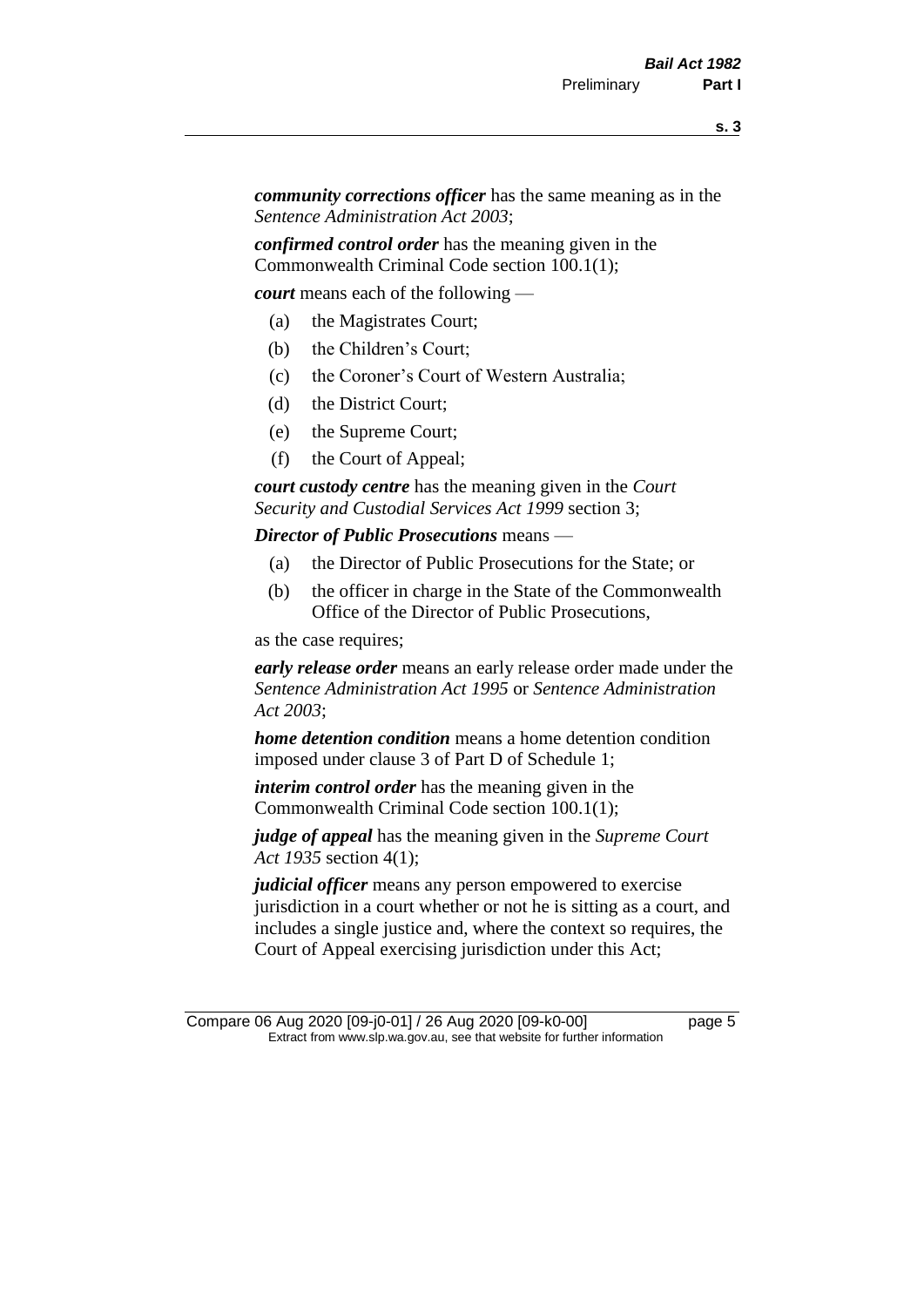*lock-up* includes a place prescribed as a lock-up for the purposes of the *Court Security and Custodial Services Act 1999*;

*offence* means any act, omission or conduct which renders the person doing the act, making the omission or engaging in the conduct liable to any punishment, and includes an alleged offence; but nothing in this definition shall limit the operation of subsection (4);

*person linked to terrorism* means a person who —

- (a) is charged with, or has been convicted of, a terrorism offence; or
- (b) is the subject of an interim control order or confirmed control order, or has been the subject of a confirmed control order within the last 10 years;

*prosecutor* includes —

- (a) in the case of an offence charged in a prosecution notice, the prosecutor;
- (b) in the case of an offence charged in an indictment, the State or the Commonwealth, as the case may be;

*registrar* of a court means —

- (a) for a court other than the Coroner's Court of Western Australia, the principal registrar, a registrar or a deputy registrar of the court; or
- (b) for the Coroner's Court of Western Australia, a coroner's registrar as defined in the *Coroners Act 1996* section 3;

*serious offence* means —

- (a) an offence against section 51(2a); and
- (b) an offence described in Schedule 2;

*surety* and *surety undertaking* have the meanings assigned to them by section 35;

*surety approval officer* means a person who is authorised by section 36 to decide whether an applicant should be approved as a surety;

page 6 Compare 06 Aug 2020 [09-j0-01] / 26 Aug 2020 [09-k0-00] Extract from www.slp.wa.gov.au, see that website for further information

**s. 3**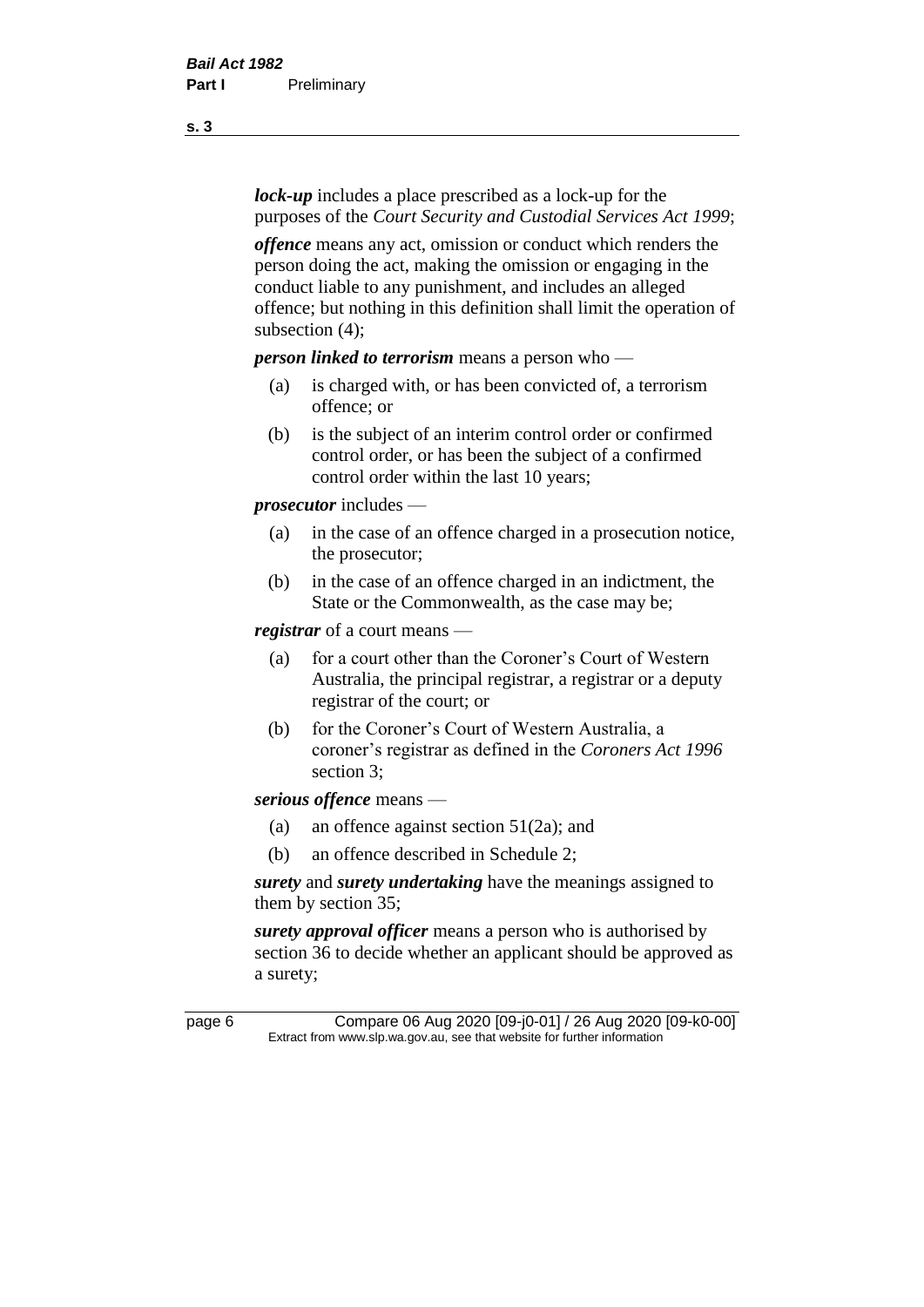*terrorism offence* means —

- (a) an offence against the Commonwealth Criminal Code Division 72 Subdivision A; or
- (b) an offence against the Commonwealth Criminal Code Division 80 Subdivision B; or
- (c) an offence against the Commonwealth Criminal Code Part 5.3, except an offence against section 104.22, 104.27, 104.27A, 105.41 or 105.45; or
- (d) an offence against the Commonwealth Criminal Code Part 5.5; or
- (e) an offence against either of the following provisions of the *Charter of the United Nations Act 1945*  (Commonwealth) —
	- (i) Part 4; or
	- (ii) Part 5, to the extent that it relates to the *Charter of the United Nations (Sanctions — Al-Qaida) Regulations 2008* (Commonwealth);
	- or
- (f) an offence against the *Crimes (Foreign Incursions and Recruitment) Act 1978* (Commonwealth) (repealed); or
- (g) an offence against the *Crimes (Internationally Protected Persons) Act 1976* (Commonwealth) section 8; or
- (h) an offence under a written law or a law of the Commonwealth, another State, a Territory or another country, that substantially corresponds to an offence in paragraphs (a) to (e) and (g); or
- (i) an offence of attempting, inciting or conspiring to commit an offence referred to in paragraphs (a) to (h);

*terrorist act* has the meaning given in the *Terrorism (Commonwealth Powers) Act 2002* section 3;

Compare 06 Aug 2020 [09-j0-01] / 26 Aug 2020 [09-k0-00] page 7 Extract from www.slp.wa.gov.au, see that website for further information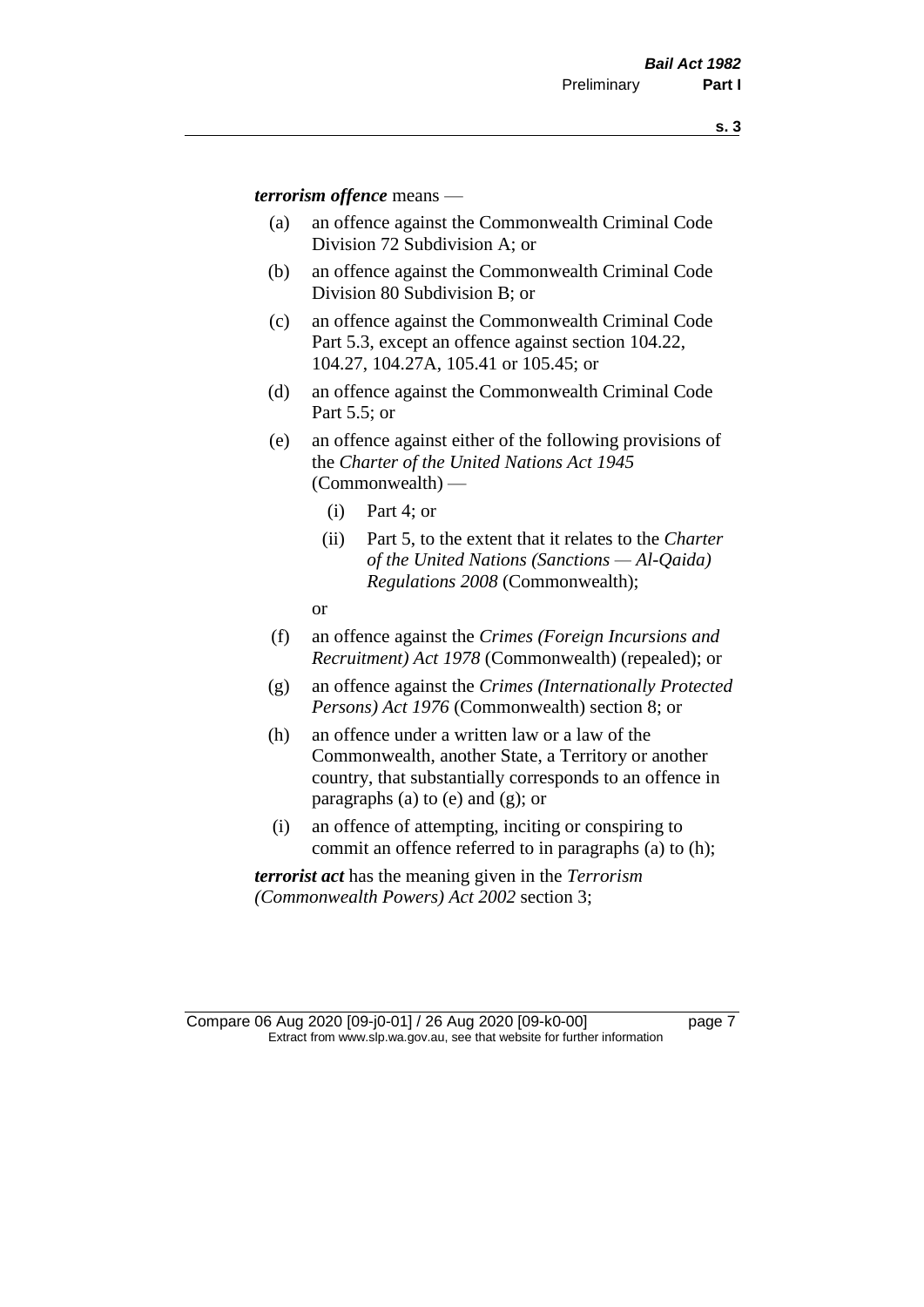*terrorist intelligence information* means information relating to an actual or suspected terrorist act (whether in this State or elsewhere) the disclosure of which could reasonably be expected —

- (a) to prejudice national security; or
- (b) to endanger a person's life or physical safety; or
- (c) to threaten significant damage to infrastructure or property; or
- (d) to prejudice a criminal investigation; or
- (e) to reveal intelligence-gathering methodologies, investigative techniques or technologies or covert practices; or
- (f) to enable the discovery of the existence or identity of a confidential source of information relevant to law enforcement;

*trial* means all proceedings for an offence between —

- (a) the time when the accused is called upon to plead to the prosecution notice or the indictment; and
- (b) the time when the accused is found not guilty or is sentenced.
- (2) A reference in this Act
	- (a) to a power to grant bail includes a reference to a power to refuse bail;
	- (b) to a grant of bail includes a reference to a grant of bail by the exercise of a power in section 31(2).
- (3) Where in this Act there is a reference to a requirement that an accused appear in court, the reference is to a requirement, unless a contrary intention appears, that the accused —
	- (a) surrender himself into the custody of the court or, in the case of a bail undertaking, of the court specified therein, or of such person as the court may direct, to be dealt with according to law; and

page 8 Compare 06 Aug 2020 [09-j0-01] / 26 Aug 2020 [09-k0-00] Extract from www.slp.wa.gov.au, see that website for further information

**s. 3**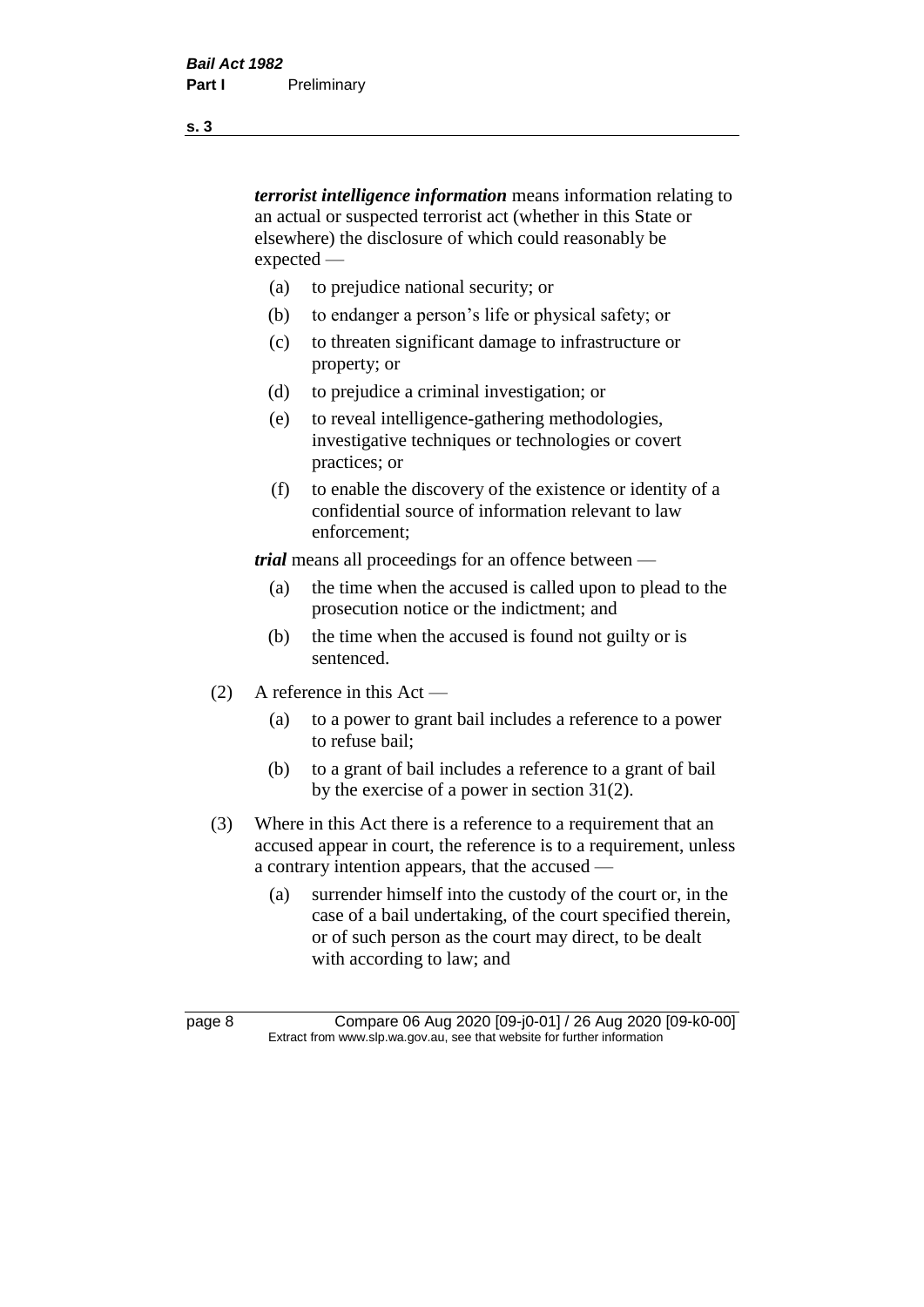- (b) submit himself to a search of his person and any property then in his possession (which is hereby authorised) and allow to be taken from him, to be dealt with according to the relevant law and procedures, anything so found; and
- (c) remain in custody until authorised to be released therefrom.
- (4) If a person is arrested under a warrant issued
	- (a) under section 50, 79, 84E or 129 of the *Sentencing Act 1995* in connection with a possible breach of a conditional release order, a sentence of suspended imprisonment or conditional suspended imprisonment, or a community order imposed under that Act; or
	- (b) under section 43 of the *Young Offenders Act 1994* in respect of an alleged breach of a youth community based order, an intensive youth supervision order or a conditional release order made under that Act,
	- then
		- (c) the person is to be taken as having been arrested and to be in custody awaiting an appearance in court for the offence for which the sentence was imposed; and
		- (d) the first appearance in court after the arrest is to be taken, for the purposes of sections  $5(1)$  and  $8(1)$  and clause 1 of Part A and clause 7 of Part C of Schedule 1, to be the initial appearance for that offence; and
		- (e) the proceedings following the arrest are to be taken to be proceedings for that offence and to be a trial for the purpose of the definition in subsection (1) of *trial*.

Compare 06 Aug 2020 [09-j0-01] / 26 Aug 2020 [09-k0-00] page 9 Extract from www.slp.wa.gov.au, see that website for further information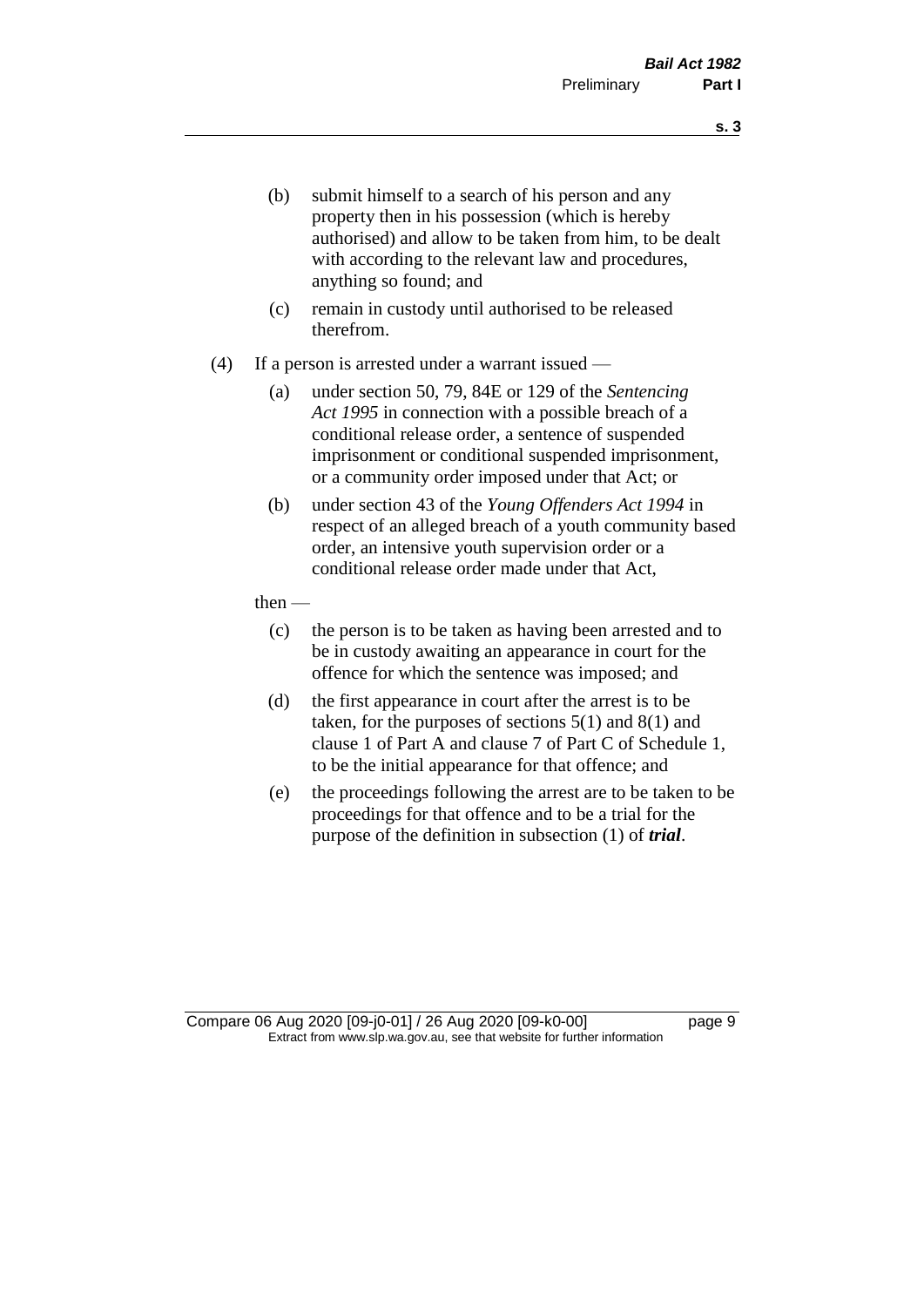(5) The CEO (corrections) may by writing signed by him delegate to any officer of the department of which he is the chief executive officer any function he has under this Act as an authorised community services officer.

*[Section 3 amended: No. 74 of 1984 s. 3; No. 15 of 1988 s. 4; No. 49 of 1988 s. 78; No. 61 of 1990 s. 4; No. 31 of 1993 s. 6; No. 45 of 1993 s. 4 and 12; No. 78 of 1995 s. 7; No. 57 of 1997 s. 21(1); No. 54 of 1998 s. 4 and 14; No. 47 of 1999 s. 7; No. 50 of 2003 s. 29(3); No. 65 of 2003 s. 121(2); No. 27 of 2004 s. 13(2); No. 34 of 2004 Sch. 2 cl. 3(2); No. 45 of 2004 s. 28(4); No. 59 of 2004 s. 141; No. 84 of 2004 s. 11, 82 and 83(2); No. 65 of 2006 s. 51 and 53; No. 6 of 2008 s. 4 and 24(2); No. 46 of 2011 s. 25; No. 20 of 2013 s. 22; No. 15 of 2019 s. 4; No. 13 of 2020 s. 22.]* 

*[Section 3. Modifications to be applied in order to give effect to Cross-border Justice Act 2008: section altered 1 Nov 2009. See endnote 1M; amended: No. 42 of 2009 s. 12.]*

*[3A. Deleted: No. 20 of 2013 s. 23.]*

# **4. Application of this Act**

The operation of this Act extends to any appearance in a court for an offence —

- (a) except to the extent that in this Act, or in the law creating the offence or applicable thereto, express provision is made excluding or limiting the operation of this Act in respect of that appearance; and
- (b) whether or not that law contains a reference to the granting of bail; and
- (c) however any reference in that law to the granting of bail may be expressed; and

page 10 Compare 06 Aug 2020 [09-j0-01] / 26 Aug 2020 [09-k0-00] Extract from www.slp.wa.gov.au, see that website for further information

#### **s. 4**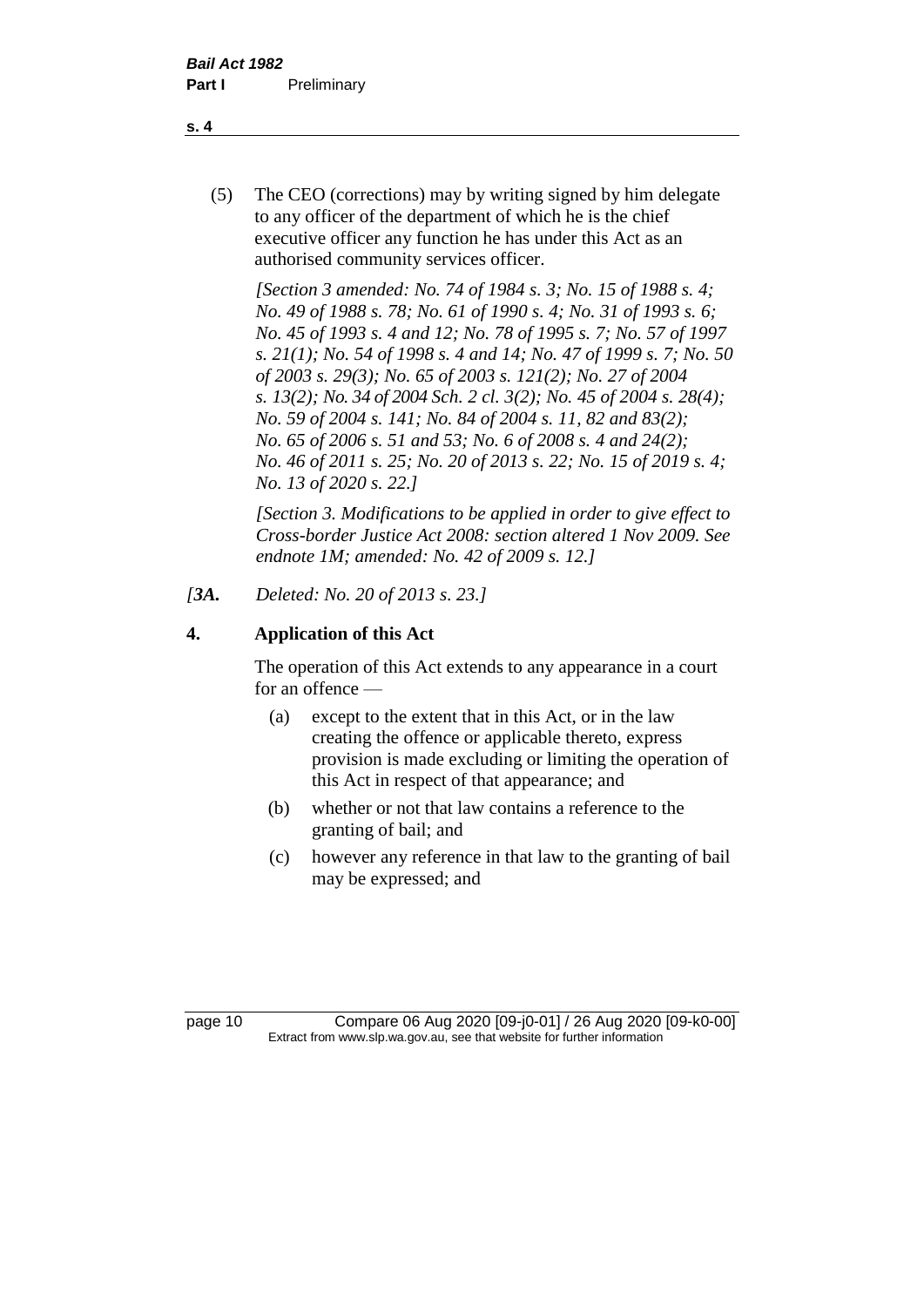(d) as if any reference therein to the taking of a recognizance were to a requirement that, except where bail is dispensed with under this Act, the accused enter into a bail undertaking.

*[Section 4 amended: No. 84 of 2004 s. 82.]*

*[4AA.* 1M *Modifications to be applied in order to give effect to Cross-border Justice Act 2008: section inserted 1 Nov 2009. See endnote 1M.]*

#### **4AB.** *Courts and Tribunals (Electronic Processes Facilitation) Act 2013* **Part 2 applies**

The *Courts and Tribunals (Electronic Processes Facilitation) Act 2013* Part 2 applies to this Act.

*[Section 4AB inserted: No. 20 of 2013 s. 24.]*

#### **4A. Accused appearing on summons or court hearing notice, detention and bail of**

- $(1)$  Where
	- (a) an accused has appeared in court for an offence pursuant to a summons or court hearing notice issued under the *Criminal Procedure Act 2004*; and
	- (b) a judicial officer adjourns the proceedings,

the accused is not to be detained in custody to further appear before the court for that offence unless the judicial officer so orders.

- (2) If an order is made under subsection (1), the duty described in section 7(1) applies.
- (3) On any appearance in court by the accused a judicial officer to whom section 7(1) applies may revoke an order made under subsection  $(1)$ .

*[Section 4A inserted: No. 6 of 2008 s. 6(1).]*

Compare 06 Aug 2020 [09-j0-01] / 26 Aug 2020 [09-k0-00] page 11 Extract from www.slp.wa.gov.au, see that website for further information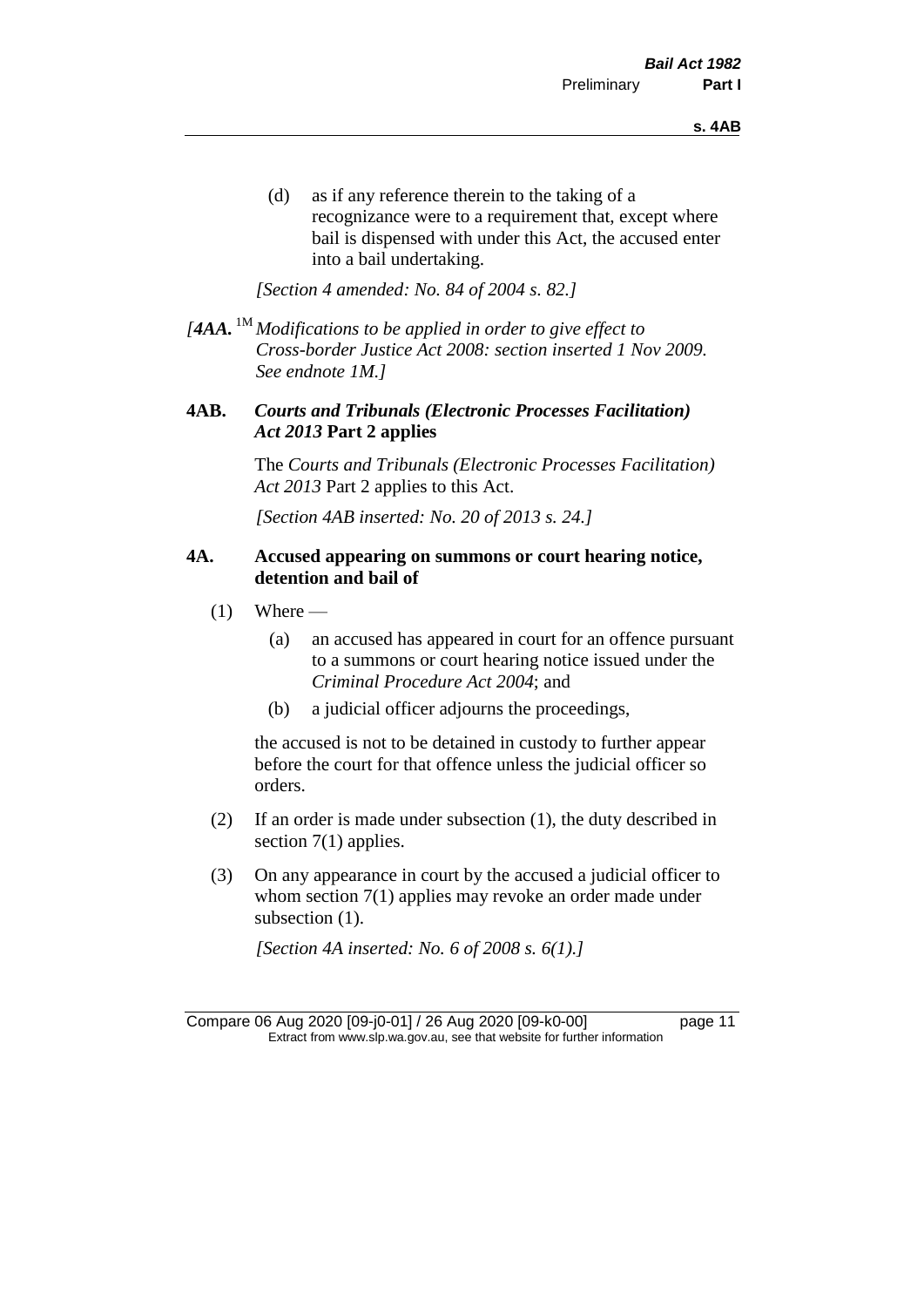# **Part II — Rights of accused in relation to bail**

*[Heading amended: No. 84 of 2004 s. 82.]* 

# **5. Accused's rights to have bail considered**

- (1) An accused who is in custody for an offence awaiting his initial appearance in court therefor is entitled —
	- (a) subject to sections 9, 10, 12 and 16(2), to have his case for bail for that appearance considered under and in accordance with this Act as soon as is practicable;
	- (b) if his case is not so considered, or if he is refused bail or is not released on bail, to be brought before a court as soon as is practicable.
- (2) An accused who is in custody awaiting any appearance in court for an offence, other than an initial appearance, is entitled, subject to sections 7B, 7C, 7E, 9 and 10, to have his case for bail for that appearance considered under and in accordance with this Act.

*[Section 5 amended: No. 74 of 1984 s. 4; No. 84 of 2004 s. 82; No. 6 of 2008 s. 7.]* 

#### **6. Arresting officer's duty to consider bail**

- (1) This section applies to a police officer or other person (the *arrester*) who —
	- (a) charges a person who is under arrest (the *accused*) with an offence; and
	- (b) does not release the accused unconditionally under section 142 of the *Criminal Investigation Act 2006*,

or who arrests a person under a warrant.

- (2) This section is subject to  $-$ 
	- (a) the exercise of the power conferred by section 9; and
	- (b) sections 10, 12 and 16 and Schedule 1 Part C clauses 3A and 3D.

page 12 Compare 06 Aug 2020 [09-j0-01] / 26 Aug 2020 [09-k0-00] Extract from www.slp.wa.gov.au, see that website for further information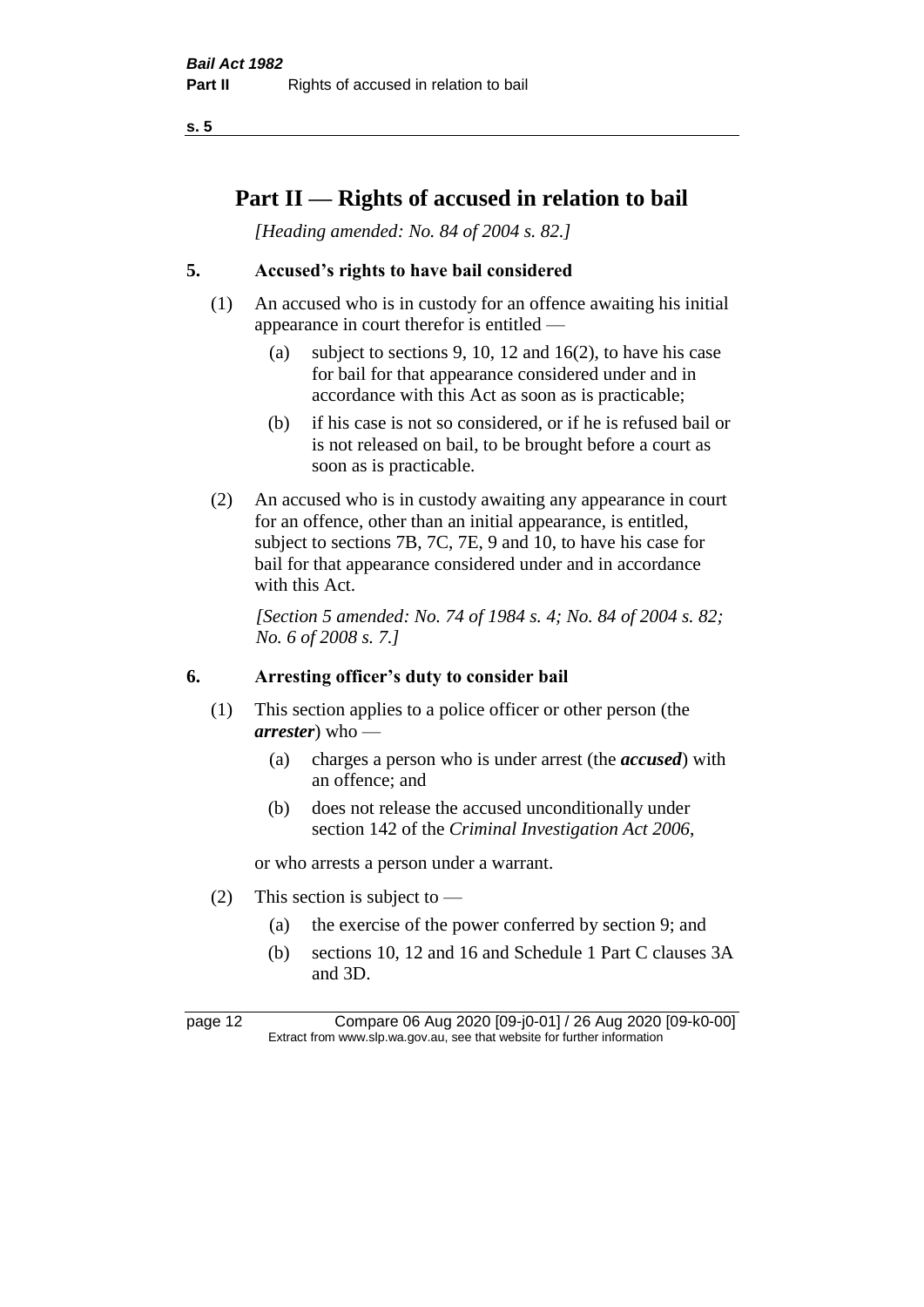- (3) The duties in this section shall be performed whether or not an application for bail is made by or on behalf of the accused.
- (4) As soon as is practicable after the accused is charged, or arrested under a warrant, as the case may be, the arrester shall either —
	- (a) bring the accused or cause the accused to be brought before a court; or
	- (b) perform the other duties of the arrester under this section.
- (5) If the arrester has power to grant the accused bail, the arrester shall consider the accused's case for bail.
- (6) If the arrester does not have power to grant the accused bail, the arrester shall, unless subsection (8), (9), (10) or (11) applies, bring or cause the accused to be brought before an authorised police officer or a justice or, in the case of a child, any authorised officer or a justice, who shall consider the accused's case for bail as soon as is practicable.
- (7) Even if the arrester has power to grant the accused bail, the arrester may, instead of complying with subsection (5), comply with subsection  $(6)$  as if the arrester did not.
- (8) If under section 15 only a judge of the Supreme Court or a judge of the Children's Court has power to grant the accused bail, the arrester shall bring the accused or cause the accused to be brought before a judge of the Supreme Court or a judge of the Children's Court, as the case requires, who shall consider the accused's case for bail as soon as is practicable.
- (9) If under section 16 only a justice has power to grant the accused bail, the arrester shall bring the accused or cause the accused to be brought before a justice, who shall consider the accused's case for bail as soon as is practicable.
- (10) If section 16A applies, the arrester shall bring the accused or cause the accused to be brought before a court or judge referred

Compare 06 Aug 2020 [09-j0-01] / 26 Aug 2020 [09-k0-00] page 13 Extract from www.slp.wa.gov.au, see that website for further information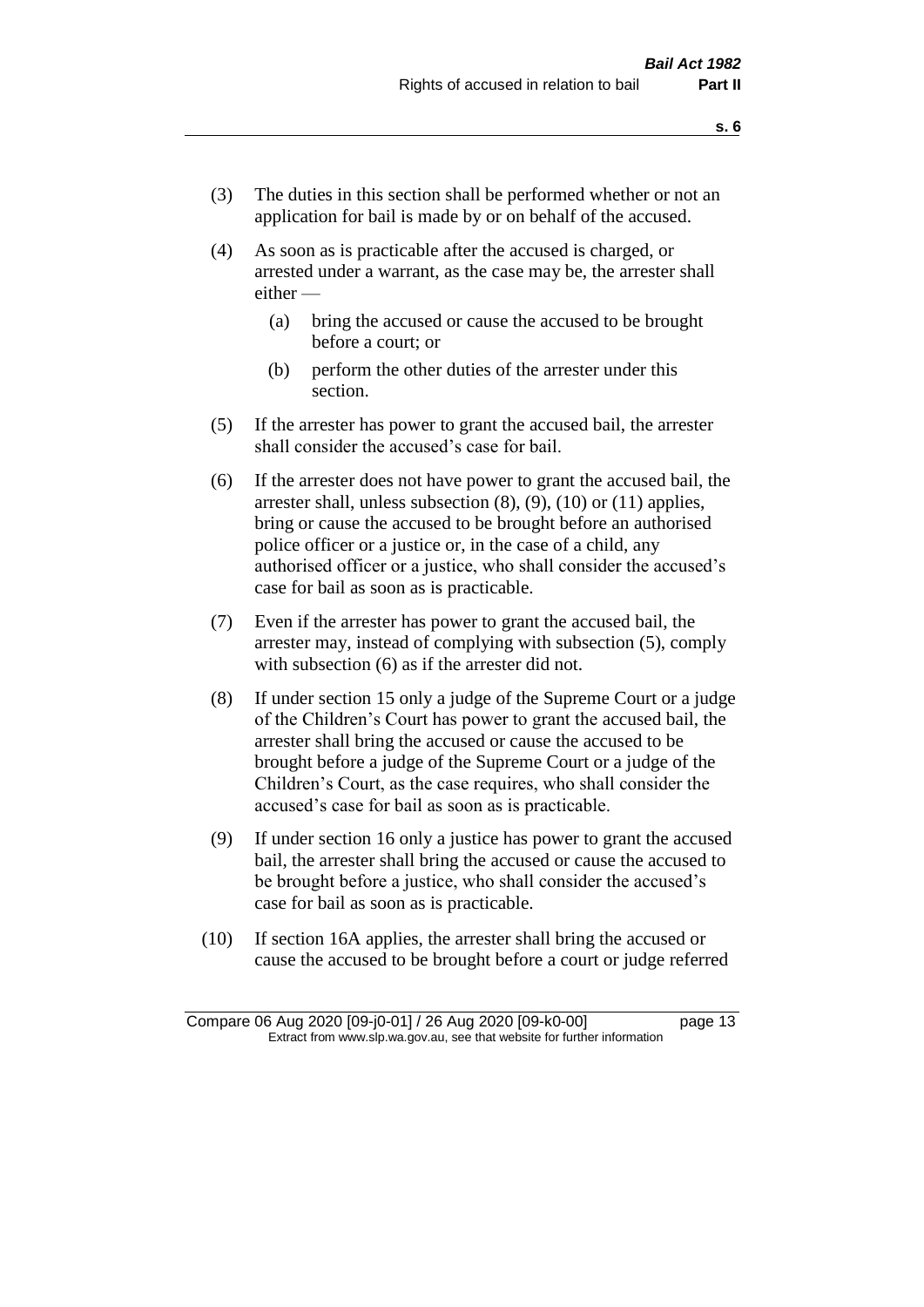**s. 6A**

to in section 16A(1), who shall consider the accused's case for bail as soon as is practicable.

(11) If section 16B applies, the arrester must bring the accused or cause the accused to be brought before a court constituted by a judicial officer other than a justice, who must consider the accused's case for bail as soon as is practicable.

> *[Section 6 inserted: No. 59 of 2006 s. 4(1); amended: No. 21 of 2017 s. 4; No. 15 of 2019 s. 5.]*

#### **6A. Officials considering bail may order release without bail**

(1) In this section —

*accused* means an accused who is under arrest, other than pursuant to a warrant;

*released* means released from custody without being required to enter into, or without having entered into, a bail undertaking;

*serious offence* means an indictable offence the penalty specified by a written law for which is or includes imprisonment for 5 years or more or life;

*summary court* means the Magistrates Court or the Children's Court.

- (2) An authorised officer or justice who is considering an accused's case for bail for an initial appearance in a summary court on a charge of an indictable offence that is not a serious offence may order that the accused be served with a summons under the *Criminal Procedure Act 2004*, and released, in respect of the charge unless satisfied —
	- (a) that there are reasonable grounds to suspect the accused would not obey the summons if served with it; or
	- (b) that not releasing the accused is justified under subsection (4) or for any other reason.
- (3) An authorised officer or justice who is considering an accused's case for bail for an initial appearance in a summary court on a charge of a simple offence must order that the accused be served with a court hearing notice under the *Criminal Procedure*

page 14 Compare 06 Aug 2020 [09-j0-01] / 26 Aug 2020 [09-k0-00] Extract from www.slp.wa.gov.au, see that website for further information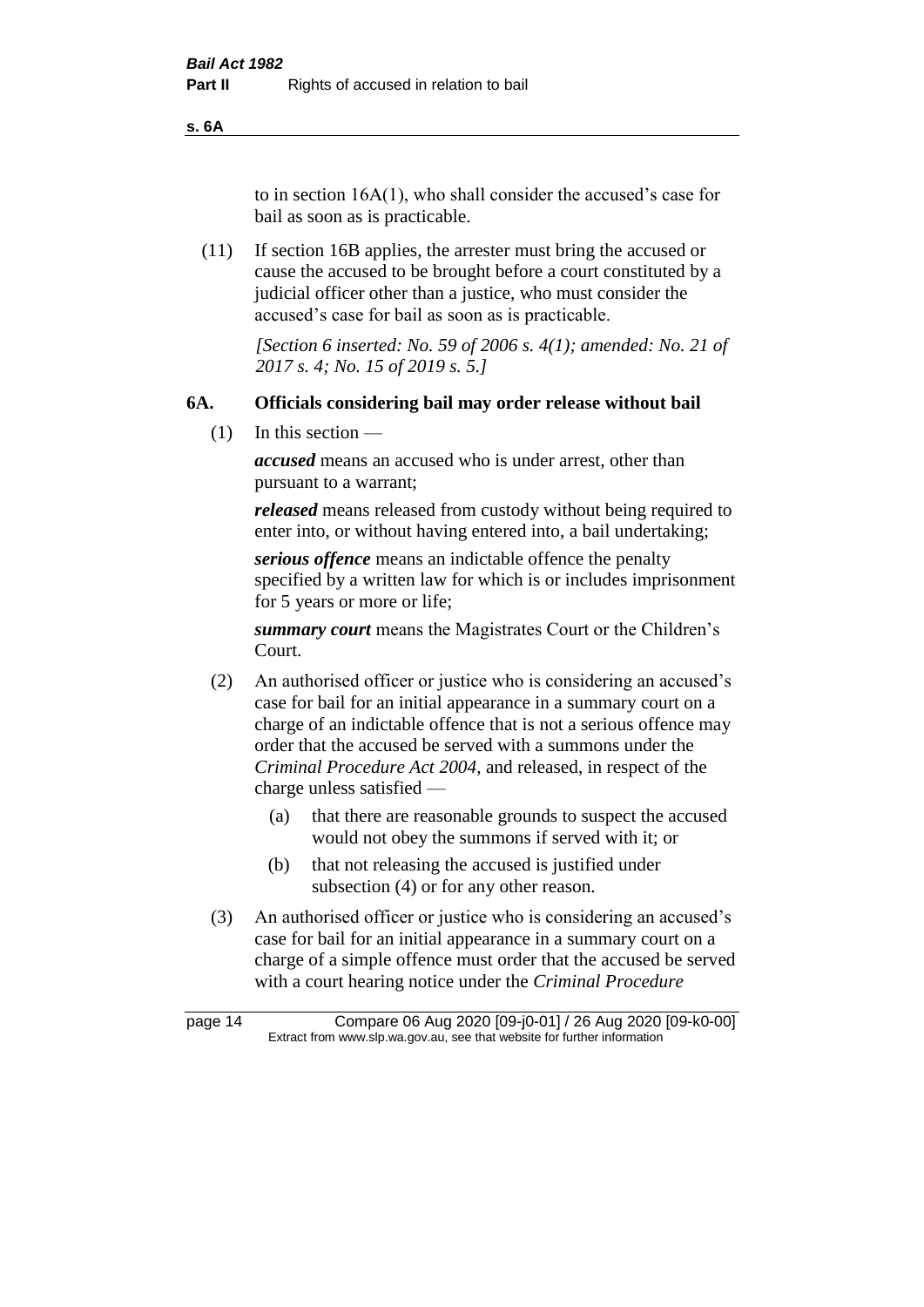*Act 2004*, and released, in respect of the charge unless satisfied —

- (a) that the presence of the accused when the charge is dealt with is likely to be necessary for any reason or for sentencing purposes; or
- (b) that not releasing the accused is justified under subsection (4) or for any other reason.
- (4) Not releasing an accused is justified if there are reasonable grounds to suspect that if the accused were released —
	- (a) the accused
		- (i) would commit an offence; or
		- (ii) would continue or repeat an offence with which he or she is charged; or
		- (iii) would endanger another person's safety or property; or
		- (iv) would interfere with witnesses or otherwise obstruct the course of justice, whether in relation to the accused or any other person;
		- or
	- (b) the accused's safety would be endangered.
- (5) This section does not affect the operation of section 28 or 30 of the *Criminal Procedure Act 2004*.

*[Section 6A inserted: No. 59 of 2006 s. 5.]* 

#### **7. Unconvicted accused, court to consider bail for**

(1) Upon and following an accused's initial appearance in court for an offence every judicial officer who may thereafter order his detention or continued detention in custody before conviction for the offence is under a duty, unless section 7B, 7C or 7E applies, to consider the accused's case for bail, whether or not an application for bail is made by the accused or on his behalf.

*[(2)-(4) deleted]*

Compare 06 Aug 2020 [09-j0-01] / 26 Aug 2020 [09-k0-00] page 15 Extract from www.slp.wa.gov.au, see that website for further information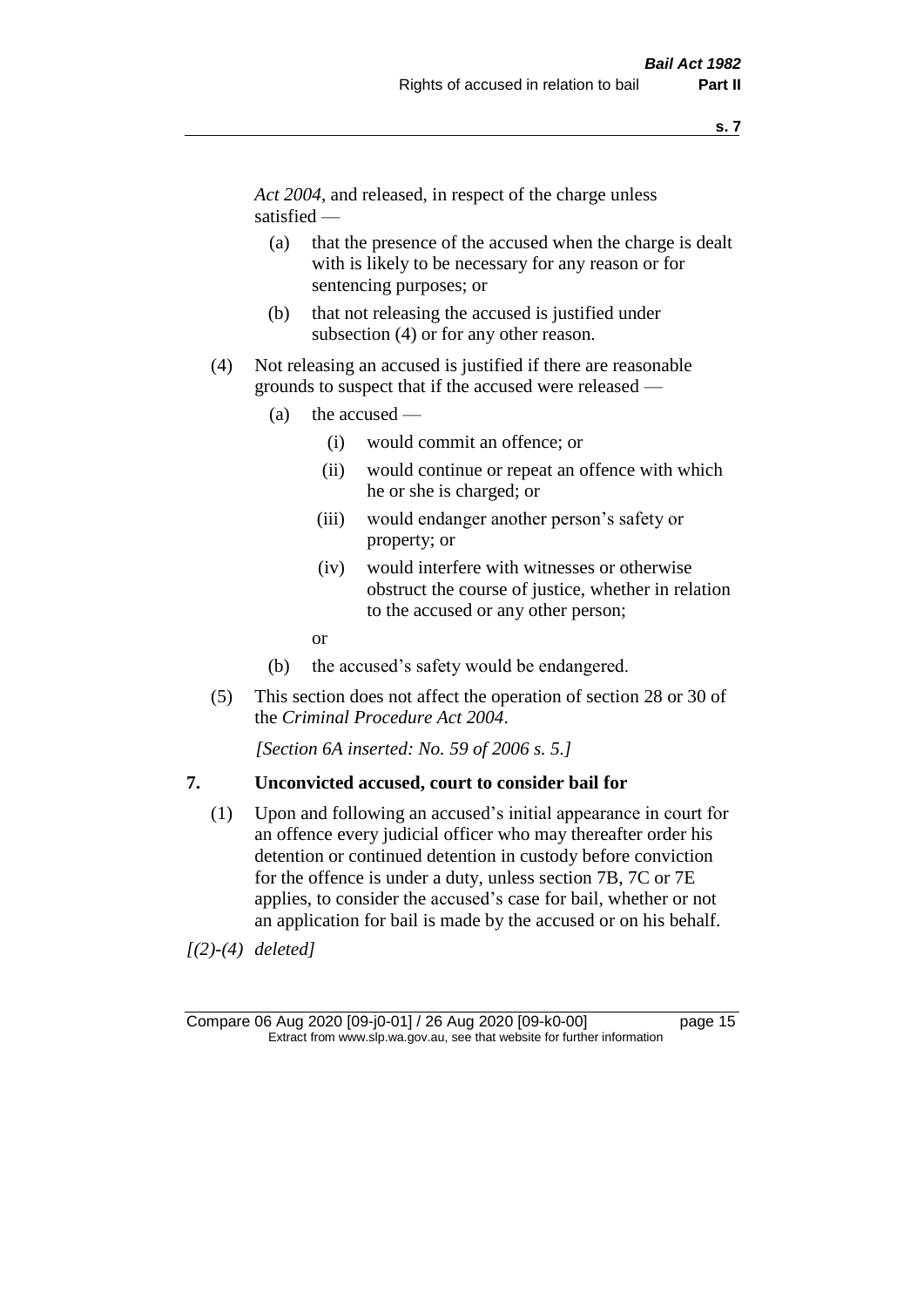**s. 7A**

(5) The operation of this section is subject to the exercise of the powers conferred by sections 7A and 9 and to the provisions of sections 10, 12 and 16(2) and Schedule 1 Part C clauses 3A, 3D and 3E.

*[Section 7 amended: No. 74 of 1984 s. 5; No. 49 of 1988 s. 80; No. 45 of 1993 s. 6; No. 84 of 2004 s. 82; No. 59 of 2006 s. 4(2); No. 6 of 2008 s. 8; No. 21 of 2017 s. 5; No. 15 of 2019 s. 6.]* 

# **7A. Bail may be dispensed with by court**

- (1) A judicial officer referred to in section 7(1) may, instead of discharging the duty imposed by that subsection, dispense with the requirement for bail for an appearance in court for an offence by an accused if the judicial officer —
	- (a) has jurisdiction to do so under section 13A(1); and
	- (b) may properly do so under section 13A(2).
- (2) Where the requirement for bail is dispensed with under this section, the accused has a right to be at liberty until the accused is required to appear before a court for the offence, but subject  $to -$ 
	- (a) section 59A; and
	- (b) any requirement that the accused be in custody for some other offence or reason.

*[Section 7A inserted: No. 6 of 2008 s. 9(1).]*

## **7B. Adult accused of murder**

 $(1)$  In this section —

*judge* means a judge of the Supreme Court.

- (2) This section applies where
	- (a) an accused is in custody for an offence of murder so that under section 15 only a judge has power to grant bail; and

page 16 Compare 06 Aug 2020 [09-j0-01] / 26 Aug 2020 [09-k0-00] Extract from www.slp.wa.gov.au, see that website for further information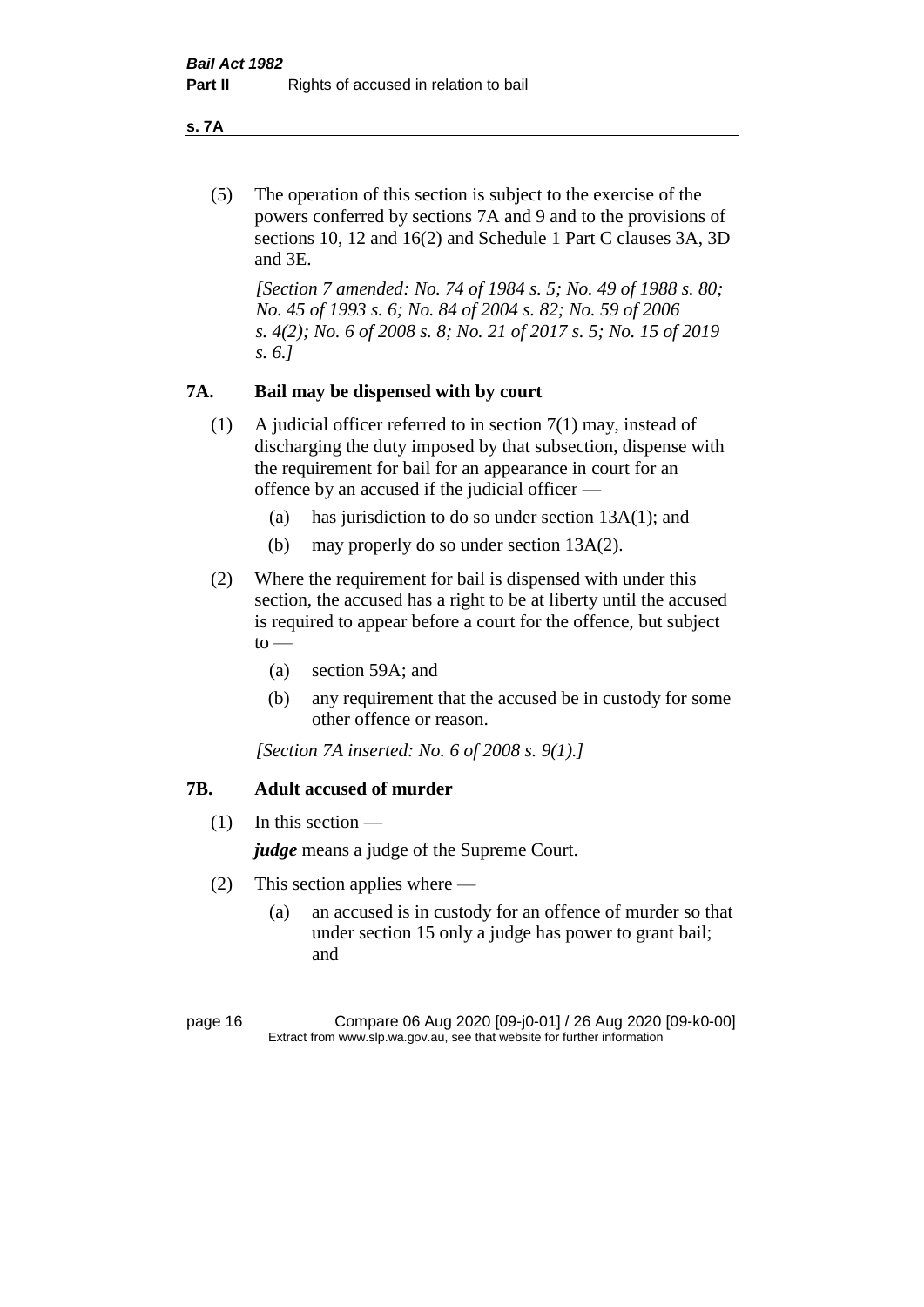- (b) the accused is not a child.
- (3) Where this section applies the accused, or a person on the accused's behalf, may make an application to a judge for bail at any time before conviction for the offence.
- (4) Upon an accused's initial appearance in court for an offence of murder, the judicial officer who may order the accused's detention in custody is under a duty to inform the accused of the right conferred by subsection (3).
- $(5)$  Where
	- (a) an accused's case for bail has been considered by a judge on an application under subsection (3); and
	- (b) bail has been refused,

the accused's case for bail shall not be considered on any subsequent occasion in the same case when the accused's continued detention may be ordered unless subsection (6) applies.

- (6) The accused's case for bail shall again be considered by a judge if the accused, or a person on the accused's behalf, applies to a judge and satisfies the judge that —
	- (a) new facts have been discovered, new circumstances have arisen or the circumstances have changed since bail was refused; or
	- (b) the accused failed to adequately present the accused's case for bail on the previous occasion.
- $(7)$  Where
	- (a) an accused's case for bail has been considered by a judge on an application under subsection (3); and
	- (b) bail has been granted,

on any subsequent appearance in the same case a judicial officer may order, notwithstanding section 15, that bail is to continue on the same terms and conditions.

Compare 06 Aug 2020 [09-j0-01] / 26 Aug 2020 [09-k0-00] page 17 Extract from www.slp.wa.gov.au, see that website for further information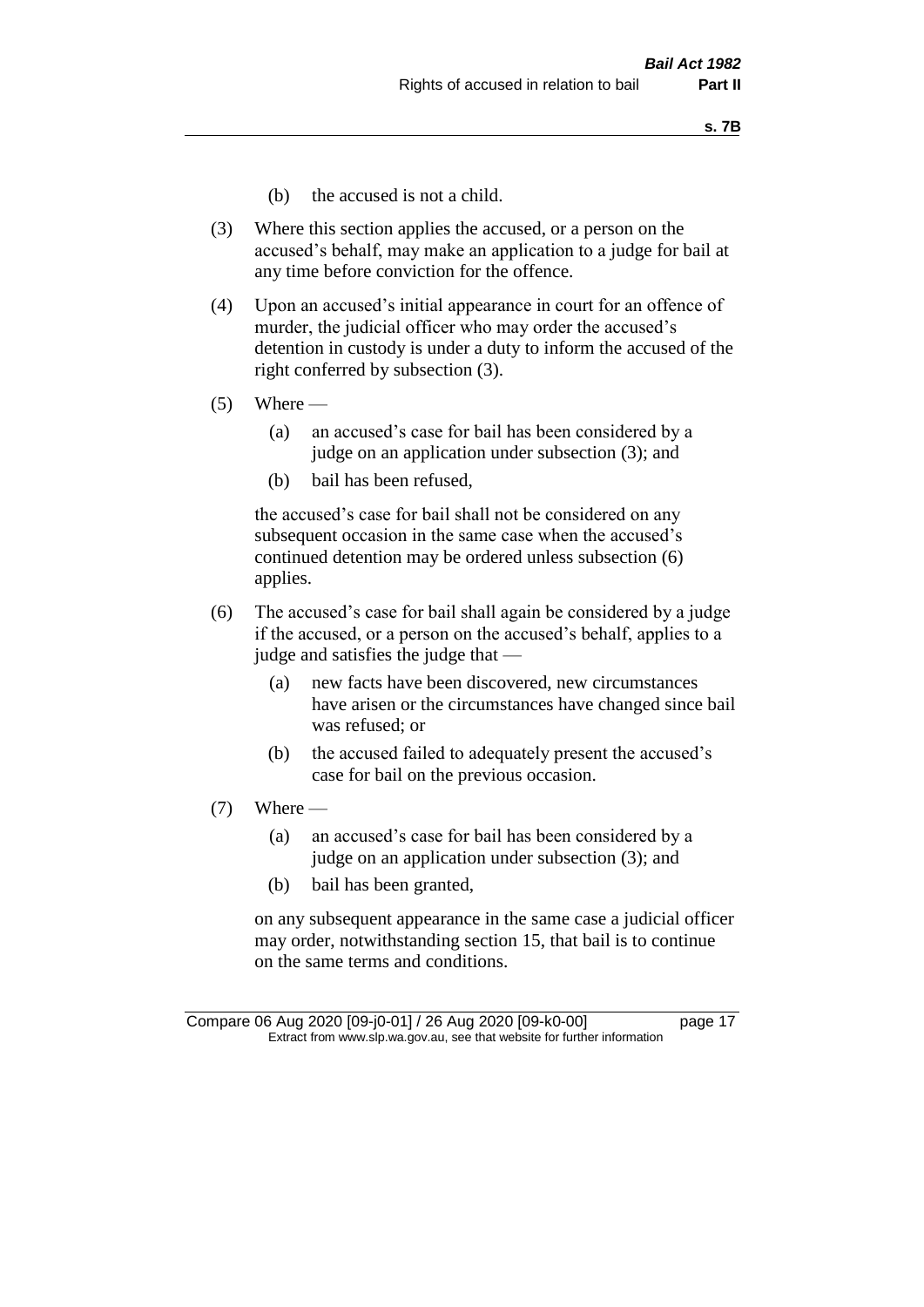#### **s. 7C**

(8) The accused is to be taken before a judge for the purposes of an application under this section only if the judge so orders.

*[Section 7B inserted: No. 6 of 2008 s. 9(1); amended: No. 29 of 2008 s. 24(2) and (3).]*

# **7C. Child accused of murder**

- (1) This section applies where a child accused is in custody for an offence of murder so that under section 15 only a judge of the Children's Court has power to grant bail.
- (2) Where this section applies, the judicial officer referred to in section 7(1) other than a judge of the Children's Court, shall, whether or not an application for bail is made by the accused or on the accused's behalf, cause the accused to be taken as soon as is practicable before a judge of the Children's Court for the purpose of having the accused's case for bail considered by the judge.
- (3) Notwithstanding subsection (2), where
	- (a) the duty described in that subsection has been discharged once in relation to a child accused's case for bail; and
	- (b) bail has on that occasion been refused by a judge of the Children's Court,

the accused's case for bail need not be considered on any subsequent occasion in the same case when the accused's continued detention may be ordered unless subsection (4) applies.

- (4) On a subsequent occasion the accused may apply to the judicial officer who may order the accused's continued detention for a reconsideration of the accused's case for bail on the ground that —
	- (a) new facts have been discovered, new circumstances have arisen or the circumstances have changed since bail was refused on the occasion mentioned in subsection (3); or

page 18 Compare 06 Aug 2020 [09-j0-01] / 26 Aug 2020 [09-k0-00] Extract from www.slp.wa.gov.au, see that website for further information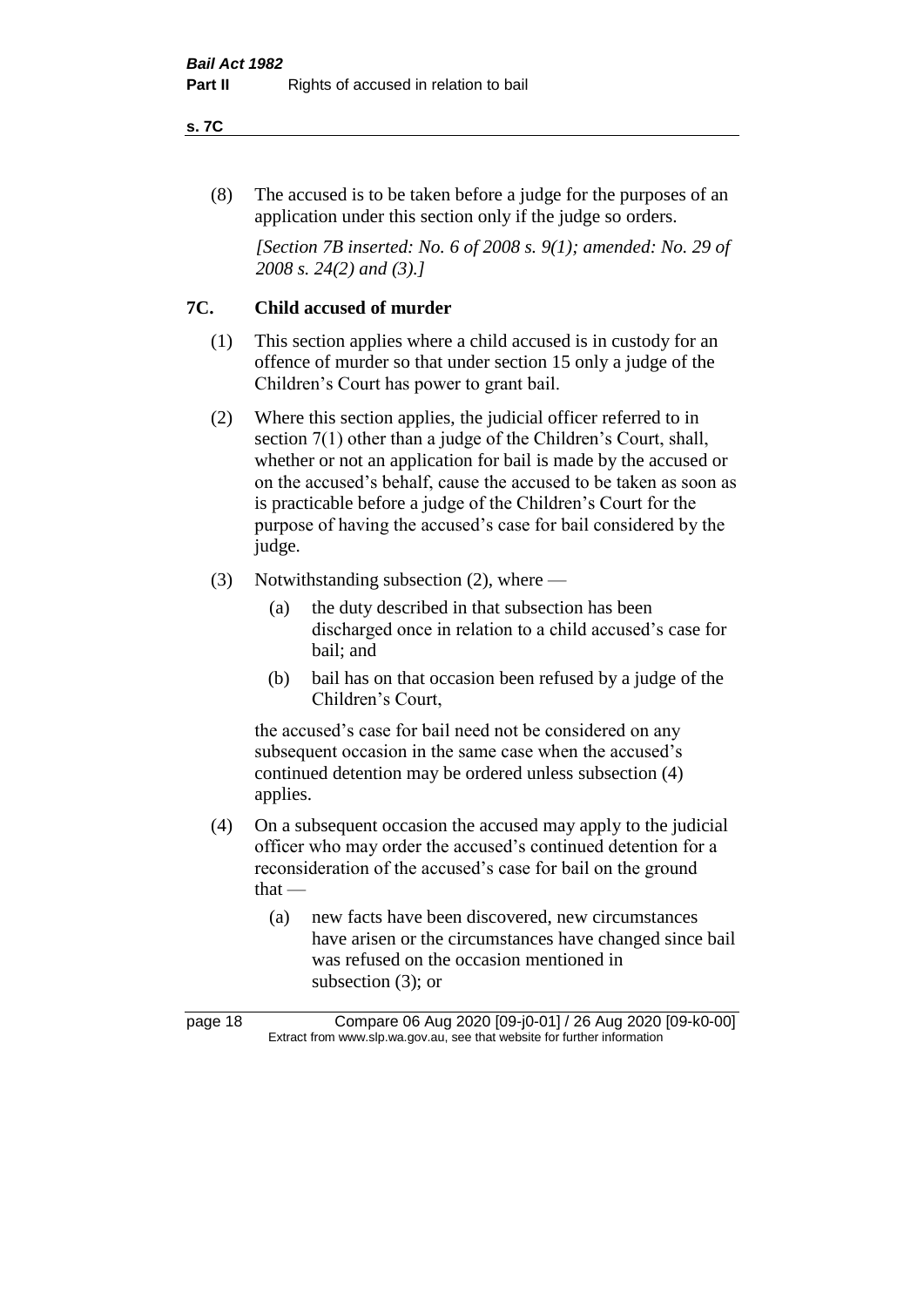- (b) the accused failed to adequately present the accused's case for bail on that occasion.
- (5) If the judicial officer is satisfied as to one or more of those grounds the judicial officer shall cause the accused to be taken as soon as is practicable before a judge of the Children's Court for the purpose of having the accused's case for bail considered by the judge.

*[Section 7C inserted: No. 6 of 2008 s. 9(1); amended: No. 29 of 2008 s. 24(4).]*

#### **7D. Bail after initial decision by court, court's duty as to**

- (1) Notwithstanding section 7(1), after
	- (a) the duty described in that subsection has been discharged once in relation to an accused's case for bail; or
	- (b) a judge of the Children's Court has considered the case under section 15,

it is sufficient on any subsequent consideration of bail in the same case for a judicial officer, including a judge of the Children's Court acting under section 15, to make inquiry of the accused in terms of subsection (2).

- (2) The inquiry to be so made is  $-$ 
	- (a) whether any new fact has been discovered or new circumstance has arisen, or whether the circumstances have changed, since bail was previously granted or refused; and
	- (b) whether the accused considers that the accused failed to adequately present the accused's case for bail on a previous occasion.

Compare 06 Aug 2020 [09-j0-01] / 26 Aug 2020 [09-k0-00] page 19 Extract from www.slp.wa.gov.au, see that website for further information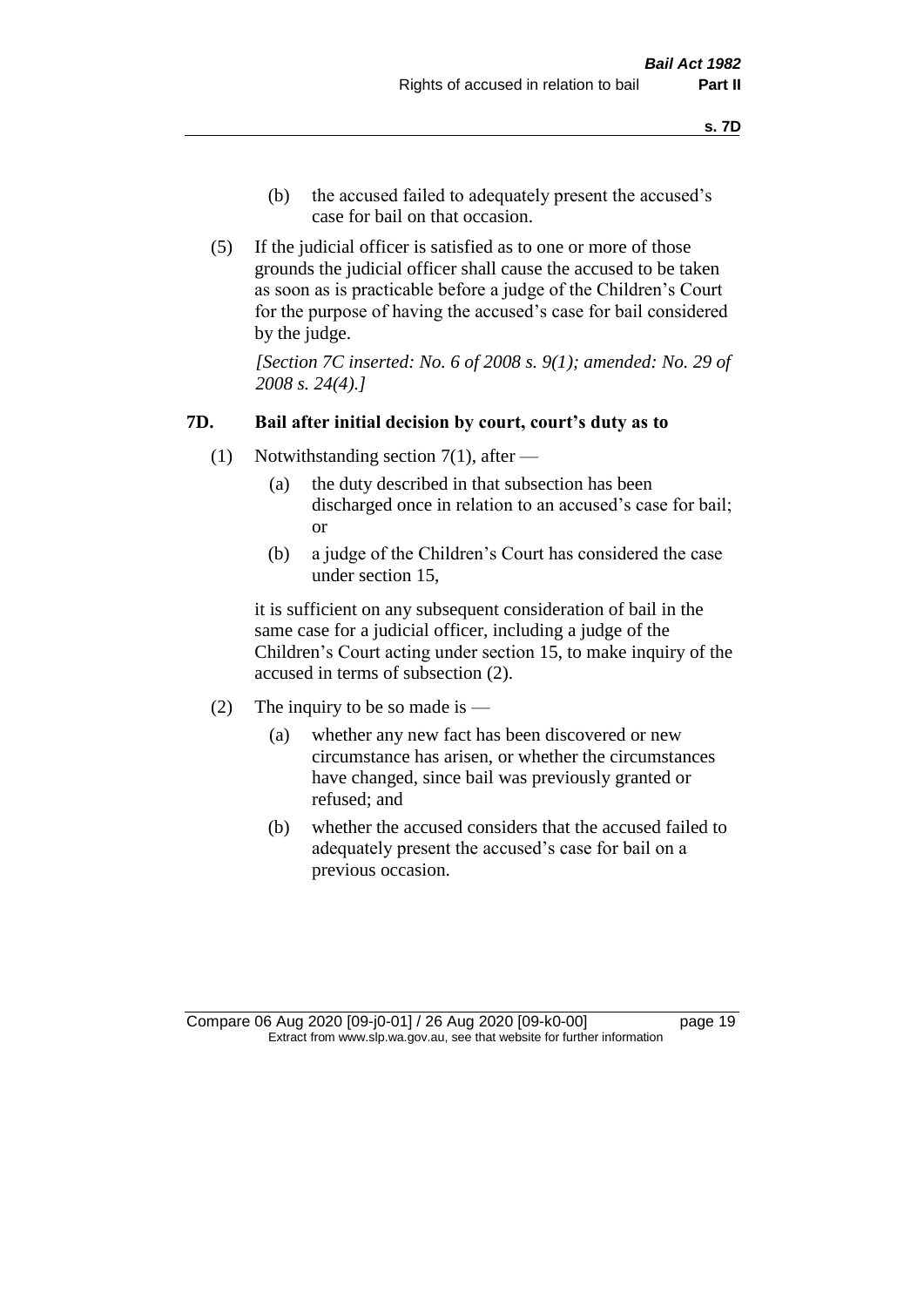**s. 7E**

(3) Unless the judicial officer is satisfied that there is any reason of the kind mentioned in subsection (2) for not doing so, the judicial officer may adopt the decision previously made in the case, but with power to make such variations of the terms and conditions of bail as the judicial officer thinks fit.

*[Section 7D inserted: No. 6 of 2008 s. 9(1).]*

# **7E. Bail refused for trial, court's duty during trial**

- $(1)$  Where
	- (a) an accused has been refused bail for the accused's appearance for trial for an offence; and
	- (b) the trial extends beyond one day,

a judicial officer referred to in section 7(1) need not comply with that subsection unless the accused, or a person on the accused's behalf, applies for bail.

(2) In subsection  $(1)$  —

*trial* means that part of proceedings for an offence when evidence is being received by the court in respect of the offence and also extends to any time when —

- (a) legal argument is being heard; or
- (b) a judicial officer or a jury is deliberating.

*[Section 7E inserted: No. 6 of 2008 s. 9(1).]*

# **7F. Appeal from court of summary jurisdiction, bail in case of**

- (1) If a person is in custody and an appeal has been commenced under the *Criminal Appeals Act 2004* Part 2 in connection with the decision by virtue of which the person is in custody, the person may apply for bail —
	- (a) if the appeal is to be heard and determined by the Court of Appeal or if an application has been made to the Court of Appeal for leave to appeal to the Court of Appeal — to a judge of appeal; or

page 20 Compare 06 Aug 2020 [09-j0-01] / 26 Aug 2020 [09-k0-00] Extract from www.slp.wa.gov.au, see that website for further information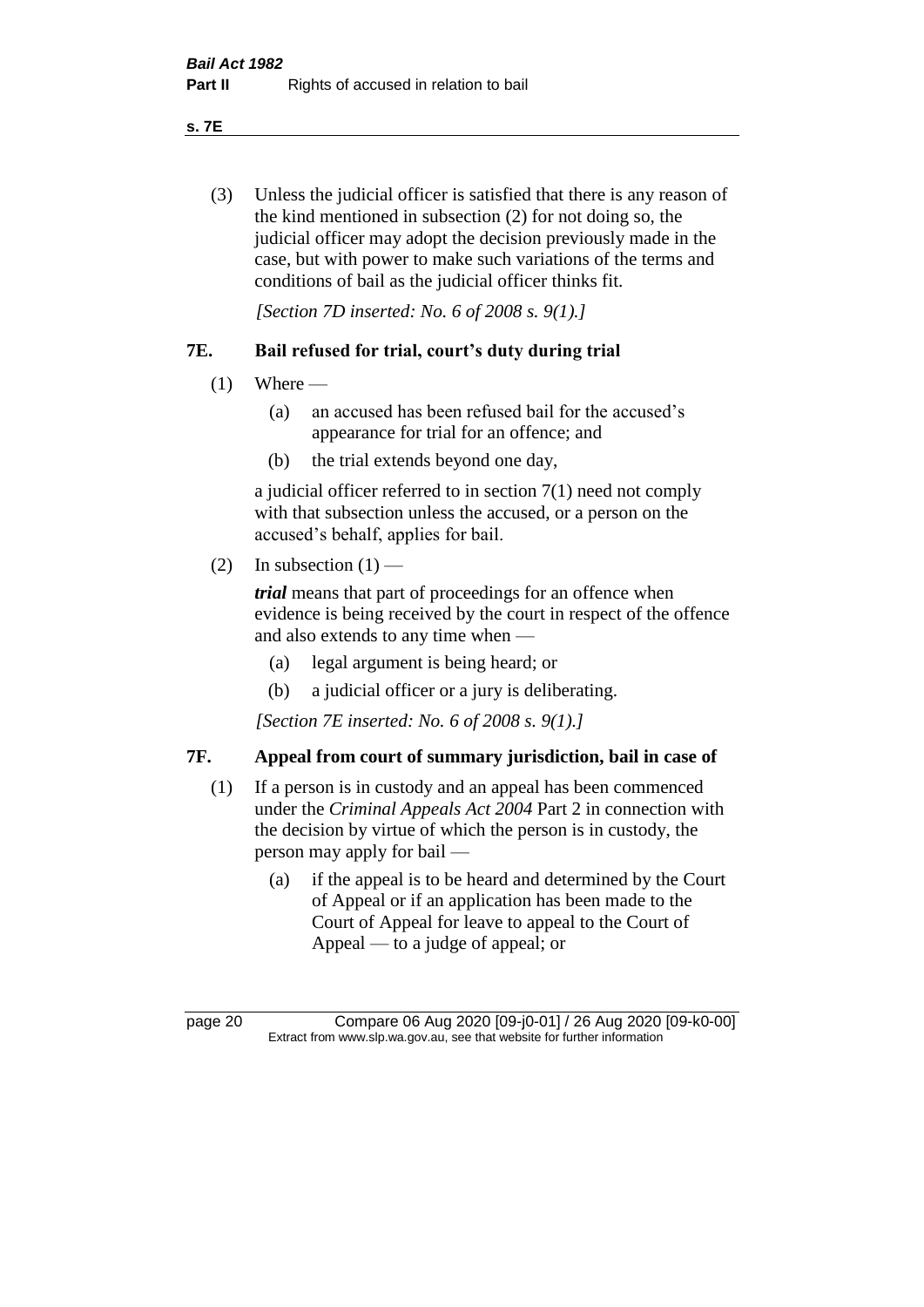- (b) in any other case to a judge of the Supreme Court.
- (2) Bail shall not be granted to an applicant for bail under subsection (1) unless —
	- (a) the applicant has given notice of the application for bail  $to -$ 
		- (i) the Director of Public Prosecutions; or
		- (ii) the State Solicitor,

as the case may require; and

(b) that official has been given an opportunity to be heard on the application.

*[Section 7F inserted: No. 6 of 2008 s. 9(1).]*

#### **8. Accused to be given information, approved forms etc.**

- (1) Subject to subsection (4), a judicial officer or authorised officer who is called upon to consider an accused's case for bail, on the first occasion when it arises in relation to an offence or group of offences for which an accused is required to appear, shall ensure that the accused is, or has been, given —
	- (a) such information in writing as to the effect of this Act as is prescribed for the purposes of this paragraph; and
	- (b) an approved form for completion, designed to disclose to the judicial officer or authorised officer all information relevant to the decision; and
	- (c) where the accused is unable or insufficiently able, to read, speak or write English, such assistance as he may reasonably require in order to have communicated to him the information mentioned in paragraph (a) and complete the form referred to in paragraph (b).

Compare 06 Aug 2020 [09-j0-01] / 26 Aug 2020 [09-k0-00] page 21 Extract from www.slp.wa.gov.au, see that website for further information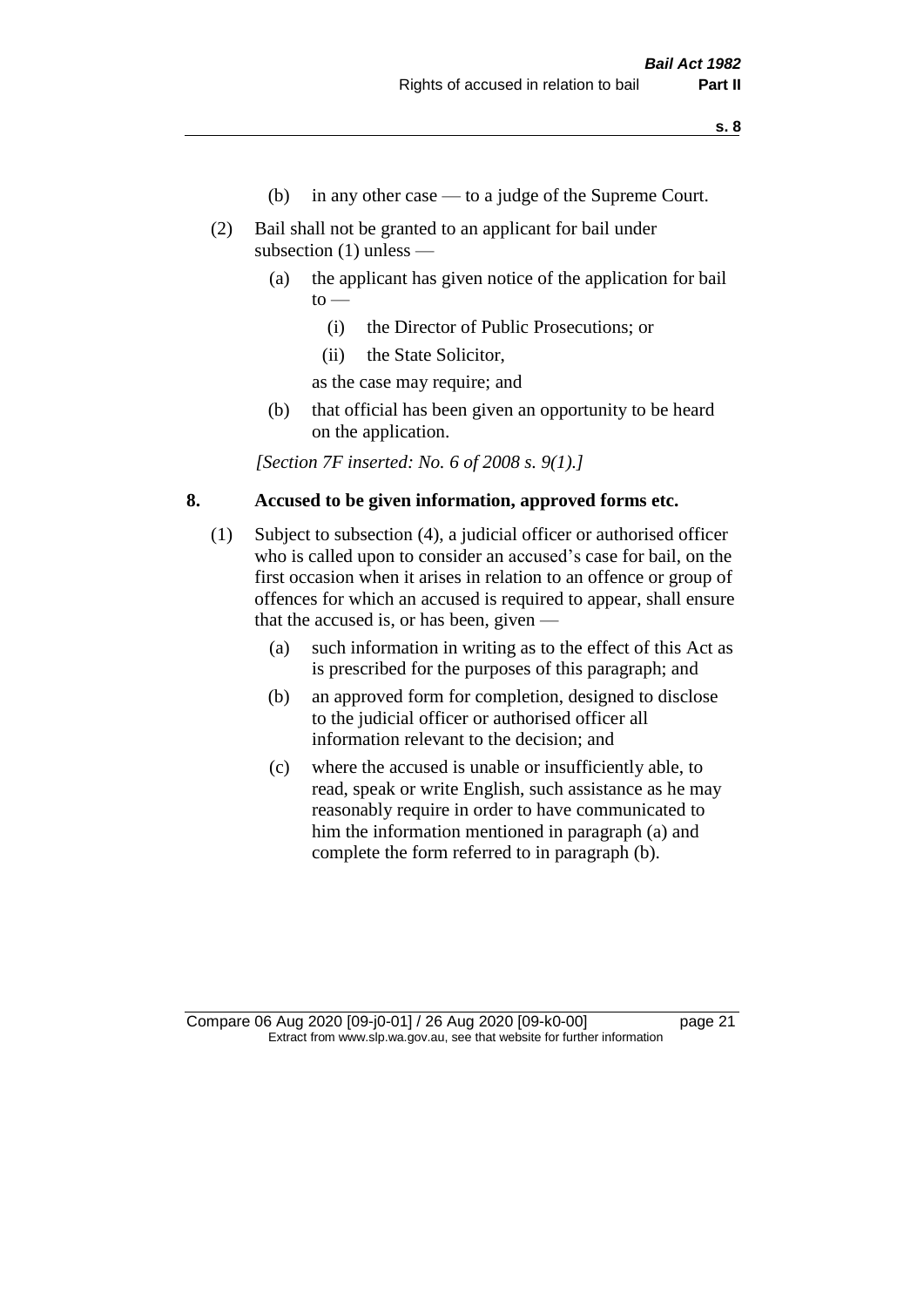- (2) After an accused case for bail has been considered once, a judicial officer or authorised officer on any subsequent consideration of bail in the same case shall —
	- (a) comply with subsection  $(1)(a)$ ; and
	- (b) either comply with subsection  $(1)(b)$  or obtain the form previously completed for the purposes of that paragraph, if any, and ensure that —
		- (i) the form is revised in order to show any changes which he is informed have occurred since it was completed; and
		- (ii) any assistance, of the kind referred to in subsection  $(1)(c)$  is given to the accused for the purpose of completing or revising the form, as the case may be.
- (3) Nothing in this section shall be read as limiting section 23.
- (3a) Notwithstanding subsection  $(1)(a)$  or  $(2)(a)$  a judicial officer or authorised officer need not comply with that paragraph if it appears to him that the accused's case for bail is such that bail is likely to be granted to him in accordance with this Act; but if it subsequently appears to him that bail will not be granted or that the accused is dissatisfied with any condition imposed on the grant of bail he shall then comply with that paragraph.
- (4) Notwithstanding subsection (1)(b) or (2)(b), a judicial officer or an authorised officer may dispense with completion or revision of the form referred to in those paragraphs if it appears to him  $that -$ 
	- (a) the accused's case for bail is such that bail is likely to be granted to him in accordance with this Act; and
	- (b) the information in the possession of the judicial officer or authorised officer is sufficient for his consideration of the case.
- (5) Where a person has applied for bail for an appeal as mentioned in section 7F(1), this section applies as if the consideration of

page 22 Compare 06 Aug 2020 [09-j0-01] / 26 Aug 2020 [09-k0-00] Extract from www.slp.wa.gov.au, see that website for further information

**s. 8**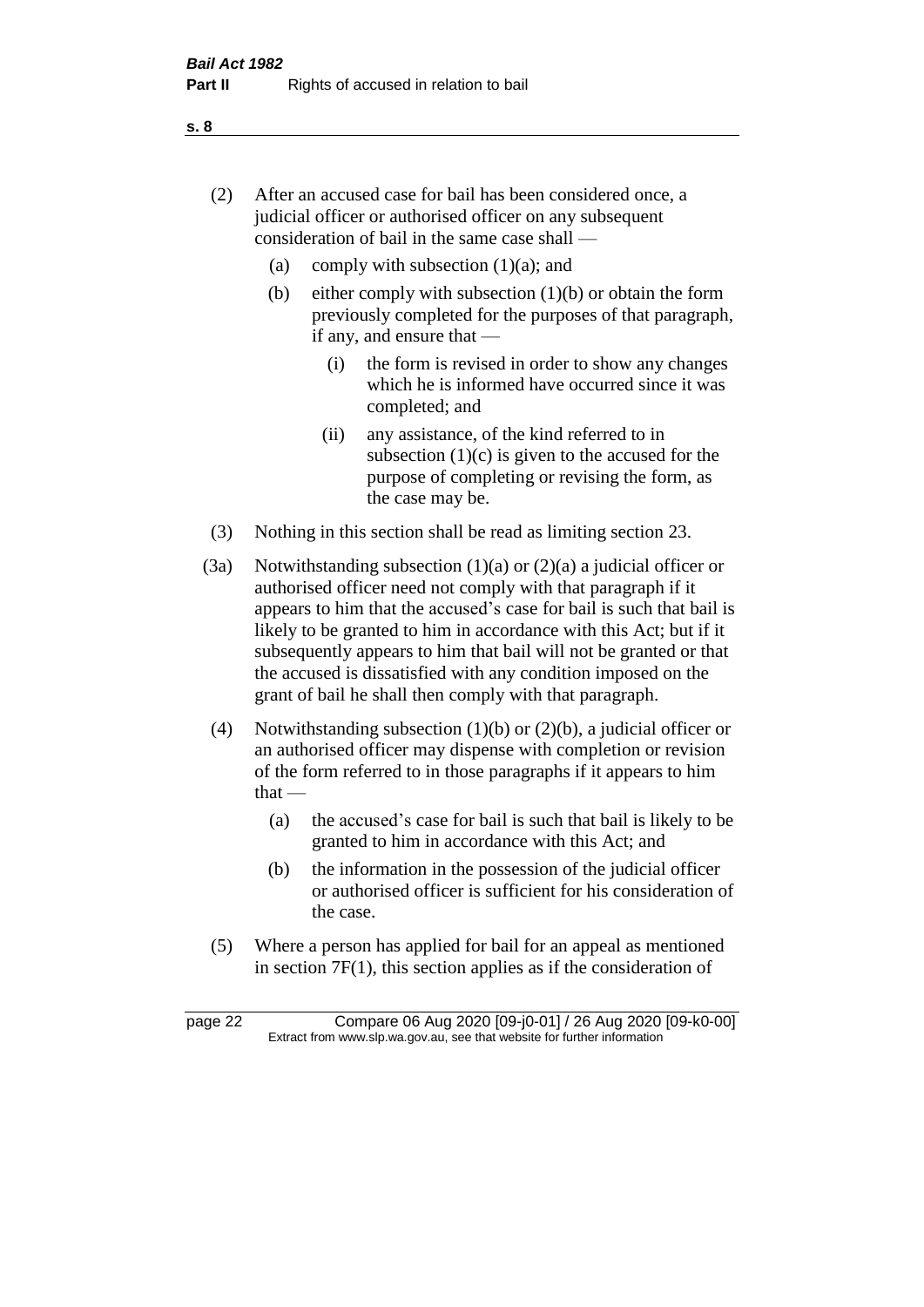bail for the appeal were a first consideration of bail for an offence.

*[Section 8 amended: No. 74 of 1984 s. 6; No. 15 of 1988 s. 6; No. 33 of 1989 s. 18; No. 84 of 2004 s. 82; No. 6 of 2008 s. 9(2) and 43(1).]* 

# **9. Bail decision may be deferred until more information obtained**

- (1) Subject to section 26(2) of the *Young Offenders Act 1994*, a judicial officer or authorised officer who is called upon to consider a case for bail may defer consideration of the case for a period not exceeding 30 days if he thinks it is necessary —
	- (a) to obtain more information for the purpose of making a decision in accordance with this Act; or
	- (b) to take any step authorised by section  $24(1)$  or  $24A(1)$ or  $(2)$ ; or
	- (c) without limiting paragraph (a) or (b), in the case of an accused charged with an offence where the accused and an alleged victim of the offence are, or are reasonably believed by the judicial officer or authorised officer to be, in a family relationship — to consider what, if any, conditions should be imposed to enhance the protection of the alleged victim.
- (2) Nothing in this section shall be taken to limit the right of an accused to be brought before a court as soon as is practicable if he is not released on bail.

*[Section 9 amended: No. 57 of 1997 s. 21(2); No. 84 of 2004 s. 82; No. 6 of 2008 s. 10(1); No. 30 of 2020 s. 42.]*

## **10. Sections 5, 6 and 7 do not apply if accused imprisoned for other cause**

Notwithstanding sections 5, 6 and 7, the rights conferred on an accused and the duties imposed on police officers, authorised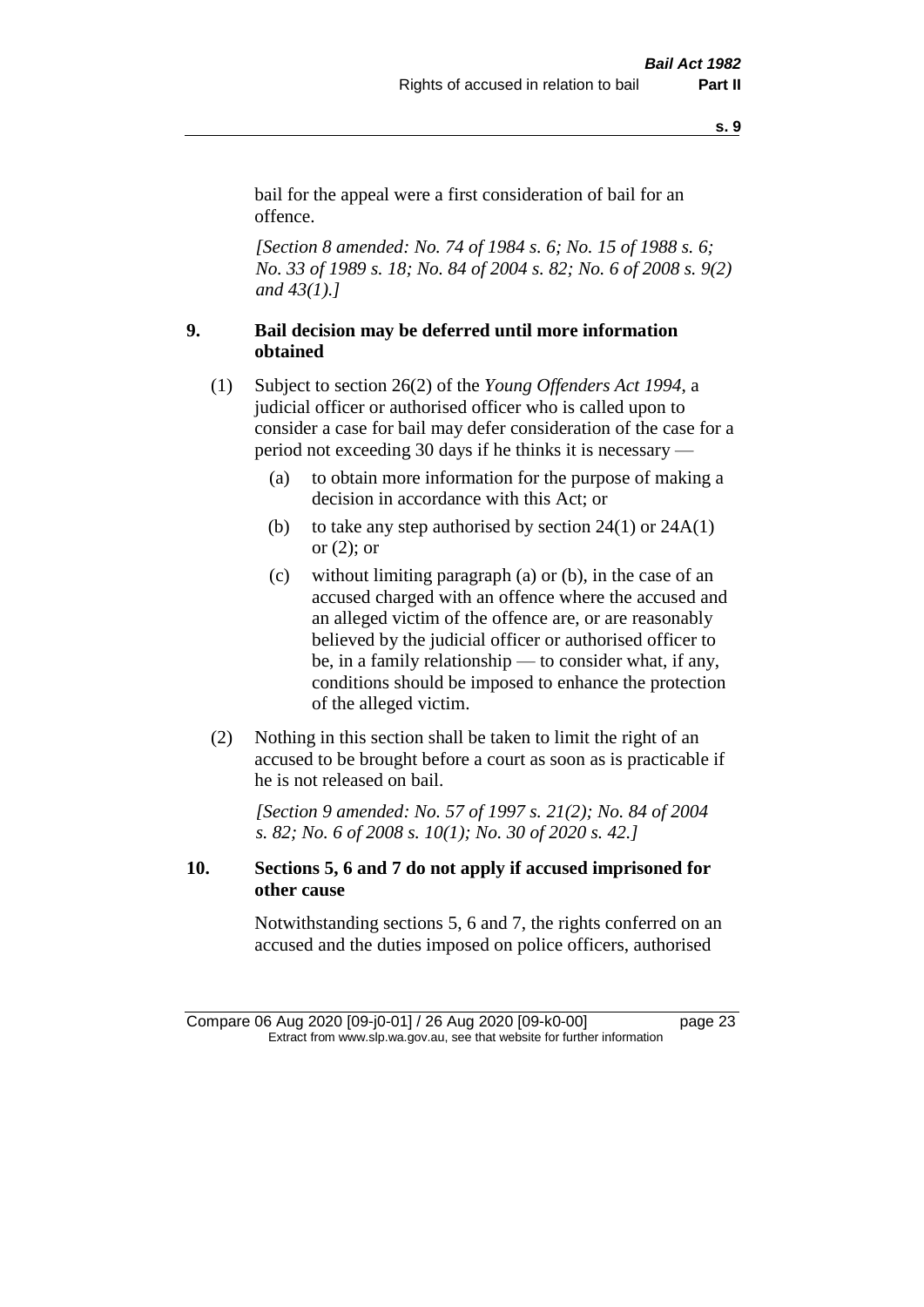officers and judicial officers by those sections in respect of an appearance in court for an offence do not arise where —

- (a) the accused is in custody for some other offence or reason (including the non-payment of a sum of money); and
- (b) the police officer, authorised officer or judicial officer is satisfied that the accused is likely to remain in custody for that other offence or reason until or beyond the time for the appearance for the first-mentioned offence.

*[Section 10 amended: No. 84 of 2004 s. 82.]*

#### **11. Accused's rights following grant of bail**

- $(1)$  When
	- (a) bail has been granted to an accused for an appearance in court; and
	- (b) all conditions which are to be complied with before the release of the accused have been complied with; and
	- (c) he has entered into a bail undertaking for that appearance or his bail undertaking is deemed to be amended under section 31(3),

the accused has a right to be at liberty until he is required to appear, or to next appear, before a court, but subject to —

- (d) any requirement that he be in custody for some other reason; and
- (e) the exercise of the powers in sections 14(3), 17A, 46, 50F, 54 and 55; and
- (f) the limitation mentioned in section 12.
- (2) Where the accused is in custody in a lock-up, court custody centre or prison, the right conferred by subsection (1) is also subject to the person in charge of the lock-up, court custody centre or prison either —
	- (a) signing a certificate under subsection (3); or

page 24 Compare 06 Aug 2020 [09-j0-01] / 26 Aug 2020 [09-k0-00] Extract from www.slp.wa.gov.au, see that website for further information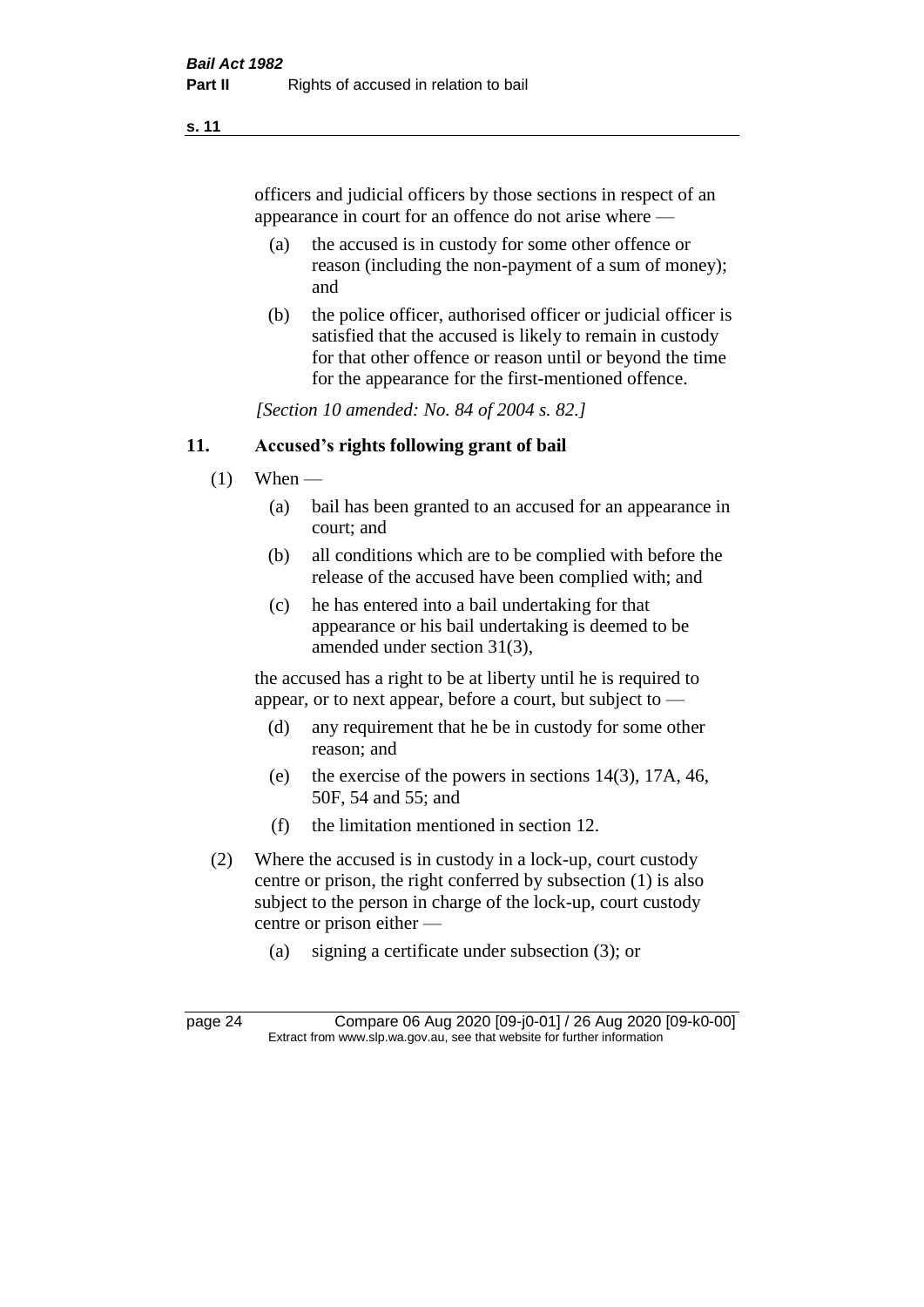- (b) receiving notice that a certificate has been signed by another person under that subsection.
- (3) After an accused becomes entitled to be at liberty as provided in subsection (1), a person referred to in section 29 may sign a certificate to that effect in the prescribed form.
- (4) The person in charge of a lock-up, court custody centre or prison in which the accused is in custody shall release the accused from custody as soon as is practicable after —
	- (a) the person in charge signs the certificate; or
	- (b) if the certificate is signed by a person other than the person in charge, the person in charge receives notice as described in subsection (2)(b).

*[Section 11 amended: No. 74 of 1984 s. 7; No. 15 of 1988 s. 7; No. 49 of 1988 s. 81; No. 45 of 1993 s. 7; No. 47 of 1999 s. 8; No. 59 of 2004 s. 141; No. 84 of 2004 s. 82; No. 6 of 2008 s. 11(1) and (2).]* 

#### **12. Rights in s. 7A(2) and 11, limitations on**

The right of an accused to have his case for bail considered as soon as is practicable, his right to be at liberty as mentioned in sections 7A(2) and 11(1), and the corresponding duties created by this Part, are limited so far as is reasonably necessary for the exercise or performance by a person of any statutory power or function vested in him which requires or permits the continued custody of the accused, including the exercise of the powers set out in Part 12 of the *Criminal Investigation Act 2006* and Parts 6 and 7 of the *Criminal Investigation (Identifying People) Act 2002*.

*[Section 12 amended: No. 6 of 2002 Sch. 2 cl. 1; No. 84 of 2004 s. 82; No. 59 of 2006 s. 6; No. 6 of 2008 s. 12.]*

Compare 06 Aug 2020 [09-j0-01] / 26 Aug 2020 [09-k0-00] page 25 Extract from www.slp.wa.gov.au, see that website for further information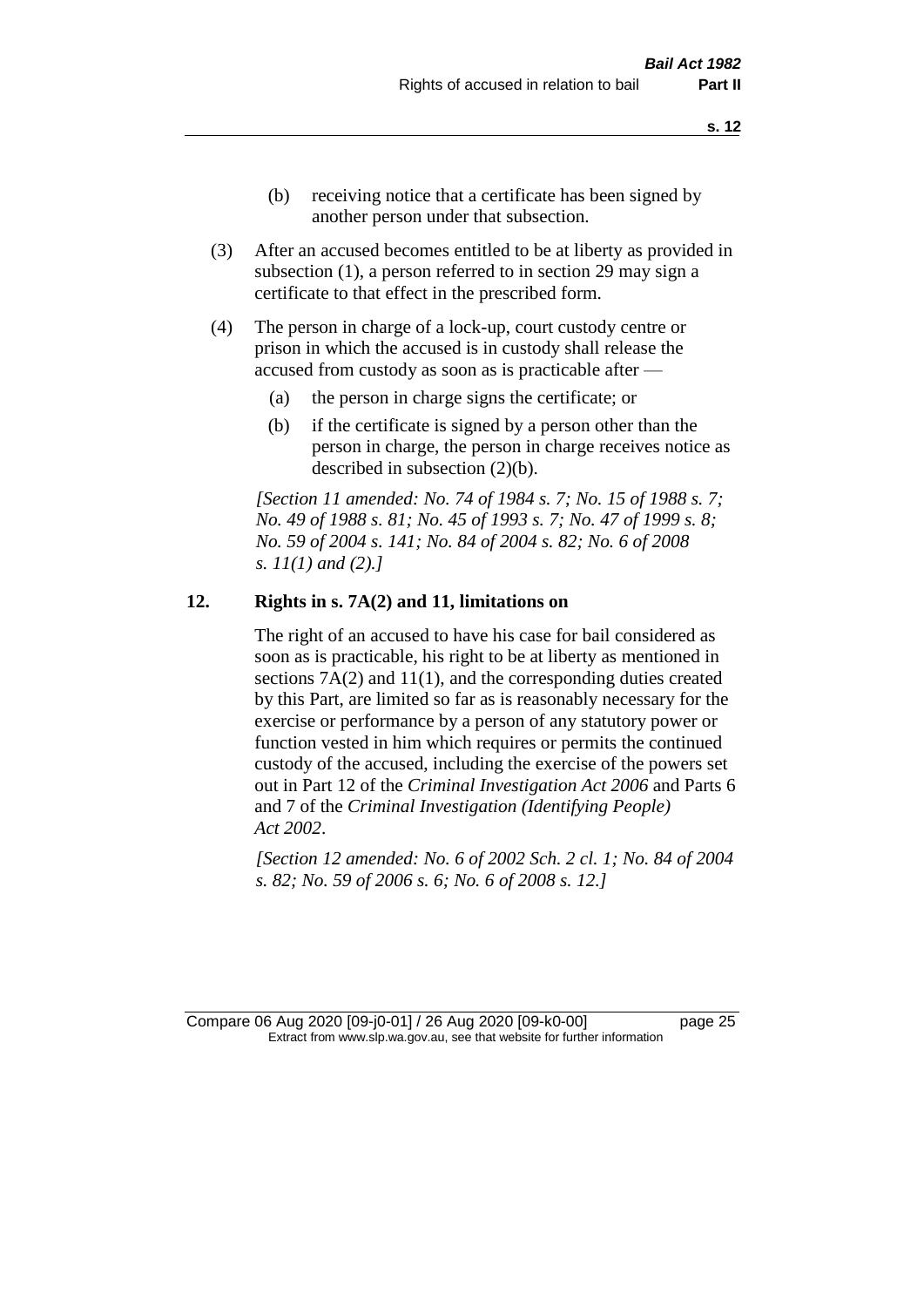# **Part III — Jurisdiction relating to bail**

*[Heading inserted: No. 6 of 2008 s. 13.]*

# **13. Jurisdiction to grant bail, who has and exercise of (Sch. 1)**

- (1) Jurisdiction to grant bail for any appearance described in the first column of Part A of Schedule 1 is vested in the judicial officer or authorised officer specified in the second column of that Part opposite thereto and shall be exercised subject to and in accordance with this Part and the further provisions in Parts B, C and D of Schedule 1.
- (2) A home detention condition shall not be imposed as a condition of bail except by a judicial officer.

*[Section 13 amended: No. 61 of 1990 s. 5; No. 45 of 1993 s. 12.]* 

#### **13A. Jurisdiction in s. 7A to dispense with bail, who has and exercise of**

- (1) Jurisdiction to dispense with the requirement for bail under section 7A for any appearance described in the first column of Schedule 1 Part A clause 2 or 3 is vested, subject to Schedule 1 Part B, in the judicial officer specified in the second column of that clause opposite that description, but Schedule 1 Part A clause 7 does not apply for the purposes of this subsection.
- (2) The jurisdiction referred to in subsection (1) is exercisable  $only$ —
	- (a) in respect of an appearance in court before conviction for an offence; and
	- (b) if it appears to the judicial officer that bail would be granted in accordance with Schedule 1 Part C clause 1 or 2 but that in the circumstances the completion of bail papers is an unnecessary imposition.
- (3) Where a judicial officer dispenses with the requirement for bail for an appearance by an accused the registrar of the court shall,

page 26 Compare 06 Aug 2020 [09-j0-01] / 26 Aug 2020 [09-k0-00] Extract from www.slp.wa.gov.au, see that website for further information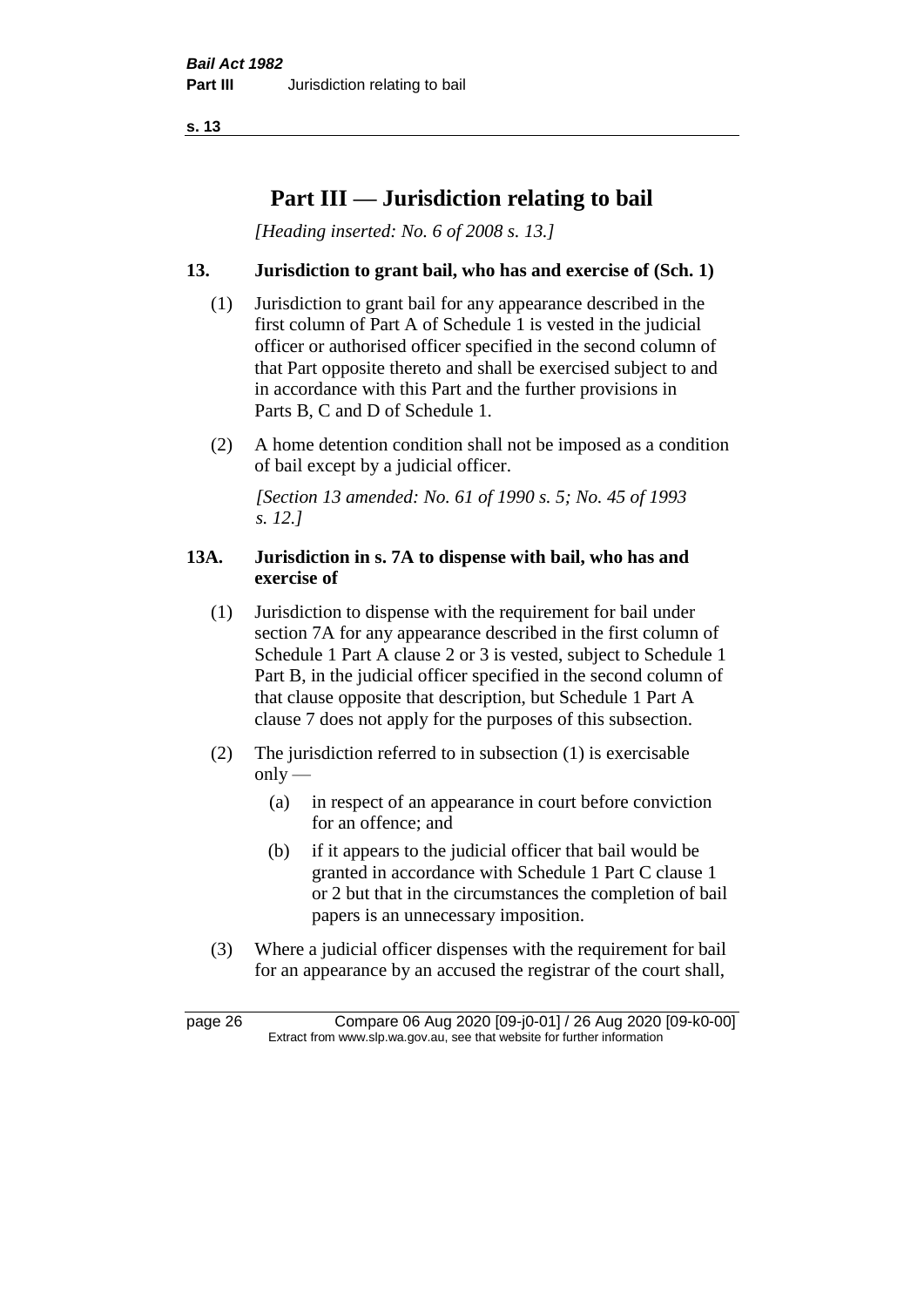in accordance with section 13B, give written notice to the accused of the time and place for the appearance.

*[Section 13A inserted: No. 6 of 2008 s. 14.]*

#### **13B. Notices under s. 13A(3), service and proof of**

- (1) A written notice to an accused under section  $13A(3)$  shall be
	- (a) given to the accused personally; or
	- (b) sent to the accused by post to the accused's address appearing in the records of the court; or
	- (c) in urgent cases or with the accused's consent, provided to the accused by electronic means in accordance with the regulations.
- (2) A person who gives, sends or provides a notice in accordance with subsection (1) shall endorse on a file copy of the notice a certificate showing —
	- (a) that the person has done so; and
	- (b) the time of doing so.
- (3) If a notice is sent by post under subsection  $(1)(b)$ , the notice is to be presumed, unless the contrary is shown, to have been received at the time when, in the ordinary course of events, it would have been delivered.
- (4) In any proceedings
	- (a) a document purporting to be a copy of a notice referred to in subsection (1) is evidence of the terms of the notice; and
	- (b) an endorsement on a copy of a notice referred to in subsection (2) purporting to be a certificate referred to in that subsection is evidence of the matters appearing in the certificate without proof of the signature of the person who made the endorsement.

*[Section 13B inserted: No. 6 of 2008 s. 14; amended: No. 20 of 2013 s. 25.]*

Compare 06 Aug 2020 [09-j0-01] / 26 Aug 2020 [09-k0-00] page 27 Extract from www.slp.wa.gov.au, see that website for further information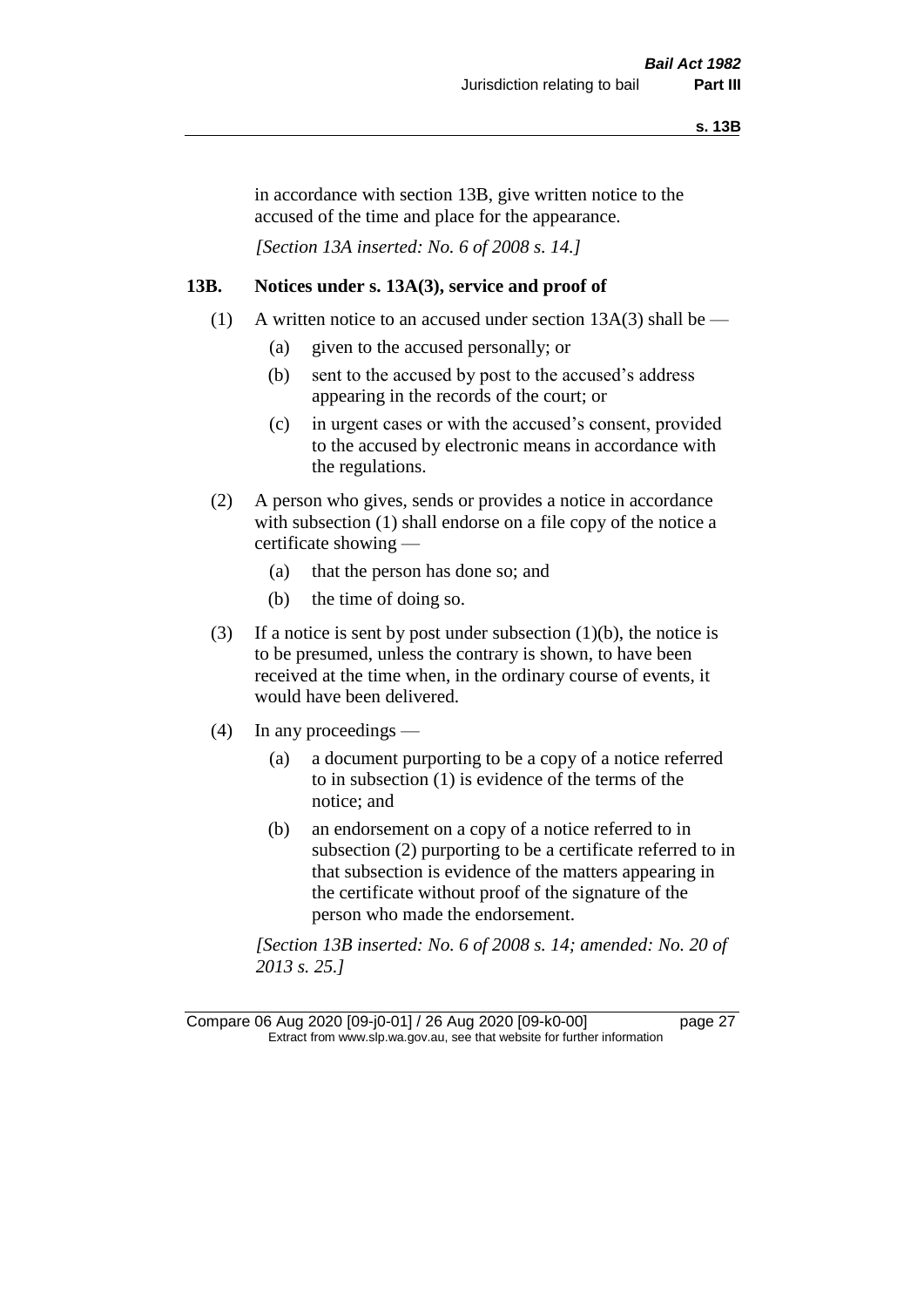#### **14. Judges, jurisdiction of**

- (1) A judge may, in accordance with this Act
	- (a) exercise a power to grant bail which is conferred upon any other judicial officer or any authorised officer by this Act; and
	- (b) revoke or vary any bail previously granted by any other such officer; and
	- (c) under section 7A dispense with the requirement for bail or revoke an existing dispensation.
- (2) Subject to subsection (2a), the jurisdiction of a judge under subsection (1) in respect of an appearance by an accused may be invoked by application made by either the prosecutor or the accused, and whether or not any other judicial officer has —
	- (a) previously granted, refused or dispensed with bail; or
	- (b) exercised any power conferred on him by section 55,

in respect of that appearance.

- (2a) After the jurisdiction under subsection (1) has been invoked once by an accused in relation to an offence or group of offences for which he is required to appear, it may not be further invoked by that accused in relation to that offence or group of offences unless the accused satisfies a judge that —
	- (a) new facts have been discovered, new circumstances have arisen or the circumstances have changed since the occasion when the jurisdiction was invoked; or
	- (b) he failed to adequately present his case for bail on that occasion.
- (3) Where under subsection (1) a judge
	- (a) revokes the bail of an accused who is at liberty, he may order that the accused be returned to custody to await the appearance for which the bail was granted;

page 28 Compare 06 Aug 2020 [09-j0-01] / 26 Aug 2020 [09-k0-00] Extract from www.slp.wa.gov.au, see that website for further information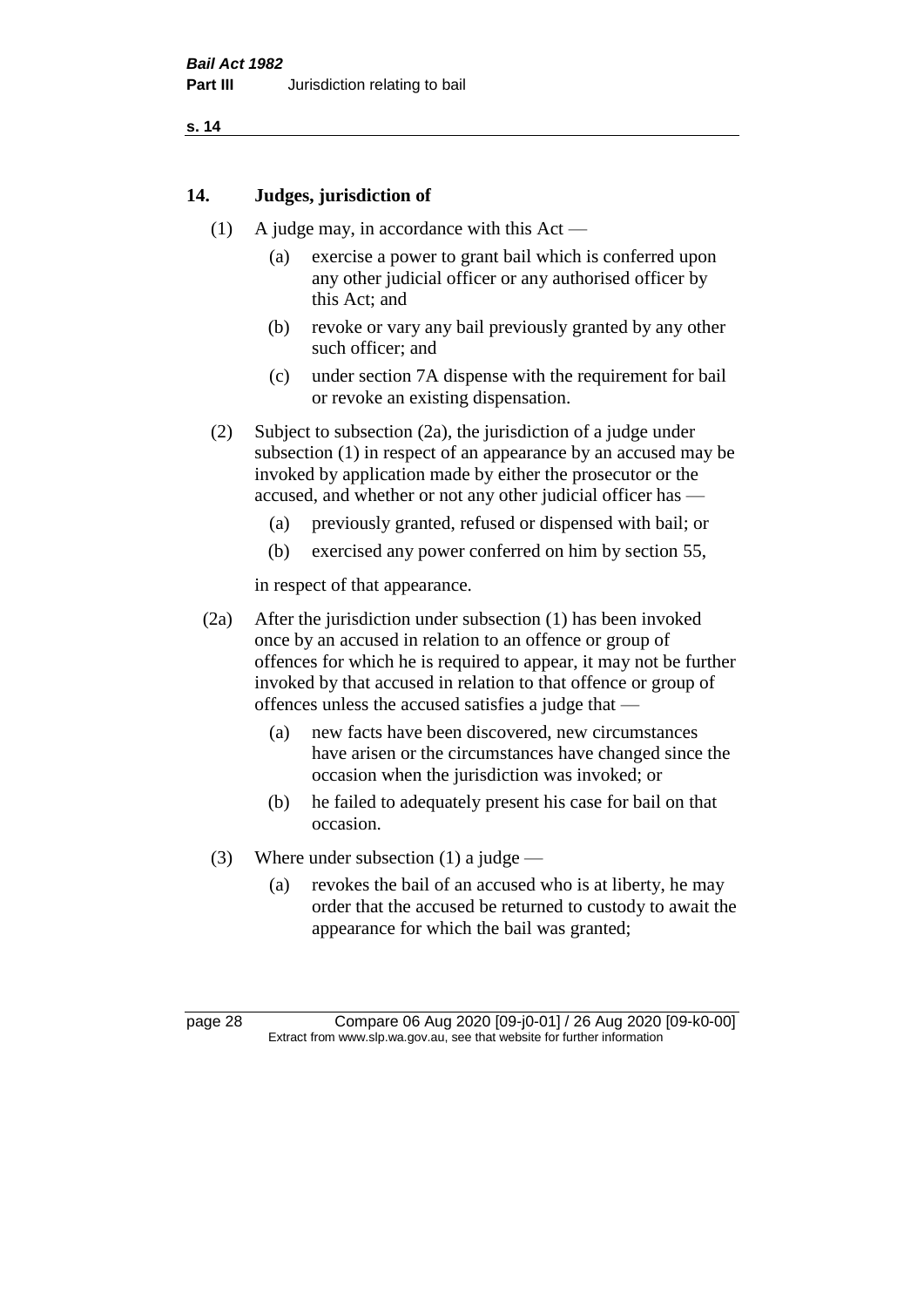and the judge may issue any warrant which may be necessary to carry such an order into effect.

- (4) In this section
	- (a) references to a judge are references
		- (i) in the case of a child charged with an offence before the Children's Court, to a judge of that Court; and
		- (ii) in the case of an accused committed for trial or sentence to the District Court, to a judge of that Court; and
		- (iii) in any other case, to a judge of the Supreme Court;
		- and
	- (b) references to any other judicial officer
		- (i) in relation to the exercise of powers under this section by a judge, are references to any judicial officer whose jurisdiction is inferior to that of the judge; but
		- (ii) in relation to the exercise of powers under this section by a judge of the Supreme Court, do not include a judge of the Children's Court or a judge of the District Court.

*[Section 14 amended: No. 74 of 1984 s. 8; No. 49 of 1988 s. 82; No. 84 of 2004 s. 82; No. 6 of 2008 s. 15(1)-(4).]* 

# **15. Accused charged with murder, jurisdiction as to bail for**

- (1) Where an accused is in custody for murder, the power to grant bail shall be exercised only by a judge of the Supreme Court, or in the case of an accused who is a child by a judge of the Children's Court, except —
	- (a) where section  $31(2)(d)$  applies; or

Compare 06 Aug 2020 [09-j0-01] / 26 Aug 2020 [09-k0-00] page 29 Extract from www.slp.wa.gov.au, see that website for further information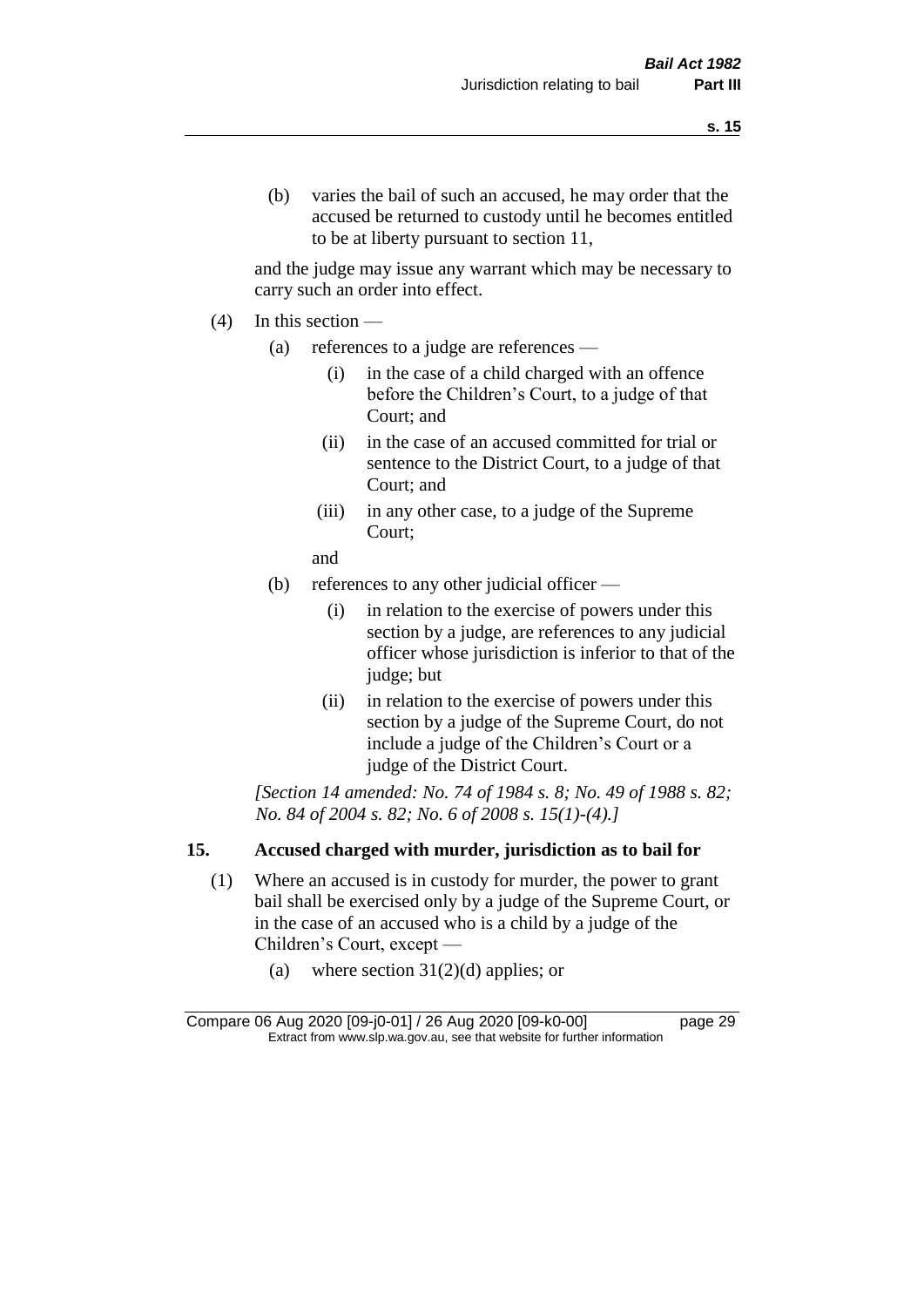**s. 15A**

- (b) to the extent that the Court of Appeal exercises its powers under Part A of Schedule 1.
- *[(2) deleted]*

*[Section 15 amended: No. 52 of 1984 s. 35; No. 74 of 1984 s. 9; No. 49 of 1988 s. 83; No. 70 of 1988 s. 45; No. 45 of 1993 s. 12; No. 45 of 2004 s. 28(4); No. 84 of 2004 s. 82; No. 29 of 2008 s. 24(5).]* 

## **15A. Appeal against judge's decision on bail, commencement and conduct**

 $(1)$  In this section —

*bail decision* means a decision —

- (a) to grant or refuse bail; or
- (b) to vary or revoke bail; or
- (c) to dispense with the requirement for bail; or
- (d) to impose any condition on a grant of bail,

and includes a decision under section 55 or 59A(4).

- (2) The prosecutor or the accused may appeal to the Court of Appeal against a bail decision of —
	- (a) a judge of the Children's Court; or
	- (b) a judge of the District Court; or
	- (c) a judge of the Supreme Court.
- (3) The leave of the Court of Appeal is required for each ground of appeal in an appeal under this section.
- (4) The *Criminal Appeals Act 2004* section 27(2), (3) and (4) apply, with necessary modifications, as if an appeal under this section were an appeal under Part 3 of that Act.
- (5) An appeal under this section shall be commenced and conducted in accordance with this section, section 15B and rules of court made by the Supreme Court.

page 30 Compare 06 Aug 2020 [09-j0-01] / 26 Aug 2020 [09-k0-00] Extract from www.slp.wa.gov.au, see that website for further information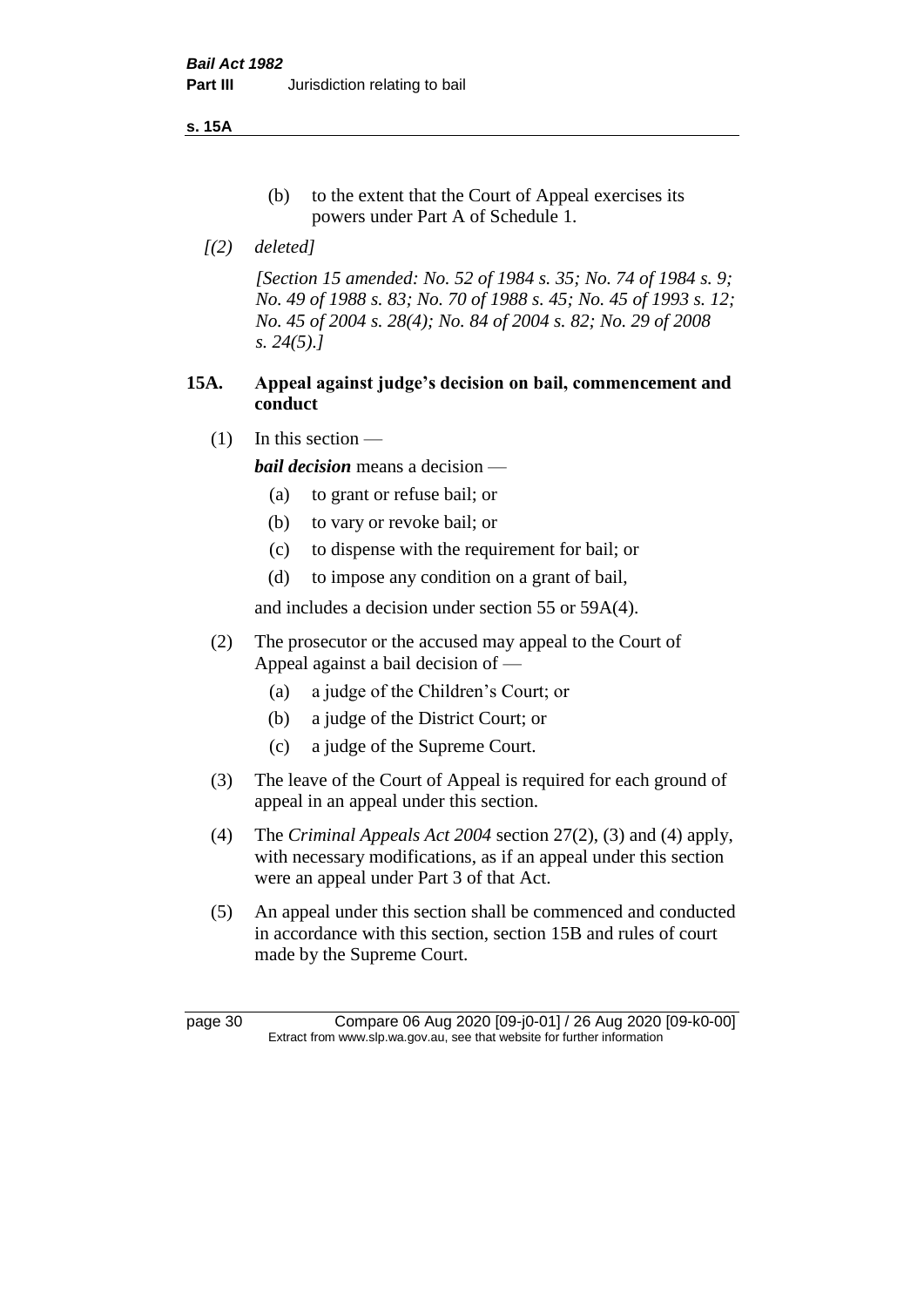- (6) An appeal under this section shall be commenced by lodging with the Court of Appeal an application for leave to appeal that sets out the grounds of the appeal.
- (7) An appeal under this section cannot be commenced later than 21 days after the date of the bail decision unless the Court of Appeal orders otherwise.
- (8) An accused who is a party to an appeal under this section and who is in custody is entitled to be present at the hearing of the appeal if the accused so requests, and any official responsible for that custody who is informed of such a request shall do what is necessary to give effect to it.
- (9) For the purposes of giving effect to a request referred to in subsection (8), arrangements may be made for the accused to appear before the Court of Appeal by means of a video link or an audio link in accordance with section 66B, unless the Court of Appeal has ordered that the accused appear before it in person.

*[Section 15A inserted: No. 6 of 2008 s. 16(1).]*

#### **15B. Appeal under s. 15A, determination**

- (1) The Court of Appeal has jurisdiction to hear and determine an appeal under section 15A.
- (2) The Court of Appeal shall determine an appeal on the material and evidence that was before the judge whose decision is the subject of the appeal.
- (3) Any decision of the Court of Appeal in relation to bail shall be made in accordance with the relevant provisions of sections 13A and 17 and Schedule 1.
- (4) Where in determining an appeal the Court of Appeal revokes the bail of an accused who is at liberty, it may order that the accused be returned to custody to await the appearance for which the bail was granted.

Compare 06 Aug 2020 [09-j0-01] / 26 Aug 2020 [09-k0-00] page 31 Extract from www.slp.wa.gov.au, see that website for further information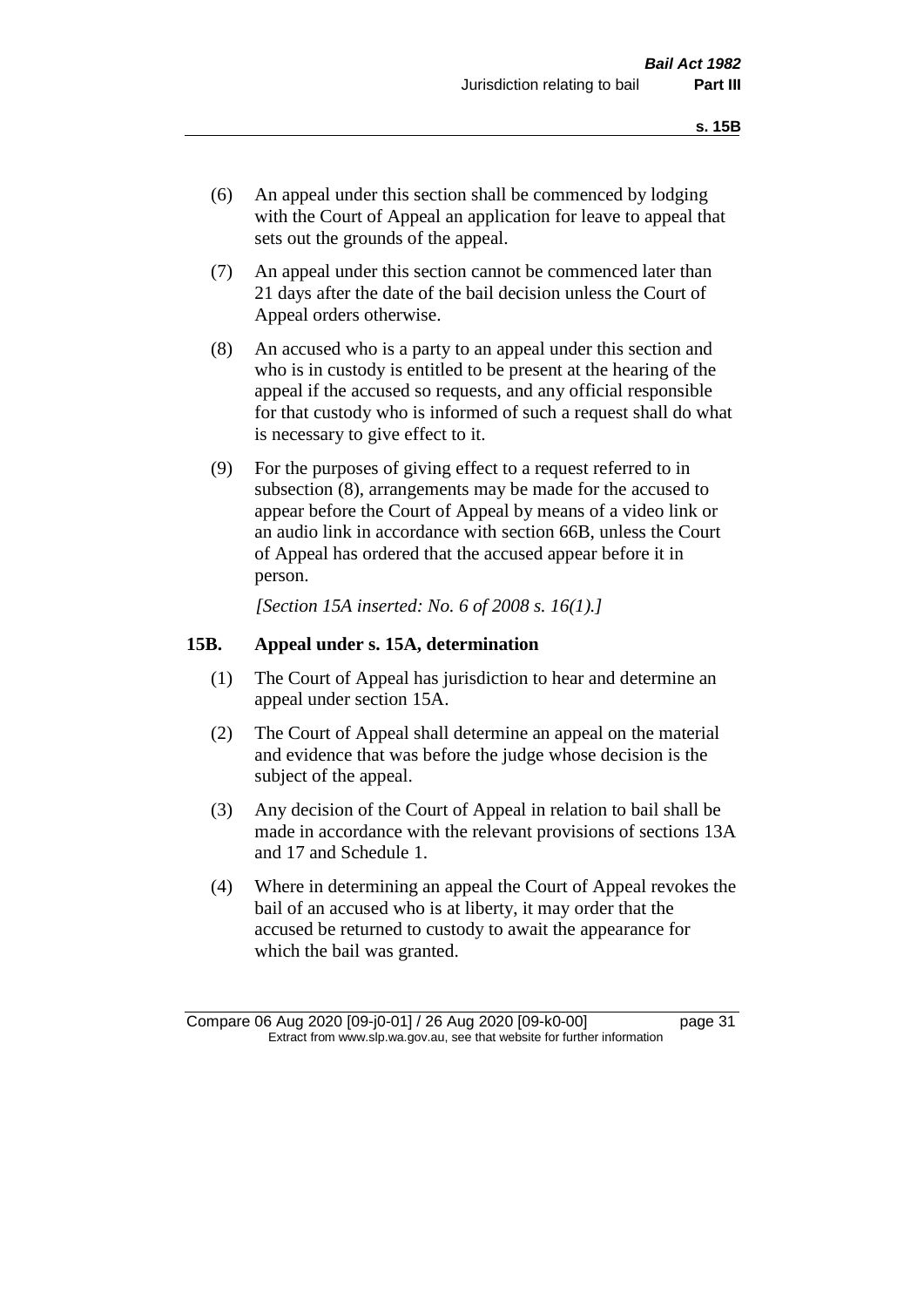- (5) Where in determining an appeal the Court of Appeal varies the bail of an accused who is at liberty, it may order that the accused be returned to custody until the accused becomes entitled to be again at liberty pursuant to section 11.
- (6) A judge of appeal may issue any warrant that may be necessary to carry into effect an order under subsection (4) or (5).

*[Section 15B inserted: No. 6 of 2008 s. 16(1).]*

## **16. Person arrested on warrant, bail of**

- (1) Subject to sections 14, 15 and 16B where the arrest of an accused for an offence is made pursuant to a warrant he shall not be granted bail before he is brought before a court or judicial officer as commanded by the warrant, except by a justice acting in terms of section 6(9).
- (2) Notwithstanding subsection (1) or any other provision of this Act, an accused who has been arrested pursuant to a warrant —
	- (a) issued under section 59B; or
	- (b) issued under the *Criminal Procedure Act 2004* for an offence against section 51(1) or (2),

shall not have a right to have his case for bail considered, and shall not be granted bail, before he is brought before the court as commanded by the warrant.

*[Section 16 amended: No. 59 of 2004 s. 141; No. 84 of 2004 s. 11 and 82; No. 59 of 2006 s. 4(3); No. 6 of 2008 s. 36(2); No. 15 of 2019 s. 7.]*

# **16A. Person arrested in urban area, restrictions on who can grant bail for in some cases**

- (1) Where this section applies to a person who has been arrested for an offence jurisdiction does not arise under section 13 until the person is brought before —
	- (a) a court constituted by or so as to include a magistrate; or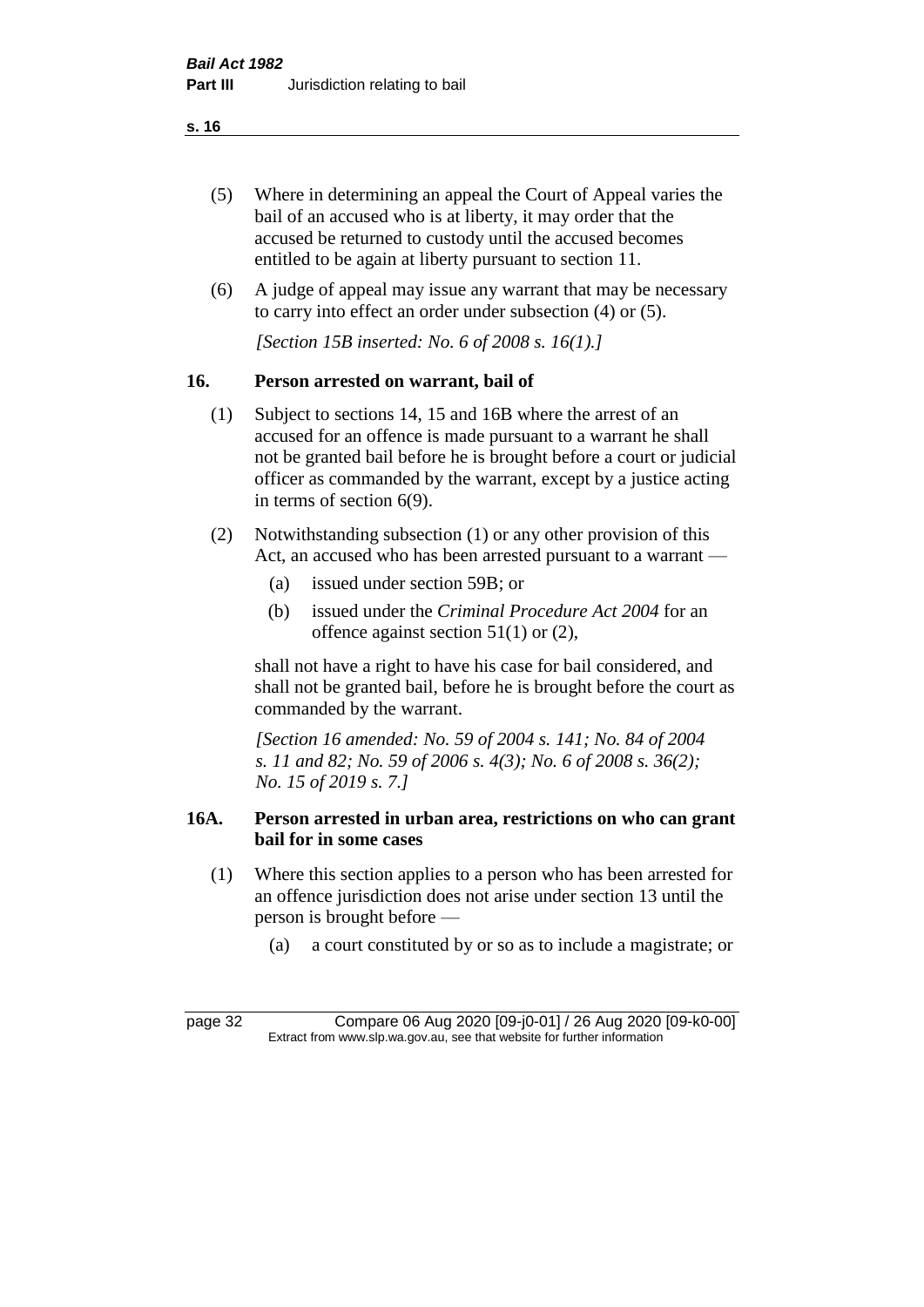- (b) where section 15 applies, a judge of the Supreme Court or a judge of the Children's Court as the case may require.
- (2) This section applies where
	- (a) a person has been arrested in an urban area for a serious offence; and
	- (b) the serious offence is alleged to have been committed while the accused was —
		- (i) on bail for; or
		- (ii) at liberty under an early release order made in respect of,

another serious offence.

- *[(3) deleted.]*
- (4) In this section —

*urban area* means —

- (a) the metropolitan region as defined in the *Planning and Development Act 2005* and any prescribed area that adjoins that region; and
- (b) any other prescribed area of the State, being the whole or part of, or an area adjoining, a local government district under the *Local Government Act 1995* that is designated under that Act as a city or a town.

*[Section 16A inserted: No. 54 of 1998 s. 6(1); amended: No. 38 of 2004 s. 59; No. 84 of 2004 s. 82; No. 38 of 2005 s. 15; No. 49 of 2016 s. 88; No. 13 of 2020 s. 23.]*

#### **16B. Person linked to terrorism**

- (1) This section applies if a person linked to terrorism is in custody —
	- (a) awaiting an appearance in court before conviction for an offence; or

Compare 06 Aug 2020 [09-j0-01] / 26 Aug 2020 [09-k0-00] page 33 Extract from www.slp.wa.gov.au, see that website for further information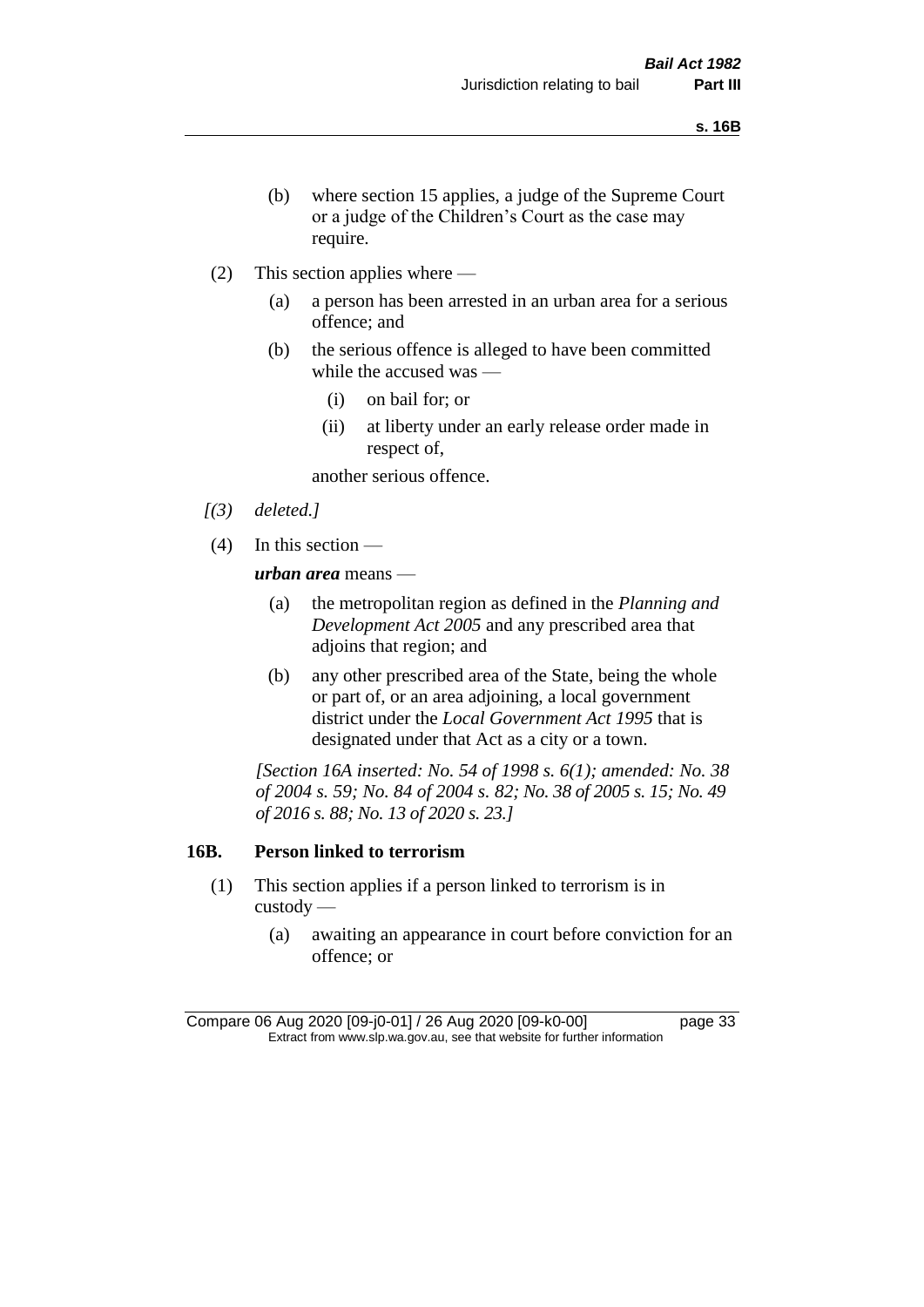- (b) waiting to be sentenced or otherwise dealt with for an offence of which the person has been convicted.
- (2) The power to grant bail to the person can be exercised only by a court constituted by a judicial officer other than a justice.

*[Section 16B inserted: No. 15 of 2019 s. 8.]*

## **17. Conditions on bail which may be imposed**

- (1) A judicial officer or authorised officer may impose conditions on a grant of bail only to the extent that he is authorised to do so by clause 2(3)(c) of Part C and Part D of Schedule 1.
- (2) Conditions imposed on a grant of bail shall not be any more onerous on the accused than the judicial officer or authorised officer considers is required in the public interest having regard to the nature of the offence for which the accused is in custody and the circumstances of the accused.

*[Section 17 amended: No. 45 of 1993 s. 8 and 12; No. 84 of 2004 s. 82.]* 

# **17A. Child on bail, changing responsible person for (Sch. 1 Pt. C cl. 2)**

- (1) Where this section applies, an authorised police officer may
	- (a) cancel an undertaking of the kind described in clause 2(3)(c) of Part C of Schedule 1; and
	- (b) approve of another person as a responsible person within the meaning in that clause; and
	- (c) detain the accused or order his detention until the person so approved enters into an undertaking of the kind mentioned in paragraph (a).
- (2) Subsection (1) applies where
	- (a) a person has entered into an undertaking referred to in paragraph (a) of that subsection; and

page 34 Compare 06 Aug 2020 [09-j0-01] / 26 Aug 2020 [09-k0-00] Extract from www.slp.wa.gov.au, see that website for further information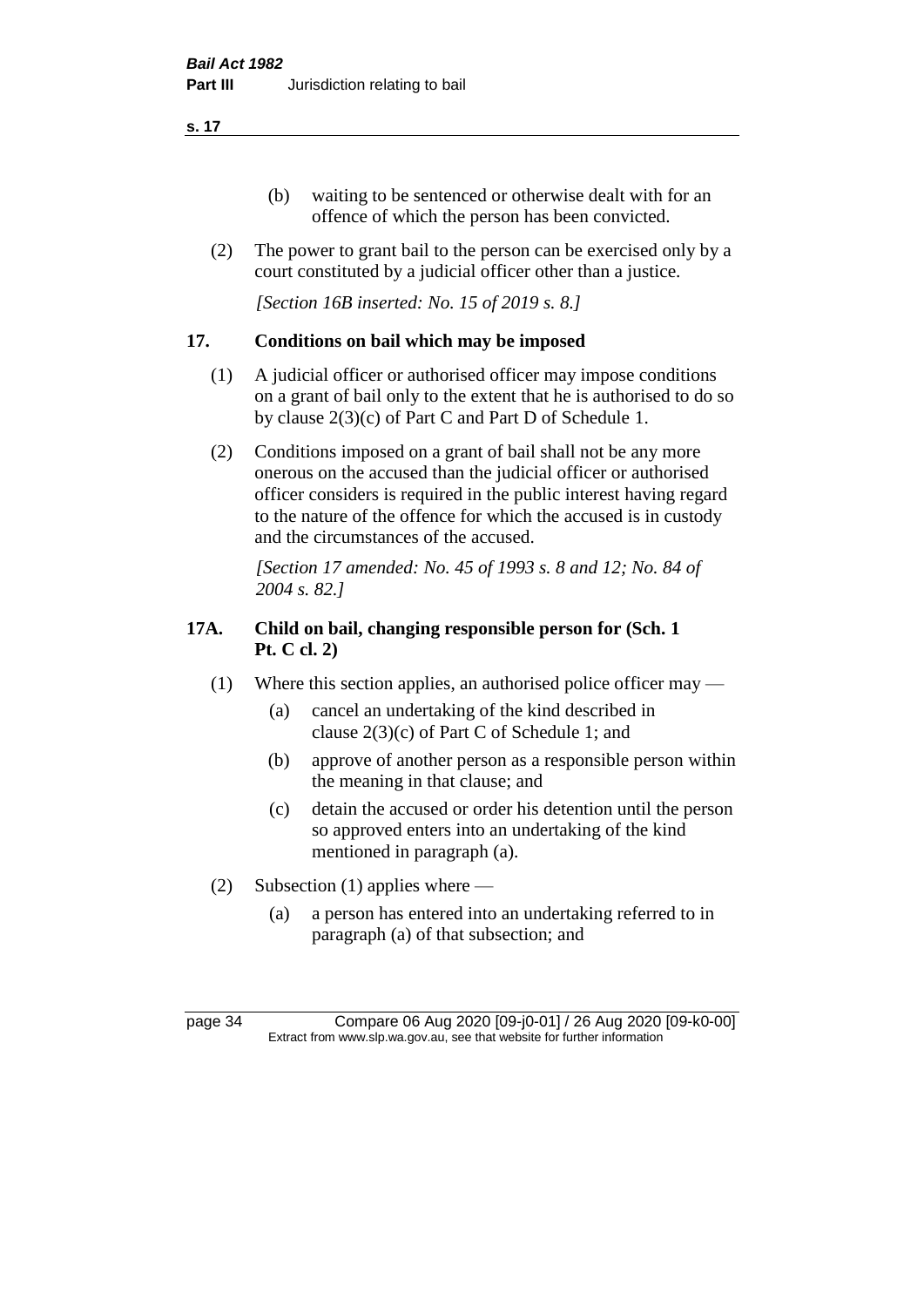- (b) a judicial officer when granting bail ordered that the person may under this section be released from the undertaking by an authorised police officer; and
- (c) the person wishes to be so released.
- (3) A police officer may, for the purpose of the exercise of the powers in subsection (1), take into custody a child accused who has been released on bail.
- (4) If the police officer is not an authorised police officer he shall, as soon as is practicable, bring the accused before an authorised police officer for the purpose referred to in subsection (3).
- (5) After an undertaking has been entered into as mentioned in subsection  $(1)(c)$ , the accused, subject to this Act, has a right to be at liberty until he is required to appear before a court.

*[Section 17A inserted: No. 45 of 1993 s. 9; amended: No. 84 of 2004 s. 82.]* 

*[18-19. Deleted: No. 59 of 2006 s. 7(1).]*

Compare 06 Aug 2020 [09-j0-01] / 26 Aug 2020 [09-k0-00] page 35 Extract from www.slp.wa.gov.au, see that website for further information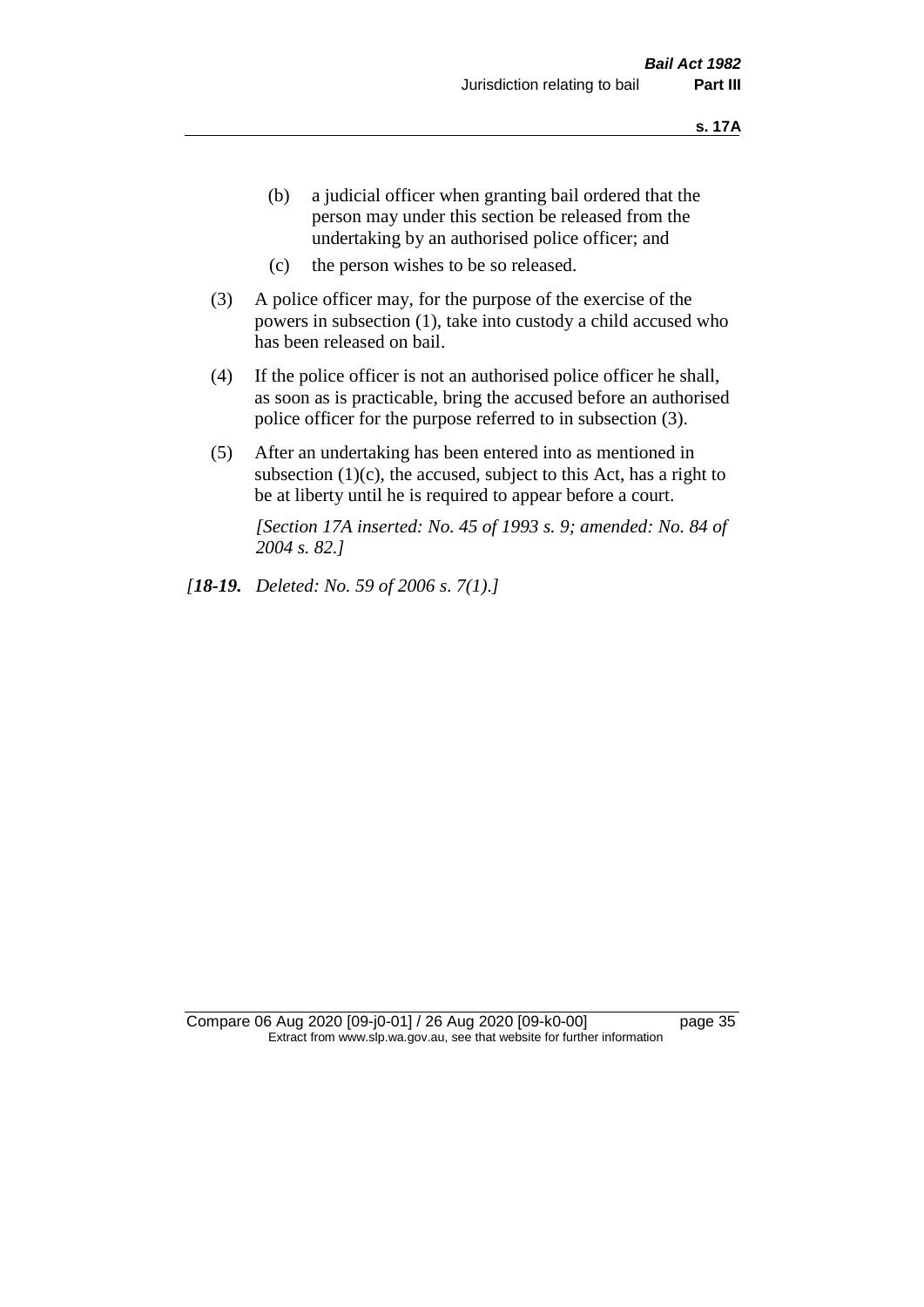# **Part IV — Hearing of case for bail, parties, and evidence**

# **20. Bail hearing for indictable offence, court may restrict publication or hold in private**

- (1) On the consideration by a judicial officer of a case for bail of an accused who is charged with an offence triable by jury, the judicial officer may, to avoid prejudice to either party, exercise the powers described in subsection (2), but shall only exercise the power in paragraph (b) thereof if he considers that the exercise of the power in paragraph (a) is not, on its own, likely to be sufficient to avoid prejudice.
- (2) The powers referred to in subsection (1) are to order
	- (a) that no report, or summary, of any statement, or of any specified statement, made or furnished at the hearing shall be published by any means;
	- (b) that the bail application be heard *in camera*.
- (3) Where an order is made under subsection (2)(a), no report, or summary, of any statement referred to in that paragraph shall be published by any means —
	- (a) if the offence is one that may be tried on indictment, before a court decides that it is to be tried on indictment; or
	- (b) if the accused is discharged from further proceedings upon the prosecution notice or indictment brought against him for the offence, before he is so discharged; or
	- (c) if the accused is tried on indictment for the offence, before the trial is ended.
- (4) A person who, except with lawful excuse, fails to comply with an order made under this section commits an offence.

Penalty: \$1 000.

*[Section 20 amended: No. 50 of 2003 s. 37(2); No. 4 of 2004 s. 58; No. 84 of 2004 s. 11 and 82.]*

page 36 Compare 06 Aug 2020 [09-j0-01] / 26 Aug 2020 [09-k0-00] Extract from www.slp.wa.gov.au, see that website for further information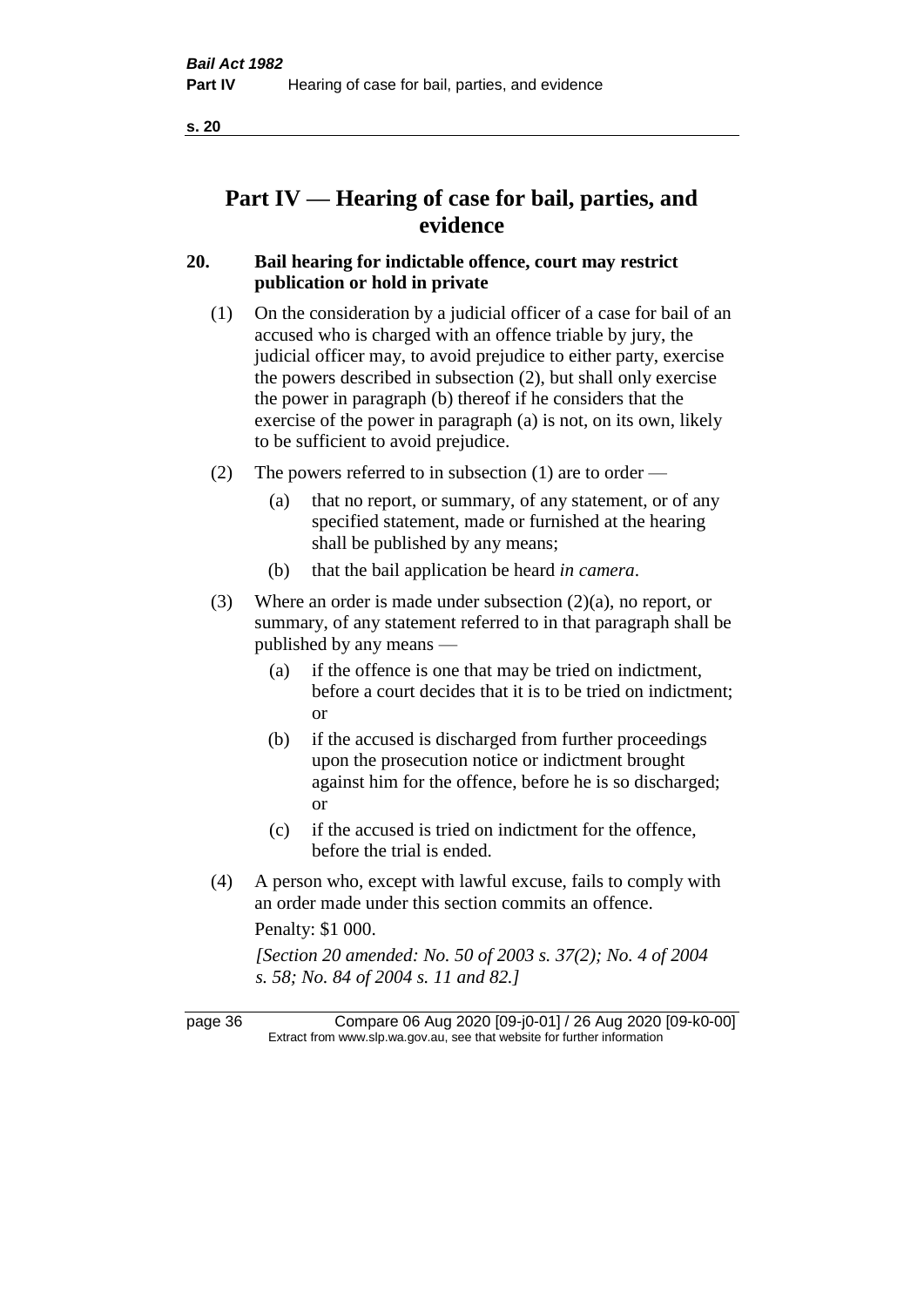# **21. Parties to bail proceedings**

- (1) The parties to proceedings on a case for bail are the prosecutor and the accused and, subject to subsection (2), no other person shall be a party to, or be represented at, the proceedings.
- (2) Nothing in subsection (1) affects the right of
	- (a) the Attorney General to apply for leave, or be an appellant, under Part 2 of the *Criminal Appeals Act 2004*; or
	- (b) the Director of Public Prosecutions or the State Solicitor to receive notice and be heard under section 7F(2); or
	- (c) an officer referred to in section 33 of the *Children's Court of Western Australia Act 1988* to be present at and participate in proceedings concerning a child under that section.

*[Section 21 amended: No. 15 of 1988 s. 9; No. 49 of 1988 s. 84; No. 33 of 1989 s. 18; No. 31 of 1993 s. 7; No. 65 of 2003 s. 88(3); No. 59 of 2004 s. 141; No. 84 of 2004 s. 11 and 82; No. 6 of 2008 s. 9(3).]* 

#### **22. Evidence at bail hearings**

A judicial officer or authorised person may in considering any case for bail receive and take into account such information as he thinks fit whether or not the same would normally be admissible in a court of law.

#### **23. Accused not bound to supply information**

An accused is not obliged to complete, or furnish information for, the form referred to in section  $8(1)(b)$ , or for any revision thereof, or to furnish any information, whether on oath or otherwise, for the purpose of having his case for bail considered.

*[Section 23 amended: No. 84 of 2004 s. 82; No. 6 of 2008 s. 43(2).]* 

Compare 06 Aug 2020 [09-j0-01] / 26 Aug 2020 [09-k0-00] page 37 Extract from www.slp.wa.gov.au, see that website for further information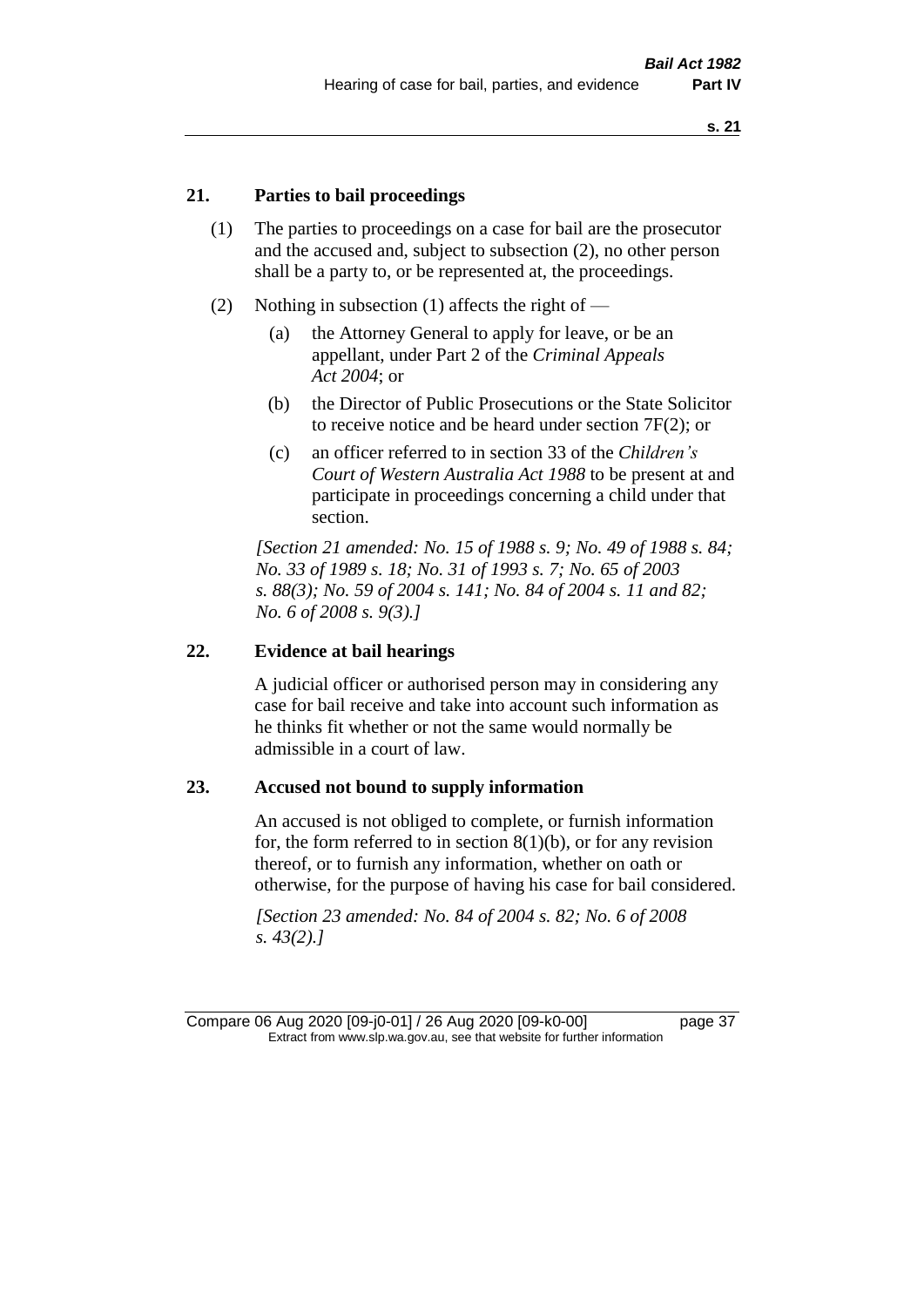# **24. Court or authorised officer may ask police to verify accused's information or make report**

- (1) A judicial officer or authorised officer who is called upon to consider a case for bail may —
	- (a) request that any information placed before the judicial officer or authorised officer by the accused for the purposes of the case be verified by a police officer, and to that end may refer to a police officer the form mentioned in section 8(1)(b), after it has been completed or revised;
	- (b) request that a report on any matter mentioned in Part C of Schedule 1, so far as it applies to an accused whose case is being or to be considered, be made by a police officer.
- (2) Where a reference or request is made under subsection (1) a police officer shall, as soon as is practicable —
	- (a) make a report to the judicial officer or the authorised officer accordingly; and
	- (b) furnish a copy of the report to the accused or his solicitor or counsel.

*[Section 24 inserted: No. 61 of 1990 s. 6; amended: No. 45 of 1993 s. 12; No. 84 of 2004 s. 82; No. 6 of 2008 s. 43(2).]* 

# **24A. Court may ask community corrections officer to verify accused's information or make report**

- (1) A judicial officer who is called upon to consider a case for bail may refer to a community corrections officer any matter referred to in section 24(1) and may request a community corrections officer to do any matter referred to in that section.
- (2) A judicial officer who is called upon to consider a case for bail and who desires to impose a home detention condition as a condition on a grant of bail, shall request that a report be made by a community corrections officer about the suitability of the accused to be subject to a home detention condition.

page 38 Compare 06 Aug 2020 [09-j0-01] / 26 Aug 2020 [09-k0-00] Extract from www.slp.wa.gov.au, see that website for further information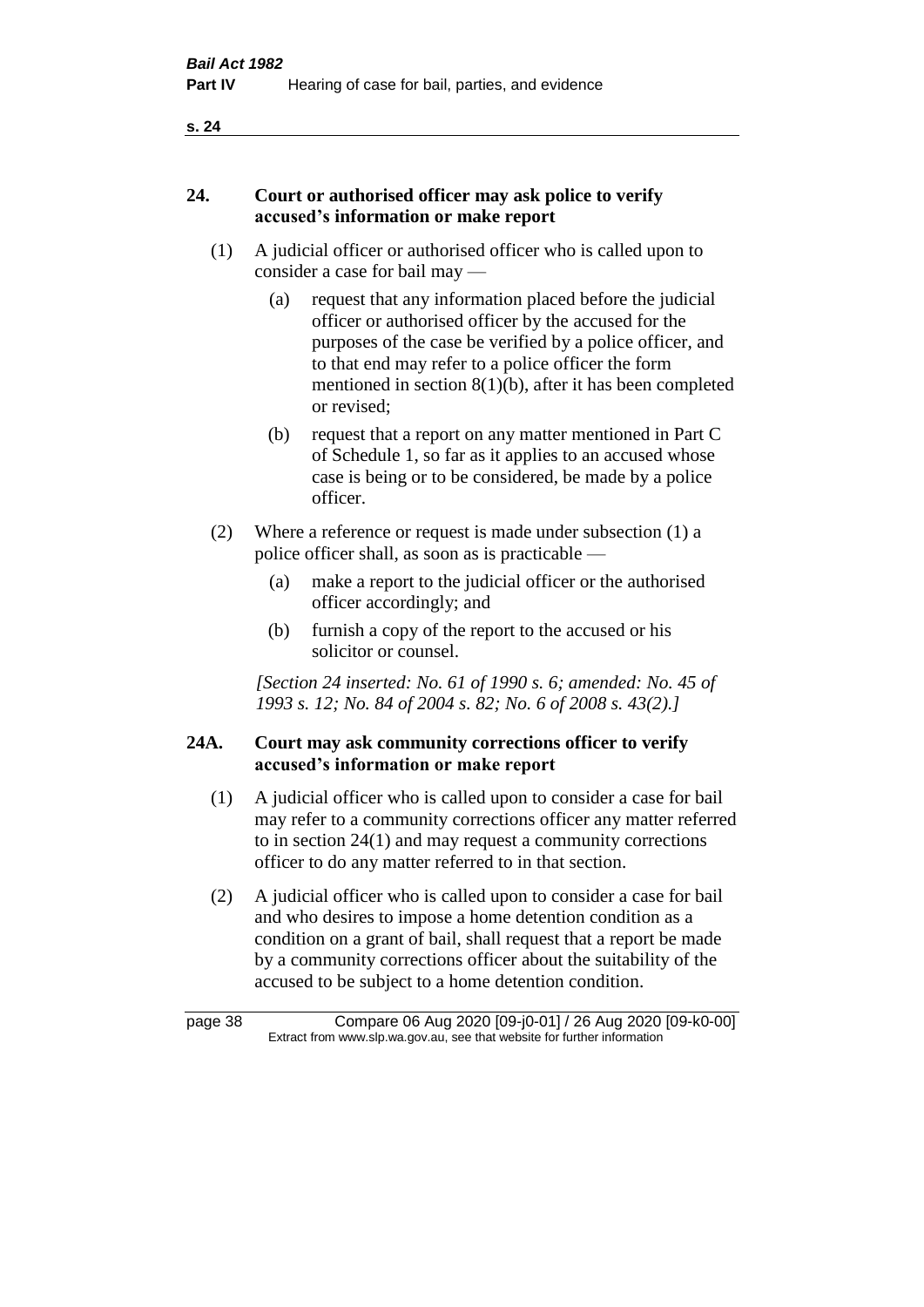- (3) Where a reference or a request is made under subsection (1) or a report is requested under subsection (2) a community corrections officer shall, as soon as is practicable, make a report to the judicial officer and, at the discretion of the judicial officer, copies may be made available to the prosecution or to the accused or his solicitor or counsel.
- (4) Where a community corrections officer makes a report that an accused is suitable to be subject to a home detention condition, the officer must —
	- (a) include in the report a recommendation as to whether or not the accused is suitable for electronic monitoring while the accused is subject to the home detention condition; and
	- (b) annex to the report, and provide to the accused or the accused's solicitor or counsel, a list of those conditions in rules made under section 50L that may be applied to the accused by the CEO (corrections) while the accused is subject to the home detention condition.

*[Section 24A inserted: No. 61 of 1990 s. 7; amended: No. 31 of 1993 s. 9; No. 84 of 2004 s. 82; No. 65 of 2006 s. 53; No. 13 of 2020 s. 24.]* 

# **25. Information given by accused for bail purposes not admissible at trial**

A statement made by an accused to a judicial officer or authorised officer for the purpose of a decision whether bail should be granted to him for any appearance in court for an offence shall not be admissible in evidence against him at his trial for that offence.

*[Section 25 amended: No. 84 of 2004 s. 82.]* 

Compare 06 Aug 2020 [09-j0-01] / 26 Aug 2020 [09-k0-00] page 39 Extract from www.slp.wa.gov.au, see that website for further information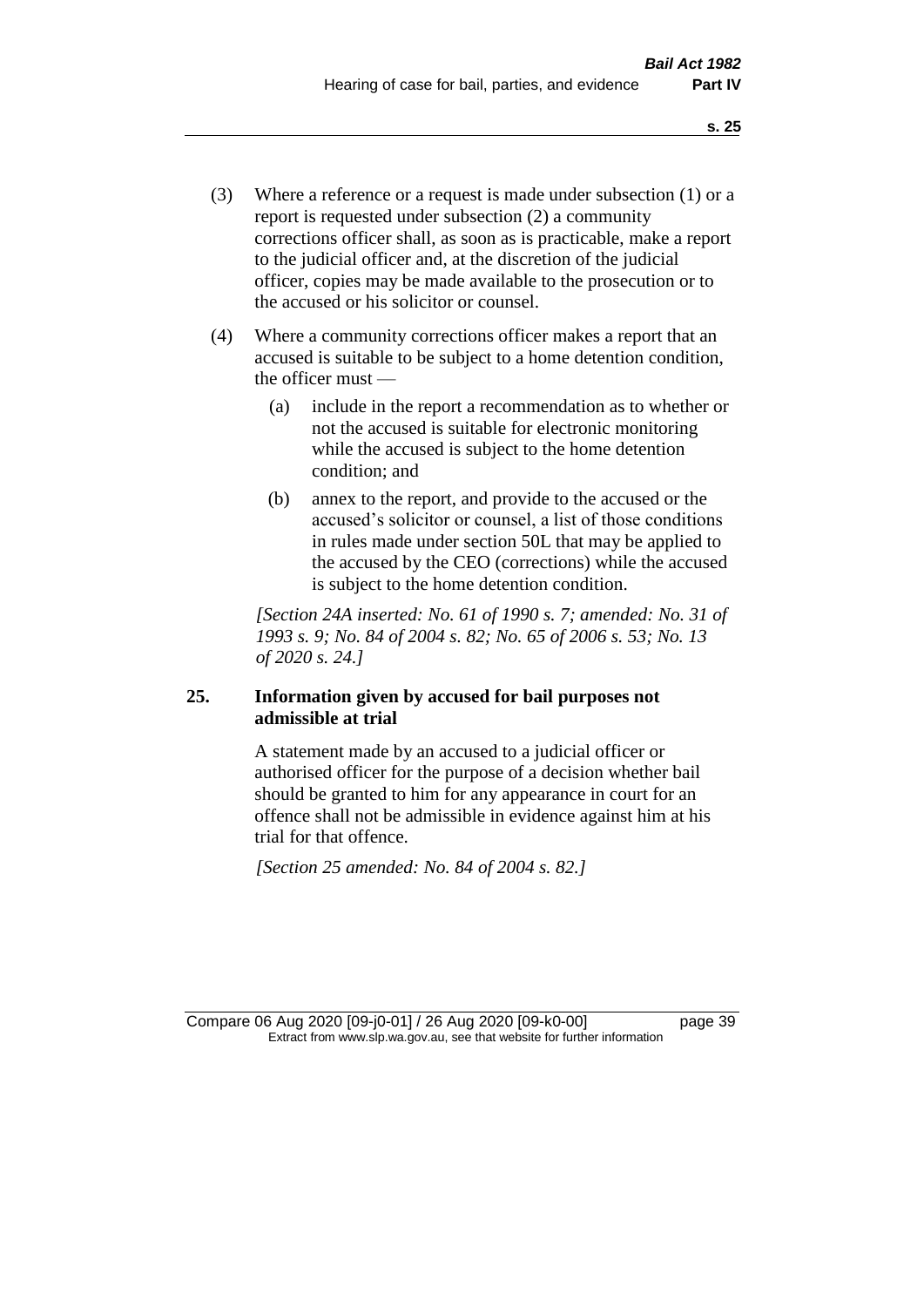#### **26. Record of bail decision and reasons**

- (1) A bail record form shall be completed by an authorised officer or a justice if he —
	- (a) refuses to grant bail to an accused; or
	- (b) grants bail to an accused in the circumstances referred to in clause 3 of Part B of Schedule 1; or
	- (ba) grants bail to an accused for an offence to which Schedule 1 Part C clause 3A or 3D applies; or
	- (c) imposes any condition on a grant of bail and it appears to him that the accused is dissatisfied with the condition.
- (2) Where a judicial officer, other than a justice
	- (a) refuses to grant bail to an accused; or
	- (aa) grants bail to an accused for an offence to which Schedule 1 Part C clause 3A, 3D or 3E applies; or
	- (b) imposes any condition on a grant of bail and it appears to him that the accused is dissatisfied with the condition,

a record of the decision and of the reasons therefor shall be made.

- (3) The accused, the prosecutor or an intending prosecutor shall be entitled, upon request, to be furnished with a copy of the bail record form or, where subsection (2) applies, of the record made.
- (4) For the purposes of this section
	- (a) references to a justice do not include a magistrate or a judge of the District Court or the Supreme Court or the Children's Court who is a justice; and
	- (b) a bail record form is an approved form designed to contain a summary of the matters relevant to the decision as to the bail of an accused, including those matters set out in Part C of Schedule 1, the decision made, and the reasons for the decision.

page 40 Compare 06 Aug 2020 [09-j0-01] / 26 Aug 2020 [09-k0-00] Extract from www.slp.wa.gov.au, see that website for further information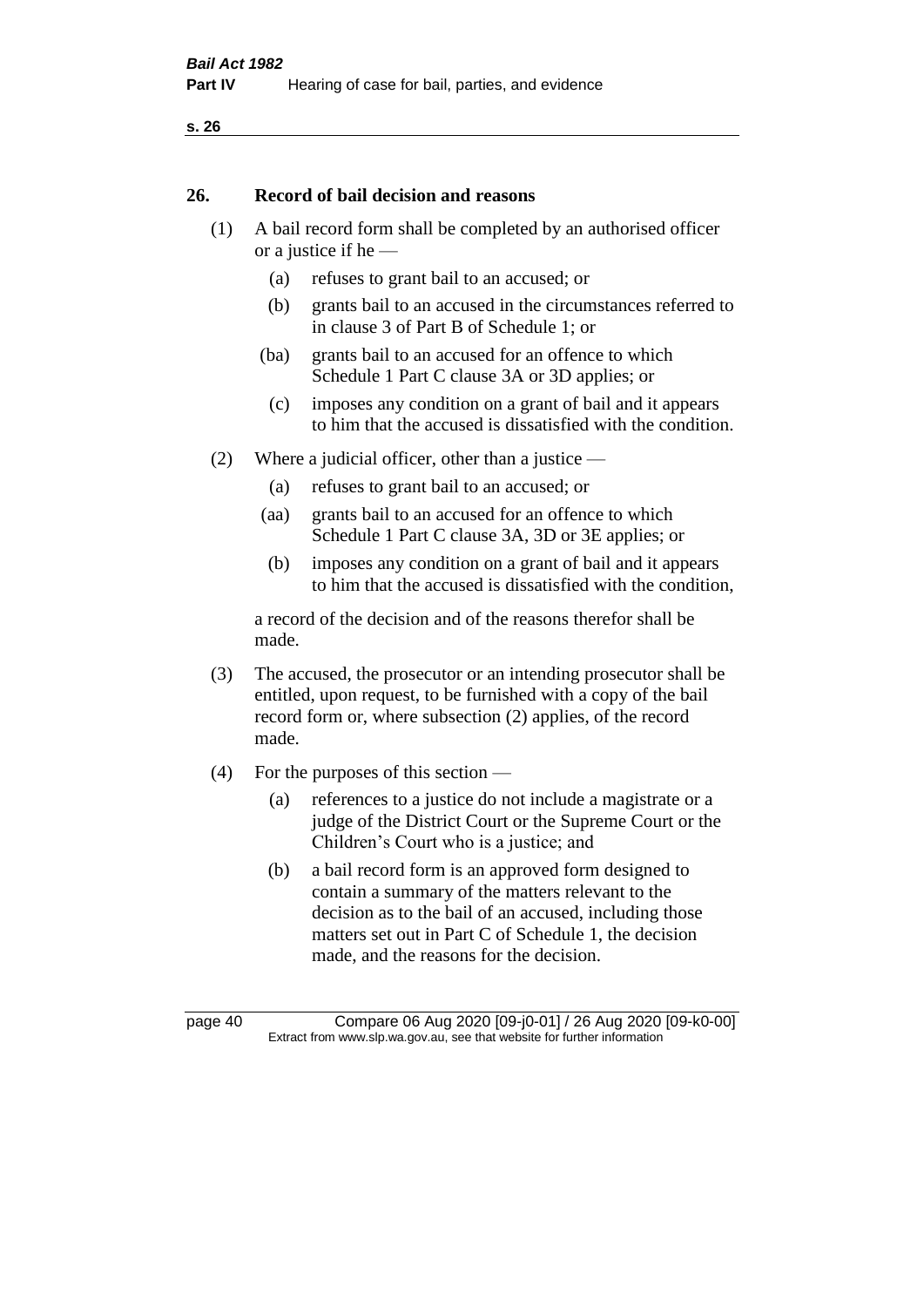(5) A bail record form, or the record of a decision and reasons for it, must not include information that is terrorist intelligence information.

*[Section 26 inserted: No. 15 of 1988 s. 10; amended: No. 49 of 1988 s. 85; No. 45 of 1993 s. 12; No. 59 of 2004 s. 141; No. 84 of 2004 s. 82; No. 6 of 2008 s. 17 and 43(1); No. 21 of 2017 s. 6; No. 15 of 2019 s. 9.]* 

# **27. Relevant papers to be made available to court where accused to appear**

- (1) An authorised officer and a judicial officer who consider an accused's case for bail for an appearance for an offence and a person before whom a bail undertaking or a surety undertaking is entered into shall ensure that the relevant papers are made available as soon as is practicable, to the court before which the accused is required to appear.
- (2) In subsection (1) the *relevant papers* in relation to any particular officer or person means such papers as are prescribed to be made available by that officer or person.

*[Section 27 amended: No. 84 of 2004 s. 82; No. 59 of 2006 s. 7(2); No. 20 of 2013 s. 26.]* 

# **27A. Bail with home detention, papers to be sent to CEO (corrections)**

A judicial officer who grants bail subject to a home detention condition shall ensure that a copy of the bail record form and of the bail undertaking are sent as soon as is practicable to the CEO (corrections).

*[Section 27A inserted: No. 61 of 1990 s. 8; amended: No. 31 of 1993 s. 9; No. 65 of 2006 s. 53.]* 

Compare 06 Aug 2020 [09-j0-01] / 26 Aug 2020 [09-k0-00] page 41 Extract from www.slp.wa.gov.au, see that website for further information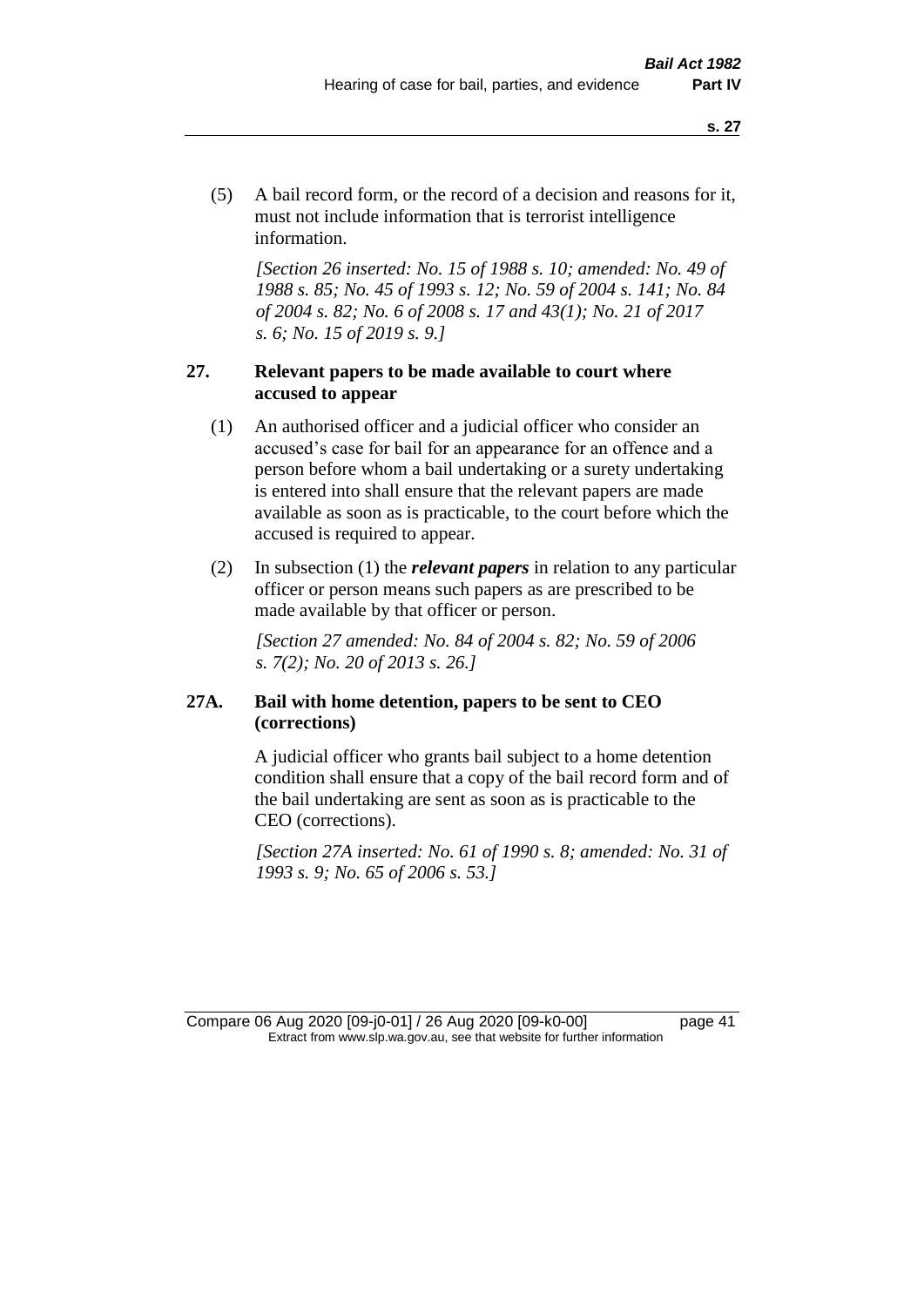# **Part V — Bail undertakings**

## **28. Bail undertaking, when required and nature of**

- (1) A person shall not be released on bail for an appearance in court unless he has entered into a bail undertaking for that appearance or is deemed to have done so under section 31(3).
- (2) A bail undertaking is an undertaking in writing by an accused in the prescribed form —
	- (a) that he will appear at a time and place specified, or deemed by section 31(3) to be specified, in the undertaking; and
	- (b) that if the accused fails to appear at that time and place the accused will, as soon as is practicable, appear at the court at which the accused was required to appear, when that court is sitting; and
	- (c) that he will comply with such conditions as may be imposed on him under clause 2 of Part D of Schedule 1; and
	- (d) that he will comply with any home detention condition which may be imposed as a condition on a grant of bail to him pursuant to clause 3 of Part D of Schedule 1,

and containing any agreement as to forfeiture of money by the accused which may be required pursuant to clause 1 of that Part.

- (3) A bail undertaking for any appearance may be entered into in respect of more than one offence.
- (4) The undertakings mentioned in subsection (2)(a) and (b) are, subject to section 34, enforceable under sections 51, 57 and 58.

*[Section 28 amended: No. 61 of 1990 s. 9; No. 45 of 1993 s. 12; No. 59 of 2004 s. 141; No. 84 of 2004 s. 82; No. 6 of 2008 s. 18(1).]* 

page 42 Compare 06 Aug 2020 [09-j0-01] / 26 Aug 2020 [09-k0-00] Extract from www.slp.wa.gov.au, see that website for further information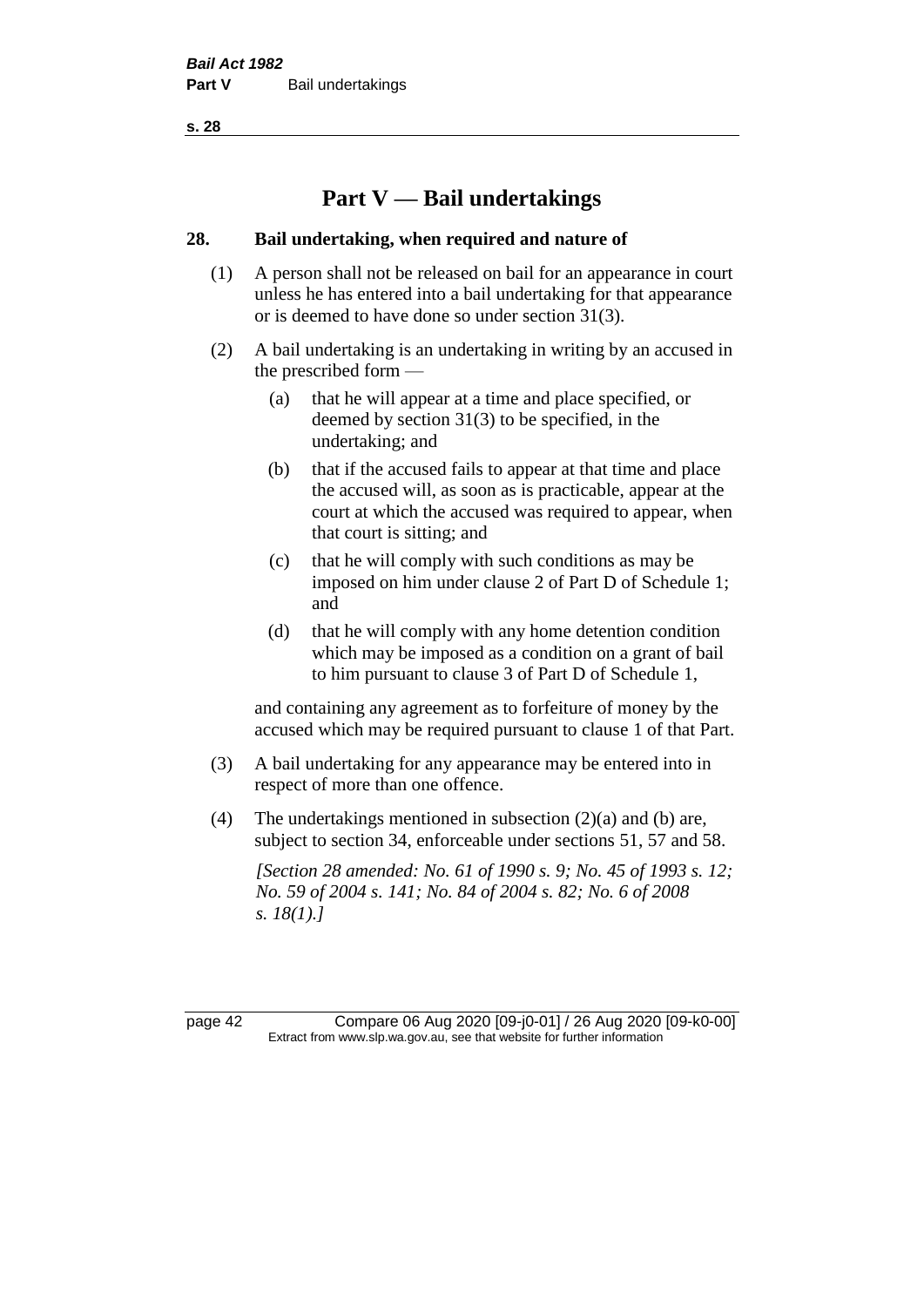## **29. Before whom bail undertaking may be entered into**

A bail undertaking need not be entered into before the judicial officer or authorised officer who granted bail but may be entered into before any of the following persons —

- (a) a judicial officer;
- (b) a registrar of a court, other than a deputy registrar of the Magistrates Court or the Children's Court;
- (c) an authorised police officer;
- (d) an associate of a judge of the Supreme Court, the District Court or the Children's Court;
- (e) where the accused is in a lock-up or prison, any person for the time being in charge of the lock-up or prison;
- (f) where the accused is in a court custody centre, any person for the time being in charge of the centre who is approved for the purposes of this paragraph by the chief executive officer of the department of the Public Service principally assisting in the administration of the *Court Security and Custodial Services Act 1999*;
- (g) where the accused is a child, any authorised community services officer.

*[Section 29 amended: No. 15 of 1988 s. 11; No. 49 of 1988 s. 86; No. 2 of 1996 s. 61; No. 59 of 2004 s. 141; No. 84 of 2004 s. 82; No. 6 of 2008 s. 19.]* 

#### **30. Duties of person before whom bail undertaking is entered into**

- (1) The person before whom a bail undertaking is to be entered into by an accused shall before it is entered into —
	- $(a)$  either
		- (i) read it to the accused; or
		- (ii) be informed by the accused that the accused has read it; or
		- (iii) if necessary, have it translated to the accused; and

Compare 06 Aug 2020 [09-j0-01] / 26 Aug 2020 [09-k0-00] page 43 Extract from www.slp.wa.gov.au, see that website for further information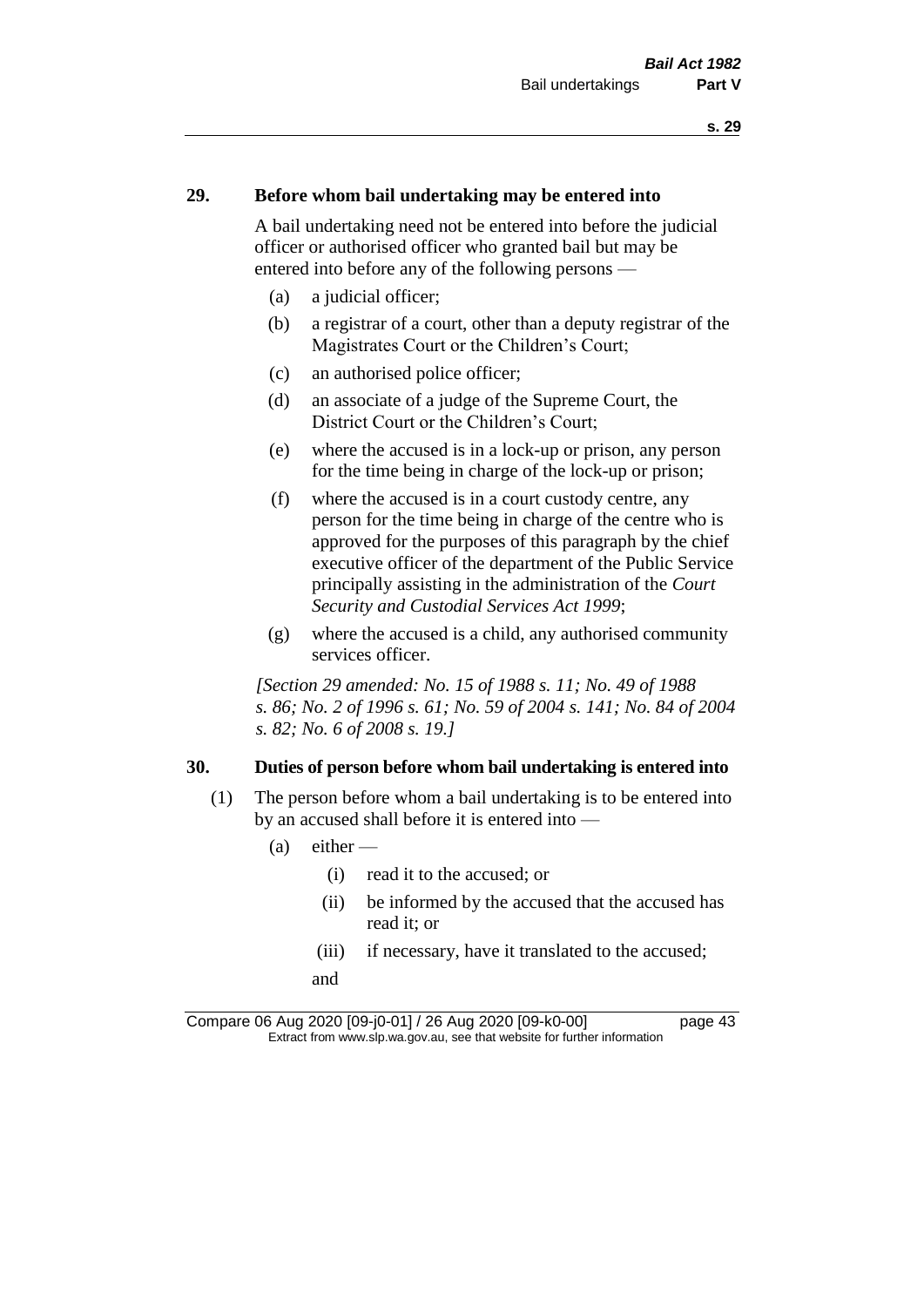(b) ensure that all conditions which are to be complied with before the release of the accused have been complied with.

- (2) The person before whom a bail undertaking is entered into by an accused shall give to him, or cause to be given to him —
	- (a) a copy of the bail undertaking as duly completed; and
	- (b) a notice in writing in the approved form showing
		- (i) his obligations pursuant to the undertaking; and
		- (ii) the consequences of his failure to comply with them.
- (3) The person before whom a bail undertaking is entered into by an accused shall enquire of the accused whether he requires the notice referred to in subsection (2)(b) to be read or translated to him and shall take such steps as are necessary to comply with any such requirement of the accused.

*[Section 30 inserted: No. 15 of 1988 s. 12; amended: No. 84 of 2004 s. 82; No. 6 of 2008 s. 20 and 43(3).]* 

# **31. Different time and place for appearance, substituting**

- (1) A different time or a different time and place may be substituted in accordance with this section for the time and place for appearance specified, or deemed by this section to be specified, in a bail undertaking.
- (2) A different time, or a different time and place, for the appearance by the accused may be substituted as mentioned in subsection  $(1)$  —
	- (a) upon an adjournment of proceedings at which the accused is present, by the judicial officer, if he has power to grant bail for that appearance, fixing a time and place for the resumed proceedings and notifying the accused orally thereof;
	- (b) upon an adjournment of proceedings from which the accused is absent for reasonable cause, by the judicial

**s. 31**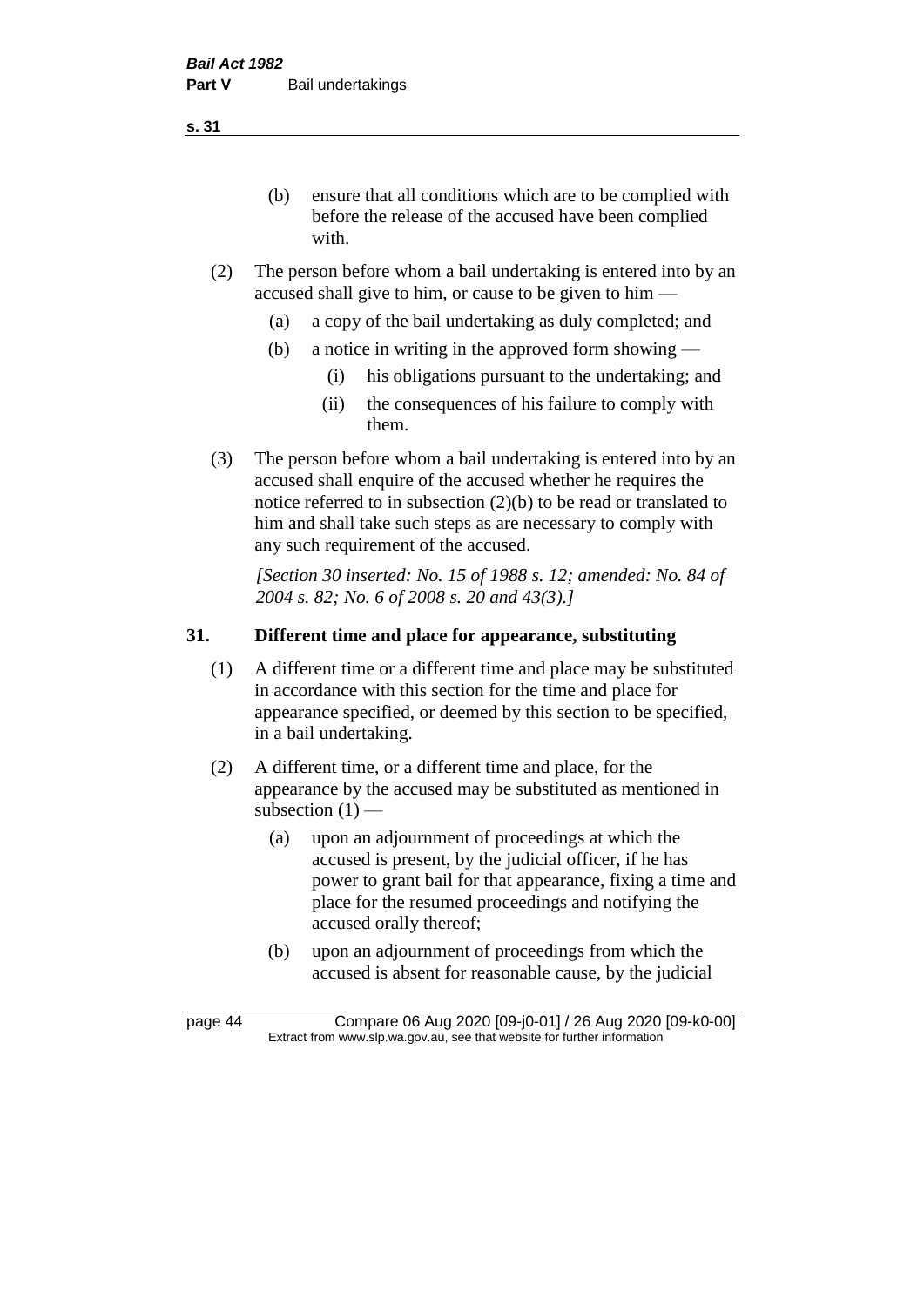officer, if he has power to grant bail for that appearance, fixing a time and place for the resumed proceedings and directing the registrar of the court to cause written notice of the time and place to be given to the accused;

- $(c)$  where
	- (i) a judge of the Supreme Court or a judge of the Children's Court has granted bail to an accused under section 15; and
	- (ii) a judicial officer, other than such a judge, has committed the accused to the Supreme Court,

by a judge of the Supreme Court or a judge of the Children's Court, as the case may require, notifying the accused orally, or directing the registrar of the court to cause written notice to be given to the accused of the time or time and place for the proceedings;

- $(d)$  where
	- (i) a judge of the Supreme Court or a judge of the Children's Court has granted bail to an accused under section 15;
	- *[(ii) deleted]*
	- (iii) the judicial officer is satisfied that there has been no material change in the facts or circumstances which applied on the grant of bail,

by the judicial officer notifying the accused orally, or directing the registrar of the court to cause written notice to be given to the accused, of the time or time and place for the resumed proceedings;

(e) upon a committal to the Supreme Court or District Court, by a judicial officer, if he has power to grant bail for that appearance, fixing a specified day in a specified sitting or session of that court and directing the registrar of the court to cause written notice of the day to be given to the accused;

Compare 06 Aug 2020 [09-j0-01] / 26 Aug 2020 [09-k0-00] page 45 Extract from www.slp.wa.gov.au, see that website for further information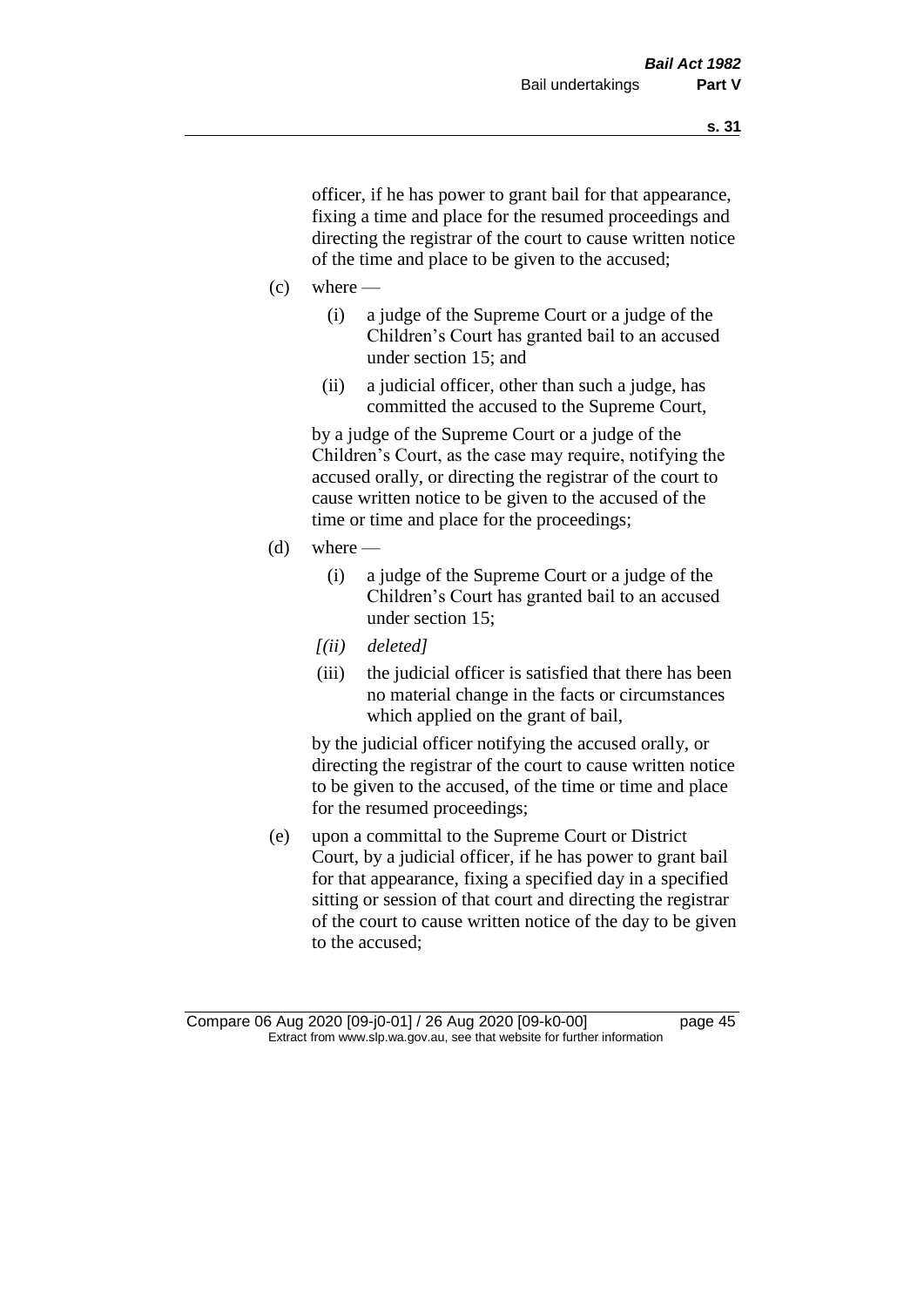(f) where an accused has been committed for trial in the Supreme Court or the District Court in a specified sitting or session thereof or on a specified day in a specified sitting or session thereof, by an officer of the court, or a person authorised under subsection (5), fixing a time for the trial in that sitting or session and causing written notice of the time to be given to the accused;

- (g) if the parties agree to a different time or a different time and place for the proceedings, by an officer of the court giving written notice thereof to the accused.
- (3) Where a different time or a different time and place is notified to an accused pursuant to subsection (2) the bail undertaking shall be deemed to be amended to specify that time or that time and place for appearance, and the terms and conditions thereof shall continue to apply as so amended as if the accused had entered into the bail undertaking in that form.
- (4) Where the power in subsection (2)(b) is exercised upon an adjournment of proceedings the right of the accused to be at liberty under section 11(1) does not lapse by reason only that there is an interval between the adjournment of the proceedings and the time when he is notified of the time and place for the resumed proceedings.
- (5) The Chief Justice, in respect of committals to the Supreme Court, and the Chief Judge, in respect of committals to the District Court, may authorise a person or persons, by name or office, to perform the functions referred to in subsection (2)(f).

*[Section 31 amended: No. 15 of 1988 s. 13; No. 49 of 1988 s. 87; No. 27 of 2002 s. 21; No. 59 of 2004 s. 141; No. 84 of 2004 s. 82; No. 6 of 2008 s. 21(1) and (2).]* 

## **31A. Conditions on bail, amending during trial**

 $(1)$  In this section —

*amendment* means an addition, variation or cancellation under subsection (2);

page 46 Compare 06 Aug 2020 [09-j0-01] / 26 Aug 2020 [09-k0-00] Extract from www.slp.wa.gov.au, see that website for further information

**s. 31A**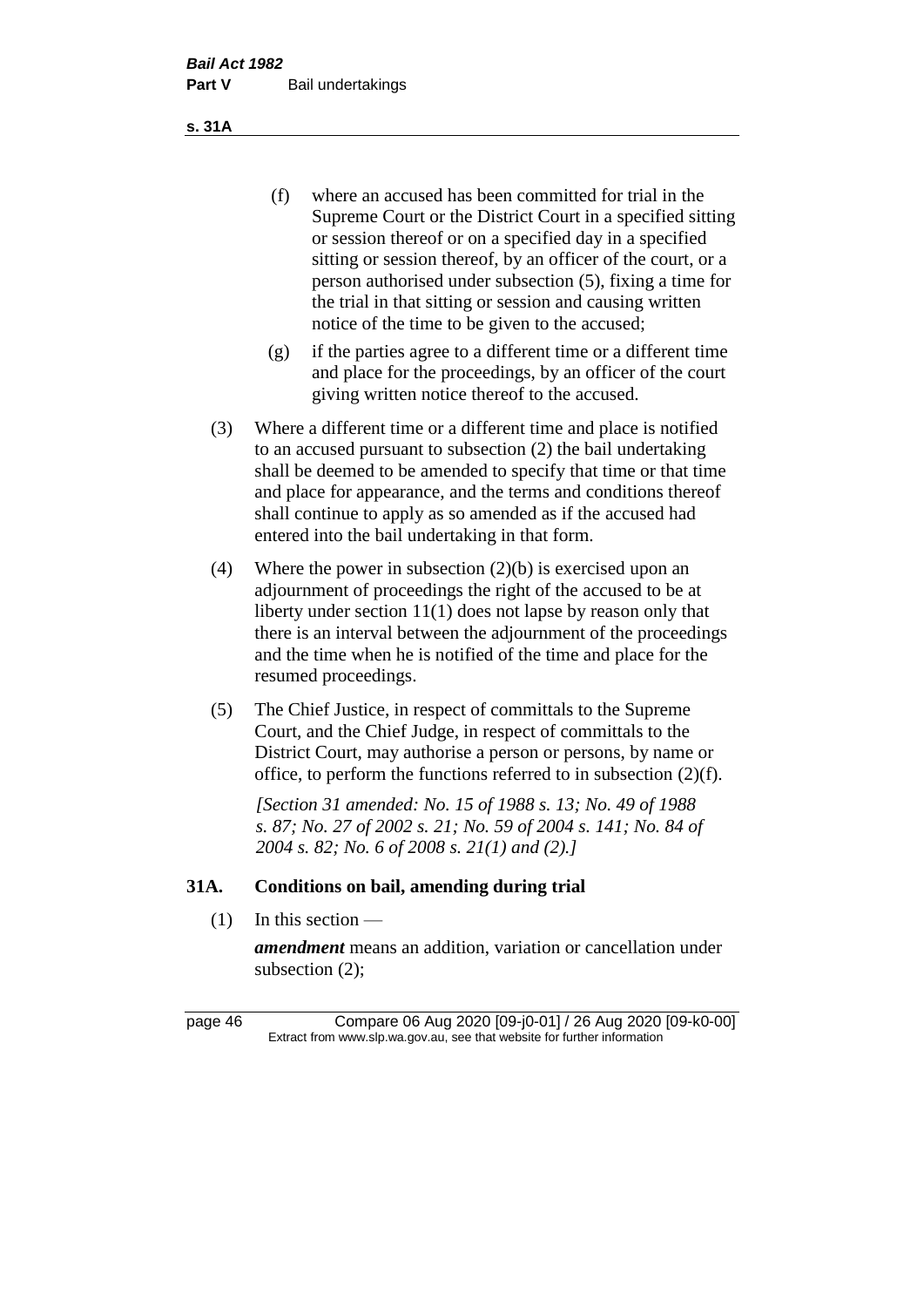*trial* means that part of proceedings for an offence when evidence is being received by the court in respect of the offence and also extends to any time when —

- (a) legal argument is being heard; or
- (b) a judicial officer or a jury is deliberating.

#### $(2)$  Where —

- (a) an accused has been granted bail for the accused's appearance for trial for an offence; and
- (b) the trial extends beyond one day,

a judicial officer who grants bail for the next appearance by exercising the power in section  $31(2)(a)$  may also do one or more of the following —

- (c) add any condition to the extent that is authorised by clause 2 or 3 of Part D of Schedule 1;
- (d) vary a condition to that extent;
- (e) cancel a condition.
- (3) A judicial officer who adds, varies or cancels a condition under subsection (2) shall cause an officer of the court —
	- (a) to endorse the amendment on the accused's copy of the bail undertaking or, if that copy is not available for endorsement, to give written notice of the amendment to the accused; and
	- (b) to endorse on a file copy of the undertaking a certificate as to the amendment and the action taken under paragraph (a).
- (4) If the judicial officer considers that the amendment is of a minor nature, the judicial officer may, for the purposes of section 44(4), cause the officer of the court to include a statement to that effect in the endorsement or notice under subsection (3)(a) and the certificate under subsection (3)(b).

Compare 06 Aug 2020 [09-j0-01] / 26 Aug 2020 [09-k0-00] page 47 Extract from www.slp.wa.gov.au, see that website for further information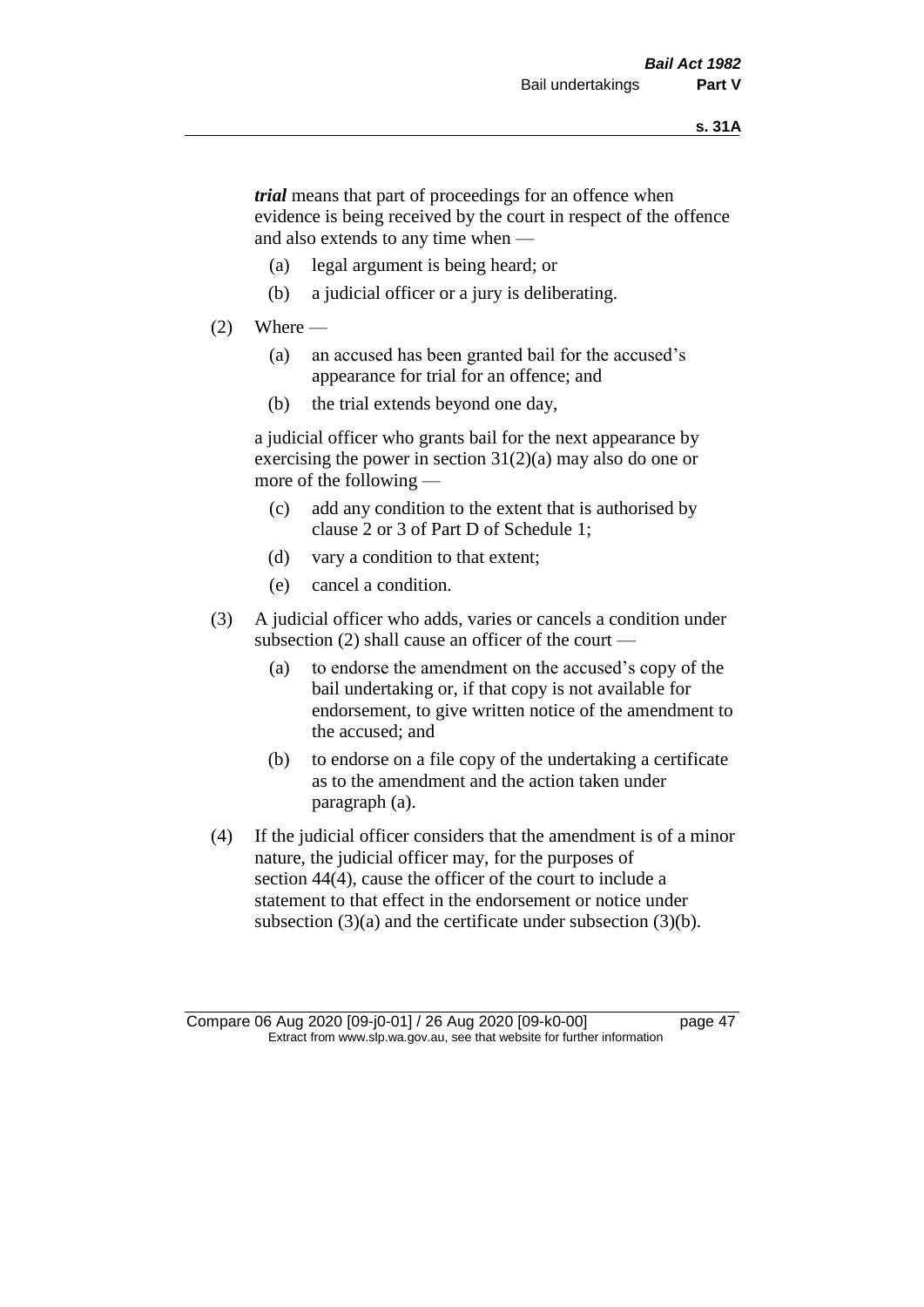- (5) When action is taken under subsection  $(3)(a)$ 
	- (a) the bail undertaking is to be regarded as having been amended as provided in the endorsement or notice, as the case requires; and
	- (b) the terms and conditions of the bail undertaking continue to apply as so amended as if the accused had entered into the bail undertaking in that form.
- (6) In any proceedings an endorsement on a copy of a bail undertaking referred to in subsection (3)(b) purporting to be a certificate referred to in that paragraph is evidence of the matters appearing in it without proof of the signature of the person who made the endorsement.

*[Section 31A inserted: No. 6 of 2008 s. 22(1).]*

# **32. Notices under s. 31, service and proof of**

- (1) A written notice to an accused under section  $31(2)$ 
	- (a) shall be given to the accused personally; or
	- (b) shall be sent to the accused by post to the accused's address appearing in the records of the court; or
	- (c) in urgent cases or with the accused's consent, shall be provided to the accused by electronic means in accordance with the regulations.
- (2) A person who gives, sends or provides a notice in accordance with subsection (1) shall endorse on a file copy of the notice a certificate showing —
	- (a) that the person has done so; and
	- (b) the time of doing so.
- (3) If a notice is sent by post under subsection  $(1)(b)$ , the notice is to be presumed, unless the contrary is shown, to have been received at the time when, in the ordinary course of events, it would have been delivered.

page 48 Compare 06 Aug 2020 [09-j0-01] / 26 Aug 2020 [09-k0-00] Extract from www.slp.wa.gov.au, see that website for further information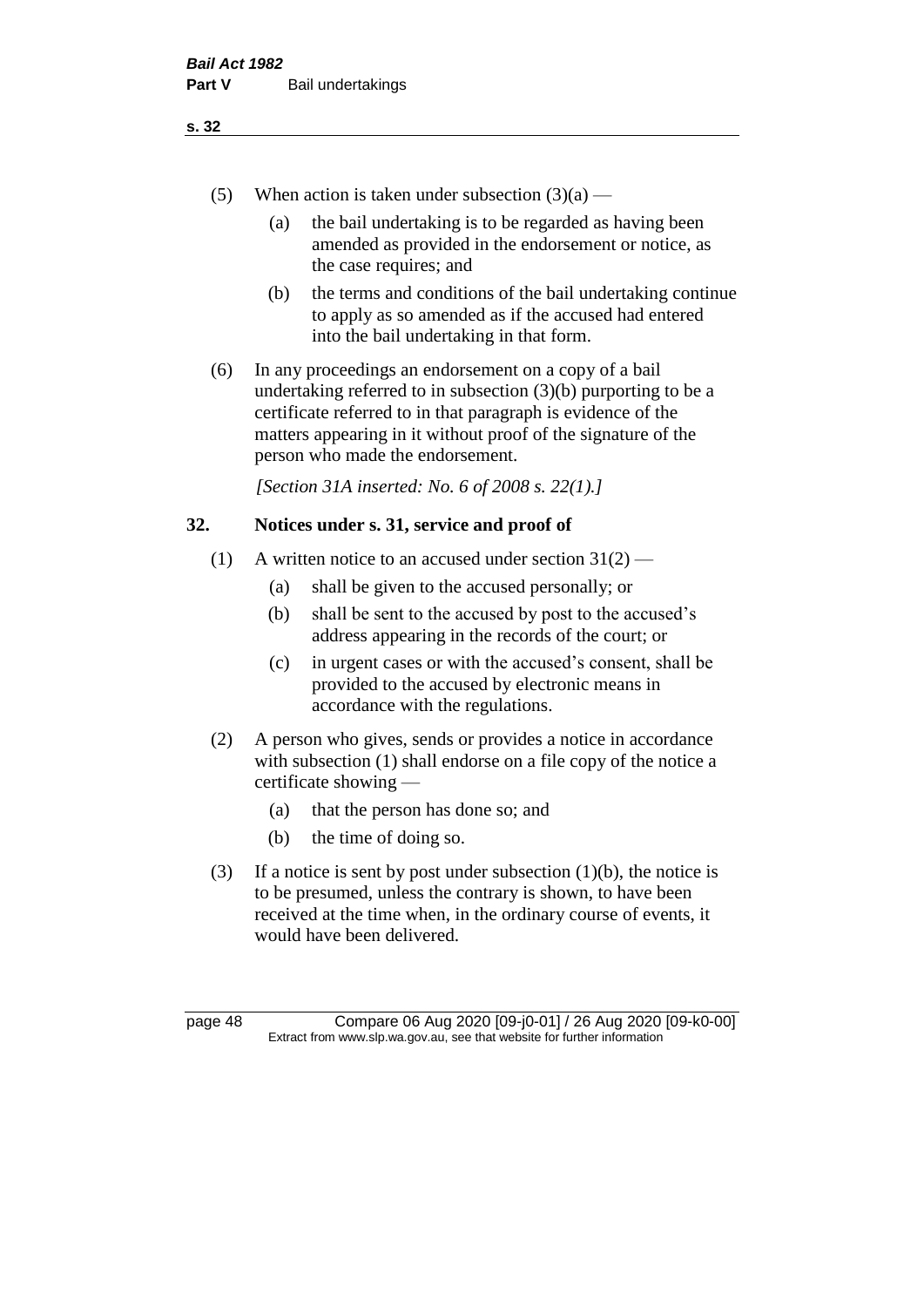- (4) The judicial officer who under section  $31(2)(a)$  notifies an accused of the time and place for resumed proceedings shall cause to be endorsed on the accused's bail undertaking a certificate showing details of such time and place and that the accused has been notified of them.
- (5) In any proceedings
	- (a) a document purporting to be a copy of a notice referred to in subsection (1) shall be evidence of the terms of the notice; and
	- (b) an endorsement
		- (i) on a copy of a notice referred to in subsection (2); or
		- (ii) on a bail undertaking,

purporting to be a certificate referred to in subsection (2) or (4) is evidence of the matters appearing in it without proof of the signature of the person who made the endorsement.

*[Section 32 amended: No. 74 of 1984 s. 12; No. 84 of 2004 s. 82; No. 6 of 2008 s. 23(1)-(3); No. 20 of 2013 s. 27.]* 

# **33. Judicial officer may order accused to enter into bail undertaking**

- (1) Where bail is granted to an accused by a judicial officer, whether with or without any condition being attached thereto, and the accused fails or refuses to enter into a bail undertaking in terms of the grant, the judicial officer who granted bail may, subject to subsection (3), order that the accused enter into the bail undertaking within such time as he may specify.
- (2) If an accused does not comply with an order under subsection (1), the judicial officer may, subject to subsection (3), further order that a bail undertaking, in such form as the judicial officer may approve, shall be deemed to have been entered into by the accused on the date of such further order, and thereupon that undertaking shall be treated as

Compare 06 Aug 2020 [09-j0-01] / 26 Aug 2020 [09-k0-00] page 49 Extract from www.slp.wa.gov.au, see that website for further information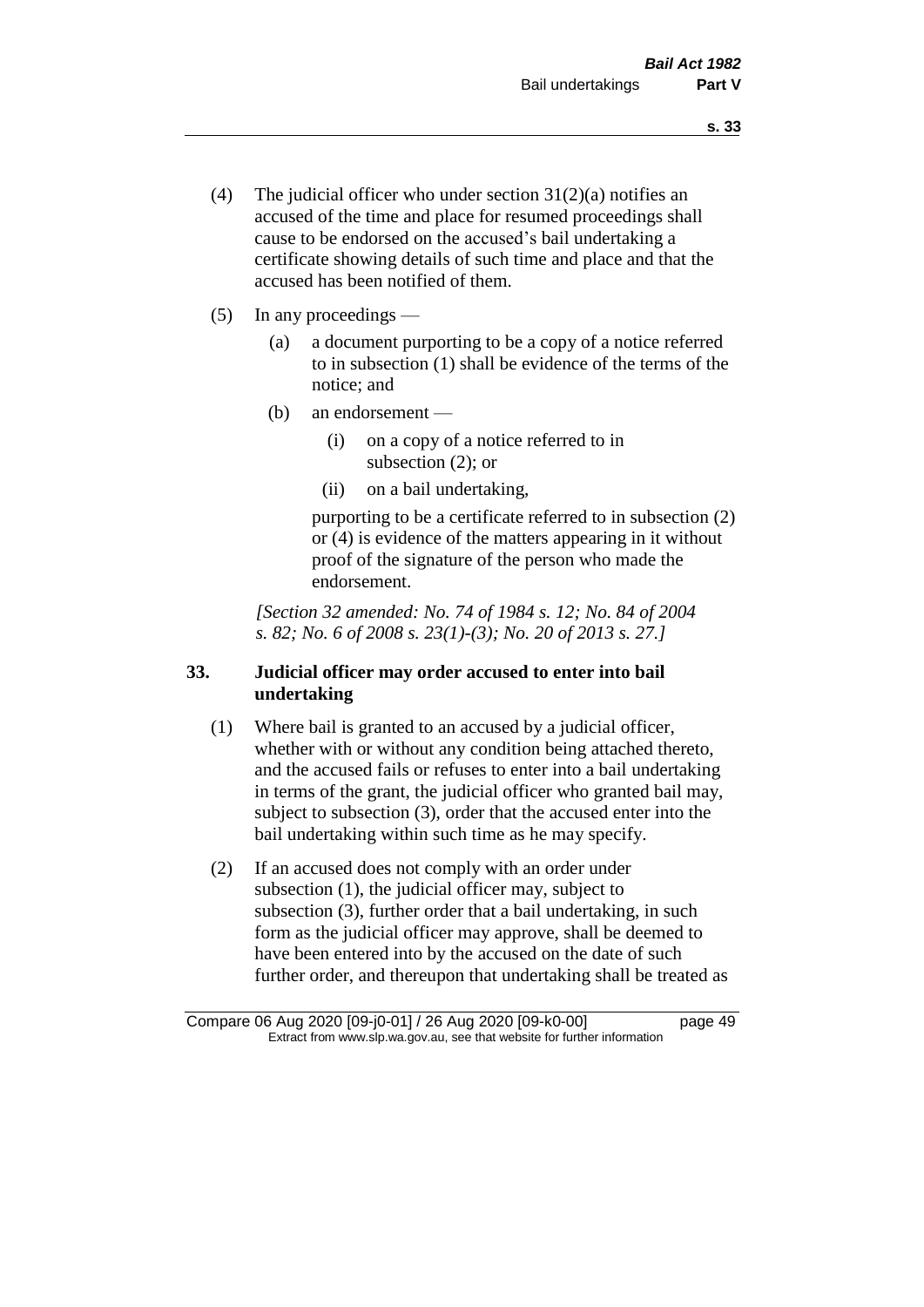if it had been duly entered into by the accused for the purposes of this Act.

- (3) A judicial officer shall not
	- (a) make an order under subsection (2) unless he has personally informed the accused of the terms and effect of the order made under subsection (1);
	- (b) exercise any of the powers conferred on him by this section unless he is satisfied that the accused has the capacity to enter into and comply with the undertaking.

*[Section 33 amended: No. 84 of 2004 s. 82.]* 

## **34. When bail undertaking ceases to have effect**

A bail undertaking ceases to have effect —

- (a) upon the revocation of bail under section 55;
- (b) upon the death of the accused, but only if no order has been made under section 57;
- (c) subject to section 31, upon the appearance in court by the accused as required by his bail undertaking;
- (d) upon the discharge of the accused according to law from any further proceedings for the offence, or all of the offences, to which the bail undertaking relates;
- (e) during any period before the time at which the accused is required to appear in court when he is in custody for any other offence or reason.

*[Section 34 amended: No. 84 of 2004 s. 82.]* 

page 50 Compare 06 Aug 2020 [09-j0-01] / 26 Aug 2020 [09-k0-00] Extract from www.slp.wa.gov.au, see that website for further information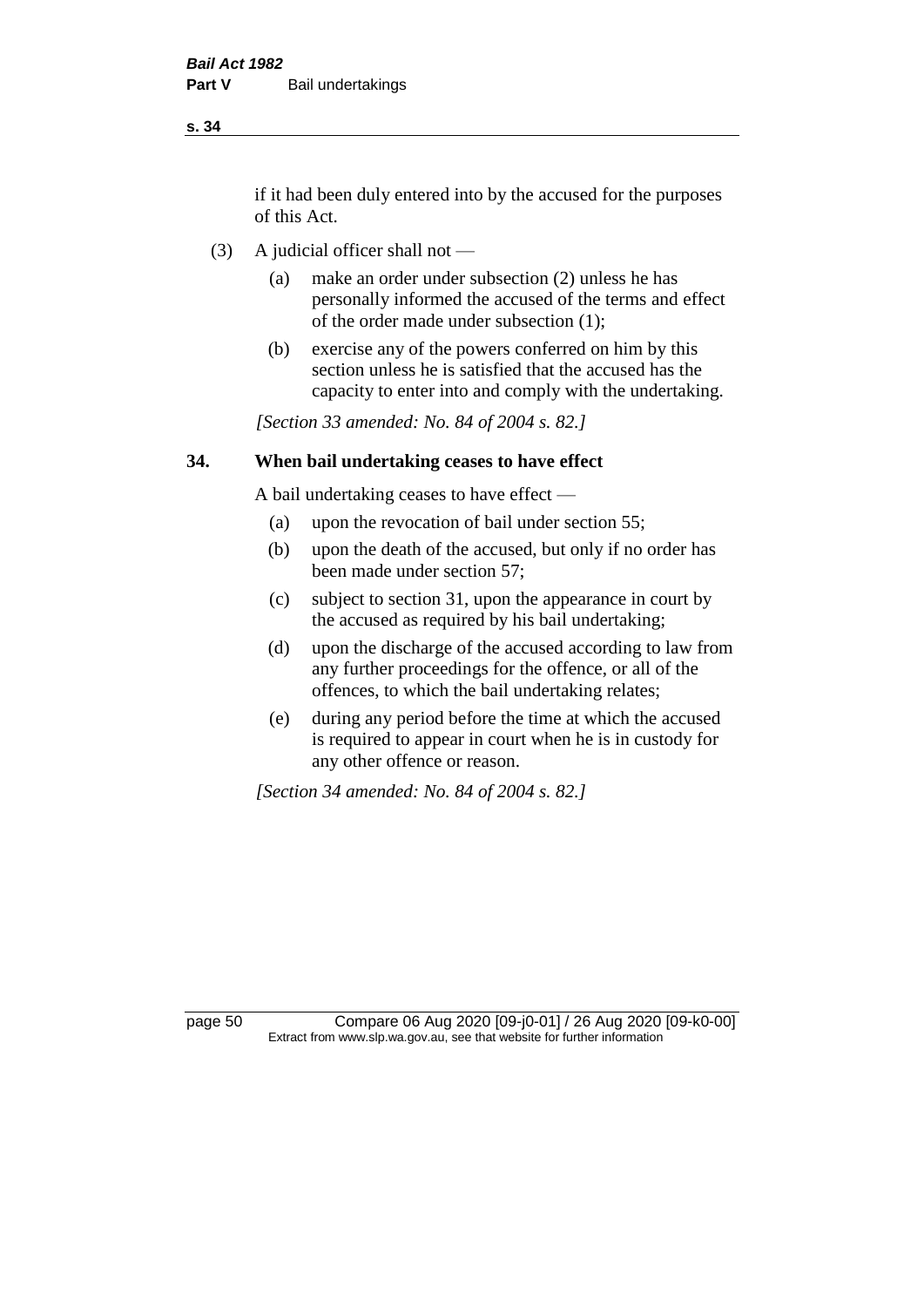# **Part VI — Sureties and surety undertakings**

## **35. Surety and surety undertaking**

- (1) A surety is a person who, as a condition of the grant of bail to an accused, enters into a surety undertaking, that is to say, undertakes in writing that he will, subject to this Act, forfeit a specified amount of money if the accused fails to comply with any requirement of his bail undertaking mentioned in section  $28(2)(a)$  and (b).
- (2) A surety is required to be approved under section 40.
- (3) A forfeiture of money by a surety as mentioned in subsection (1) is enforceable as provided in section 49 but not otherwise.

*[Section 35 amended: No. 84 of 2004 s. 82; No. 6 of 2008 s. 18(3).]* 

## **36. Sureties, who may approve**

- (1) The decision whether an applicant should be approved as a surety in any case is to be made —
	- (a) by a person referred to in section 29(a) to (d); or
	- (b) where the accused to whom bail has been granted is in prison, by a person for the time being in charge of the prison; or
	- (c) where the accused to whom bail has been granted is a child, by an authorised community services officer.
- (2) A judicial officer when granting bail to an accused subject to a requirement for a surety or sureties may make an order as to -
	- (a) the giving of notice to the prosecutor of an application for approval of any surety; or
	- (b) the person or persons who are to, or may, approve any surety,

and subsection (1) has effect subject to any such order. *[Section 36 inserted: No. 6 of 2008 s. 24(1).]*

Compare 06 Aug 2020 [09-j0-01] / 26 Aug 2020 [09-k0-00] page 51 Extract from www.slp.wa.gov.au, see that website for further information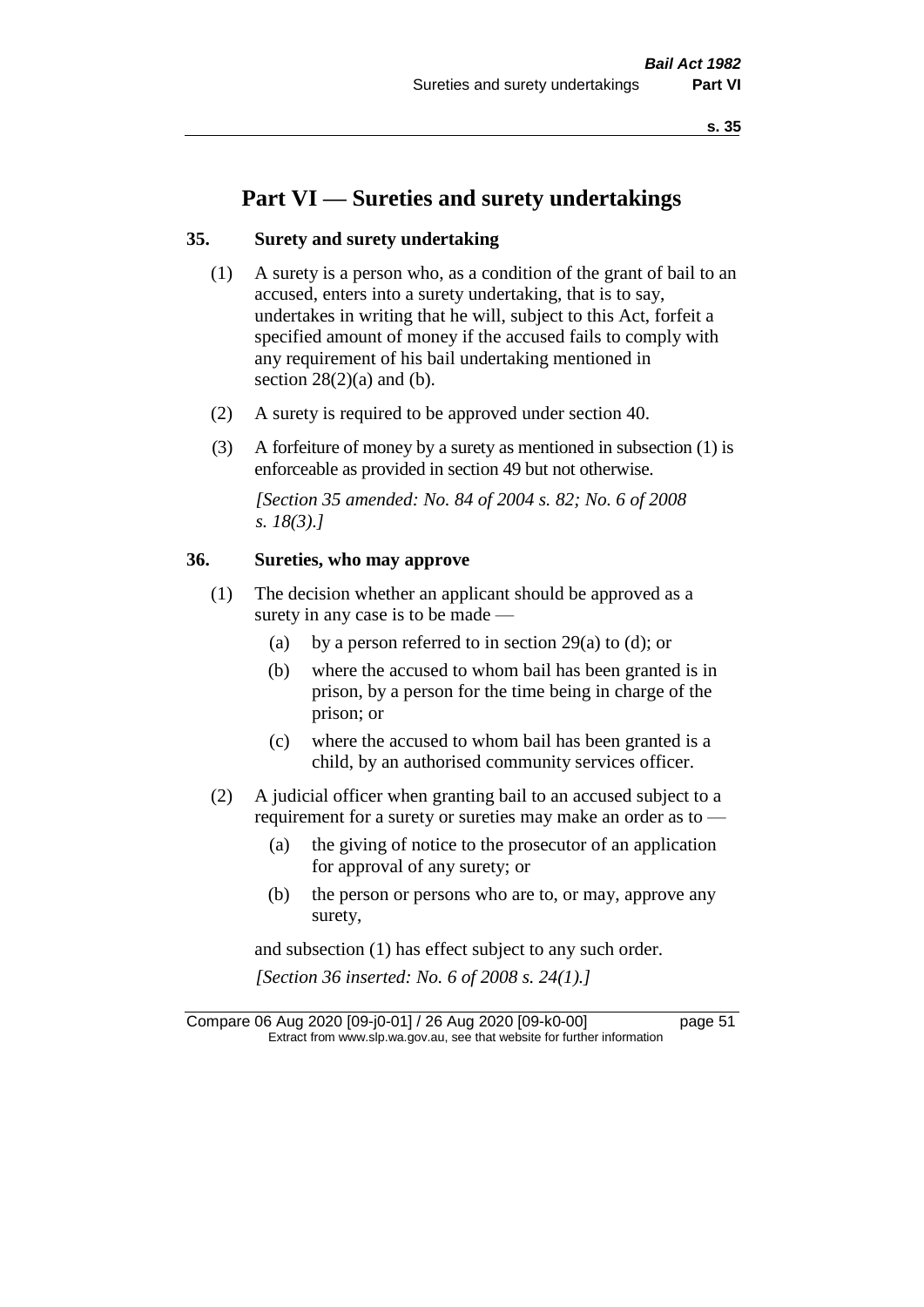## **37. Proposed surety to receive certain information and form**

- (1) Whenever a surety approval officer is called upon to decide whether an applicant should be approved as a surety, he shall ensure that the applicant is, or has been, given —
	- (a) a duly completed notice in the prescribed form showing details of the terms and conditions on which bail has been granted to the accused in whose case the surety is required; and
	- (b) such information in writing as to the effect of this Act in relation to the rights, obligations and liabilities of sureties as is prescribed for the purposes of this paragraph; and
	- (c) a prescribed form of declaration for completion designed to disclose to the surety approval officer all information relevant to the decision.
- (2) Before he makes his decision, the surety approval officer shall ensure that the applicant furnishes to him the declaration referred to in subsection (1)(c) duly completed.

*[Section 37 amended: No. 84 of 2004 s. 82; No. 6 of 2008 s. 24(4), (5) and 25; No. 20 of 2013 s. 28.]* 

## **38. Persons disqualified from being sureties**

- (1) A person is not qualified to be approved as a surety if  $-$ 
	- (a) the person is under 18 years of age; or
	- (b) subject to subsection (2), the value of the person's assets, after provision is made for the person's debts and liabilities, is less than the amount which the person might become liable to forfeit under the person's proposed surety undertaking; or
	- (c) there are reasonable grounds for believing that the person has been, or will be, indemnified by any person against any forfeiture referred to in paragraph (b); or

page 52 Compare 06 Aug 2020 [09-j0-01] / 26 Aug 2020 [09-k0-00] Extract from www.slp.wa.gov.au, see that website for further information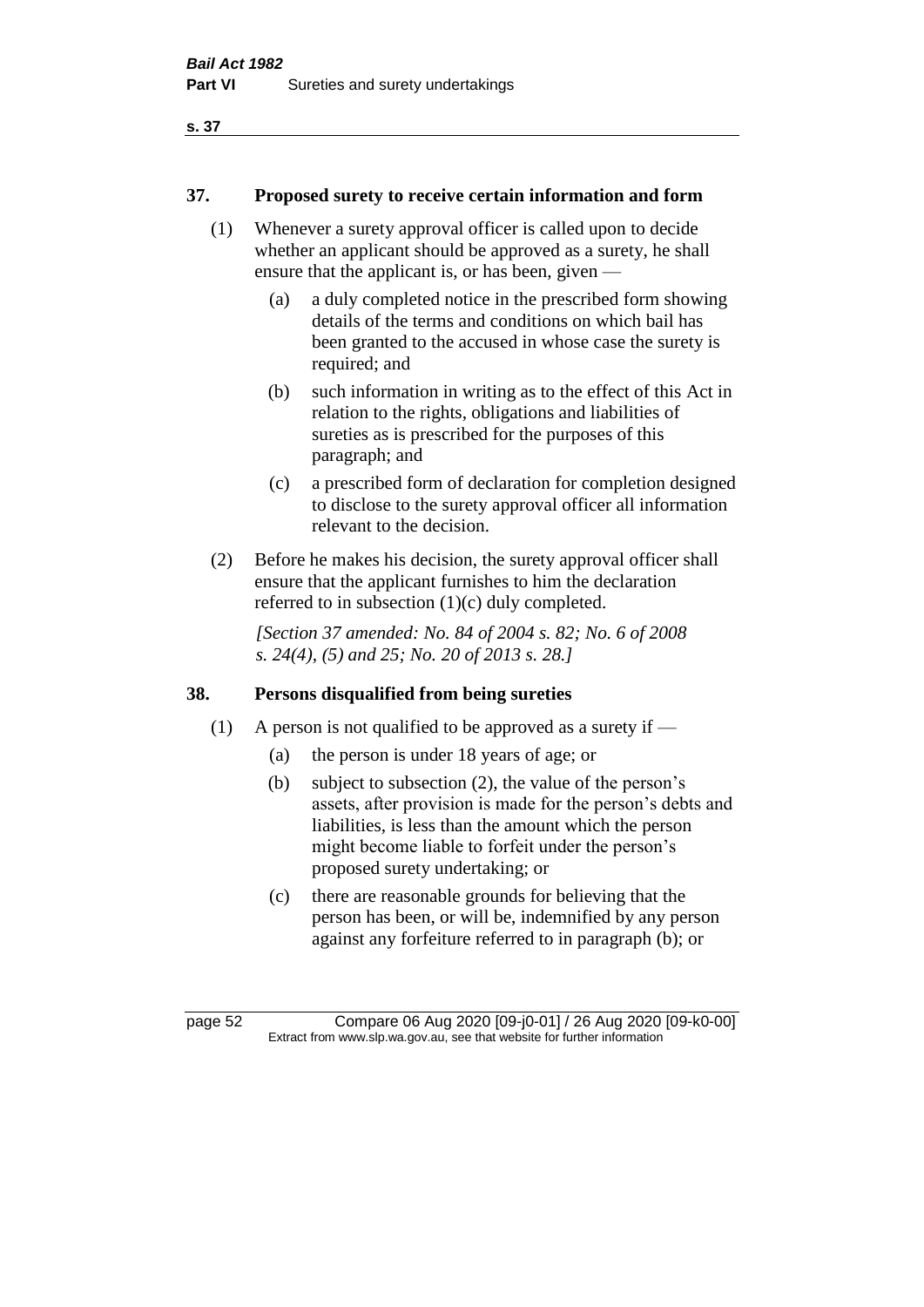- (d) the surety approval officer knows, or has reasonable grounds to believe, that —
	- (i) there is a current restraining order between the person and the accused under the *Restraining Orders Act 1997***;** or
	- (ii) the person is in a family relationship with the accused and was a victim of an offence for which the accused has been convicted within the last 10 years; or
	- (iii) the person is the alleged victim of the offence of which the accused has been charged and is in a family relationship with the accused.
- (2) Subsection (1)(b) does not apply where the applicant for approval is required to give security sufficient to cover the amount which he might become liable to forfeit.
- (3) A surety approval officer must not ask an applicant questions that relate to a matter under subsection  $(1)(d)$  but rather should rely on any information that is reasonably available from the details of the offence, records or similar sources of information.
- (4) Subsection (1)(d) does not apply where the accused is a child. *[Section 38 amended: No. 30 of 2020 s. 44.]*

#### **39. Matters to be regarded when approving sureties**

In determining whether an applicant is suitable to be a surety a surety approval officer shall have regard to all matters which appear to him to be relevant including, as well as any others, the following —

- (a) the character and antecedents of the applicant; and
- (b) his proximity to or connection with the accused, whether by kinship, place of residence or otherwise; and
- (c) his ability to pay, or give security for, the amount which he might become liable to forfeit under his proposed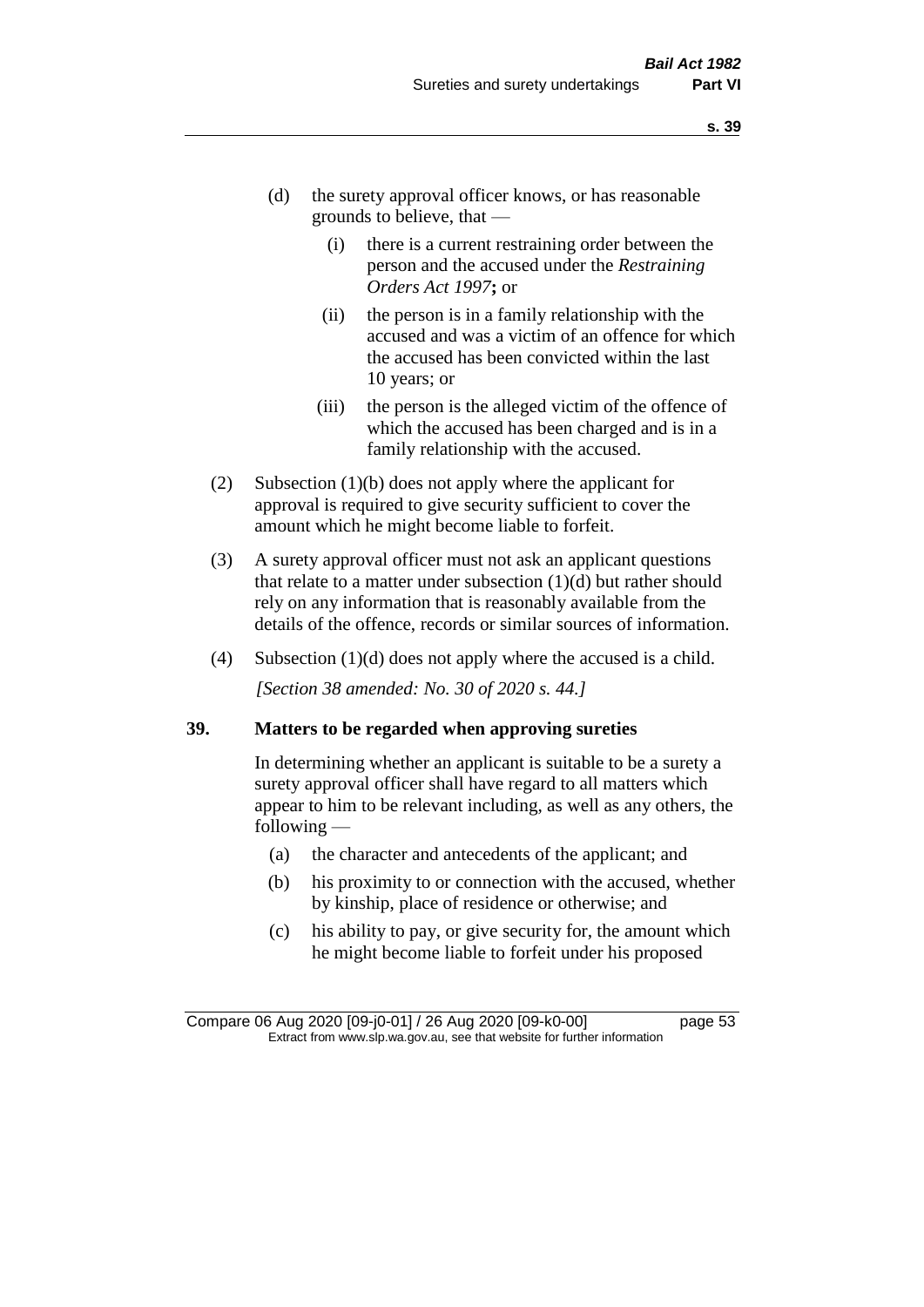surety undertaking, without excessive hardship to himself or his dependants.

*[Section 39 amended: No. 84 of 2004 s. 82; No. 6 of 2008 s. 24(4).]* 

## **40. Decision on application by proposed surety**

- (1) Upon receipt of the duly completed declaration referred to in section  $37(1)(c)$ , the surety approval officer shall, after making any enquiries which he thinks desirable, make a decision, as soon as is practicable, either to approve or not to approve of the applicant as a surety in that case.
- (2) If the surety approval officer does not approve of the applicant as a surety he shall record the reasons for his doing so and inform the applicant and the accused thereof, or cause them to be so informed.
- (3) The surety approval officer must not include reasons under subsection (2) to the extent that to do so would disclose that the surety approval officer has acted under section 38(1)(d) (but must still make a record of these reasons).

*[Section 40 amended: No. 15 of 1988 s. 15; No. 84 of 2004 s. 82; No. 6 of 2008 s. 24(5); No. 30 of 2020 s. 45.]* 

## **41. Finality of decision to refuse approval of surety**

- (1) A decision by a surety approval officer not to approve of the applicant as a surety is final unless the applicant becomes entitled to re-apply under subsection (2).
- (2) An applicant who is refused approval as a surety may re-apply for approval to the surety approval officer who made that decision, or if that officer is absent or unavailable to another surety approval officer, on the ground that —
	- (a) new facts have been discovered, new circumstances have arisen or the circumstances have changed since he was refused approval; or

page 54 Compare 06 Aug 2020 [09-j0-01] / 26 Aug 2020 [09-k0-00] Extract from www.slp.wa.gov.au, see that website for further information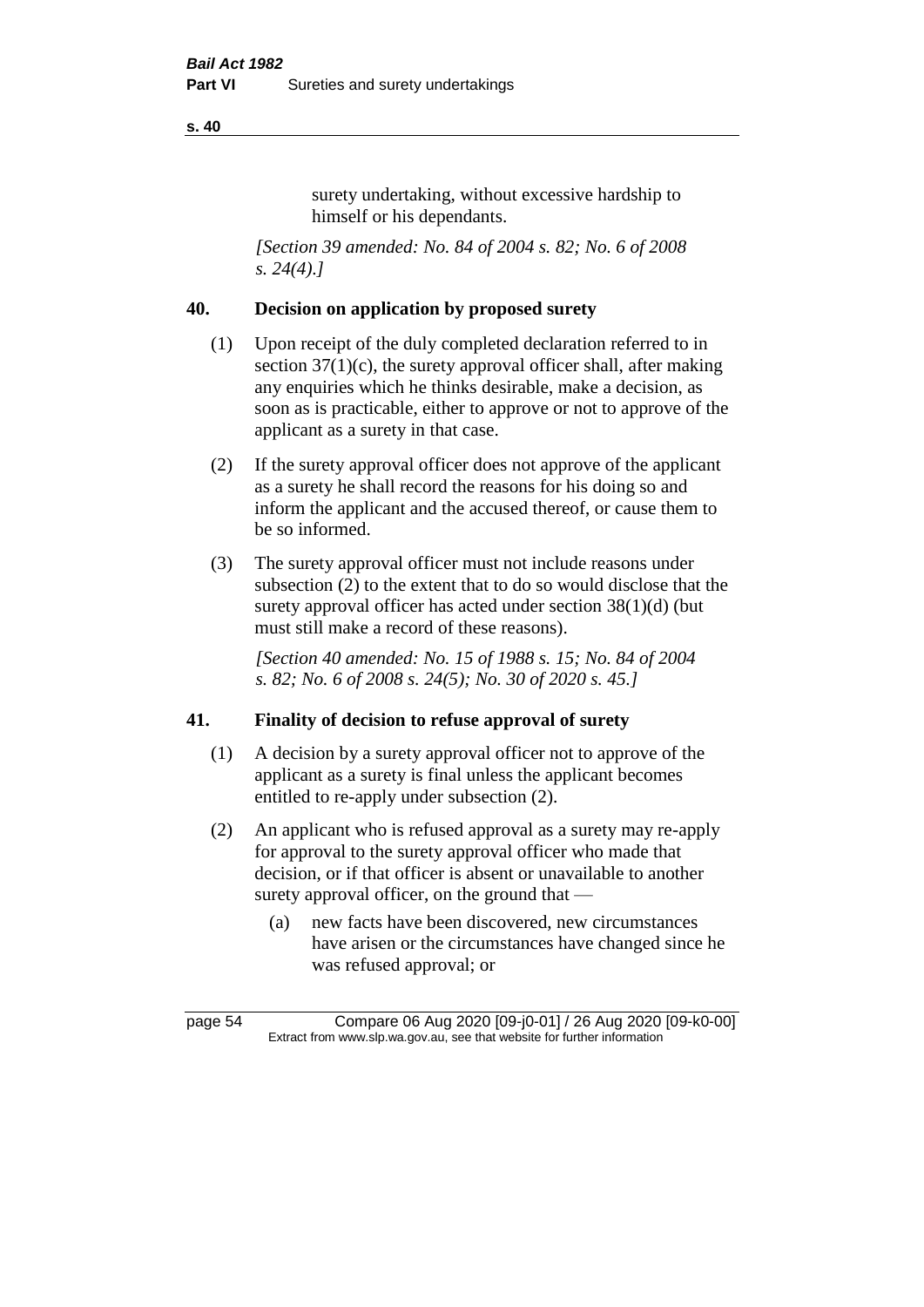(b) he failed to adequately present his case for approval on his previous application,

and the provisions of this Act, except section 37, shall, with necessary modifications, apply to any such further application and the decision thereon.

*[Section 41 amended: No. 6 of 2008 s. 24(3) and (4).]*

#### **42. Before whom surety undertaking may be entered into**

A surety undertaking need not be entered into before the surety approval officer who approved the surety but may be entered into before any person before whom the accused for whose appearance the surety is approved might enter into his bail undertaking under section 29.

*[Section 42 amended: No. 84 of 2004 s. 82; No. 6 of 2008 s. 24(5).]* 

# **43. Duties of person before whom surety undertaking is entered into**

A person before whom a surety undertaking is to be entered into —

- $(a)$  shall
	- (i) read to the surety; or
	- (ii) be informed by the surety that he has read; or
	- (iii) if necessary, have translated to the surety,

the documents described in section  $37(1)(a)$  and (b), and the surety undertaking, before the surety enters into the undertaking; and

- (b) shall ensure that all conditions which are to be complied with by the surety have been complied with before the surety enters into his undertaking; and
- (c) shall give to the surety a copy of his surety undertaking as duly completed.

*[Section 43 amended: No. 74 of 1984 s. 13.]* 

Compare 06 Aug 2020 [09-j0-01] / 26 Aug 2020 [09-k0-00] page 55 Extract from www.slp.wa.gov.au, see that website for further information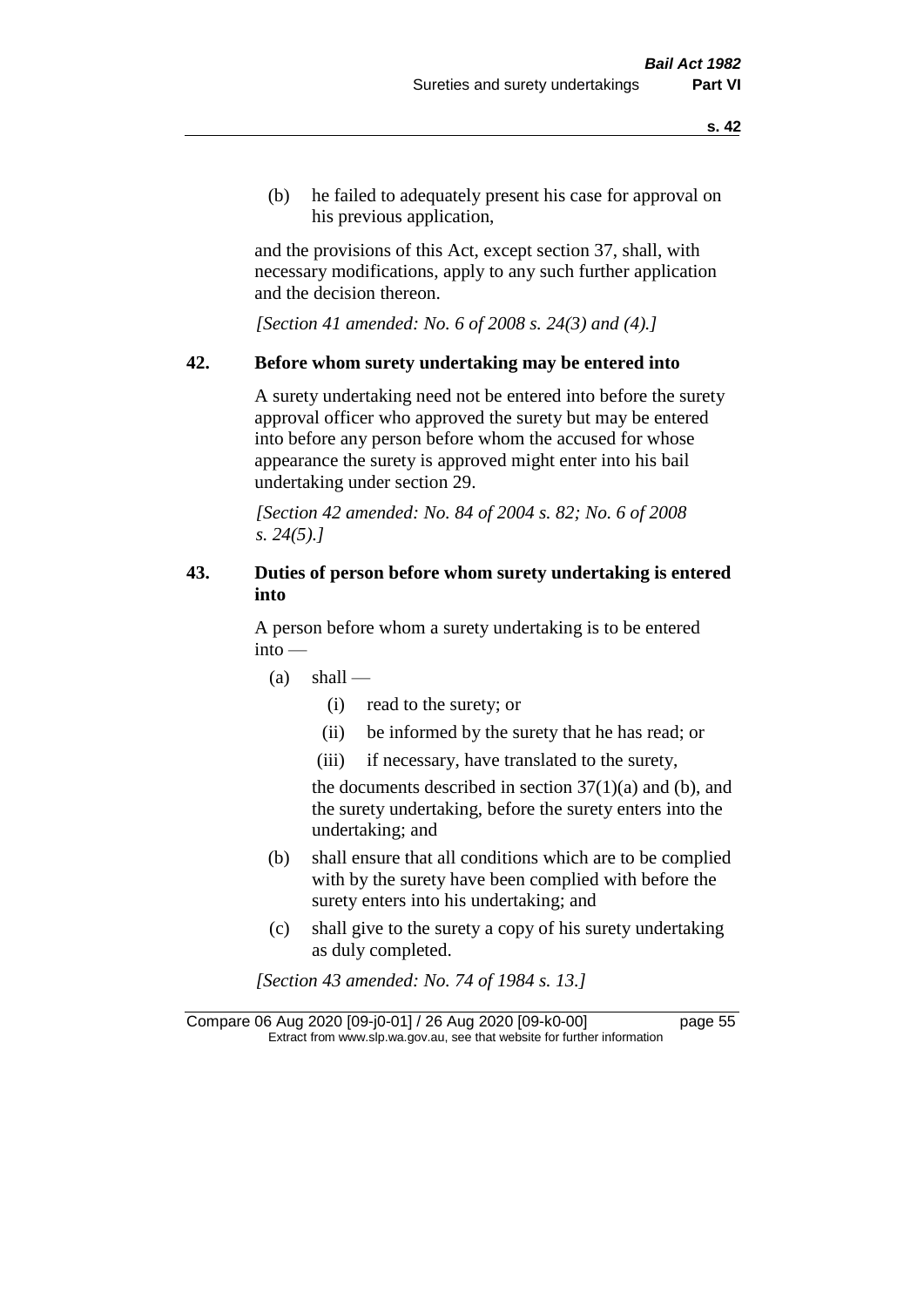**s. 43A**

## **43A. Entering into surety undertaking where proposed surety interstate**

(1) In this section —

*proposed surety* means a person who is to enter into a surety undertaking;

*relevant official* means the person before whom the surety undertaking is to be entered into or was entered into, as the case requires;

*video link* means facilities (including closed circuit television) that enable, at the same time —

- (a) the relevant official to see and hear the proposed surety; and
- (b) the proposed surety to see and hear the relevant official.
- (2) This section applies if a proposed surety is in another State or a Territory.
- (3) The relevant official may comply with section 43(a) and (b) by means of a video link.
- (4) The relevant official may provide the surety undertaking to the proposed surety for completion by providing it by electronic means in accordance with the regulations.
- (5) The proposed surety may enter into the surety undertaking by providing the completed surety undertaking to the relevant official by electronic means in accordance with the regulations.
- (6) If the surety undertaking is provided by electronic means under subsection (4) or (5), any requirement for the proposed surety or the relevant official to sign it is to be taken to have been complied with if the full name of the proposed surety or the relevant official, as the case requires, appears in the appropriate place in the undertaking.
- (7) The relevant official may comply with section 43(c) by providing a copy of the surety undertaking (as duly completed)

page 56 Compare 06 Aug 2020 [09-j0-01] / 26 Aug 2020 [09-k0-00] Extract from www.slp.wa.gov.au, see that website for further information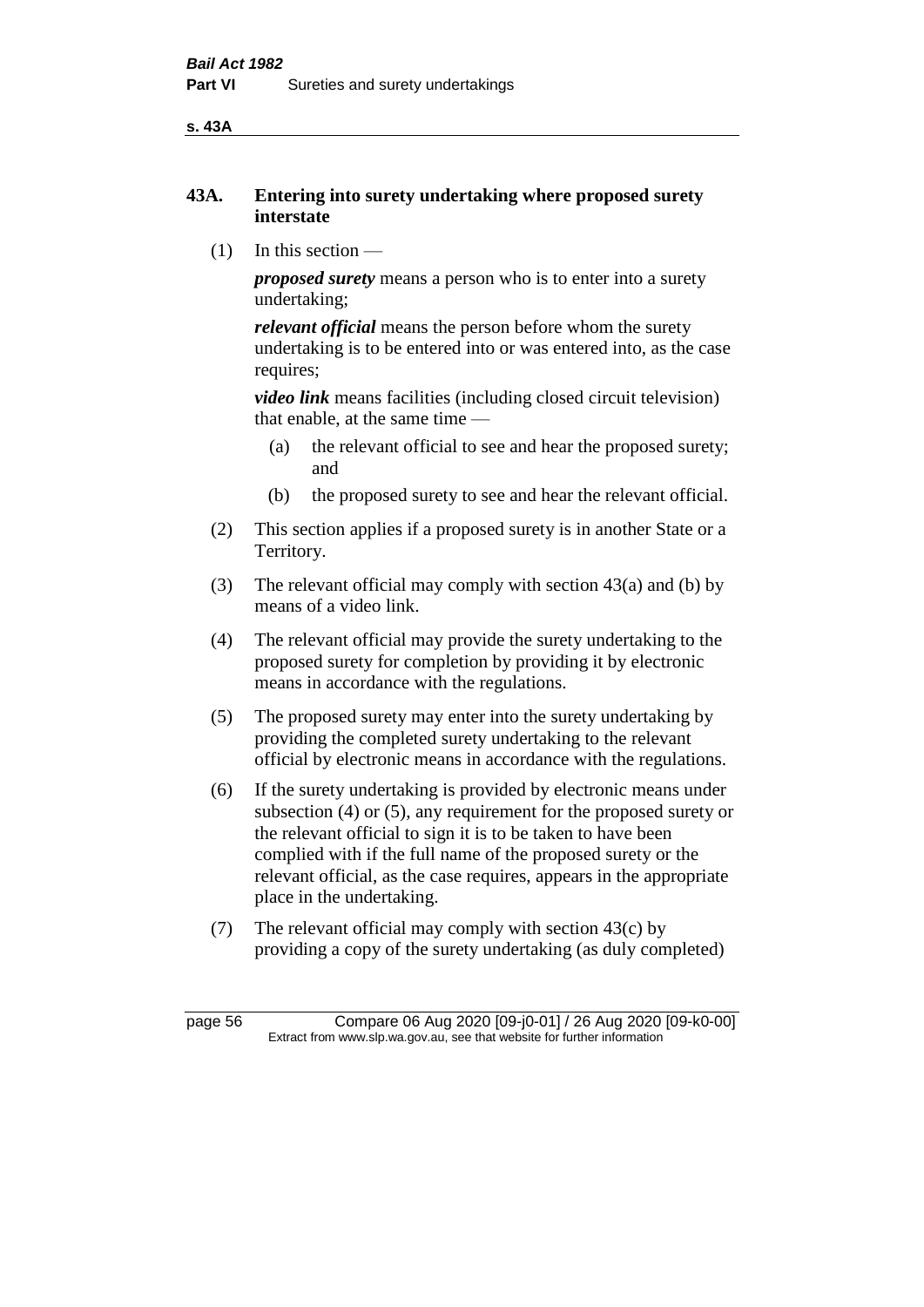to the surety by electronic means in accordance with the regulations.

- (8) A surety undertaking that is entered into in accordance with this section is to be taken to have been entered into before the relevant official.
- (9) In any proceedings a document purporting to be a copy of a surety undertaking and purporting to be certified by the relevant official to be a copy of a surety undertaking entered into in accordance with this section is evidence of the surety undertaking without proof of the signature of the relevant official.

*[Section 43A inserted: No. 6 of 2008 s. 26; amended: No. 20 of 2013 s. 29.]*

# **44. When surety undertaking extends to different time or different time and place substituted under s. 31**

- (1) A surety undertaking does not extend to the failure by the accused to appear at a different time or a different time and place substituted pursuant to section 31 unless —
	- (a) the surety undertaking contains a provision stating that it does so extend and, where applicable under subsection (5), the surety has received notice as mentioned in that subsection; or
	- (b) subsection (2) applies.
- (2) A surety undertaking extends to the failure by the accused to appear at a different time substituted pursuant to section 31 during a trial if, at the option of the surety, the undertaking contains a provision stating —
	- (a) that it does so extend; and
	- (b) the effect of subsection (4).

Compare 06 Aug 2020 [09-j0-01] / 26 Aug 2020 [09-k0-00] page 57 Extract from www.slp.wa.gov.au, see that website for further information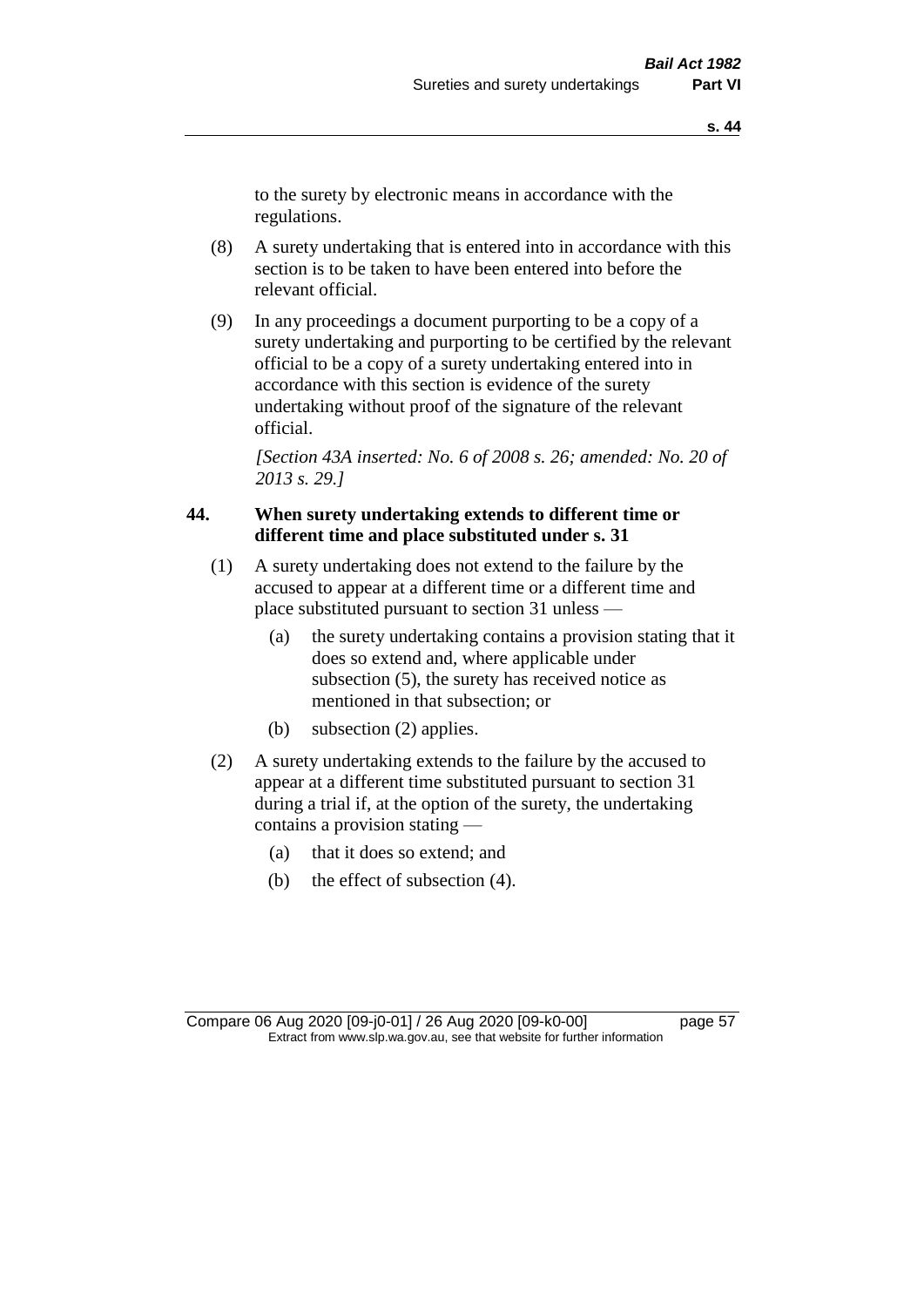(3) In subsection  $(2)$  —

*trial* means that part of proceedings for an offence when evidence is being received by the court in respect of the offence and also extends to any time when —

- (a) legal argument is being heard; or
- (b) a judicial officer or a jury is deliberating.
- (4) Subsection (2) applies despite any amendment as defined in section 31A(1) if the endorsement or notice under section  $31A(3)(a)$  in respect of the amendment includes a statement referred to in section 31A(4).
- (5) A surety undertaking may, at the option of the surety, also contain a provision stating that where —
	- (a) a different time or a different time and place for the accused's appearance is substituted pursuant to section 31; and
	- (b) subsection (2) does not apply,

the surety's liability only arises if the surety is given notice, as soon as is practicable, of the different time or the different time and place.

(6) Where, by operation of this section, a surety undertaking would extend to the failure by the accused to appear at a different time or a different time and place substituted pursuant to section 31, that extension is not affected by a reduction in the number of offences to which the accused's bail undertaking relates.

*[Section 44 inserted: No. 6 of 2008 s. 27(1).]*

## **45. Notices under s. 44, service and proof of**

- (1) For the purposes of section 44(5) notice to a surety may be given —
	- (a) orally to the surety by the judicial officer when he fixes a time and place for the proceedings or the resumed proceedings; or

page 58 Compare 06 Aug 2020 [09-j0-01] / 26 Aug 2020 [09-k0-00] Extract from www.slp.wa.gov.au, see that website for further information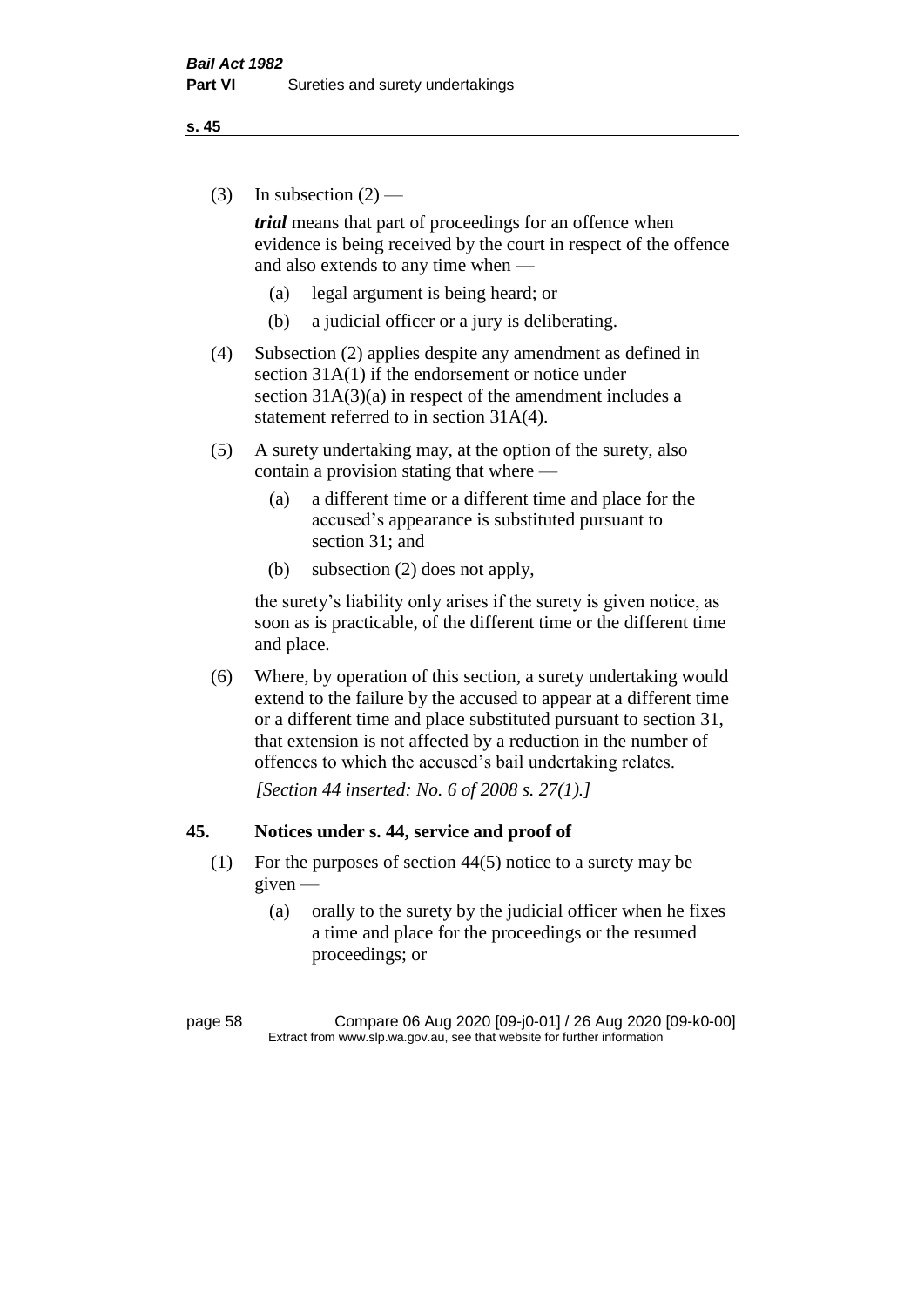- (b) in the approved form to the surety personally; or
- (c) by a person authorised under subsection  $(5)$ 
	- (i) sending or causing to be sent the approved form to the surety by post to the surety's address appearing in the records of the court; or
	- (ii) in urgent cases or with the surety's consent, providing or causing to be provided the approved form to the surety by electronic means in accordance with the regulations.
- (2) A person who gives a notice in accordance with subsection  $(1)(b)$  or  $(c)$  shall endorse on a file copy of the notice a certificate showing —
	- (a) that the person has done so; and
	- (b) the time of doing so.
- (2a) If a notice is sent by post under subsection  $(1)(c)$ , the notice is to be presumed, unless the contrary is shown, to have been received at the time when, in the ordinary course of events, it would have been delivered.
- (3) A judicial officer who, under subsection  $(1)(a)$ , notifies a surety of the time and place for the proceedings or the resumed proceedings shall cause to be endorsed on a file copy of the surety's undertaking a certificate showing details of such time and place and that the surety has been notified of them.
- (4) In any proceedings
	- (a) a document purporting to be a copy of a notice referred to in section 44(5) shall be evidence of the terms of the notice; and
	- (b) an endorsement
		- (i) on a file copy of a notice given under subsection  $(1)(b)$  or  $(c)$  purporting to be a certificate referred to in subsection (2); or
		- (ii) on a file copy of a surety undertaking purporting to be a certificate referred to in subsection (3),

Compare 06 Aug 2020 [09-j0-01] / 26 Aug 2020 [09-k0-00] page 59 Extract from www.slp.wa.gov.au, see that website for further information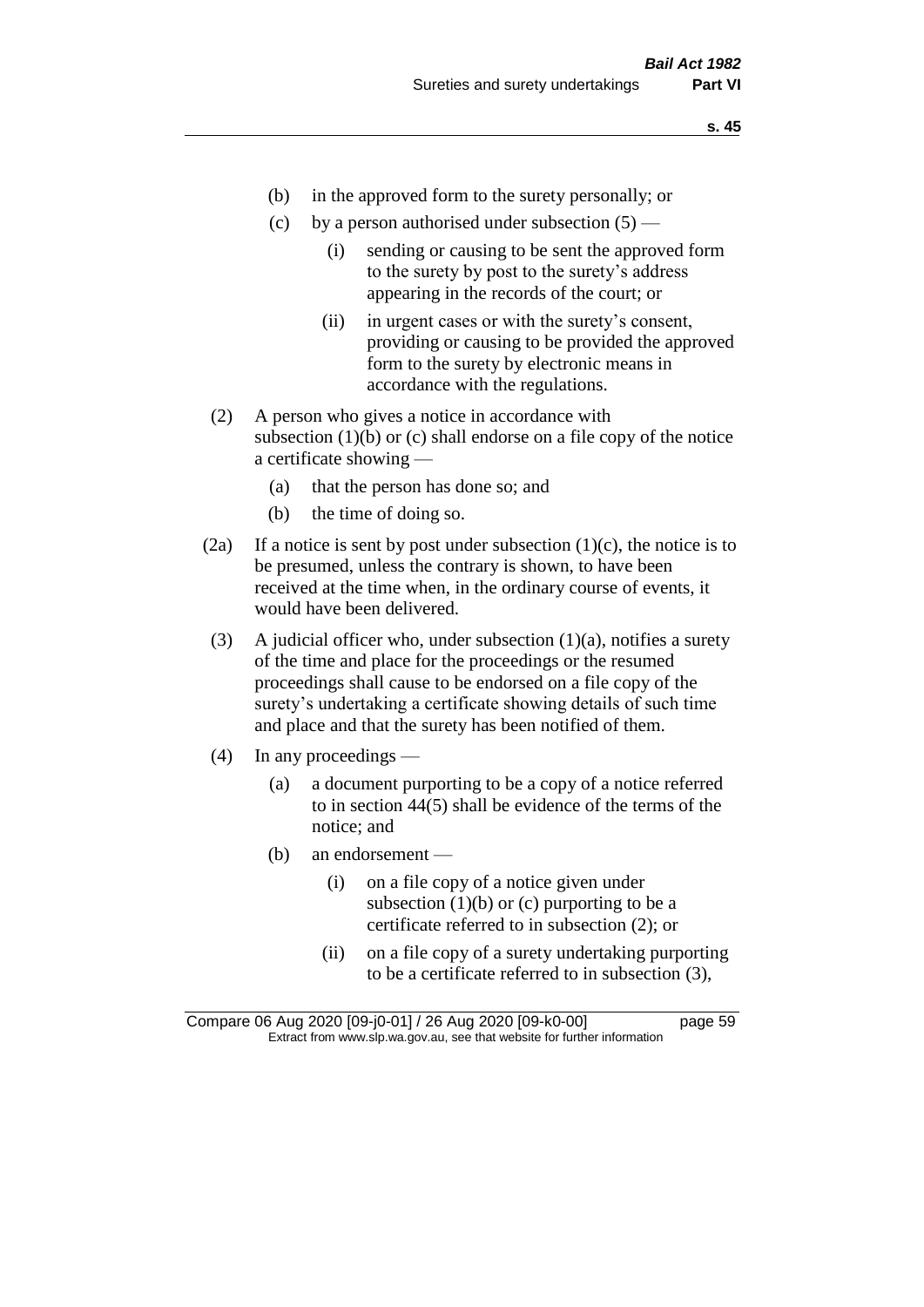is evidence of the matters appearing in the certificate without proof of the signature of the person who made the endorsement.

- (5) A registrar of the court, other than a deputy registrar of the Magistrates Court or the Children's Court, is an authorised person for the purposes of subsection  $(1)(c)$  and in addition —
	- (a) in respect of committals to the Supreme Court, the Chief Justice; and
	- (b) in respect of committals to the District Court, the Chief Judge,

may authorise a person or persons, by name or office, to perform the function referred to in subsection  $(1)(c)$ .

*[Section 45 amended: No. 74 of 1984 s. 15; No. 59 of 2004 s. 141; No. 6 of 2008 s. 28(1)-(5); No. 20 of 2013 s. 30.]* 

# **46. Surety's power to arrest accused**

- (1) A surety may arrest an accused for whose appearance in court he has entered into a surety undertaking if the surety has reasonable grounds to believe that —
	- (a) the accused
		- (i) is not likely to comply with the requirements of his bail undertaking mentioned in section  $28(2)(a)$  or (b); or
		- (ii) is, or has been, in breach of any condition of his bail undertaking mentioned in section 28(2)(c); or
		- (iii) is, or has been, in breach of a home detention condition mentioned in section 28(2)(d);

and

(b) it is not expedient to invoke the assistance of the relevant officer under section 54(1) because the delay occasioned by doing so would defeat the purpose of that section.

page 60 Compare 06 Aug 2020 [09-j0-01] / 26 Aug 2020 [09-k0-00] Extract from www.slp.wa.gov.au, see that website for further information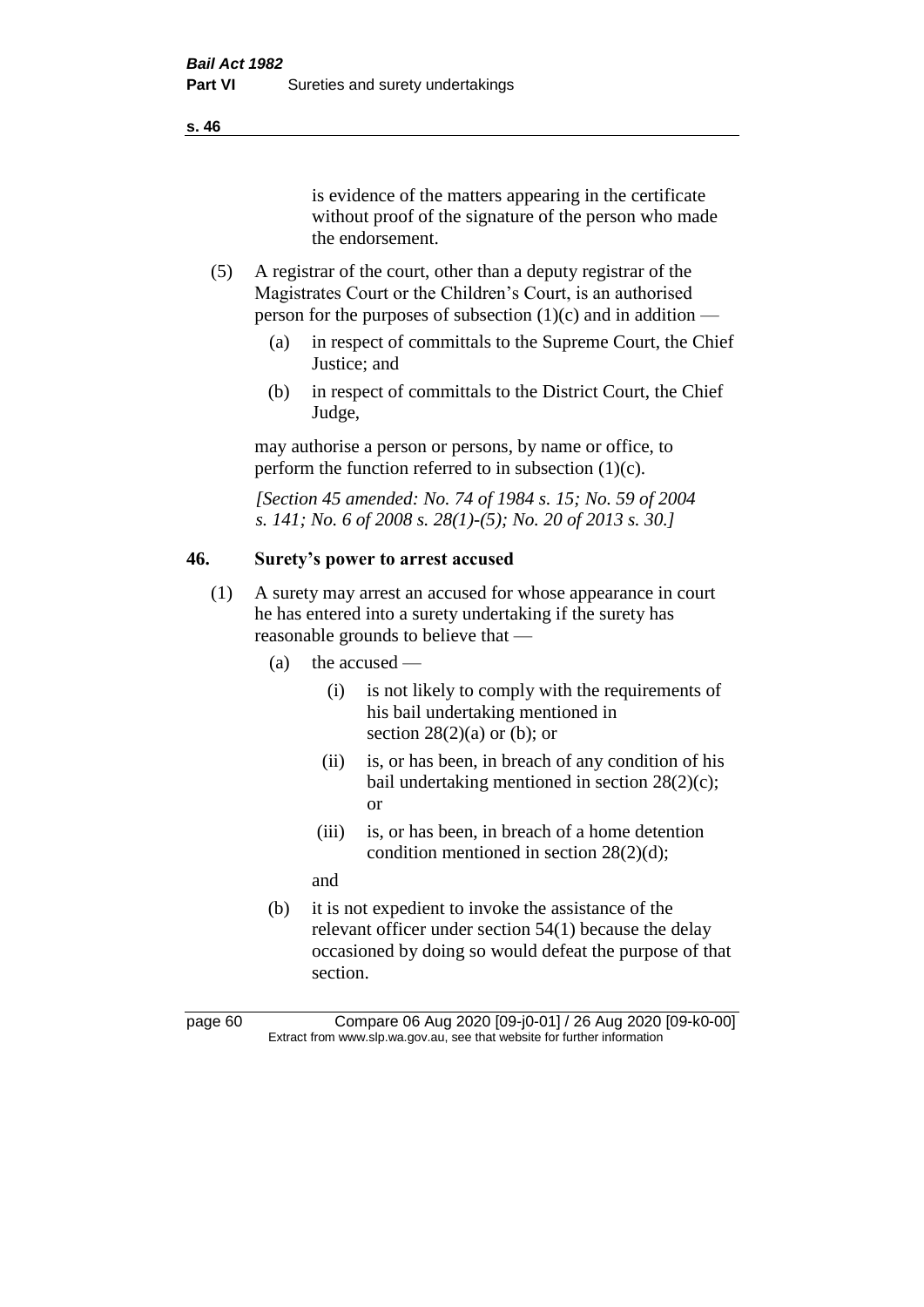(2) A surety who arrests an accused under subsection (1) shall, as soon as is practicable, deliver him into the custody of a police officer and thereafter he shall be dealt with under section 54(4) and section 55, and those provisions shall apply, as if he had been arrested by a police officer under section 54(2).

*[Section 46 amended: No. 74 of 1984 s. 16; No. 61 of 1990 s. 10; No. 84 of 2004 s. 82; No. 6 of 2008 s. 33(5).]* 

#### **47. When surety undertaking ceases to have effect**

A surety undertaking ceases to have effect —

- (a) upon the revocation of bail under section 55(1); or
- (b) upon the release of an accused under section 55(2) if the surety does not consent to the continuance in force of his surety undertaking; or
- (c) upon its being cancelled under section 48(4) (and as from the time fixed therefor) by an appropriate judicial officer; or
- (d) upon the death of the surety, but only if no order under section 49(1) has been made before then; or
- (e) subject to sections 31 and 44, upon the appearance in court by the accused as required by his bail undertaking; or
- (f) upon the discharge of the accused according to law from any further proceedings for the offence, or all of the offences, to which the surety undertaking relates; or
- (g) during any period before the time at which the accused is required to appear in court when he is in custody for any other offence or reason.

*[Section 47 amended: No. 84 of 2004 s. 82.]* 

# **48. Surety may apply for cancellation of his undertaking**

(1) A surety may apply to an appropriate judicial officer for cancellation of his undertaking.

Compare 06 Aug 2020 [09-j0-01] / 26 Aug 2020 [09-k0-00] page 61 Extract from www.slp.wa.gov.au, see that website for further information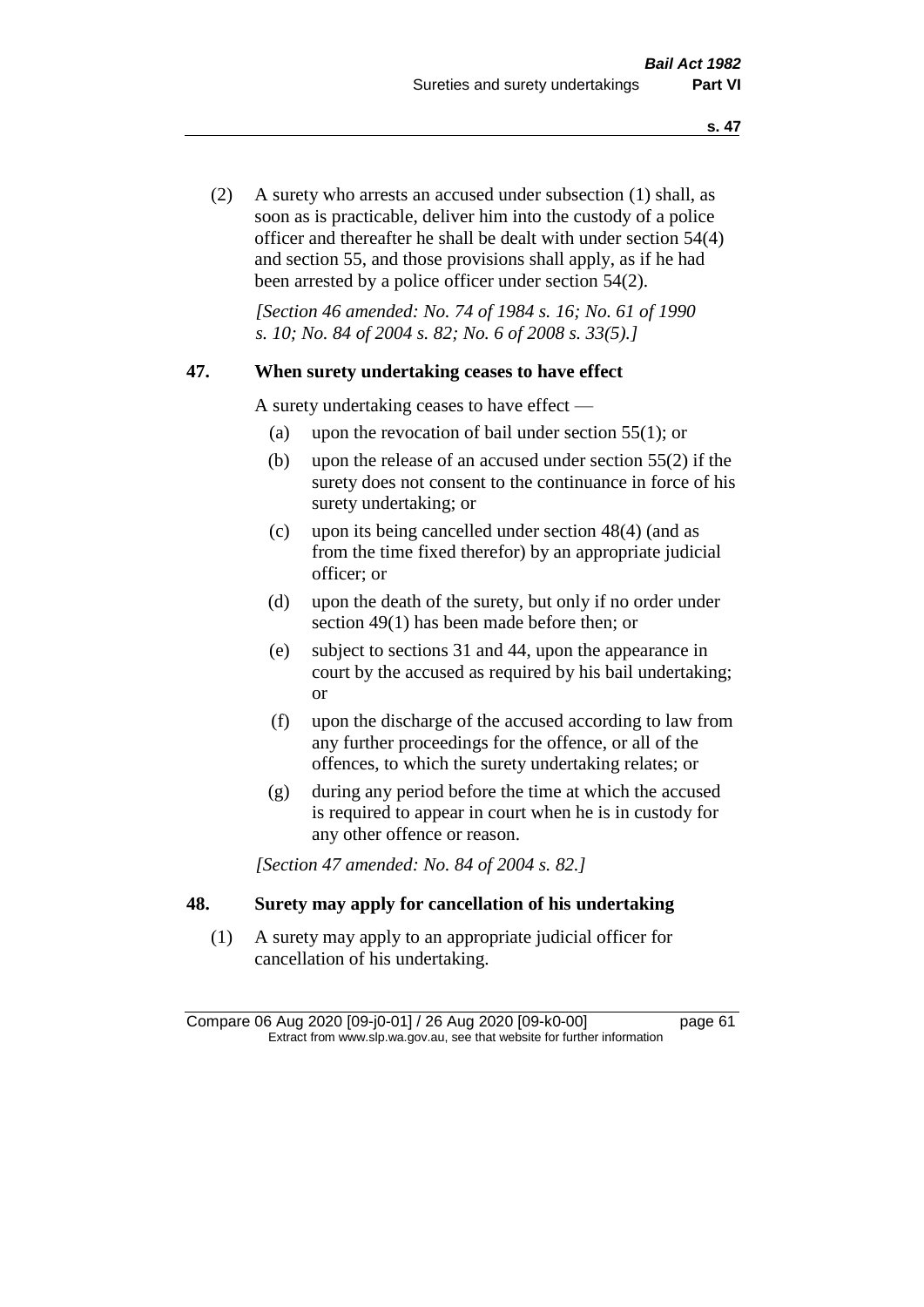- (2) An application under subsection (1) may be made at any time before that specified, or deemed by section 31(3) to be specified, in the accused's bail undertaking for his appearance in court.
- (3) Upon an application being made under subsection (1) an appropriate judicial officer shall cause the accused to appear before him or another such officer and may issue a warrant or summons for that purpose.
- (4) Upon the appearance of the accused before the time mentioned in subsection (2) an appropriate judicial officer shall —
	- (a) cancel the surety undertaking; and
	- (b) exercise one of the powers set out in section  $55(1)(d)$ or (e).
- (5) An application under subsection (1) must be made, and proceedings on it are to be conducted —
	- (a) in a court of summary jurisdiction in accordance with the regulations;
	- (b) in the Supreme Court or the District Court in accordance with rules of court.

*[Section 48 amended: No. 59 of 2004 s. 141; No. 84 of 2004 s. 7 and 82; No. 6 of 2008 s. 29.]* 

# **49. Surety's undertaking to pay money, enforcing**

- (1) Where an accused has failed to comply with any requirement of his bail undertaking mentioned in section 28(2)(a) or (b) the following provisions of this section apply for the purpose of enforcing payment to the State of any sum thereupon payable by a surety in terms of his surety undertaking —
	- (a) an application for an order that the sum be paid may be made to an appropriate judicial officer —
		- (i) by the Director of Public Prosecutions where the court before which the accused failed to appear was —

page 62 Compare 06 Aug 2020 [09-j0-01] / 26 Aug 2020 [09-k0-00] Extract from www.slp.wa.gov.au, see that website for further information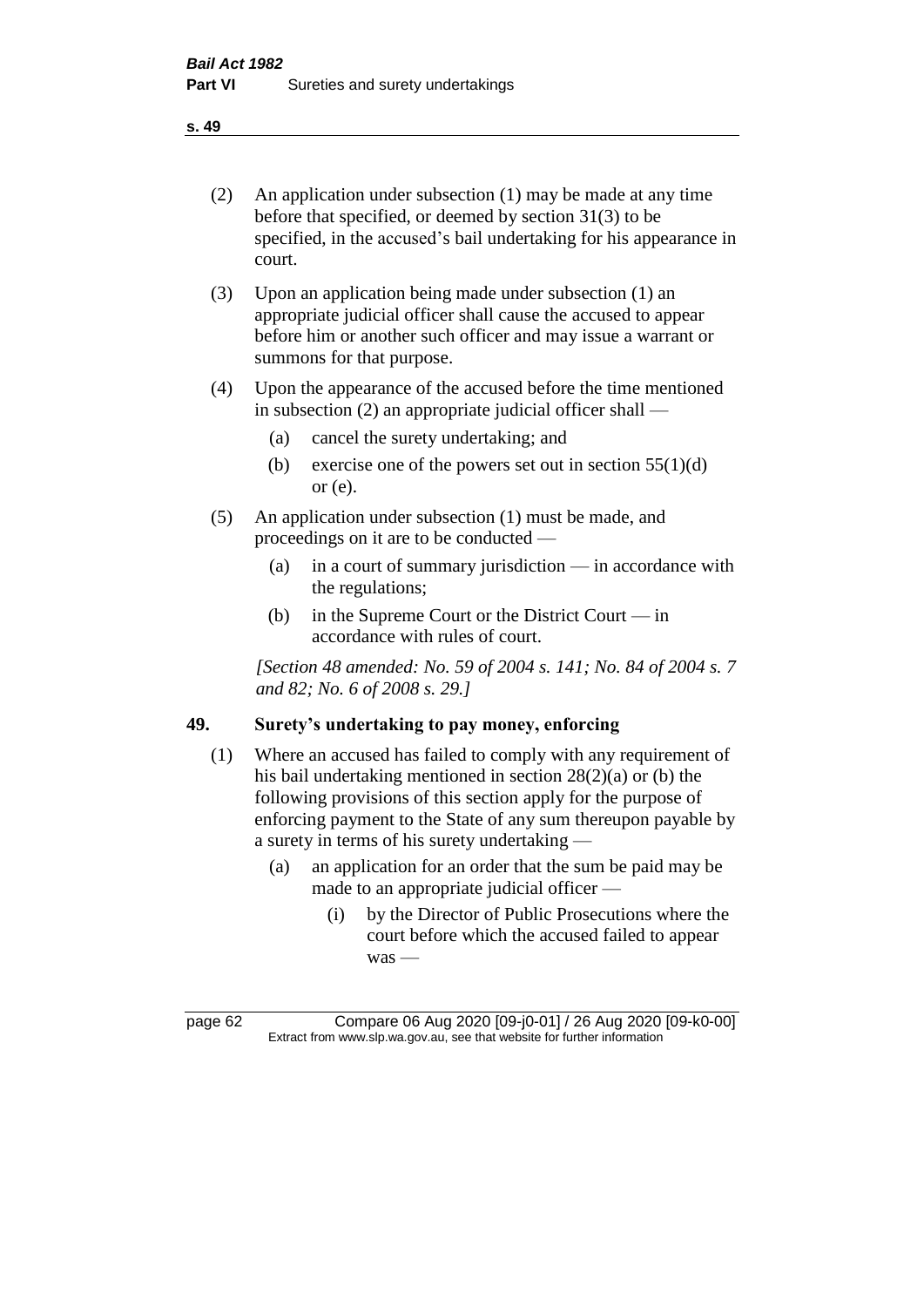- (I) the District Court, the Supreme Court or the Court of Appeal; or
- (II) another court, if the Director of Public Prosecutions is the prosecutor in that court of the case against the accused;

or

- (ii) in other cases, by the State Solicitor or the registrar of the court before which the accused failed to appear;
- *[(b) deleted]*
	- (c) on the hearing of the application and upon proof of the surety's liability in terms of his undertaking, the judicial officer shall order forfeiture of the full amount specified in the undertaking unless the surety attends at the hearing and shows to the satisfaction of the judicial officer that there was reasonable cause for the failure of the accused to comply with the requirement to which the application relates;
	- (d) notwithstanding paragraph (c), the judicial officer may decline to make an order under that paragraph or may order forfeiture in part only where the surety attends and shows to the satisfaction of the judicial officer —
		- (i) that, by reason of a change of circumstances since the undertaking was entered into, an order for forfeiture, or for forfeiture in full (as the case may be), would cause excessive hardship to the surety or his dependants; and
		- (ii) that such hardship would not be relieved by the exercise of one or more of the powers conferred by section 59;
	- (e) an order may be made under this section whether or not the accused has been convicted of an offence against section 51(1) or (2) but if, after an order has been made, the surety satisfies the Governor that new facts have been discovered or new circumstances have arisen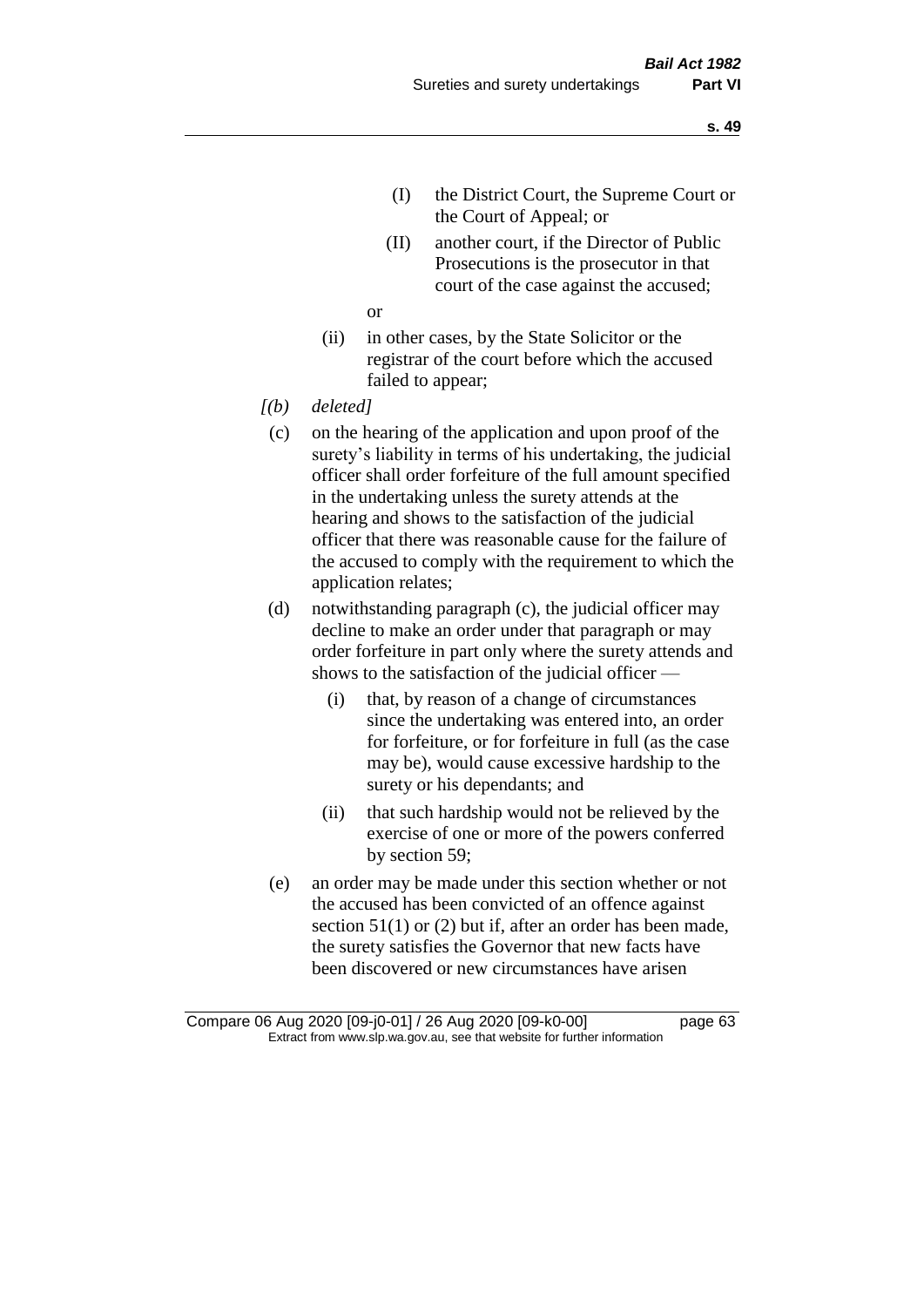which show that there was reasonable cause for the failure of the accused as mentioned in paragraph (c), the Governor may exercise the power in section 139 of the *Sentencing Act 1995* as if the forfeiture were one to which that section applied.

- (2) An application under subsection (1) must be made, and proceedings on it are to be conducted —
	- (a) in a court of summary jurisdiction in accordance with the regulations;
	- (b) in the Supreme Court or the District Court in accordance with rules of court.
- (3) Without prejudice to the recovery of such an amount as a civil debt due to the State, any amount to be paid under an order made under this section is to be paid, and its payment may be enforced under Part 5 of the *Fines, Penalties and Infringement Notices Enforcement Act 1994*, unless an order has been made under subsection (4).
- (4) If under this section the Supreme Court or the District Court makes an order requiring the payment of money, the court may make an order under section 59 of the *Sentencing Act 1995* in respect of the amount payable and for that purpose that section, with any necessary changes, applies as if the amount were a fine imposed on the surety.

*[Section 49 amended: No. 74 of 1984 s. 17; No. 92 of 1994 s. 5; No. 78 of 1995 s. 8; No. 65 of 2003 s. 121(3); No. 74 of 2003 s. 29; No. 59 of 2004 s. 141; No. 84 of 2004 s. 8, 11 and 82; No. 6 of 2008 s. 18(2) and 30(1) and (2).]* 

## **50. Indemnifying surety, offence**

(1) If a person indemnifies, or agrees to indemnify, a surety or proposed surety against any liability which the surety or proposed surety may incur under this Act (including this section) he and the surety or proposed surety and any person with whom he agrees as aforesaid each commits an offence.

page 64 Compare 06 Aug 2020 [09-j0-01] / 26 Aug 2020 [09-k0-00] Extract from www.slp.wa.gov.au, see that website for further information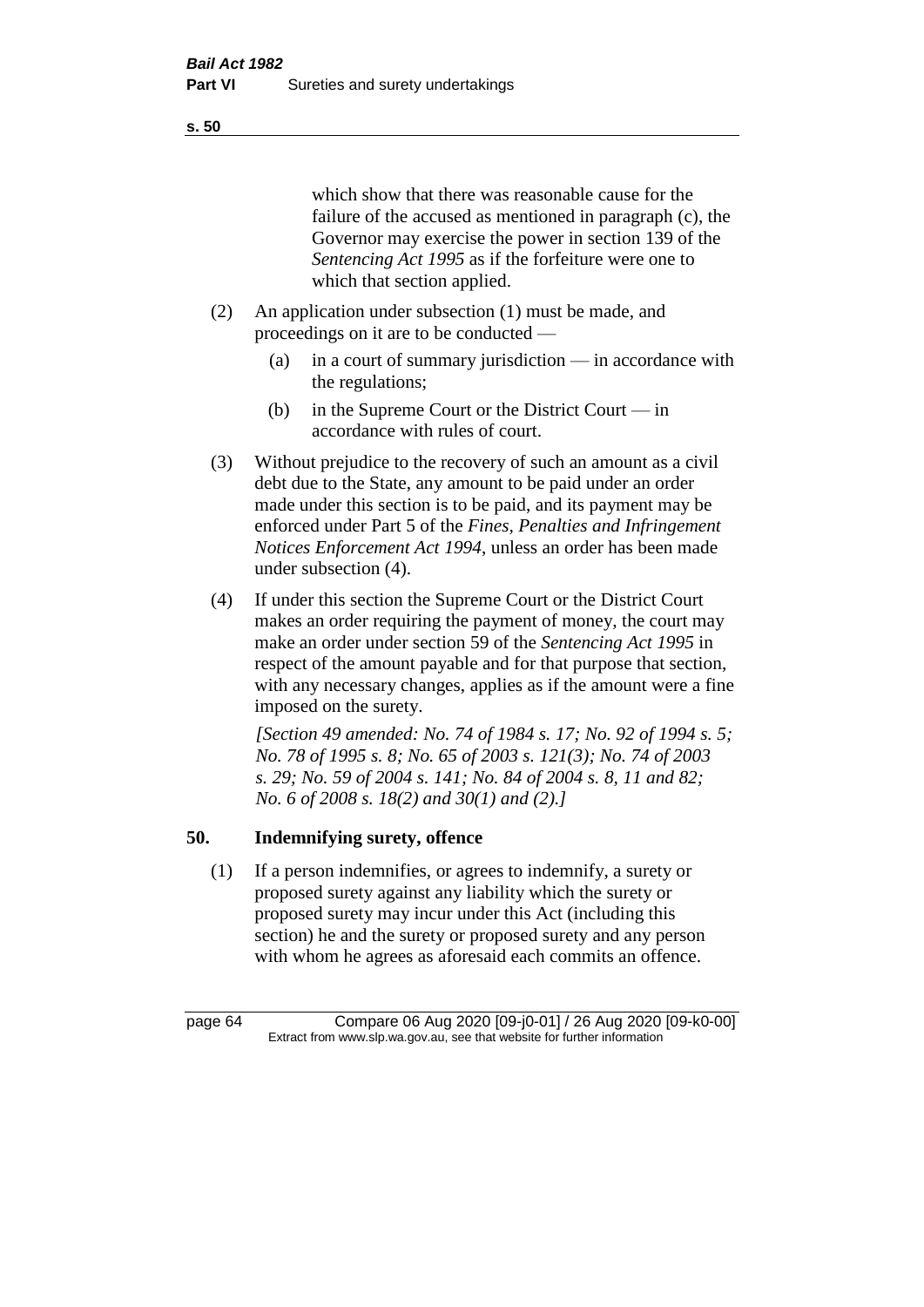Penalty: \$1 000 or imprisonment for 12 months or both.

- (2) An offence is committed under subsection  $(1)$ 
	- (a) whether the agreement is made before or after the surety undertaking is entered into and whether or not a proposed surety actually becomes a surety; and
	- (b) whether the compensation is to be in money or in money's worth.
- (3) An offence is not committed under subsection (1) by a surety or proposed surety if he shows —
	- (a) that he had no knowledge of an agreement within the meaning of subsection (1) proposed to be entered into between 2 other persons; or
	- (b) that having such knowledge he took all steps reasonably available to him to prevent the agreement being entered into.

*[Section 50 amended: No. 74 of 1984 s. 18.]*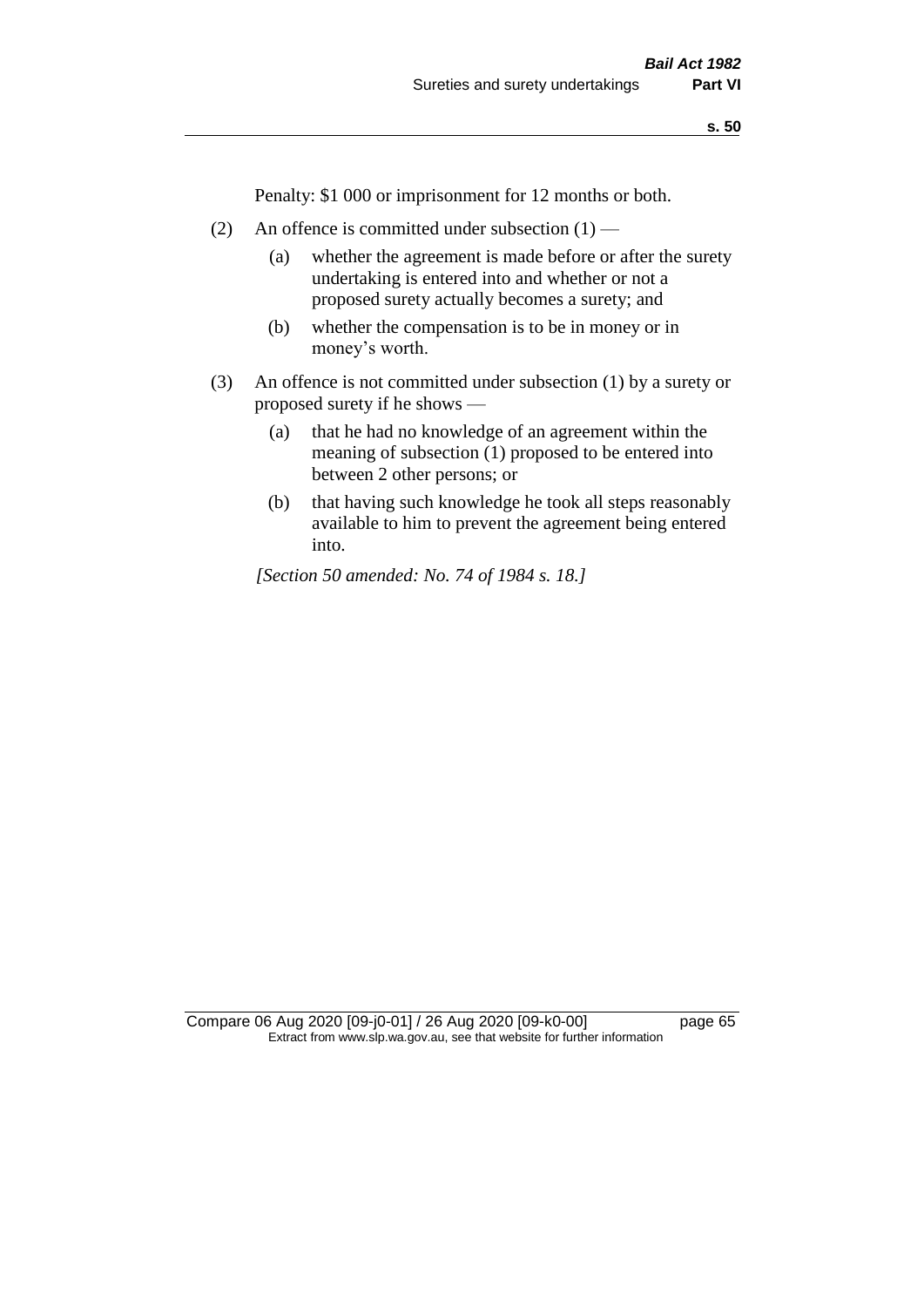**s. 50A**

# **Part VIA — Administration of home detention conditions**

*[Heading inserted: No. 61 of 1990 s. 11.]* 

# **50A. Powers of CEO (corrections)**

The CEO (corrections) has all of the powers conferred under this Act on a community corrections officer and may review, vary, or rescind a direction given by a community corrections officer.

*[Section 50A inserted: No. 61 of 1990 s. 11; amended: No. 31 of 1993 s. 9; No. 65 of 2006 s. 53.]* 

*[50B. Deleted: No. 78 of 1995 s. 8.]* 

# **50C. Powers and duties of community corrections officers**

- (1) A community corrections officer may give such reasonable directions to an accused subject to a home detention condition as are necessary for the proper administration of the condition and any other condition imposed on the grant of bail to the accused including, without limiting the generality of the foregoing, directions as to —
	- (a) when the accused may leave the place where he is required by the home detention condition to remain; and
	- (b) the period of any authorised absence from the place where he is required by the home detention condition to remain; and
	- (c) when the accused shall return to the place where he is required by the home detention condition to remain; and
	- (d) the method of travel to be used by the accused during any absence from the place where he is required by the home detention condition to remain; and
	- (e) the manner in which the accused shall report his whereabouts.

page 66 Compare 06 Aug 2020 [09-j0-01] / 26 Aug 2020 [09-k0-00] Extract from www.slp.wa.gov.au, see that website for further information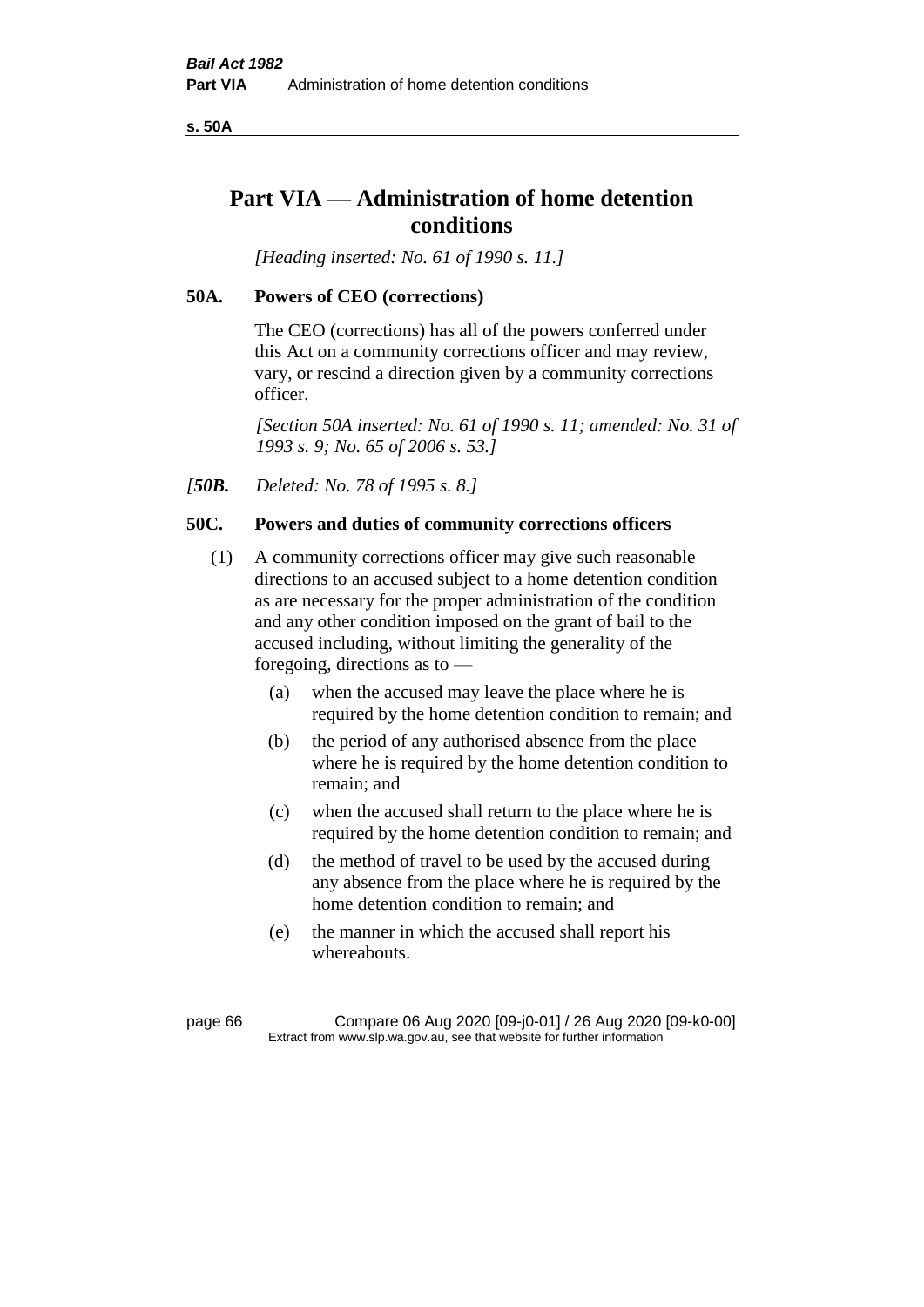- (2) For the purpose of ascertaining whether or not an accused is complying with a home detention condition or any direction given pursuant to subsection (1), a community corrections officer may, at any time —
	- (a) enter or telephone the place where the accused is required by a home detention condition to remain; or
	- (b) enter or telephone the accused's place of employment or any other place where the accused is permitted or required to attend; or
	- (c) question any person at any place referred to in paragraph (a) or (b).
- (3) A person who
	- (a) hinders a person exercising powers under subsection (2); or
	- (b) fails to answer a question put pursuant to subsection  $(2)(c)$  or gives an answer that the person knows is false or misleading in a material particular,

commits an offence.

Penalty: \$2 000 and imprisonment for 12 months.

- (4) A community corrections officer
	- (a) shall keep such records and make such returns and reports in relation to accused persons subject to home detention conditions as the CEO (corrections) directs; and
	- (b) shall make any records relating to an accused subject to a home detention condition available on the request of the CEO (corrections) to him.

*[Section 50C inserted: No. 61 of 1990 s. 11; amended: No. 31 of 1993 s. 9; No. 50 of 2003 s. 37(3); No. 84 of 2004 s. 82 and 83(3); No. 65 of 2006 s. 53; No. 2 of 2008 s. 56(2).]*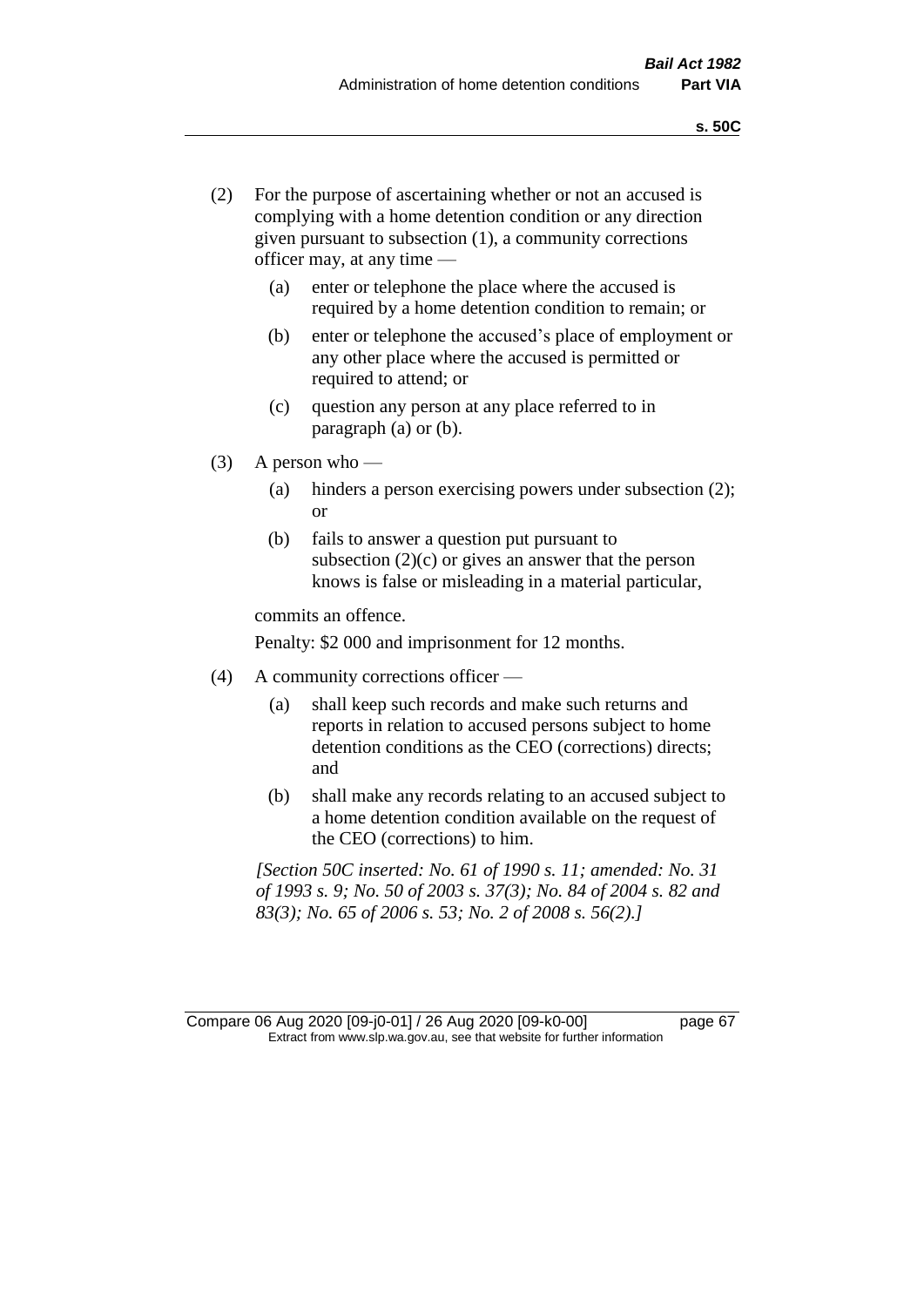**s. 50D**

#### **50D. Powers of members of Police Force**

- (1) For the purpose of ascertaining whether or not an accused is complying with a home detention condition, a member of the Police Force may —
	- (a) require the accused to produce a copy of his bail undertaking and any notice by the CEO (corrections) under section 50E(a) for inspection; and
	- (b) require the accused to explain why he is absent from the place where he is required by the home detention condition to remain.
- (2) An accused who fails to comply with subsection  $(1)(a)$  or who fails to explain when required to do so under subsection (1)(b) or who gives an explanation that the accused knows is false or misleading in a material particular, commits an offence.

Penalty: \$2 000.

*[Section 50D inserted: No. 61 of 1990 s. 11; amended: No. 31 of 1993 s. 9; No. 50 of 2003 s. 37(4); No. 84 of 2004 s. 82; No. 65 of 2006 s. 53.]* 

## **50E. CEO (corrections) may substitute different place of detention and apply conditions**

The CEO (corrections) may, at any time, by notice in writing given to an accused granted bail subject to a home detention condition —

- (a) substitute a different place for the place where an accused is required by a home detention condition to remain;
- (b) require the accused to comply with such of the conditions specified in the list provided to the accused under section 24A(4) as are specified in the notice.

*[Section 50E inserted: No. 61 of 1990 s. 11; amended: No. 31 of 1993 s. 9; No. 84 of 2004 s. 82; No. 65 of 2006 s. 53.]* 

page 68 Compare 06 Aug 2020 [09-j0-01] / 26 Aug 2020 [09-k0-00] Extract from www.slp.wa.gov.au, see that website for further information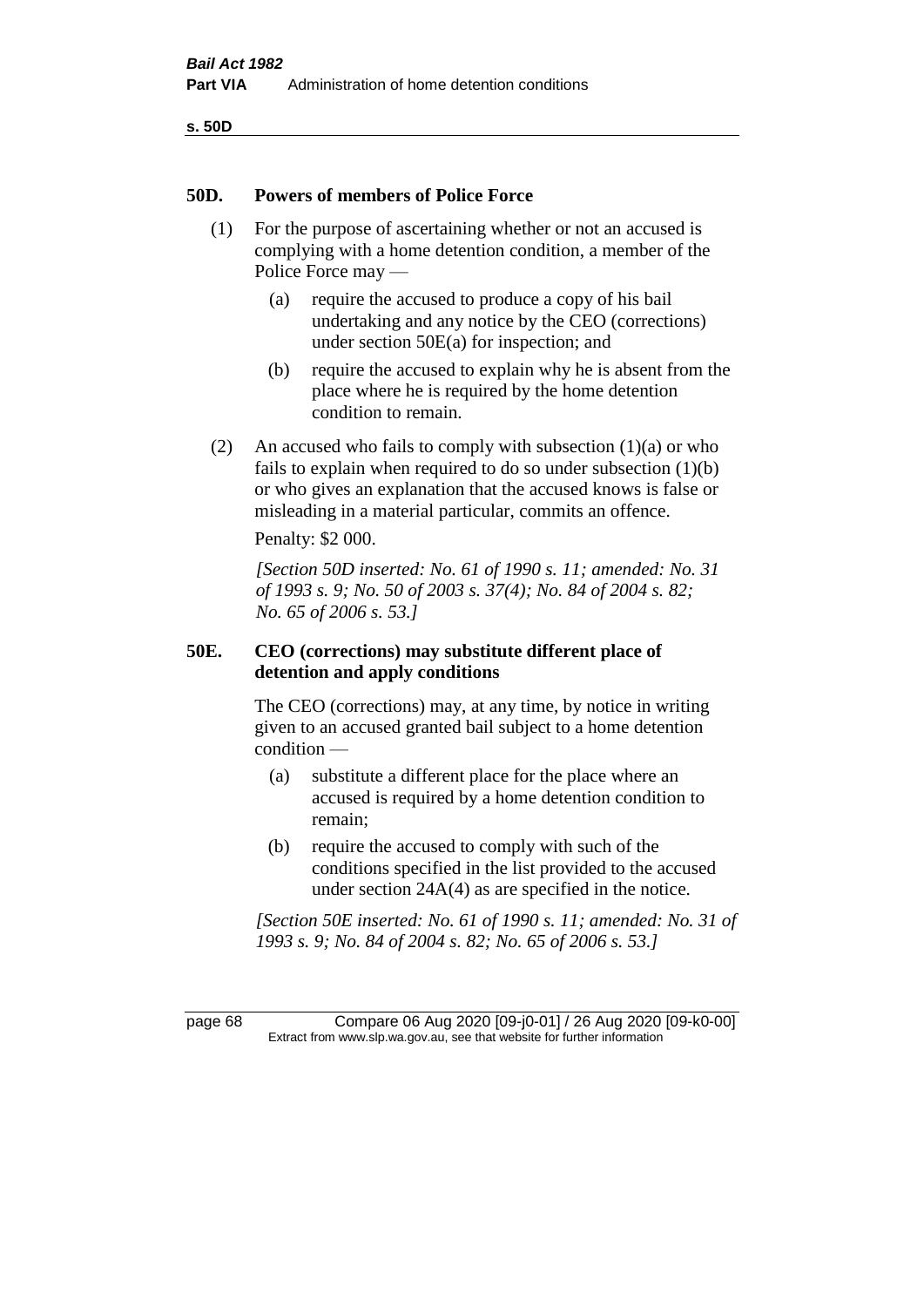## **50F. CEO (corrections) may revoke bail**

- (1) Where a home detention condition has been imposed as a condition on a grant of bail to an accused the CEO (corrections) may, in his absolute discretion, by instrument signed by him and if practicable, given to the accused, revoke the bail.
- (2) Without limiting the generality of subsection (1), the power to revoke bail may be exercised where the accused —
	- (a) is not likely to comply with any requirement of his bail undertaking mentioned in section 28(2)(a) or (b); or
	- (b) is, or has been, or is likely to be in breach of any condition of his bail undertaking mentioned in section  $28(2)(c)$ .
- (3) Subject to subsection (4), where the CEO (corrections) revokes bail he shall include a statement of his reasons for the cancellation in the instrument cancelling the bail.
- (4) Where the CEO (corrections) is of the opinion that it would be in the interest of the accused or any other person, or the public, to withhold from the accused any or all of the reasons referred to in subsection (3), the CEO (corrections) may so withhold the reason or reasons.
- (5) Where the CEO (corrections) revokes bail, he may, whenever necessary, issue a warrant directed to all members of the Police Force to have the accused arrested and brought before an appropriate judicial officer.

*[Section 50F inserted: No. 61 of 1990 s. 11; amended: No. 31 of 1993 s. 9; No. 84 of 2004 s. 82; No. 65 of 2006 s. 53.]* 

#### **50G. Procedure on arrest after revocation under s. 50F**

(1) An accused arrested pursuant to a warrant issued under section 50F shall be taken as soon as is practicable before an appropriate judicial officer unless he is arrested less than 24 hours before the time at which he is due to appear in accordance with his bail undertaking, in which case he shall be

Compare 06 Aug 2020 [09-j0-01] / 26 Aug 2020 [09-k0-00] page 69 Extract from www.slp.wa.gov.au, see that website for further information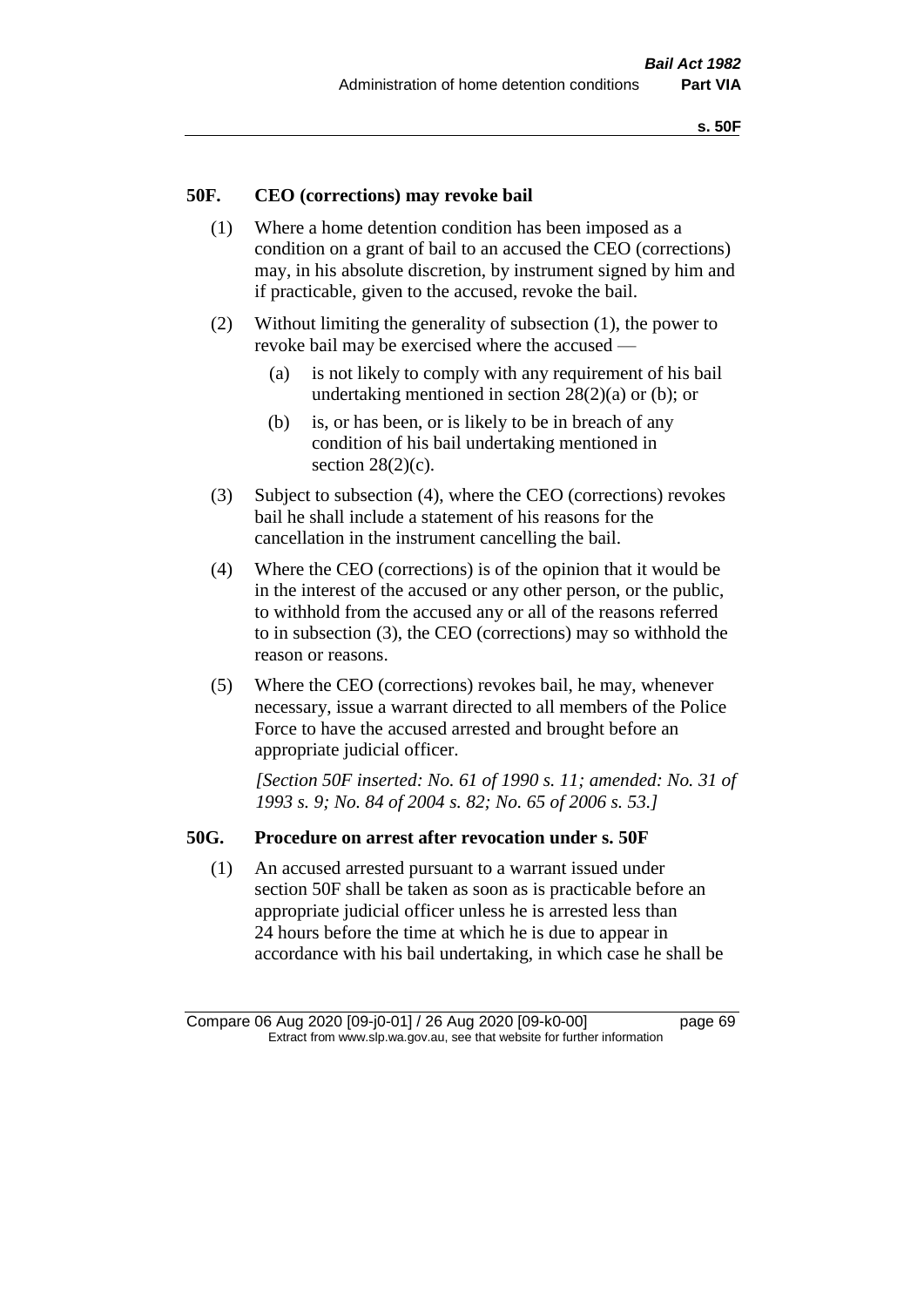**s. 50H**

held in custody and brought before an appropriate judicial officer at that time.

- (2) The judicial officer before whom an accused appears under this section may —
	- (a) remand the accused in custody to appear at the time and place specified, or deemed by section 31(3) to be specified, in his bail undertaking; or
	- (b) grant fresh bail to the accused in accordance with this Act, other than clause 2 of Part B of Schedule 1.

*[Section 50G inserted: No. 61 of 1990 s. 11; amended: No. 45 of 1993 s. 12; No. 84 of 2004 s. 82.]* 

## **50H. Rules of natural justice excluded**

The rules known as the rules of natural justice (including any duty of procedural fairness) do not apply to or in relation to the doing or omission of any act, matter or thing under this Part by the CEO (corrections).

*[Section 50H inserted: No. 61 of 1990 s. 11; amended: No. 31 of 1993 s. 9; No. 65 of 2006 s. 53.]* 

## **50J. Delegation by CEO (corrections)**

The CEO (corrections) may, either generally or as otherwise provided by the instrument of delegation, by writing signed by him, delegate to any person any power or duty under this Part, other than this power of delegation.

*[Section 50J inserted: No. 61 of 1990 s. 11; amended: No. 31 of 1993 s. 9; No. 65 of 2006 s. 53.]* 

*[50K. Deleted: No. 13 of 2020 s. 25.]*

# **50L. Rules for this Part**

(1) The CEO (corrections) may, with the approval of the Minister, make rules for the purposes of this Part which may provide for the manner of ensuring that accused persons are complying with home detention conditions and for conditions to be applied to

page 70 Compare 06 Aug 2020 [09-j0-01] / 26 Aug 2020 [09-k0-00] Extract from www.slp.wa.gov.au, see that website for further information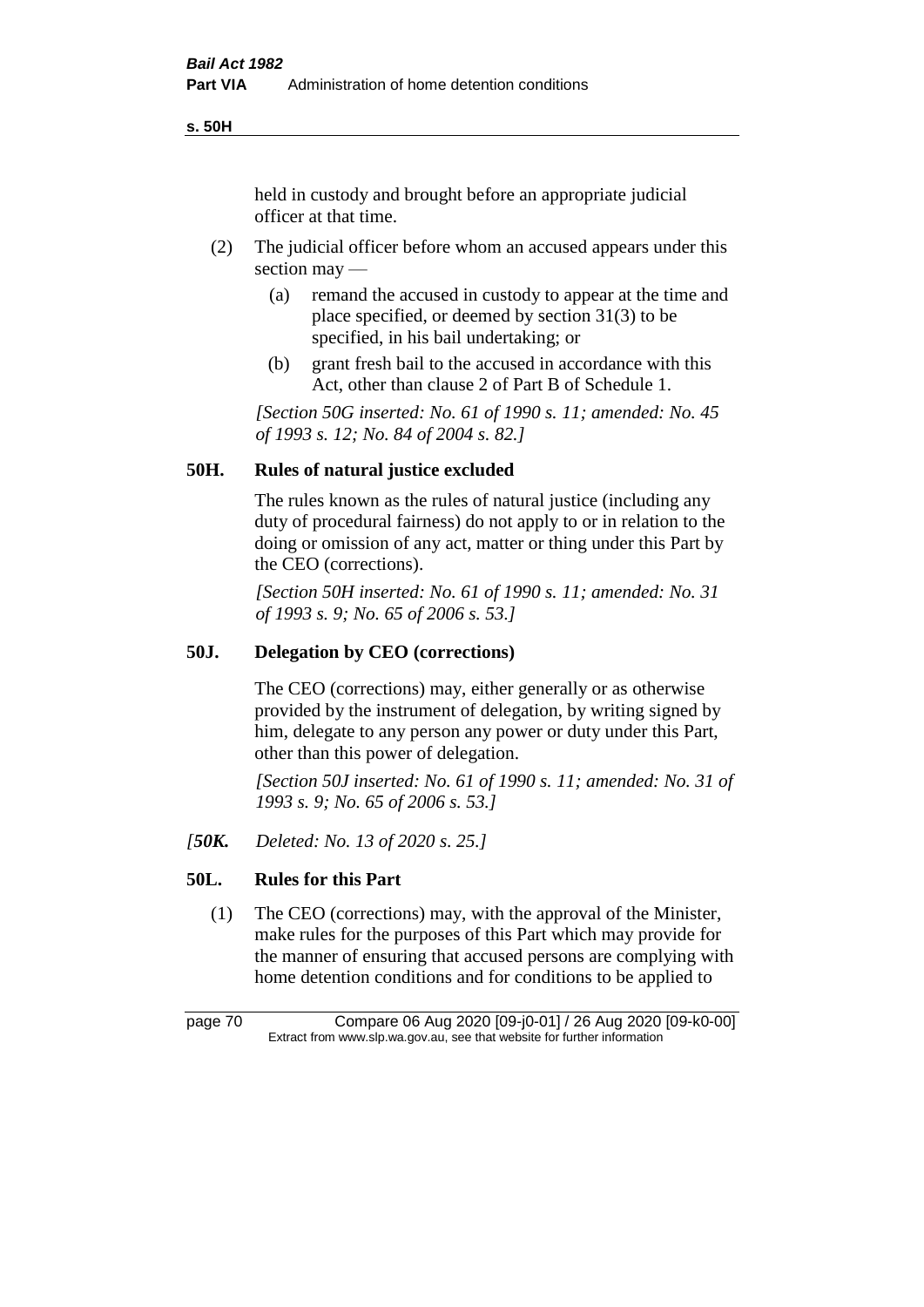accused persons granted bail subject to home detention conditions including conditions —

- (a) requiring an accused to wear an approved electronic monitoring device;
- (b) requiring an accused to permit the CEO (corrections) to install an approved electronic monitoring device at the place where the accused is required by a home detention condition to remain.
- (2) Rules made under this section may confer a discretionary authority on any person or class of persons.
- (3) Sections 41 and 42 of the *Interpretation Act 1984* do not apply to rules made under this section.

*[Section 50L inserted: No. 61 of 1990 s. 11; amended: No. 31 of 1993 s. 9; No. 84 of 2004 s. 82 and 83(3); No. 65 of 2006 s. 53; No. 2 of 2008 s. 56(3) and (4); No. 13 of 2020 s. 26.]* 

Compare 06 Aug 2020 [09-j0-01] / 26 Aug 2020 [09-k0-00] page 71 Extract from www.slp.wa.gov.au, see that website for further information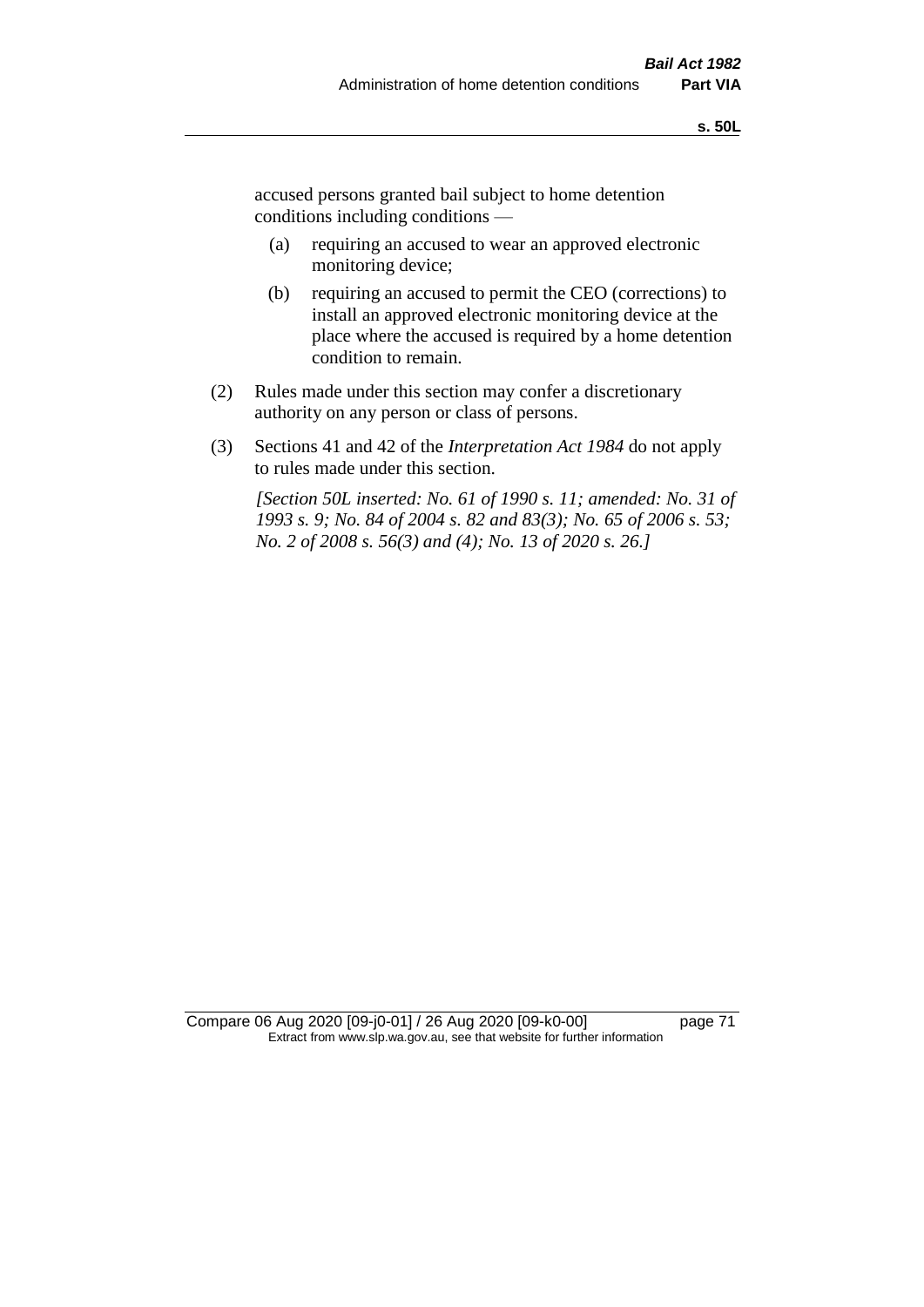**s. 51**

# **Part VII — Enforcement of bail undertakings**

## **51. Failing to comply with bail undertaking, offence**

- (1) An accused who, without reasonable cause, fails to comply with the requirement of his bail undertaking mentioned in section 28(2)(a) commits an offence.
- (2) An accused who fails to comply with the requirement of his bail undertaking mentioned in section 28(2)(b) commits an offence.
- $(2a)$  An accused
	- (a) whose bail undertaking includes any condition imposed for a purpose mentioned in clause  $2(2)(c)$  or (d) of Part D of Schedule 1; and
	- (b) who fails to comply with the condition,

commits an offence.

- (3) An accused shall not be convicted in his absence of an offence against this section.
- (4) An accused who is charged with an offence against subsection (1) or (2) may be convicted of the other of those offences if that other offence is proved by the evidence.
- (5) A prosecution for an offence against subsection (1), (2) or (2a) may be brought at any time.
- (6) A person who is convicted of an offence against subsection (1), (2) or (2a) is liable to a fine not exceeding \$10 000 or imprisonment for a term not exceeding 3 years, or both.
- (7) A court which convicts an accused of an offence against this section may, in addition to any penalty which it may impose, order that the accused pay such sum as it may fix in or towards defraying the costs and expenses of and consequent upon his apprehension following the failure to comply with his bail undertaking for which he was convicted.

page 72 Compare 06 Aug 2020 [09-j0-01] / 26 Aug 2020 [09-k0-00] Extract from www.slp.wa.gov.au, see that website for further information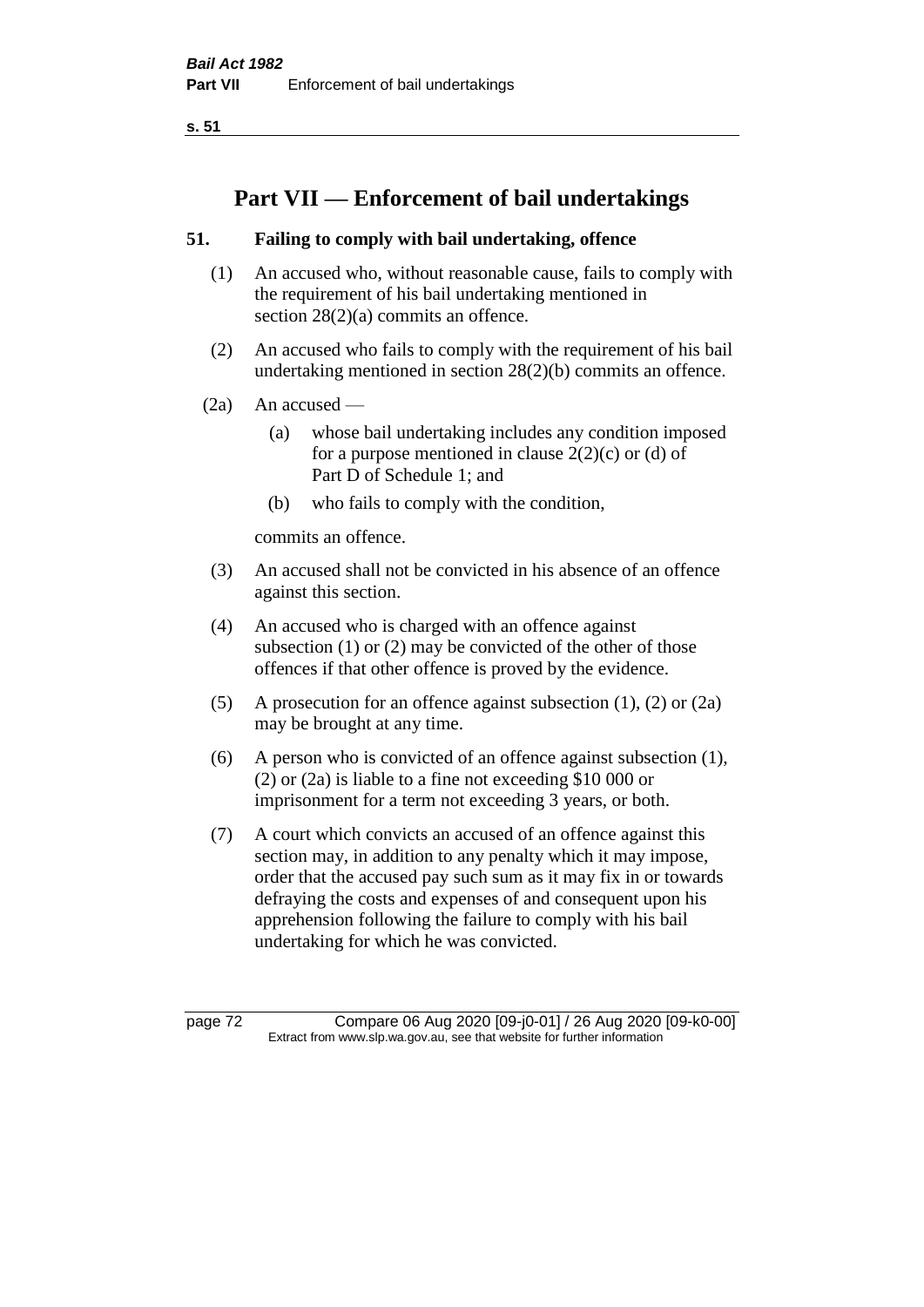- (8) An order made under subsection (7)
	- (a) shall specify to whom and in what manner the sum shall be paid; and
	- (b) may be enforced as though the sum were a penalty imposed under this section.

*[Section 51 amended: No. 54 of 1998 s. 9; No. 59 of 2004 s. 141; No. 84 of 2004 s. 11 and 82; No. 6 of 2008 s. 18(3).]*

### **51A. Prosecuting s. 51 offence for non-appearance in court of summary jurisdiction**

- (1) This section applies for the purpose of prosecuting an offence against section  $51(1)$ , (2) or (2a) where the court before which the accused is bound to appear at the time when the accused fails to comply with the accused's bail undertaking is a court of summary jurisdiction.
- (2) Where this section applies, the prosecution shall be commenced and conducted by the person who was conducting the proceedings in which the accused failed to comply with the accused's bail undertaking or by a police officer.
- (3) Where this section applies, the registrar of the court before which the accused was bound to appear shall cause to be issued to the Commissioner of Police a certificate under section 64 as to the accused's failure to appear.

*[Section 51A inserted: No. 6 of 2008 s. 31(1).]*

## **52. Prosecuting s. 51 offence for non-appearance in superior court**

(1) This section applies, notwithstanding any other Act, for the purpose of prosecuting an offence against section 51(1), (2) or (2a) where the court before which the accused is bound to appear at the time when he fails to comply with his bail undertaking is the Supreme Court or the District Court.

Compare 06 Aug 2020 [09-j0-01] / 26 Aug 2020 [09-k0-00] page 73 Extract from www.slp.wa.gov.au, see that website for further information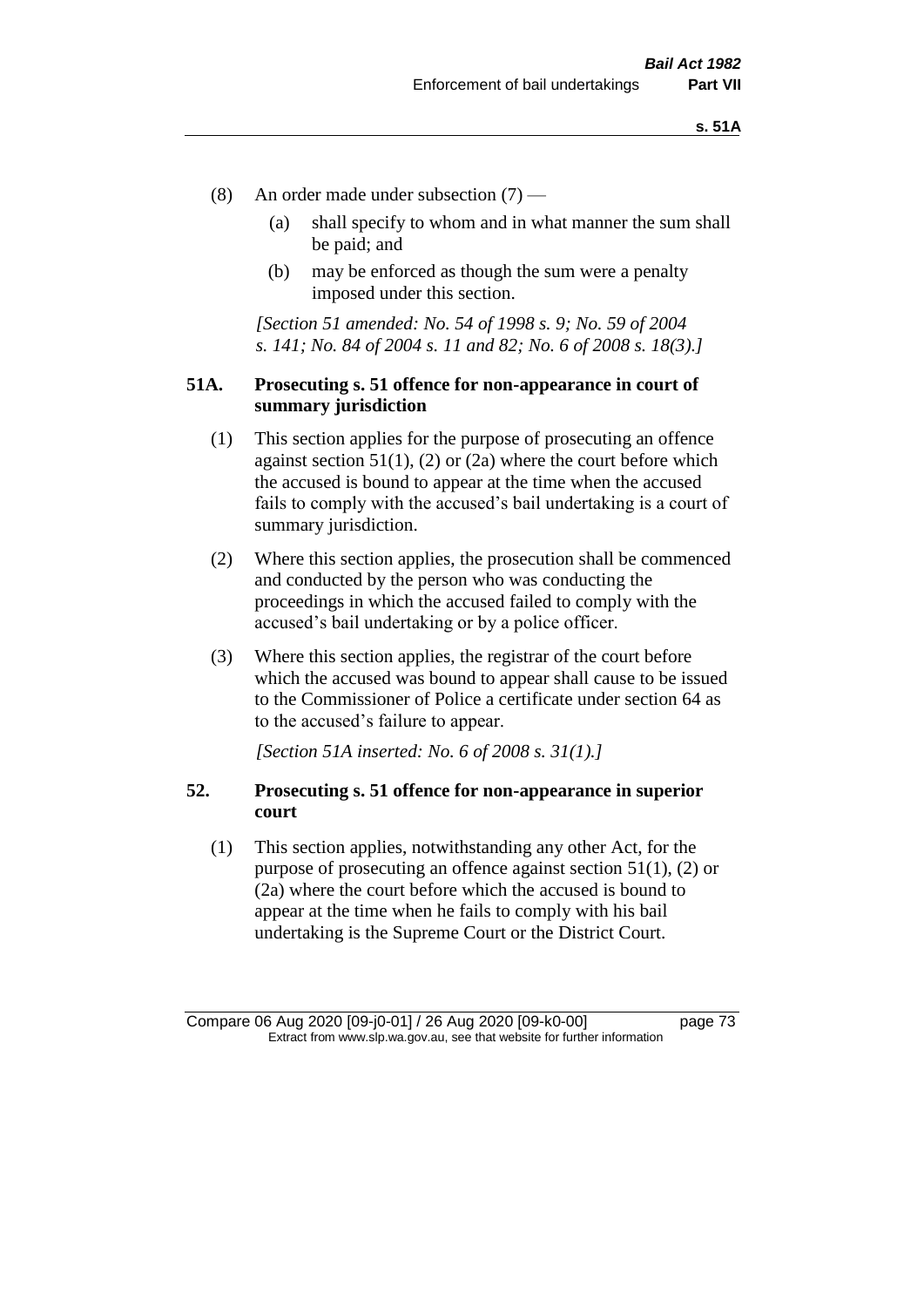- (2) Where this section applies, the accused shall be dealt with summarily for the offence and shall be so dealt with —
	- (a) by a judge of the Supreme Court in any case where the accused was bound to appear before the General Division of the Supreme Court;
	- (ab) by a judge of appeal in any case where the accused was bound to appear before the Court of Appeal;
	- (b) by a judge of the District Court in any case where the accused was bound to appear before that Court.
- (3) A prosecution for an offence which is to be dealt with under this section shall be commenced by the authorised officer (as defined in section 80 of the *Criminal Procedure Act 2004*) who was conducting the proceedings in which the accused failed to comply with his bail undertaking or by a police officer —
	- (a) where subsection  $(2)(a)$  or (ab) applies, in the Supreme Court; and
	- (b) where subsection (2)(b) applies, in the District Court.
- (3a) Where this section applies, a person authorised under subsection (3b) shall cause to be issued to the Commissioner of Police a certificate under section 64 as to the accused's failure to appear.
- (3b) The Chief Justice, in respect of cases where the court before which the accused was bound to appear is the Supreme Court, and the Chief Judge, in respect of cases where the court before which the accused was bound to appear is the District Court, may authorise a person or persons, by name or office, to perform the function referred to in subsection (3a).
- (3c) A prosecution that has been commenced under subsection (3) by a police officer shall be conducted by the Director of Public Prosecutions.
- (4) Subject to section 51(3) and (5), a prosecution for an offence which is to be dealt with under this section is to be commenced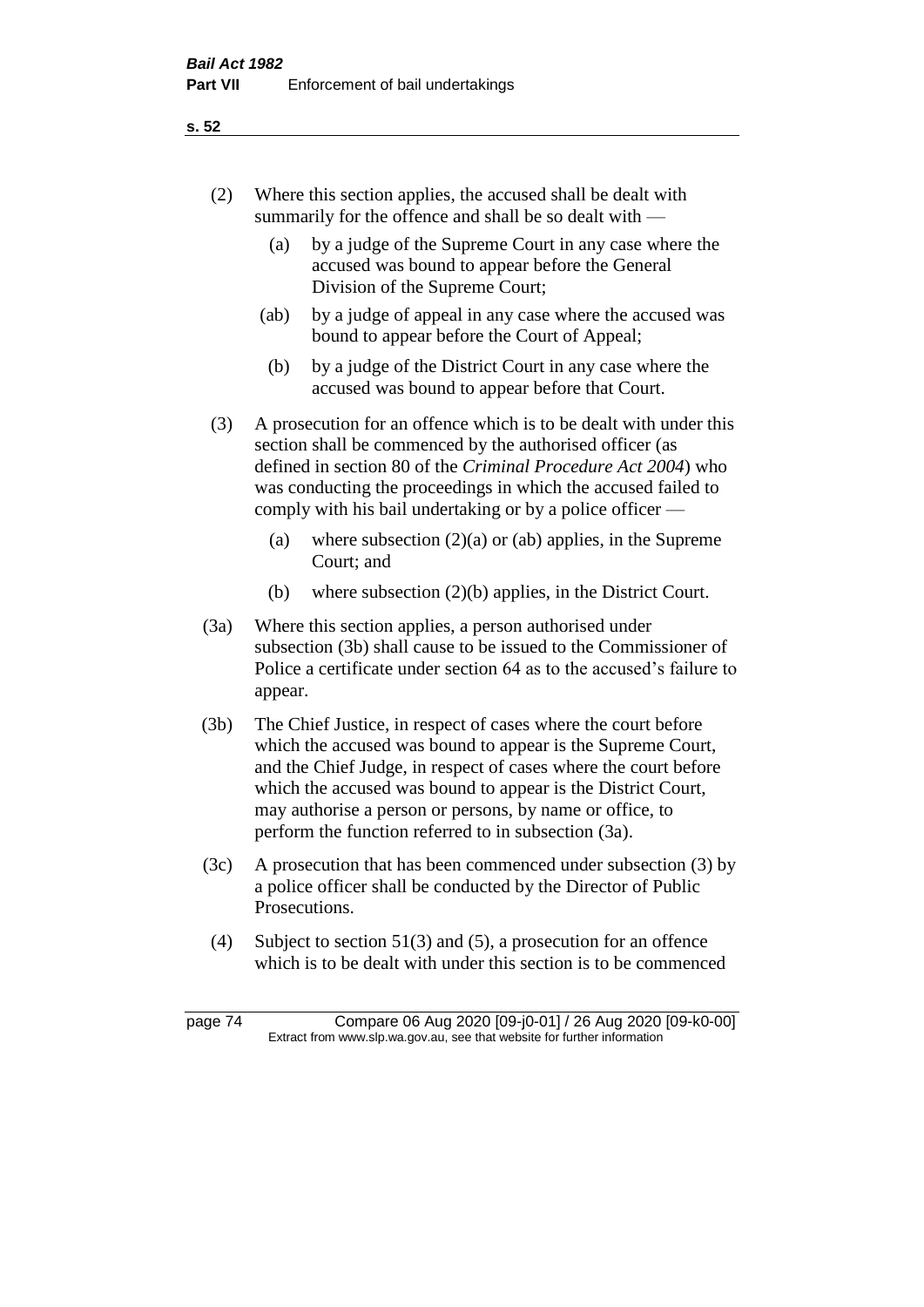and conducted under the *Criminal Procedure Act 2004* as if it were a prosecution of a simple offence in a court of summary jurisdiction, but —

- (a) no fees shall be charged by the Supreme Court or District Court for or in respect of any act or proceeding that relates to the prosecution; and
- (b) the Supreme Court or District Court cannot order a party to the prosecution to pay another party's costs of or relating to the prosecution, except under section 166(2) of the *Criminal Procedure Act 2004*.
- (5) If under section 51(6) or (7) the Supreme Court or the District Court imposes a pecuniary penalty the court may make an order under section 59 of the *Sentencing Act 1995* in respect of the amount payable.

*[Section 52 amended: No. 92 of 1994 s. 6; No. 78 of 1995 s. 8; No. 54 of 1998 s. 10; No. 45 of 2004 s. 28(2) and (4); No. 59 of 2004 s. 141; No. 84 of 2004 s. 11 and 82; No. 2 of 2008 s. 56(5); No. 6 of 2008 s. 32(1) and (2).]* 

### **53. Appeal against decision made under s. 52**

- (1) A person who is dissatisfied with a decision (as defined in section 6 of the *Criminal Appeals Act 2004*) made under section 52 may, with the leave of the Court of Appeal, appeal against it.
- (2) For the purposes of subsection (1), Part 2 of the *Criminal Appeals Act 2004*, with any necessary changes, applies as if —
	- (a) the decision referred to in subsection (1) were a decision of a court of summary jurisdiction; and
	- (b) a reference in that Part to a court of summary jurisdiction were a reference to the court that made the decision referred to in subsection (1); and
	- (c) a reference in that Part to commencing an appeal were a reference to applying for leave to appeal.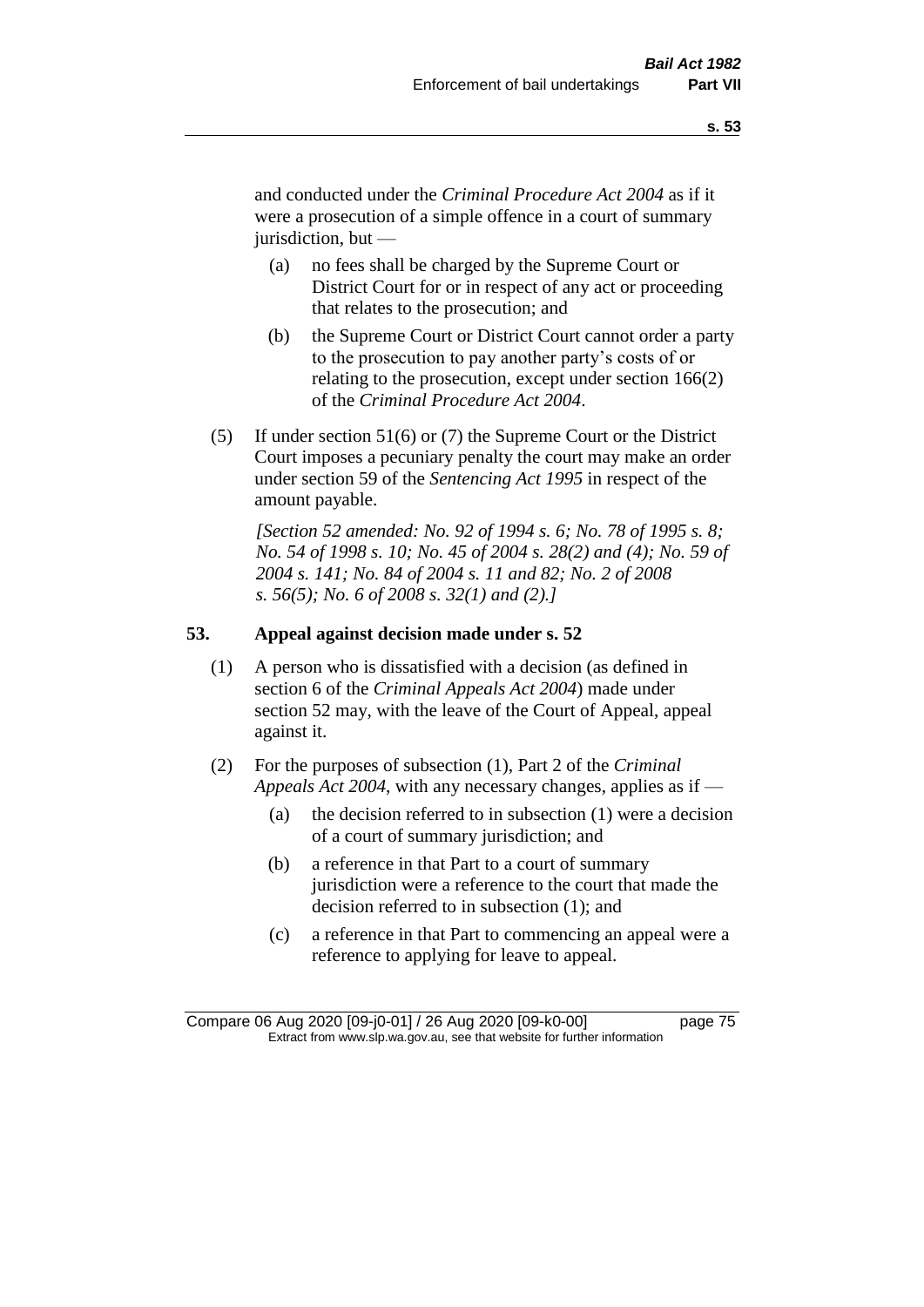#### **s. 54**

(3) Despite section 13(1) of the *Criminal Appeals Act 2004*, the appeal is to be dealt with by the Court of Appeal.

*[Section 53 inserted: No. 45 of 2004 s. 28(3); amended: No. 84 of 2004 s. 11 and 82.]*

## **54. Bailed accused may be taken before judicial officer to show cause against variation or revocation of bail**

 $(1a)$  In this section —

*relevant officer* means —

- (a) if the court before which the accused is required to appear is the District Court, the Supreme Court or the Court of Appeal — the prosecutor; or
- (b) in any other case the prosecutor or a police officer.
- (1) Where an accused has been released on bail the relevant officer may cause the accused to appear before an appropriate judicial officer to show cause why the accused's bail should not be varied or revoked if the relevant officer —
	- (a) has reasonable grounds to believe, or is notified in writing by a surety for the accused that the surety has reasonable grounds to believe, that the accused —
		- (i) is not likely to comply with any requirement of his bail undertaking mentioned in section  $28(2)(a)$  or (b); or
		- (ii) is, or has been, or is likely to be in breach of any condition of his bail undertaking mentioned in section  $28(2)(c)$ ; or
		- (iii) is, or has been, in breach of a home detention condition mentioned in section 28(2)(d);
	- (b) has reasonable grounds to believe that
		- (i) any surety for the accused's appearance is no longer suitable under section 39 to be a surety, or is dead; or

page 76 Compare 06 Aug 2020 [09-j0-01] / 26 Aug 2020 [09-k0-00] Extract from www.slp.wa.gov.au, see that website for further information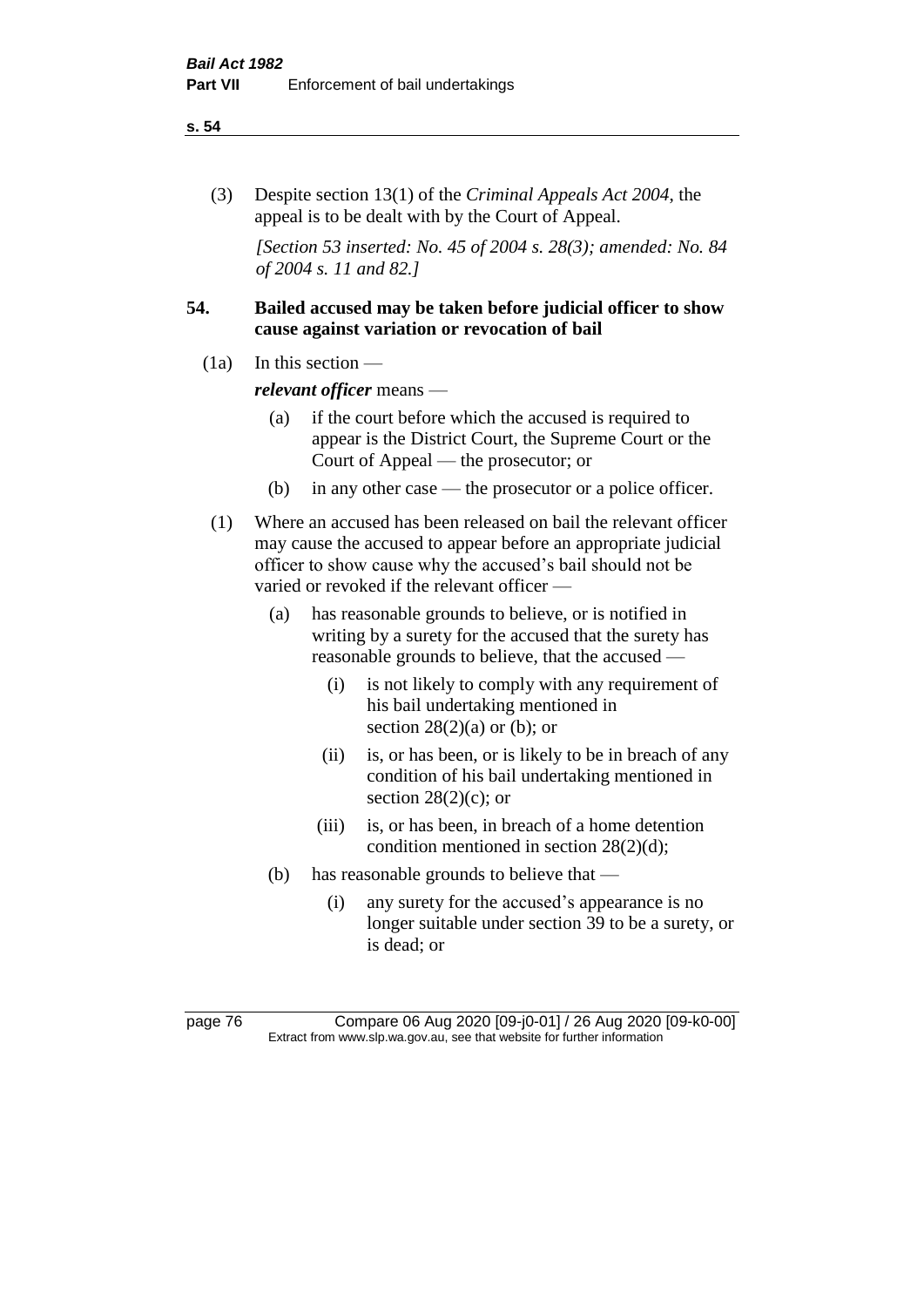- (ii) for any reason any security required under Part D of Schedule 1 is no longer sufficient; or
- (iii) in a case where the accused has been granted bail for the purposes of an appeal, the accused has discontinued the appeal or has not prosecuted it with all due diligence; or
- (iv) new facts have been discovered, new circumstances have arisen or the circumstances have changed since bail was granted (including that the accused is, or has become, a person linked to terrorism).
- (2) For the purposes of causing an accused to appear before an appropriate judicial officer as provided in subsection  $(1)$  —
	- (a) a police officer may arrest the accused without warrant and bring the accused before an appropriate judicial officer; or
	- (b) the relevant officer may apply to an appropriate judicial officer for a summons or warrant on any ground specified in subsection (1).
- (2a) A police officer shall not exercise the power conferred by subsection (2)(a) unless the police officer is the relevant officer or is requested in writing to do so by the relevant officer.
- (3) An application under subsection (2)(b) must be made, and proceedings on it are to be conducted —
	- (a) in a court of summary jurisdiction in accordance with regulations made under the *Criminal Procedure Act 2004*;
	- (b) in the Supreme Court or the District Court  $-\text{in}$ accordance with rules of court made under the *Criminal Procedure Act 2004*.
- (4) An accused arrested under this section shall be taken as soon as is practicable before an appropriate judicial officer unless he is arrested less than 24 hours before the time at which he is due to

Compare 06 Aug 2020 [09-j0-01] / 26 Aug 2020 [09-k0-00] page 77 Extract from www.slp.wa.gov.au, see that website for further information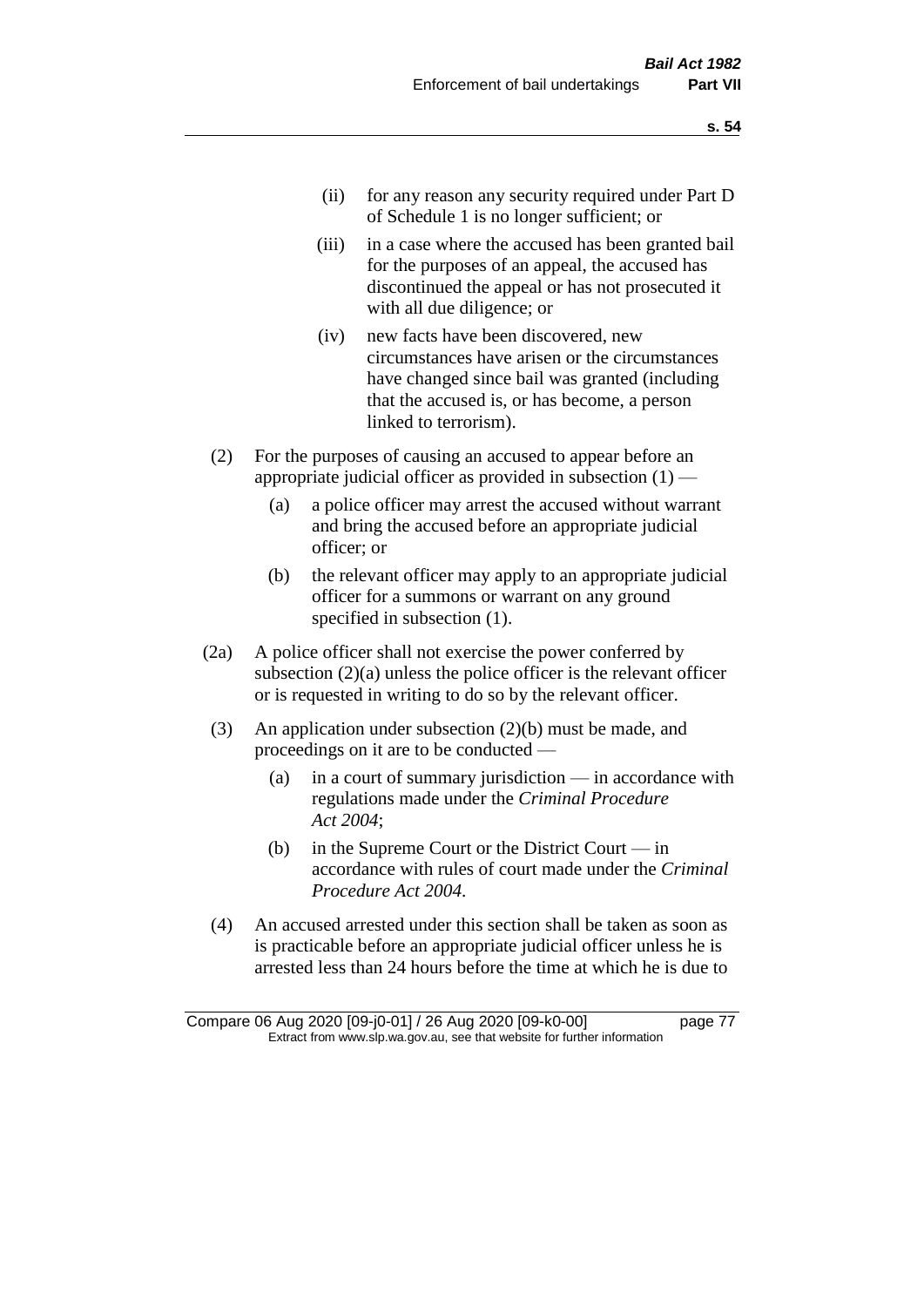**s. 54A**

appear in accordance with his bail undertaking, in which case he shall be held in custody and brought before an appropriate judicial officer at that time.

- $(5)$  If
	- (a) the court before which the accused is required to appear is the District Court, the Supreme Court or the Court of Appeal; and
	- (b) a police officer is satisfied that because of the urgency of the case it is not practicable for the prosecutor to exercise the power conferred by subsection (1),

the police officer may exercise that power.

(6) If a police officer, acting under subsection (5), exercises the power conferred by subsection (1), the police officer is to be regarded as the relevant officer for the purposes of this section.

*[Section 54 amended: No. 33 of 1989 s. 18; No. 61 of 1990 s. 12; No. 45 of 1993 s. 12; No. 59 of 2004 s. 141; No. 84 of 2004 s. 9, 11 and 82; No. 6 of 2008 s. 33(1)-(4); No. 15 of 2019 s. 10.]* 

## **54A. Accused on committal may be taken for purposes of s. 54 before judicial officer by which committed**

- (1) This section applies to an accused
	- (a) who has been released on bail following the accused's committal to the District Court or the Supreme Court to be tried (otherwise than for murder) or sentenced or otherwise dealt with; and
	- (b) who has not made an appearance in that court on the committal; and
	- (c) who, in the opinion of the relevant officer under section 54, should be made to show cause in terms of subsection (1) of that section.
- (2) The relevant officer may, under section 54, cause an accused to whom this section applies to appear before a judicial officer

page 78 Compare 06 Aug 2020 [09-j0-01] / 26 Aug 2020 [09-k0-00] Extract from www.slp.wa.gov.au, see that website for further information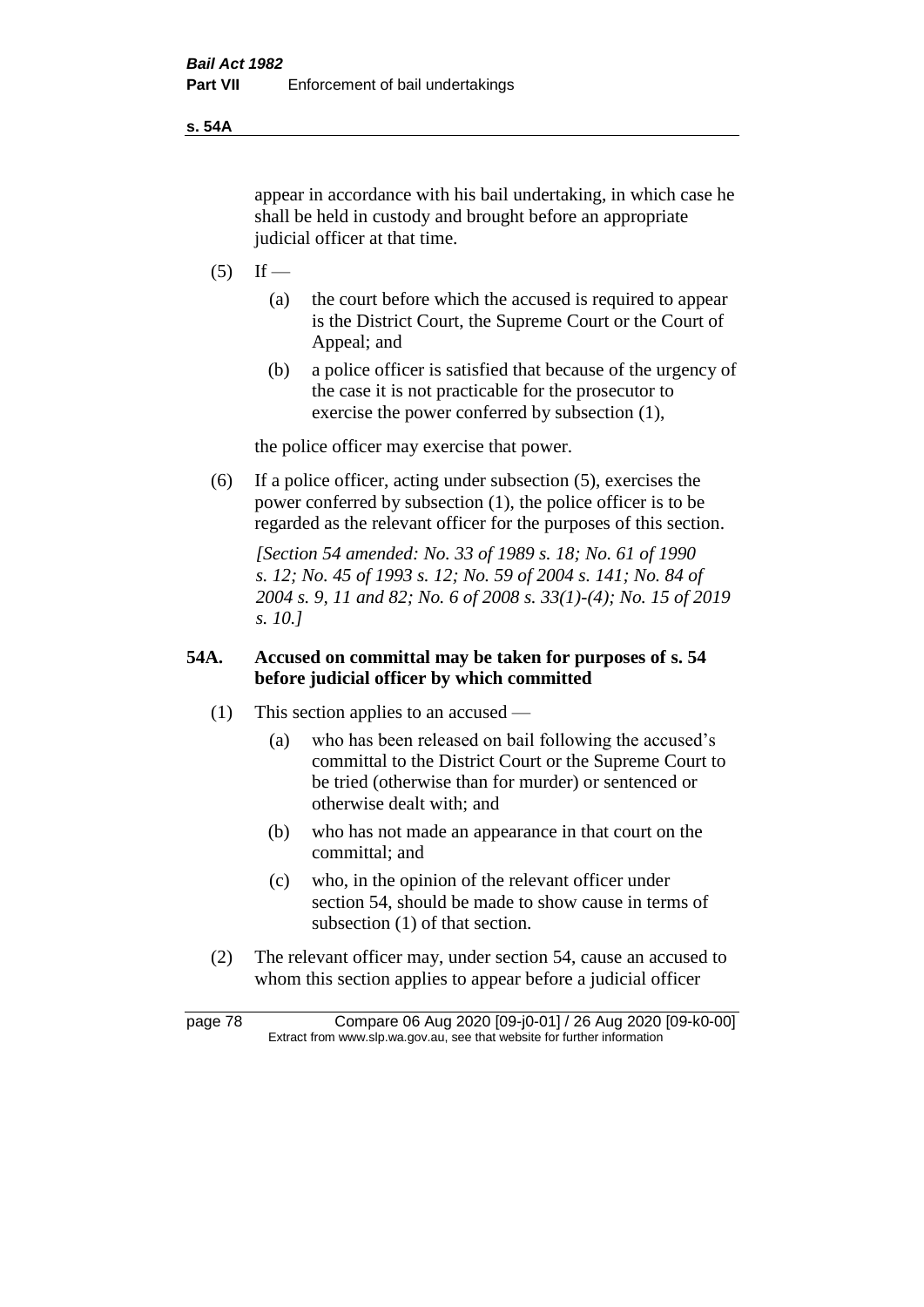who is empowered to exercise jurisdiction in the court in which the committal order was made, instead of before an appropriate judicial officer.

- (3) A judicial officer before whom an accused so appears is to be regarded as an appropriate judicial officer for the purposes of section 54(2).
- (4) A judicial officer before whom an accused so appears is not obliged to exercise any power conferred by section 55 but may refuse to do so and direct the relevant officer to cause the accused to appear before an appropriate judicial officer.
- (5) A relevant officer shall comply with a direction given to that officer under subsection (4).

*[Section 54A inserted: No. 6 of 2008 s. 34; amended: No. 29 of 2008 s. 24(6).]*

## **55. Accused before court under s. 54, judicial officer may revoke bail of etc.**

- (1) If the judicial officer before whom an accused appears under section 54 is satisfied that —
	- (a) the accused is not likely to comply with any requirement of his bail undertaking mentioned in section 28(2)(a) or  $(b)$ ; or
	- (b) he is, or has been, or is likely to be, in breach of any condition of his bail undertaking mentioned in section  $28(2)(c)$ ; or
	- (ba) he is, or has been, in breach of a home detention condition mentioned in section 28(2)(d); or
		- (c) any of the grounds set out in section  $54(1)(b)$  has been established,

he may —

(d) revoke the bail and remand the accused in custody to appear at the time and place specified, or deemed by section 31(3) to be specified, in his bail undertaking; or

Compare 06 Aug 2020 [09-j0-01] / 26 Aug 2020 [09-k0-00] page 79 Extract from www.slp.wa.gov.au, see that website for further information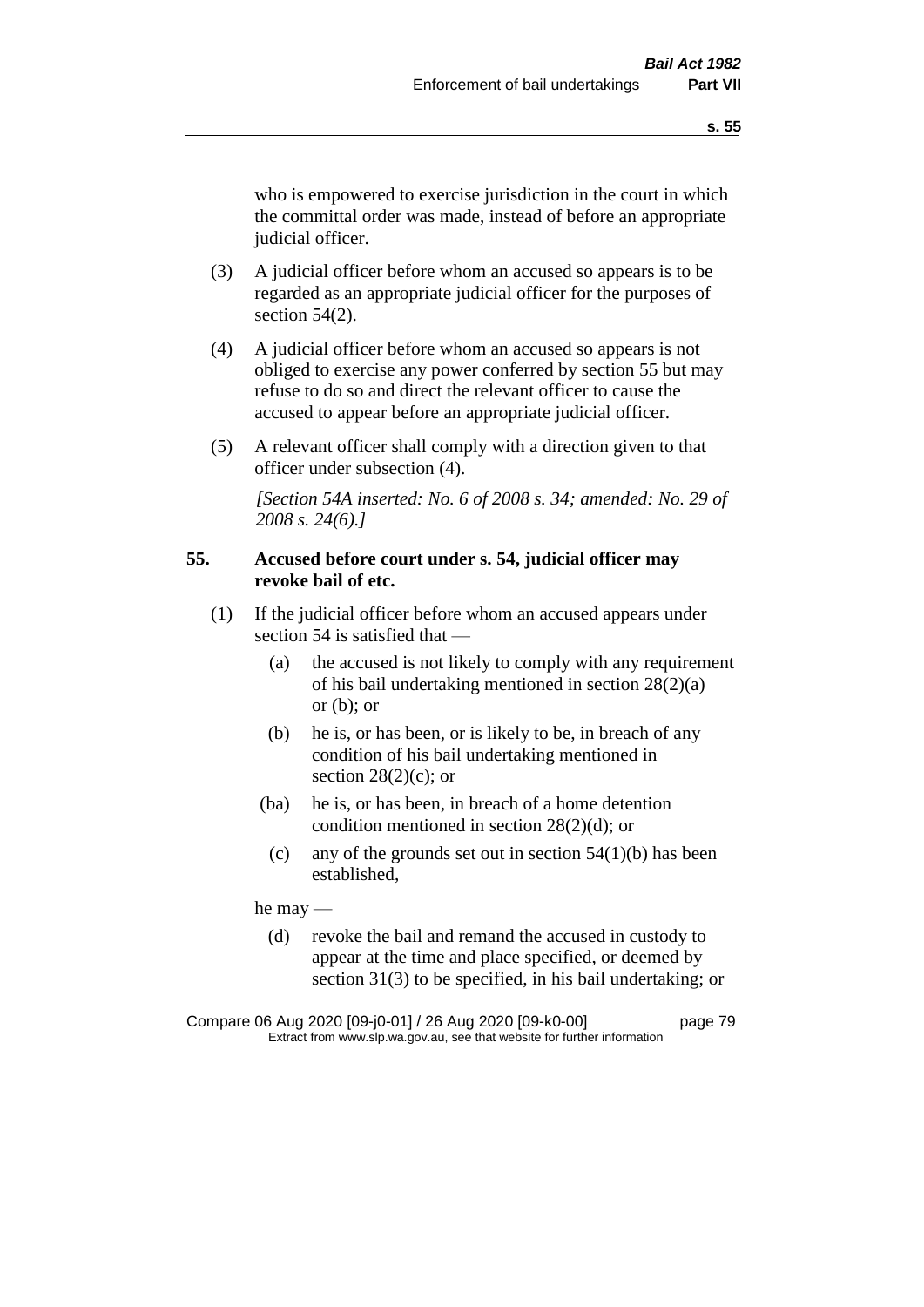**s. 57**

- (e) revoke the bail and grant fresh bail to the accused in accordance with this Act, other than clause 2 of Part B of Schedule 1.
- (2) If the judicial officer before whom the accused so appears is not satisfied as to any of the matters mentioned in subsection (1)(a), (b), or (c) he shall release the accused on his existing bail undertaking and, with the consent in writing of the surety, on any existing surety undertaking.

*[Section 55 amended: No. 61 of 1990 s. 13; No. 45 of 1993 s. 12; No. 84 of 2004 s. 82.]* 

*[56. Deleted: No. 6 of 2008 s. 35.]*

## **57. Offence under s. 51, court to order forfeiture of money under bail undertaking**

- (1) Where an accused is convicted of an offence against section  $51(1)$ ,  $(2)$  or  $(2a)$ , the court by which he is convicted shall, whether or not an application is made therefor by the prosecutor, order that the full amount agreed to be forfeited, in the accused's bail undertaking, be forfeited to the State.
- (2) Notwithstanding subsection (1), the court may decline to make an order thereunder or may order forfeiture in part only where the accused shows to the satisfaction of the judicial officer —
	- (a) that, by reason of a change of circumstances since the bail undertaking was entered into, an order for forfeiture, or for forfeiture in full (as the case may be), would cause excessive hardship to the accused or his dependants; and
	- (b) that such hardship would not be relieved by the exercise of one of the powers conferred by section 59.
- (3) Without prejudice to the recovery of such an amount as a civil debt due to the State, any amount to be paid under an order made under this section is to be paid, and its payment may be enforced under Part 5 of the *Fines, Penalties and Infringement*

page 80 Compare 06 Aug 2020 [09-j0-01] / 26 Aug 2020 [09-k0-00] Extract from www.slp.wa.gov.au, see that website for further information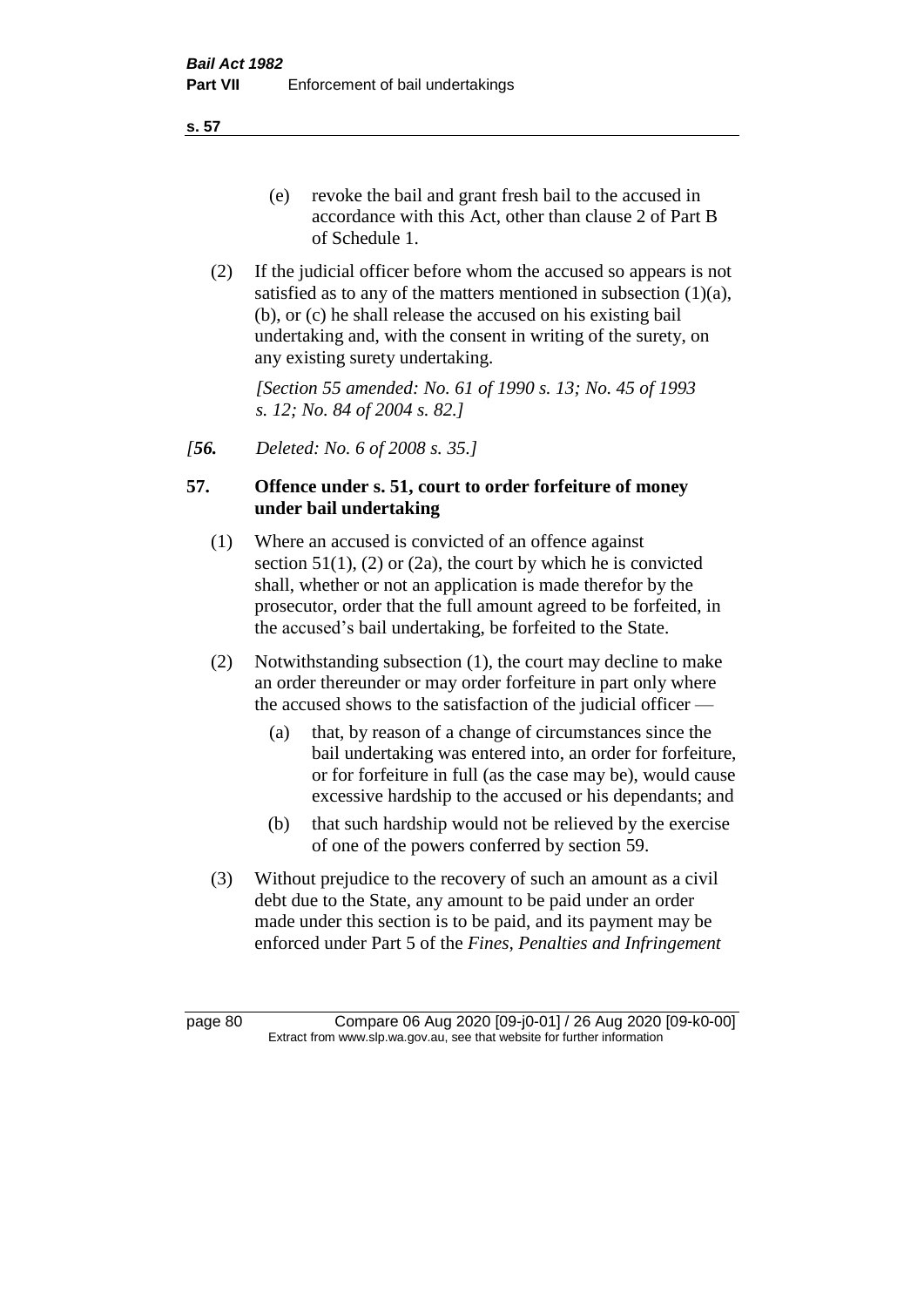*Notices Enforcement Act 1994*, unless an order has been made under subsection (4).

(4) If under this section the Supreme Court or the District Court makes an order requiring the payment of money, the court may make an order under section 59 of the *Sentencing Act 1995* in respect of the amount payable and for that purpose that section, with any necessary changes, applies as if the amount were a fine imposed on the accused.

*[Section 57 amended: No. 74 of 1984 s. 19; No. 92 of 1994 s. 7; No. 78 of 1995 s. 8; No. 54 of 1998 s. 11; No. 65 of 2003 s. 121(3); No. 84 of 2004 s. 82.]* 

## **58. Automatic forfeiture of money on expiration of one year after absconding**

- (1) If after the expiration of one year from the day on which the accused is required to appear in court in accordance with the requirement of his bail undertaking mentioned in section  $28(2)(a)$  he has not —
	- (a) been arrested under section 59B; or
	- (b) appeared in court in accordance with the requirement of his bail undertaking mentioned in section 28(2)(b); or
	- (c) otherwise surrendered himself or been taken into custody to be dealt with on the charge or charges for which the bail undertaking was entered into,

the full amount specified in the bail undertaking shall, on the expiration of the said period, be forfeited to the State by virtue of this section without any order of the court or other formality.

(2) Upon the occurrence of a forfeiture under subsection (1) any security given by the accused may be resorted to by the State as if an order of forfeiture had been made under section 57(1).

*[Section 58 amended: No. 65 of 2003 s. 121(3); No. 84 of 2004 s. 82; No. 6 of 2008 s. 18(3) and 36(2).]*

Compare 06 Aug 2020 [09-j0-01] / 26 Aug 2020 [09-k0-00] page 81 Extract from www.slp.wa.gov.au, see that website for further information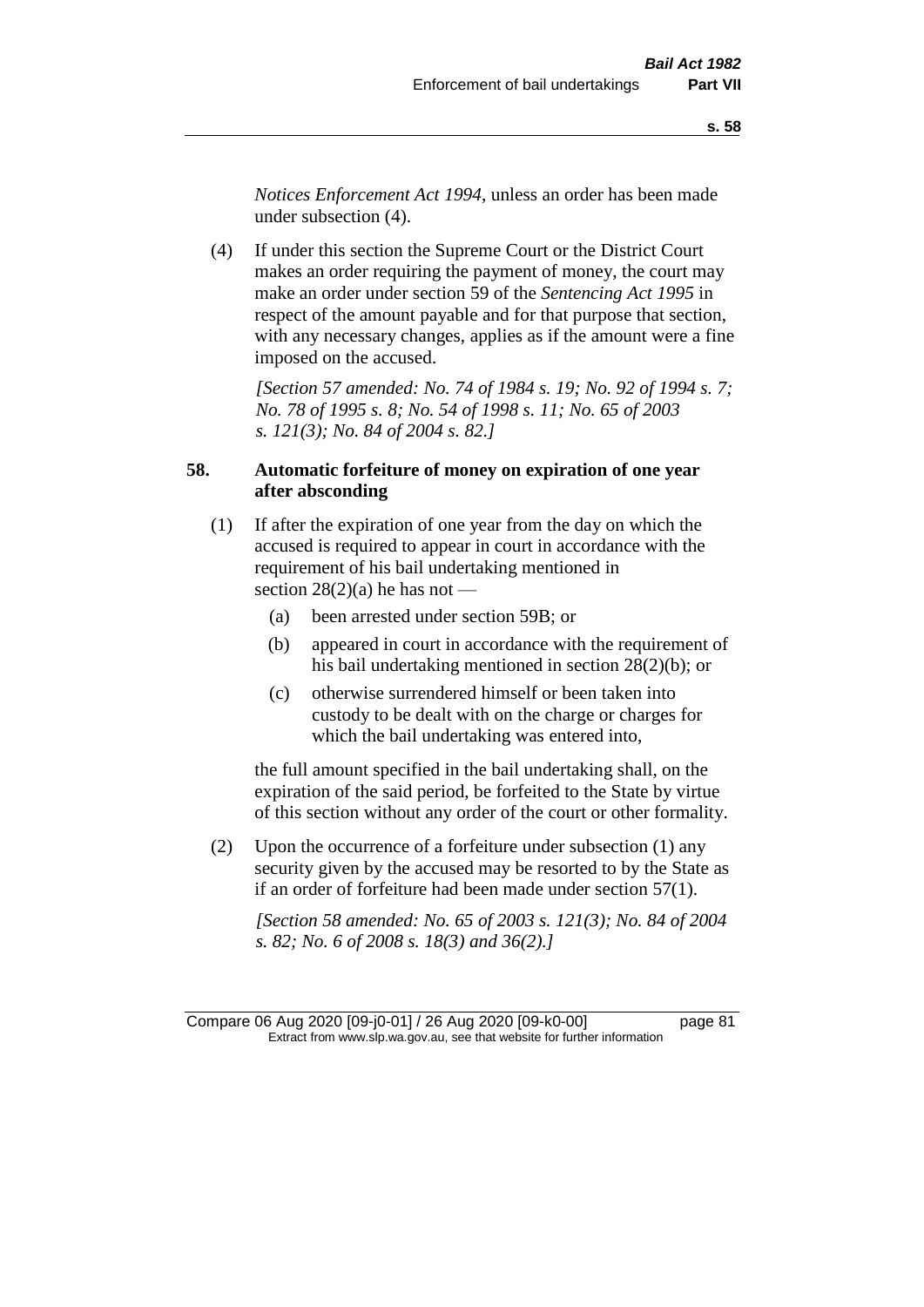**s. 59**

# **Part VIII — Miscellaneous**

## **59. Order for forfeiture, court's additional powers as to**

A court or an appropriate judicial officer who makes an order for forfeiture under section 49 or 57 may, when doing so, or at any time thereafter, further order —

- (a) that payment of any sum be made by specified instalments or be postponed to a specified date; or
- (b) that any security given be applied in or towards payment of the sum forfeited; or
- (c) that the accused or the surety, as the case may be, do all such things and execute all such documents as may be necessary, or as may be specified in the order, for the purpose of vesting any security in the State or enabling the State to realize the same or to resort thereto to recover the sum forfeited,

and the court or an appropriate judicial officer may at any time vary or revoke an order made under paragraph (a), (b), or (c).

*[Section 59 amended: No. 65 of 2003 s. 121(3); No. 84 of 2004 s. 82.]*

## **59A. If bail dispensed with, accused may be taken before judicial officer for reconsideration of matter**

 $(1)$  In this section —

*relevant officer* has the meaning given in section 54(1a).

(2) Where the requirement for bail has been dispensed with for an accused under section 7A, the relevant officer may cause the accused to appear before an appropriate judicial officer for reconsideration of the matter, if the relevant officer has reasonable grounds to believe that the accused is not likely to appear at the time and place specified in a notice under section 13A(3).

page 82 Compare 06 Aug 2020 [09-j0-01] / 26 Aug 2020 [09-k0-00] Extract from www.slp.wa.gov.au, see that website for further information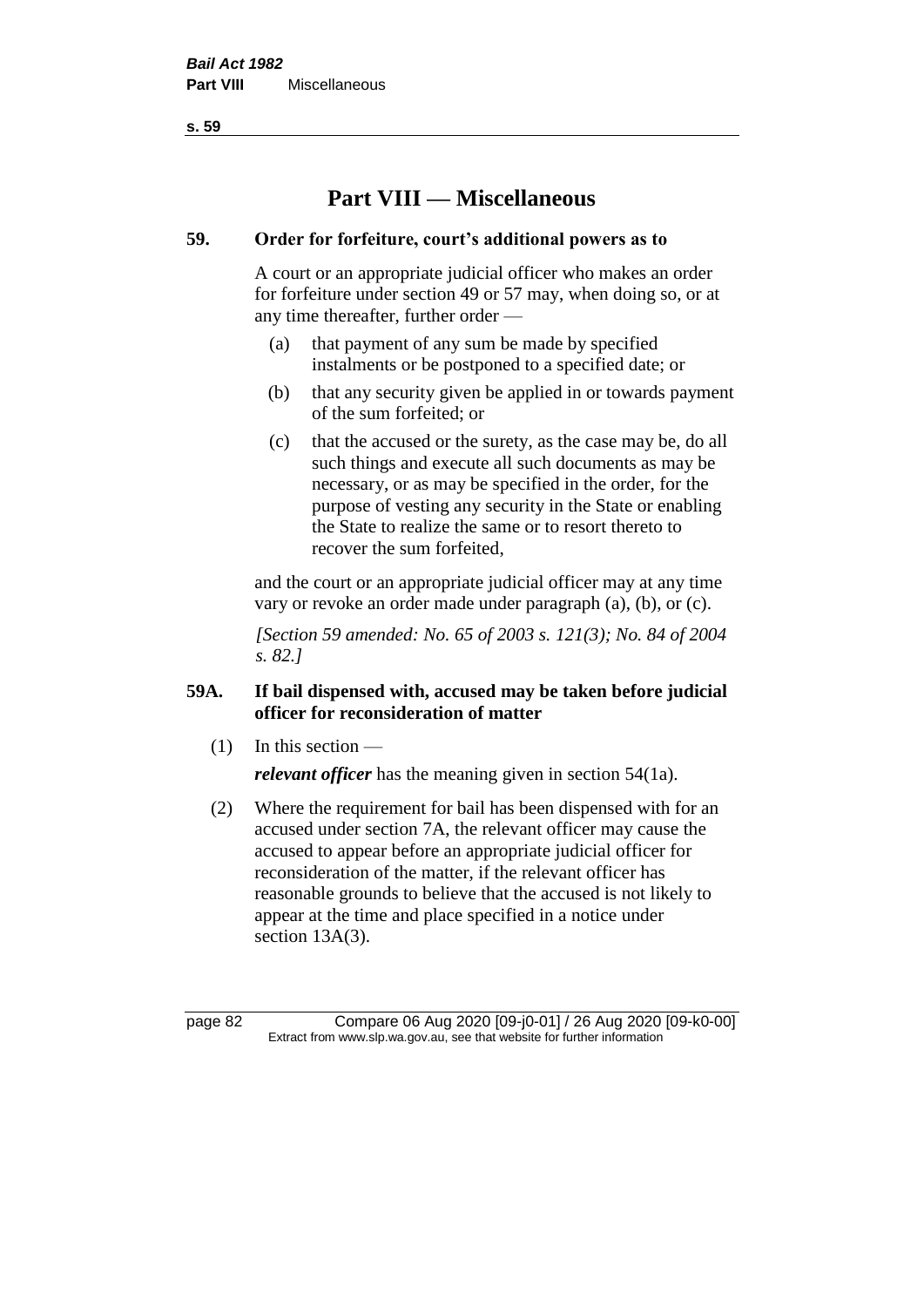- (3) Section 54(2), (2a), (3) and (4) apply, with necessary modifications, for the purposes of subsection (2).
- (4) The judicial officer before whom an accused appears under subsection (2) shall reconsider the accused's case and may, notwithstanding section 13 —
	- (a) again dispense with the requirement for bail; or
	- (b) grant bail; or
	- (c) refuse to grant bail,

in accordance with this Act, for the accused's appearance in court.

- $(5)$  If
	- (a) the court before which the accused is required to appear is the District Court, the Supreme Court or the Court of Appeal; and
	- (b) a police officer is satisfied that because of the urgency of the case it is not practicable for the prosecutor to exercise the power conferred by subsection (2),

the police officer may exercise that power.

(6) If a police officer, acting under subsection (5), exercises the power conferred by subsection (2), the police officer is to be regarded as the relevant officer for the purposes of this section.

*[Section 59A inserted: No. 6 of 2008 s. 36(1).]*

### **59B. Absconding accused, warrant for arrest of**

Where —

(a) at any time after that specified in an accused's bail undertaking for an accused's appearance the accused has failed to comply with the requirements of the accused's bail undertaking mentioned in section  $28(2)(a)$  or (b); or

Compare 06 Aug 2020 [09-j0-01] / 26 Aug 2020 [09-k0-00] page 83 Extract from www.slp.wa.gov.au, see that website for further information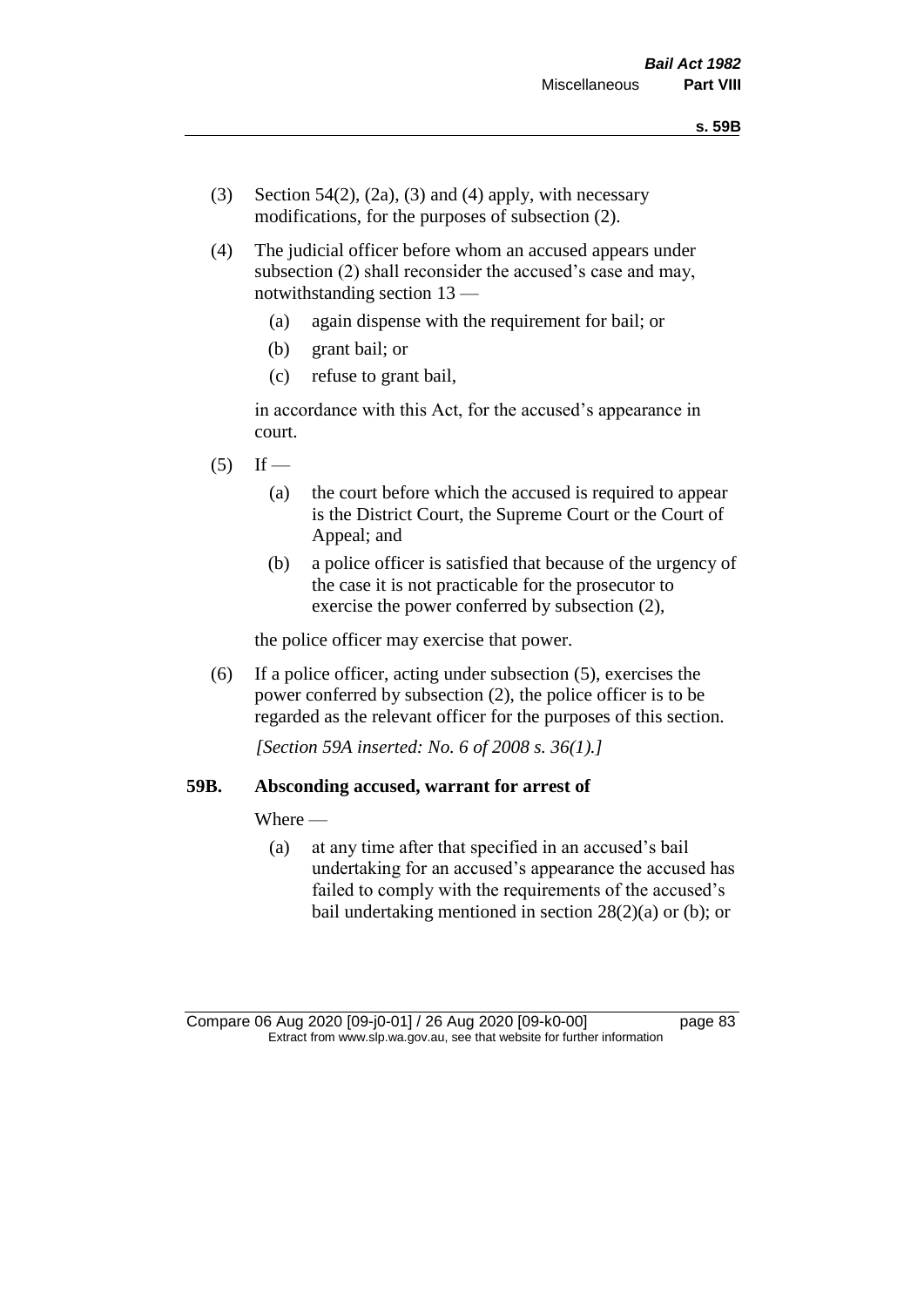(b) an accused has failed to appear at the time and place specified in a notice under section 13A(3),

the court before which the accused was required to appear may issue a warrant to arrest the accused and bring the accused before that court or a court of like jurisdiction.

*[Section 59B inserted: No. 6 of 2008 s. 36(1).]*

## **60. Change of address, accused and surety to notify**

Where the residential address of —

- (a) an accused who has been released on bail or for whom the requirement for bail has been dispensed with; or
- (b) a surety,

changes from that appearing on his bail undertaking, surety undertaking or notice under section 13A(3), as the case may be, he shall forthwith, in writing, notify details of the change to the registrar of the court before which, at the time when the change occurs, the accused is required to appear, and if without reasonable cause he fails to do so he commits an offence.

Penalty: \$1 000.

*[Section 60 amended: No. 50 of 2003 s. 37(5); No. 59 of 2004 s. 141; No. 84 of 2004 s. 82; No. 6 of 2008 s. 37.]*

## **61. Failing to bring arrested person before court or person able to grant bail, offence**

- (1) A person to whom this section applies commits an offence if, having arrested another for an offence, he wilfully and without reasonable excuse fails to take that other person, or cause him to be taken, as soon as is practicable —
	- (a) before an authorised officer or judicial officer empowered by this Act to grant bail for that offence; or
	- (b) before a court.

Penalty: \$1 000 or imprisonment for 12 months or both.

page 84 Compare 06 Aug 2020 [09-j0-01] / 26 Aug 2020 [09-k0-00] Extract from www.slp.wa.gov.au, see that website for further information

**s. 60**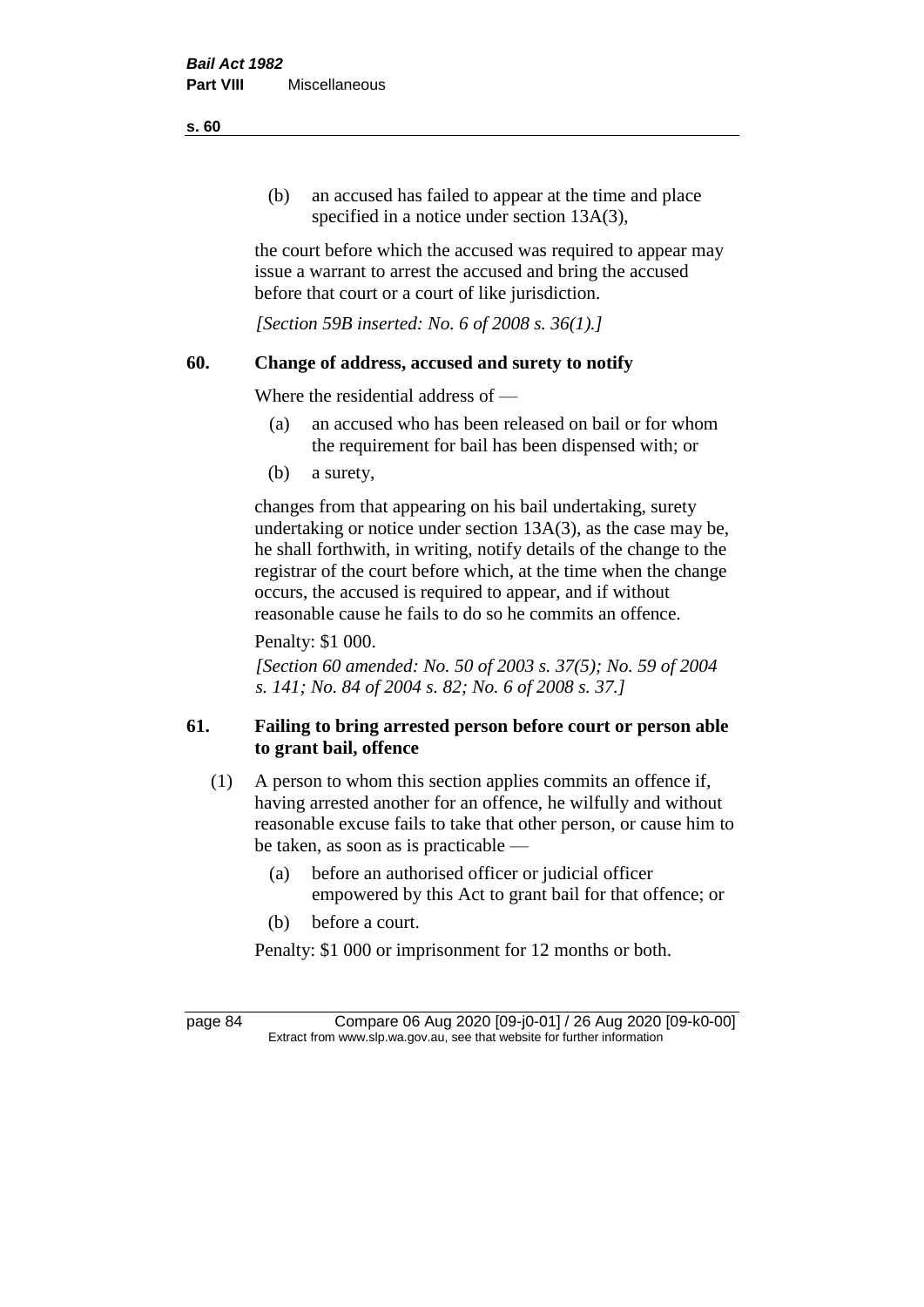- (2) This section applies to a person who
	- (a) is not empowered by this Act to grant bail for the offence; or
	- (b) being so empowered, elects to act under section 6(7).

*[Section 61 amended: No. 15 of 1988 s. 17; No. 59 of 2006 s. 4(4); No. 6 of 2008 s. 38.]* 

### **62. Giving false information for bail purposes, offence**

A person who for the purpose of obtaining —

- (a) a grant of bail for himself or a variation of the terms and conditions thereof; or
- (b) approval of himself as a surety,

makes any statement which he knows is false in a material particular, or recklessly makes any statement which is false in a material particular, commits an offence.

Penalty: \$1 000 or imprisonment for 12 months or both.

### **63. Protection from personal liability**

A person shall not be liable in civil proceedings on account of anything done, or omitted to be done, by him in good faith in the course of carrying out any provision of this Act, or purporting to be so done or omitted; but the liability (if any) of any other person (including the State or the Commonwealth) as his employer is not affected by this section and shall be determined as if it had not been passed.

*[Section 63 amended: No. 65 of 2003 s. 121(4).]*

### **64. Proving appearance or non-appearance by accused**

Where it is required for the purposes of this Act to prove —

(a) that an accused did not appear before a particular court, at a particular place, on a particular day, at a particular time or during a particular period; or

Compare 06 Aug 2020 [09-j0-01] / 26 Aug 2020 [09-k0-00] page 85 Extract from www.slp.wa.gov.au, see that website for further information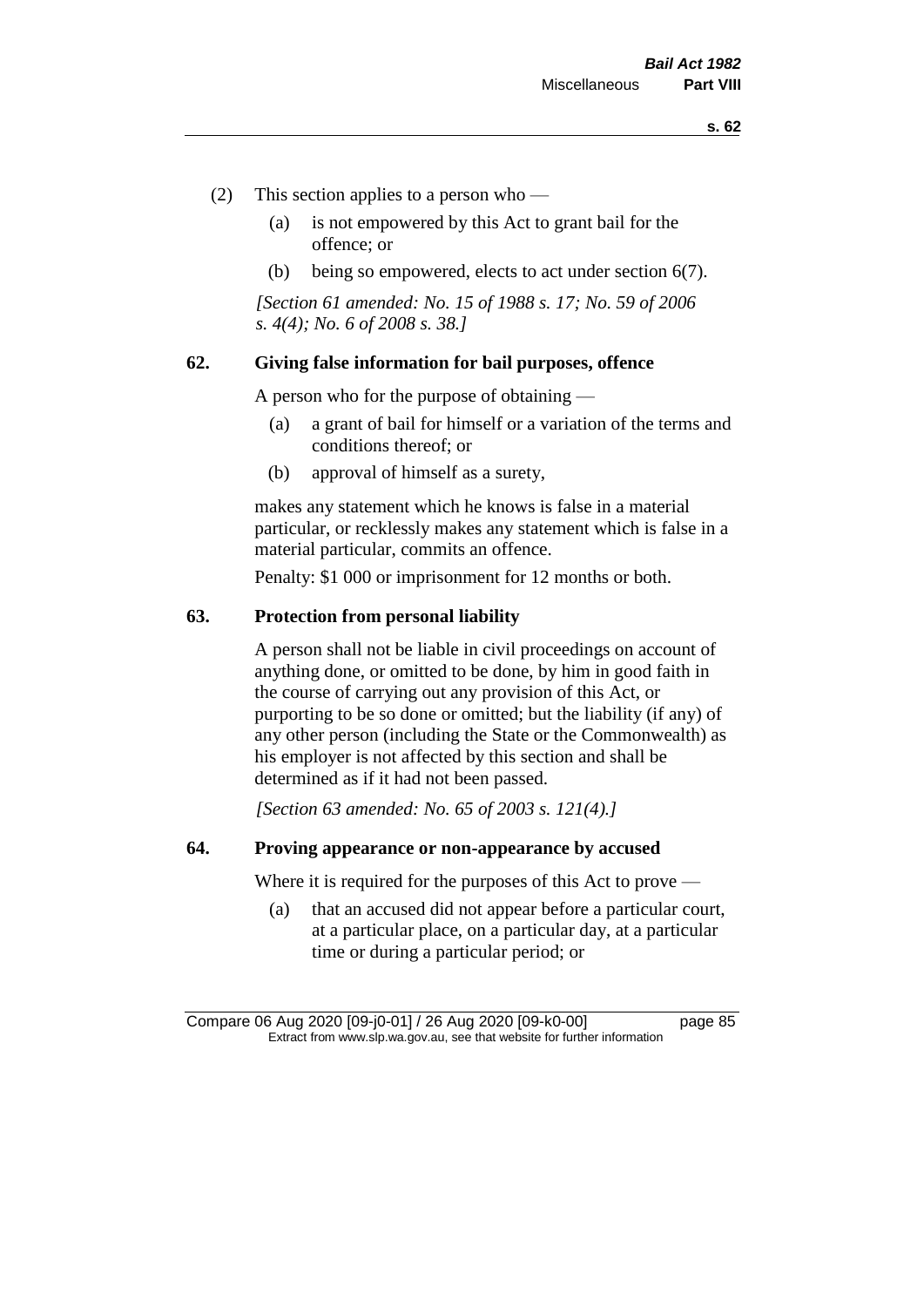(b) the day, time or period when or during which an accused did appear before a particular court at a particular place,

a certificate as to any such matter, purporting to be signed by a judicial officer or registrar of the court before which the accused was required to appear, shall be evidence of the matter so certified.

*[Section 64 amended: No. 59 of 2004 s. 141; No. 84 of 2004 s. 82.]* 

## **65. Bail undertakings by child, effect of**

A bail undertaking entered into by a person who is under the age of 18 years shall bind him as if he were of full age.

## **66. Other powers or duties to grant bail abolished**

- (1) Any power or duty that, at the commencement of this Act, exists apart from statute to grant bail to an accused awaiting an appearance in court for an offence, is abolished.
- (2) Subsection (1) has effect notwithstanding anything in section 16 of the *Supreme Court Act 1935*.
- (3) In subsection (1) *statute* means an Act of the Parliament of Western Australia, other than the *Supreme Court Act 1935*.

*[Section 66 amended: No. 84 of 2004 s. 82.]*

## **66A. Delegation by registrar of court**

- (1) The registrar of a court may, either generally or as otherwise provided by the instrument of delegation, by instrument signed by him, delegate to an officer of that court any function conferred on him by or under this Act other than —
	- (a) this power of delegation; or
	- (aa) a function conferred by section  $11(3)$  or  $36(1)(a)$ ; or
	- (b) any function that a judicial officer has required him to perform personally.

**s. 65**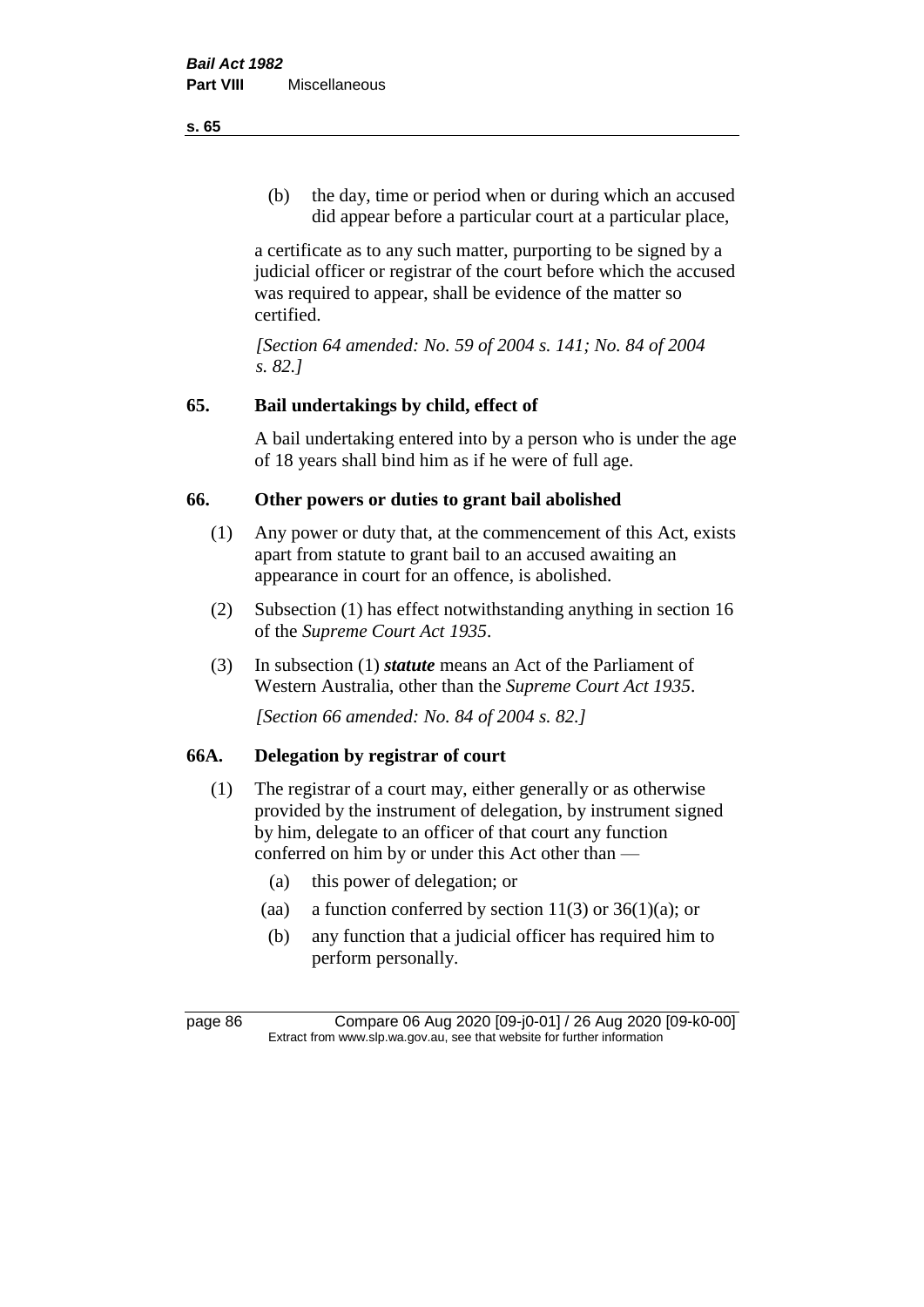(2) The superintendent of a detention centre under the *Young Offenders Act 1994* may, either generally or as otherwise provided by the instrument of delegation, by instrument signed by him, delegate to an officer of the Public Sector agency principally assisting the Minister administering that Act in its administration any function conferred on him by or under this Act, other than this power of delegation.

*[Section 66A inserted: No. 15 of 1988 s. 18; amended: No. 49 of 1988 s. 89; No. 31 of 1993 s. 8; No. 59 of 2004 s. 141; No. 65 of 2006 s. 52; No. 6 of 2008 s. 39.]* 

### **66B. Video link or audio link, use of in bail proceedings**

 $(1)$  In this section —

*audio link* means facilities (including telephone) that enable, at the same time, a judicial officer or authorised officer at one place to hear the accused at another place and vice versa;

*bail proceedings* means any proceedings under this Act including —

- (a) proceedings on a case for bail;
- (b) proceedings relating to the variation or revocation of bail;
- (c) proceedings on an application under section 48 or 49;
- (d) proceedings on an appeal under section 15A or 53;

*video link* means facilities (including closed circuit television) that enable, at the same time, a judicial officer or authorised officer at one place to see and hear the accused at another place and vice versa.

- (2) Bail proceedings may be conducted by means of a video link or an audio link.
- (3) Without limiting subsection (2), if a provision of this Act requires or authorises an accused to be brought before, or appear before, a court, judicial officer or authorised officer, the accused

Compare 06 Aug 2020 [09-j0-01] / 26 Aug 2020 [09-k0-00] page 87 Extract from www.slp.wa.gov.au, see that website for further information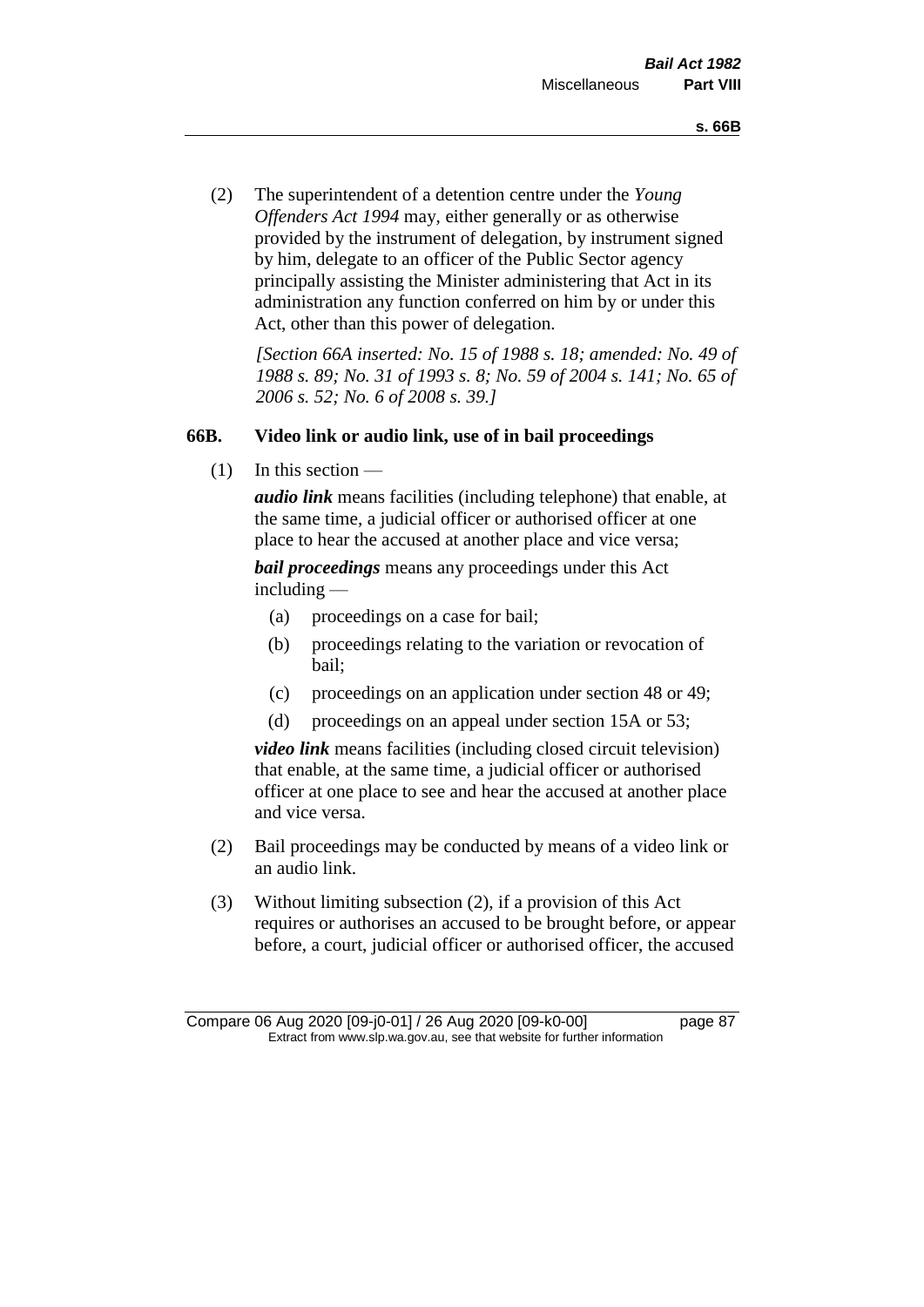### **s. 66C**

may be brought before, or appear before, the court or officer by means of a video link or an audio link.

- (4) An audio link is not to be used under this section unless a video link is not available and cannot reasonably be made available.
- (5) Nothing in this section prevents a court, judicial officer or authorised officer from requiring that an accused be brought before, or appear before, the court or officer in person for the purposes of bail proceedings.

*[Section 66B inserted: No. 6 of 2008 s. 40(1).]*

## **66C. Protection of terrorist intelligence information in bail proceedings**

- (1) In proceedings on a case for bail, the judicial officer must take all reasonable steps to maintain the confidentiality of information that the judicial officer considers is terrorist intelligence information, including steps —
	- (a) to receive evidence and hear argument about the information in private and in the absence of any person other than the prosecutor and any other person to whose presence the prosecutor consents; and
	- (b) to prohibit the publication of, or a reference to, terrorist intelligence information; and
	- (c) to order that the following documents must be provided in a redacted form —
		- (i) an approved form given under section 8;
		- (ii) a report made in accordance with section 24 or 24A.
- (2) If the judicial officer considers that the information is not terrorist intelligence information, the judicial officer must —
	- (a) give the prosecutor the opportunity to withdraw the information from consideration; and
	- (b) if the information is withdrawn, prohibit the publication of, or a reference to, the information.

page 88 Compare 06 Aug 2020 [09-j0-01] / 26 Aug 2020 [09-k0-00] Extract from www.slp.wa.gov.au, see that website for further information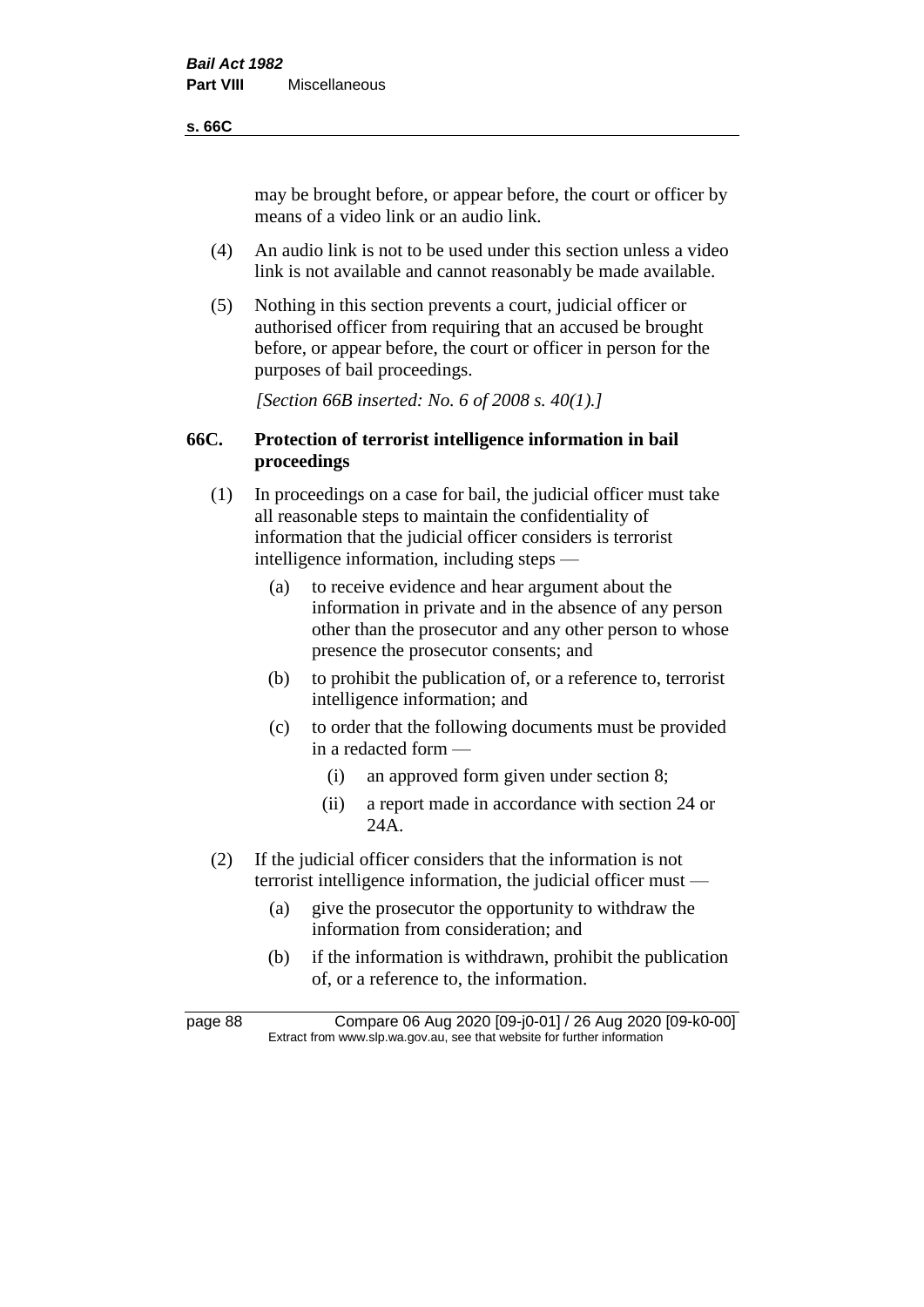- (3) Despite subsections (1) and (2), the judicial officer may disclose terrorist intelligence information or information withdrawn under subsection  $(2)$  to any of the following —
	- (a) the Attorney General;
	- (b) a court;
	- (c) a person to whom the prosecutor authorises disclosure.

*[Section 66C inserted: No. 15 of 2019 s. 11.]*

## **66D. Annual report to include information about application of s. 66C**

 $(1)$  In this section —

*accountable authority* means the accountable authority, as defined in the *Financial Management Act 2006* section 3, of the department of the Public Service principally assisting in the administration of this Act;

*protected information* means information the disclosure of which would contravene a written law or an order of a court;

*sensitive information* means information the disclosure of which could reasonably be expected —

- (a) to prejudice national security; or
- (b) to endanger a person's life or physical safety; or
- (c) to threaten significant damage to infrastructure or property; or
- (d) to prejudice a criminal investigation; or
- (e) to reveal intelligence gathering methodologies, investigative techniques or technologies or covert practices; or
- (f) to enable the discovery of the existence or identity of a confidential source of information relevant to law enforcement.

Compare 06 Aug 2020 [09-j0-01] / 26 Aug 2020 [09-k0-00] page 89 Extract from www.slp.wa.gov.au, see that website for further information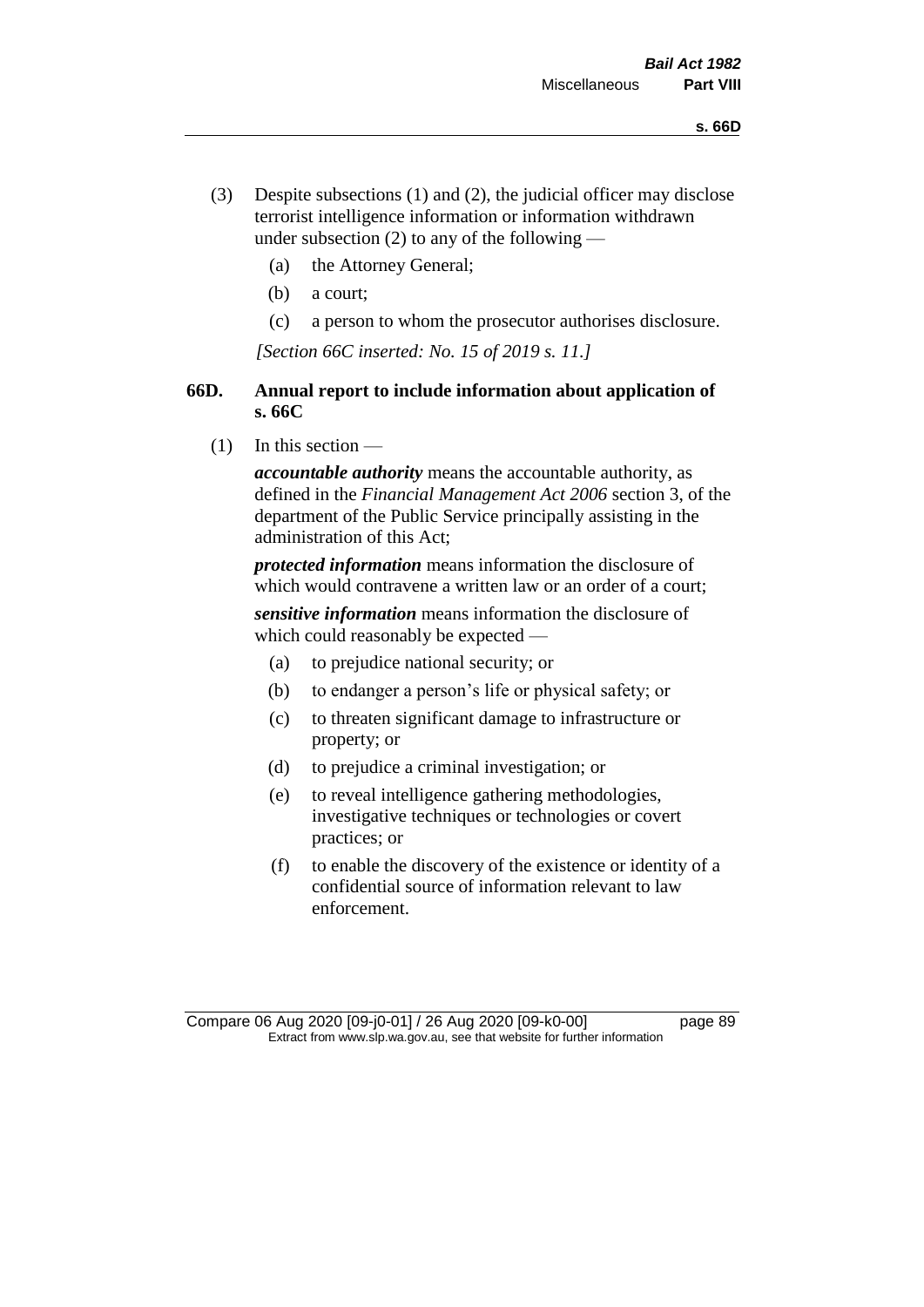**s. 66D**

- (2) Subject to subsections (7) and (8), the accountable authority must, in each annual report submitted under the *Financial Management Act 2006* Part 5 Division 2, include information relating to action taken under section  $66C(1)$  in proceedings on a case for bail in the financial year to which the annual report relates (*reportable information*).
- (3) Reportable information must, without disclosing terrorist intelligence information, specify —
	- (a) the number of proceedings in which action was taken under section  $66C(1)$ ; and
	- (b) in each of those proceedings whether the accused had access to the terrorist intelligence information received by the judicial officer and whether —
		- (i) evidence by or on behalf of the accused was received; and
		- (ii) argument by or on behalf of the accused was heard.
- (4) Prior to submitting an annual report, the accountable authority must give a copy of the reportable information they propose to include in the annual report to the Attorney General and the Commissioner of Police.
- (5) The Commissioner of Police must advise the Attorney General whether any of the reportable information, in the Commissioner's opinion, is or is likely to be sensitive information.
- (6) A judicial officer may advise the Attorney General of any reportable information that, in the judicial officer's opinion, is or is likely to be protected information.

page 90 Compare 06 Aug 2020 [09-j0-01] / 26 Aug 2020 [09-k0-00] Extract from www.slp.wa.gov.au, see that website for further information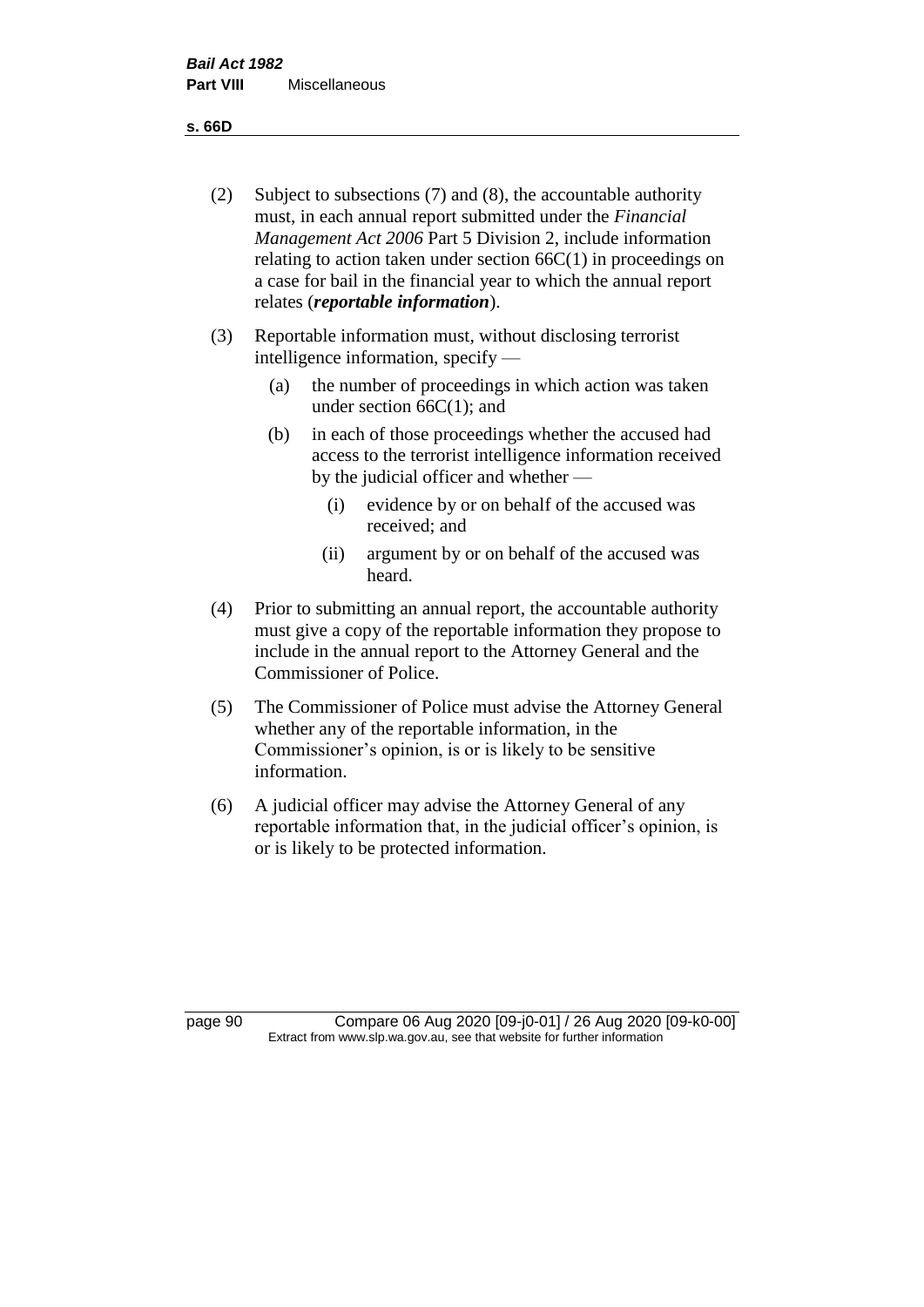- (7) If the Attorney General is, on advice provided under subsection (5) or (6), satisfied that some or all of the reportable information is sensitive information or protected information, the Attorney General must direct the accountable authority to —
	- (a) exclude the information from the annual report; and
	- (b) insert a statement in the annual report to the effect that information has been excluded from the report under this section.
- (8) The accountable authority must comply with a direction under subsection (7).

*[Section 66D inserted: No. 15 of 2019 s. 11.]*

### **66E. Retrieving monitoring equipment**

The *Sentence Administration Act 2003* section 118 applies if, under this Act, any approved electronic monitoring device has been required to be worn by a person, or has been installed at a place, in connection with keeping an accused under surveillance or to monitor an accused.

*[Section 66E inserted: No. 13 of 2020 s. 27.]*

## **67. Regulations**

- (1) The Governor may make regulations, not inconsistent with this Act, prescribing such things as are required or permitted by this Act to be prescribed or as it is necessary or expedient to prescribe for the purposes thereof.
- (2) Without limiting the generality of subsection (1) regulations  $may$ —
	- (a) make provision for or with respect to the making of applications —
		- (i) for or in relation to bail;
		- (ii) for the approval of sureties;
		- (iii) for the approval of security to be given by accused persons and sureties;

Compare 06 Aug 2020 [09-j0-01] / 26 Aug 2020 [09-k0-00] page 91 Extract from www.slp.wa.gov.au, see that website for further information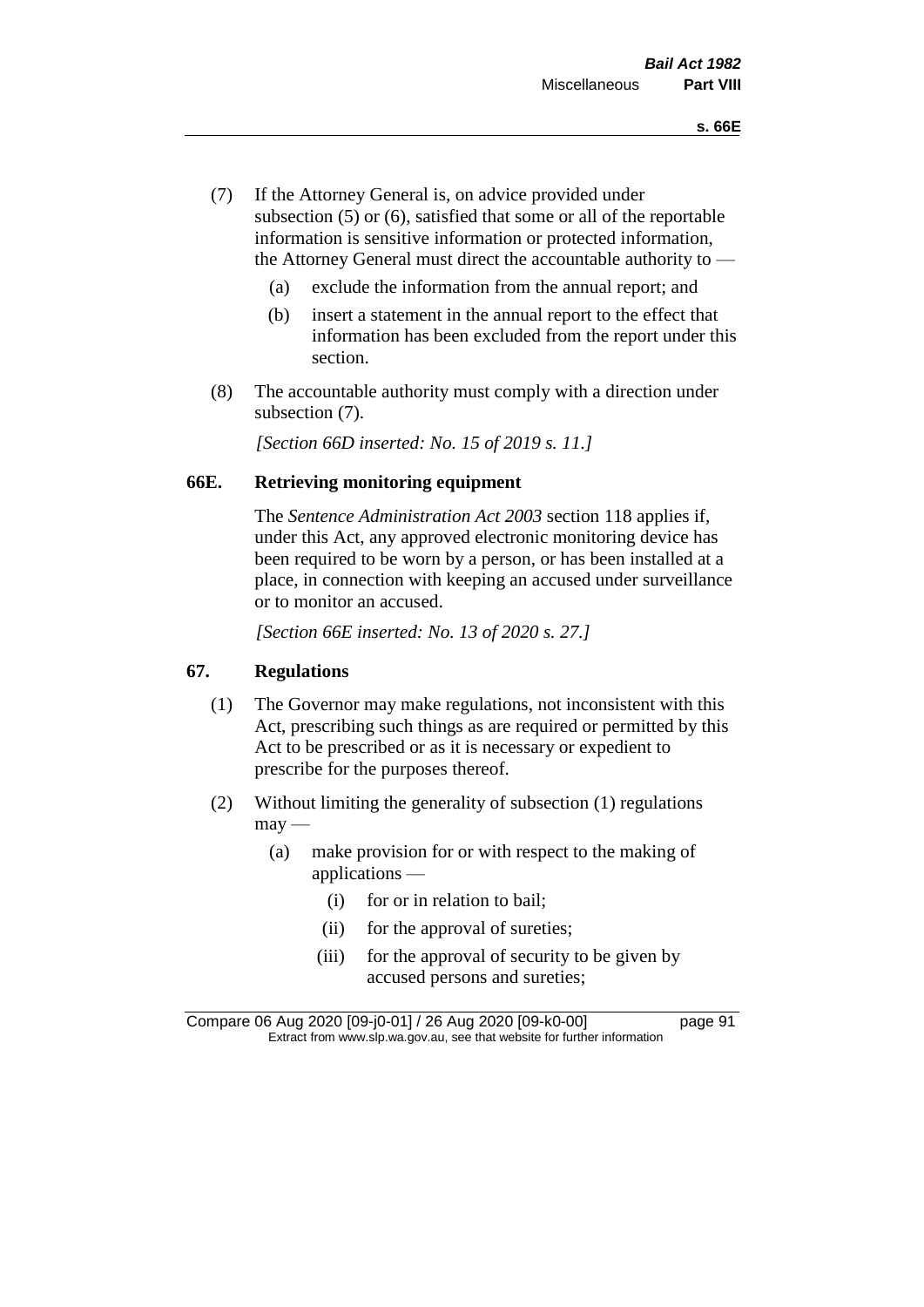(iv) for the cancellation of a surety undertaking;

(v) for an order under section 49,

and for the manner in which such applications are to be made and the procedure to be followed on such applications;

- (ba) in any case where the regulations provide that any information, document or record, or a copy of any document or record, is to be or can be provided to a person in electronic form, determine when information or a document, record or copy provided to a person in that form is to be taken to be, or to be presumed to be, received by, or brought to the attention of, the person;
	- (b) for the purposes of clause 5 of Part A of Schedule 1, prescribe the officer or officers who may grant bail for any prescribed appearance or class of appearance in court by an accused who is in custody;
	- (c) make provision for, or with respect to the management, control, supervision and good order of premises established for the accommodation of persons to whom bail has been granted.
- (3) Regulations made under this section may provide that a contravention or failure to comply with a regulation constitutes an offence and may provide for penalties not exceeding a fine of \$500 for offences against the regulations.

*[Section 67 amended: No. 45 of 1993 s. 12; No. 84 of 2004 s. 83(3); No. 2 of 2008 s. 56(6); No. 6 of 2008 s. 30(3); No. 20 of 2013 s. 31.]* 

page 92 Compare 06 Aug 2020 [09-j0-01] / 26 Aug 2020 [09-k0-00] Extract from www.slp.wa.gov.au, see that website for further information

**s. 67A**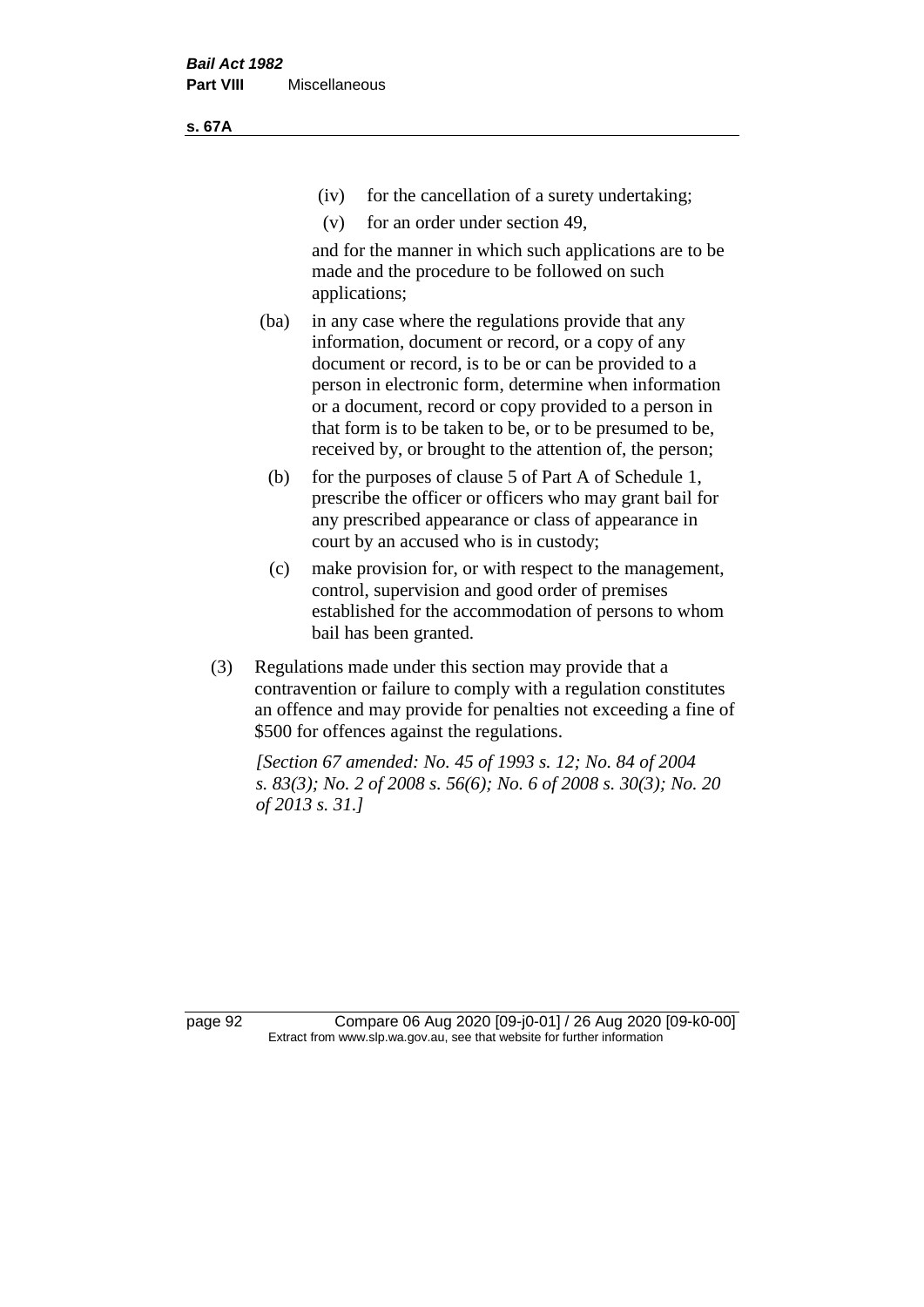## **67A. Review of amendments made by** *Bail Amendment (Persons Linked to Terrorism) Act 2019*

- (1) The Minister must review the operation and effectiveness of the amendments made to this Act by the *Bail Amendment (Persons Linked to Terrorism) Act 2019* and prepare a report based on the review —
	- (a) as soon as practicable after the 3rd anniversary of the day on which the *Bail Amendment (Persons Linked to Terrorism) Act 2019* section 12 comes into operation; and
	- (b) after that, at intervals of not more than 3 years.
- (2) The Minister must cause the report to be laid before each House of Parliament as soon as practicable after it is prepared, but not later than 90 days after the 3rd anniversary or the expiry of the period of 3 years, as the case may be.

*[Section 67A inserted: No. 15 of 2019 s. 12.]*

*[68. Omitted under the Reprints Act 1984 s. 7(4)(g).]*

Compare 06 Aug 2020 [09-j0-01] / 26 Aug 2020 [09-k0-00] page 93 Extract from www.slp.wa.gov.au, see that website for further information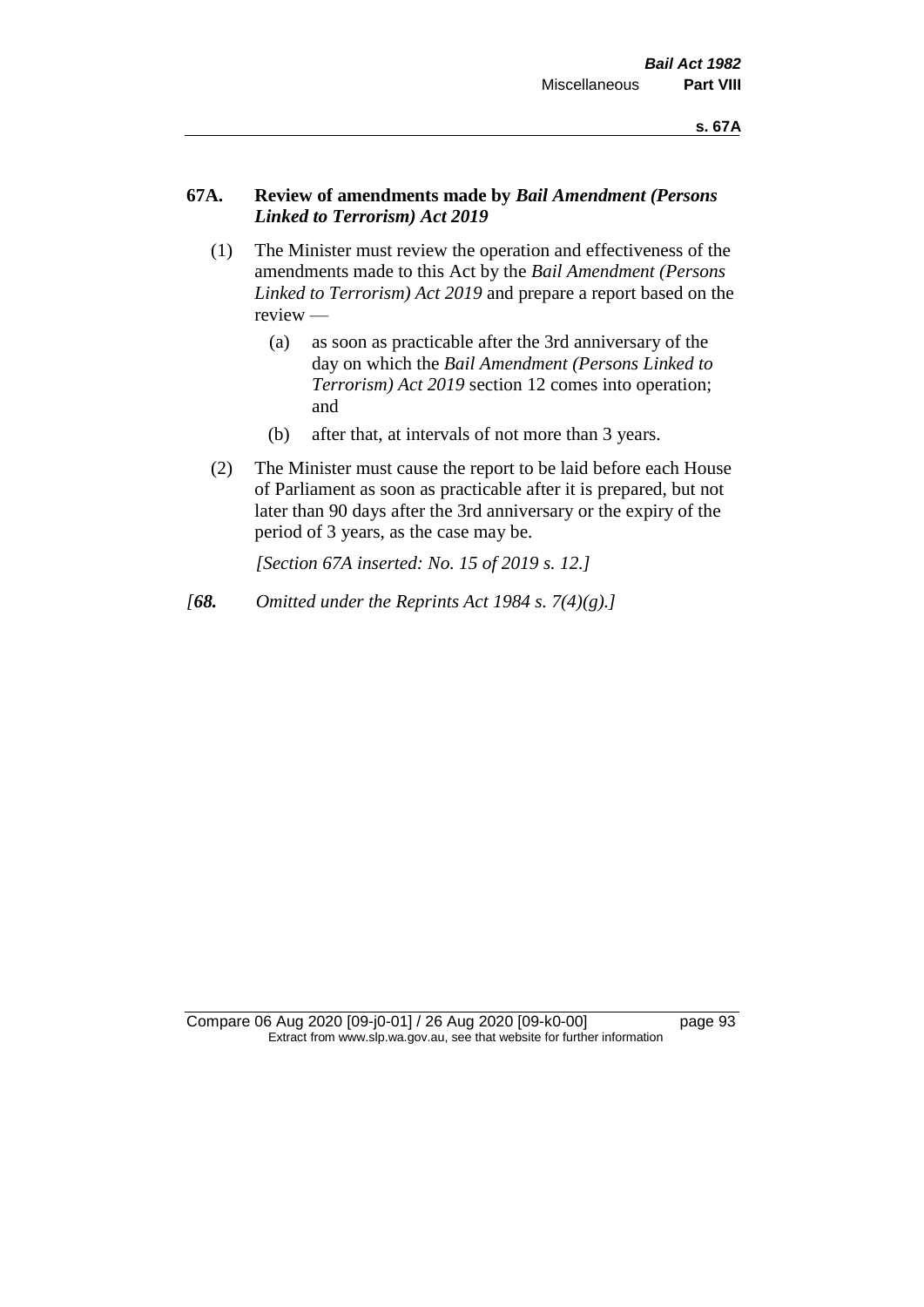## **Schedule 1 — Jurisdiction as to bail and related matters**

[s. 13, 17]

*[Heading inserted: No. 6 of 2008 s. 41(1).]*

## **Part A** — **Jurisdiction relating to bail**

*[Heading inserted: No. 6 of 2008 s. 41(2)(a).]*

**First Column**

**Second Column**

*Appearances in court*

*By whom bail may be granted or* 

*(where applicable) dispensed with*

*[Heading amended: No. 6 of 2008 s. 41(2)(b) and (c).]*

### **1. Initial appearance**

(1) The initial appearance in a court of summary jurisdiction or the Children's Court by an accused in, or in connection with, proceedings for an offence.

In any case —

- (a) a justice; or
- (b) an authorised police officer; and

in addition, in the case of a child, an authorised community services officer.

(2) The initial appearance in the District Court or the Supreme Court, not being the initial appearance to which clause 3 applies. A judge of the District Court or a judge of the Supreme Court, as the case requires.

*[Clause 1 amended: No. 15 of 1988 s. 19; No. 49 of 1988 s. 90(a)(i); No. 59 of 2004 s. 141; No. 84 of 2004 s. 10(1) and 82.]*

page 94 Compare 06 Aug 2020 [09-j0-01] / 26 Aug 2020 [09-k0-00] Extract from www.slp.wa.gov.au, see that website for further information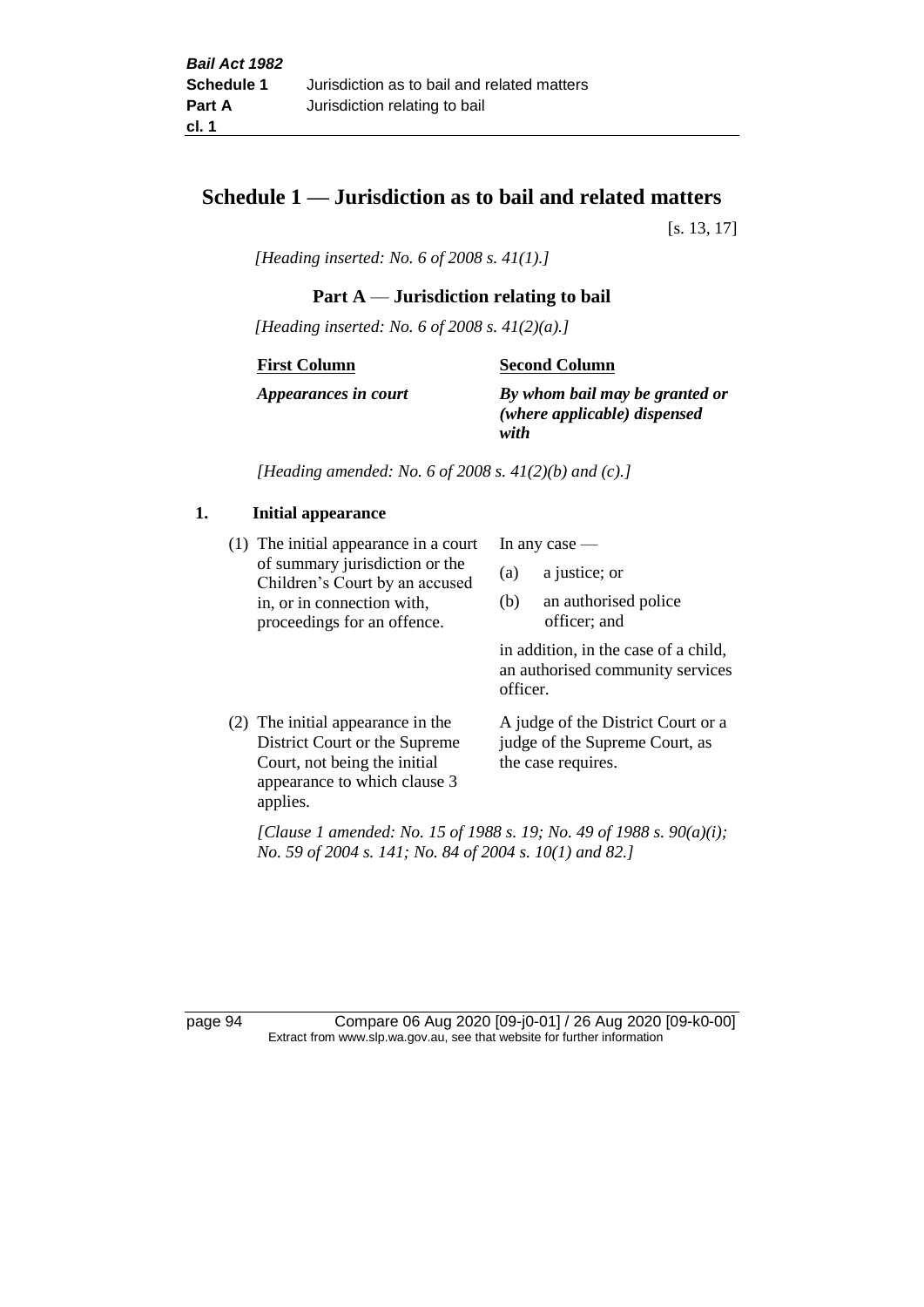| <b>First Column</b> |
|---------------------|
|---------------------|

*Appearances in court*

### **Second Column**

*By whom bail may be granted or (where applicable) dispensed with*

### **2. Appearance after adjournment**

Appearance in any court or before a judicial officer by an accused after any adjournment of proceedings for an offence, not being a committal under clause 3.

The judicial officer who orders the adjournment.

*[Clause 2 amended: No. 84 of 2004 s. 82.]*

### **3. Appearance on committal to Supreme Court or District Court**

The initial appearance by an accused in the Supreme Court or District Court after he has been committed thereto under any Act to be tried or sentenced or otherwise dealt with. The judicial officer who orders the committal.

*[Clause 3 amended: No. 84 of 2004 s. 82.]*

### **4. Appearance in connection with appeal, rehearing etc.**

| (1) | Appearance in connection with an If the appeal is being determined<br>application or appeal made under<br>the Criminal Appeals Act 2004 or<br>with any order made in<br>determining the application or<br>appeal. | by a single judge of the Supreme<br>Court, a single judge of the<br>Supreme Court;<br>If the appeal is being determined<br>by the Court of Appeal, the Court<br>of Appeal or a single judge of<br>appeal. |
|-----|-------------------------------------------------------------------------------------------------------------------------------------------------------------------------------------------------------------------|-----------------------------------------------------------------------------------------------------------------------------------------------------------------------------------------------------------|
|     | (2) Appearance in connection with a<br>rehearing of proceedings ordered<br>under section 28 of the<br>Children's Court of Western<br>Australia Act 1988.                                                          | The Children's Court.                                                                                                                                                                                     |

Compare 06 Aug 2020 [09-j0-01] / 26 Aug 2020 [09-k0-00] page 95 Extract from www.slp.wa.gov.au, see that website for further information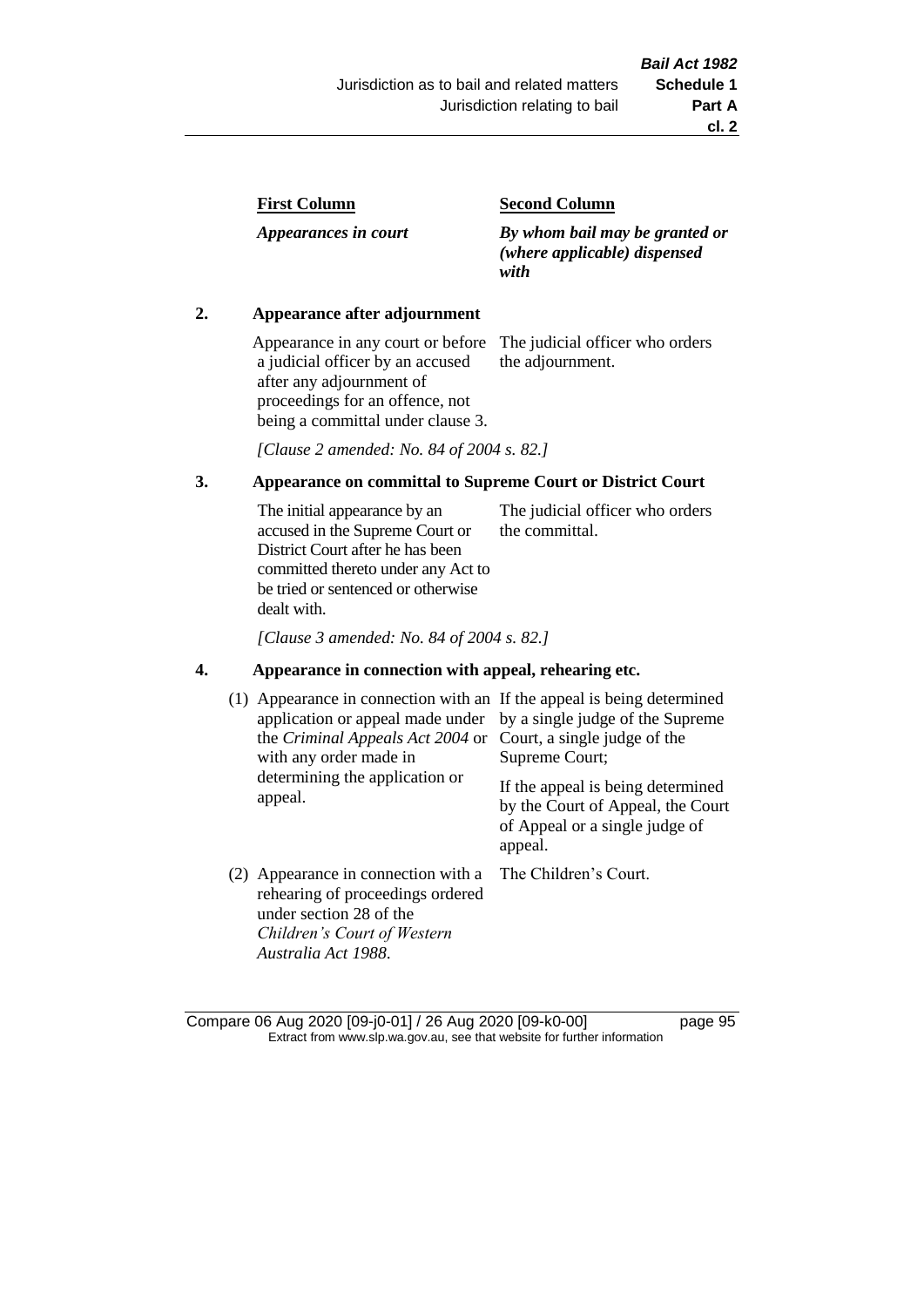|  | <b>First Column</b><br>Appearances in court                                                                                                           | <b>Second Column</b>                                                   |  |
|--|-------------------------------------------------------------------------------------------------------------------------------------------------------|------------------------------------------------------------------------|--|
|  |                                                                                                                                                       | By whom bail may be granted or<br>(where applicable) dispensed<br>with |  |
|  | (3) Appearance in connection with<br>the reconsideration of an order<br>under section 40 of the<br>Children's Court of Western<br>Australia Act 1988. | The Children's Court constituted<br>by the President.                  |  |

*[Clause 4 inserted: No. 84 of 2004 s. 10(2).]*

## **5. Appearance prescribed by regulation**

| Appearance in a court for any  | The judicial or other officer   |
|--------------------------------|---------------------------------|
| other purpose or following any | prescribed by such regulations. |
| other occurrence prescribed by |                                 |
| regulations under this Act.    |                                 |

## **6. Appearances not otherwise provided for**

Any appearance in a court not otherwise provided for in this Part or by regulations under this Act.

The judicial officer who, or court which, orders the appearance.

### **7. Term used: proceedings for an offence**

In this Part, unless the contrary intention appears —

*proceedings for an offence* in clause 2 (but not in clause 1) includes any of the following proceedings relating to that offence —

- (a) appeal proceedings; and
- (b) proceedings on a writ of *habeas corpus*; and
- (c) proceedings on the re-appearance of an offender under section 50 of the *Sentencing Act 1995*.

*[Clause 7 inserted: No. 84 of 2004 s. 10(3).]*

page 96 Compare 06 Aug 2020 [09-j0-01] / 26 Aug 2020 [09-k0-00] Extract from www.slp.wa.gov.au, see that website for further information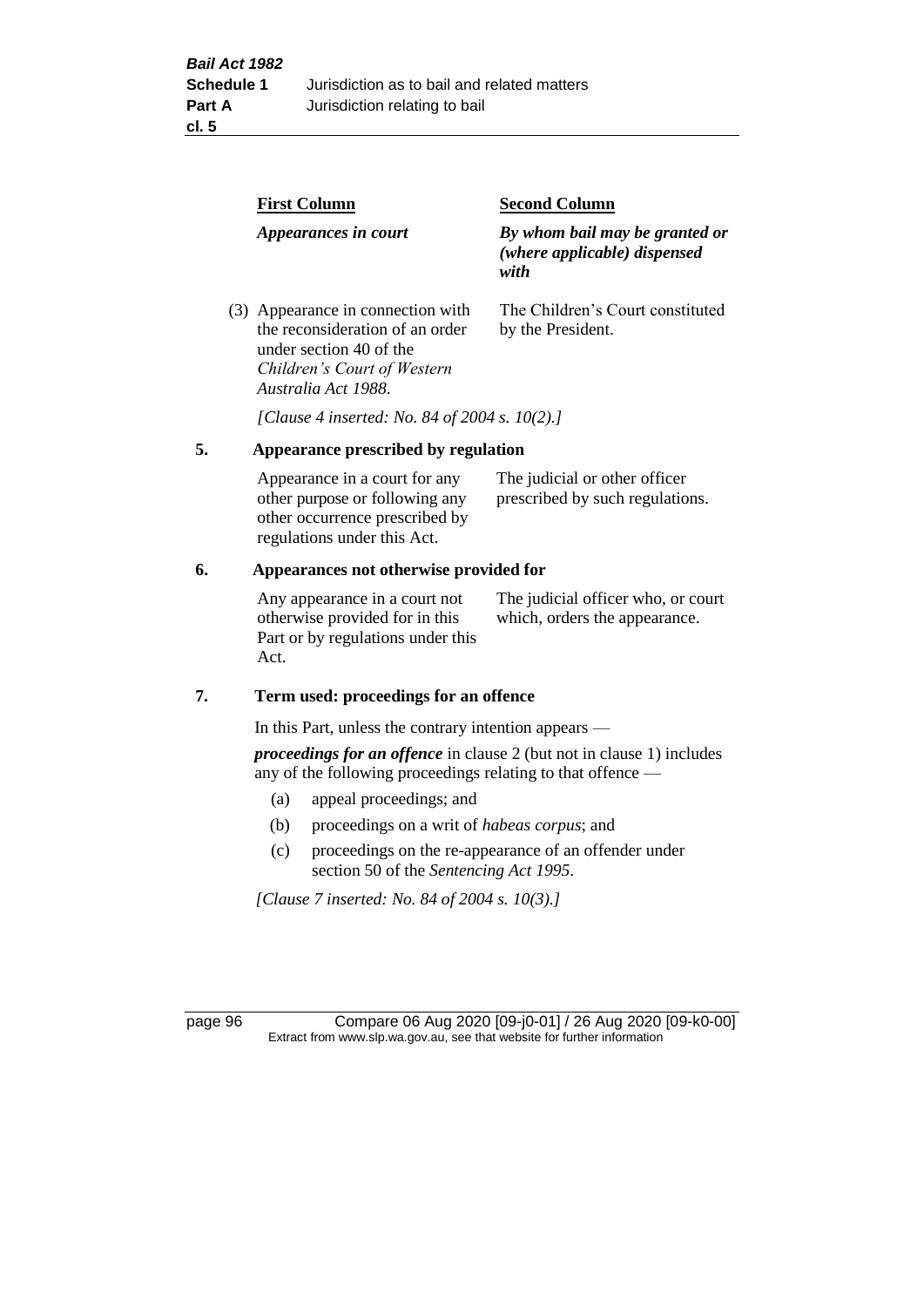# **Part B** — **Cessation of powers relating to bail**

*[Heading inserted: No. 6 of 2008 s. 41(3)(a).]*

### **1. Upon decision by judge, power of other officers ceases**

(1) In this clause —

*judge* means a judge of the Supreme Court, the Children's Court or the District Court.

- (2) After a judge has granted or refused bail for an appearance by an accused the power to grant bail for that appearance ceases to be vested  $in -$ 
	- (a) any judicial officer whose jurisdiction is inferior to that of the judge; or
	- (b) any authorised officer.
- (3) After a judge has dispensed with the requirement for bail for an appearance by an accused the power to grant or refuse bail for that appearance ceases to be vested in any officer referred to in subclause  $(2)(a)$  or  $(b)$ .

*[Clause 1 inserted: No. 6 of 2008 s. 41(3)(b).]*

### **1A. Upon decision by Court of Appeal, other powers cease**

After the Court of Appeal on an appeal under section 15A —

- (a) has granted or refused bail for an appearance by an accused, the power to grant or refuse bail for that appearance; or
- (b) has dispensed with the requirement for bail for an appearance by an accused, the power to grant or refuse bail for that appearance,

ceases to be vested in any judicial officer or in any authorised officer.

*[Clause 1A inserted: No. 6 of 2008 s. 41(3)(b).]*

### **2. Upon decision by judicial officer, his power and that of his peers ceases**

Except where clause 4 applies, the power to grant, refuse or dispense with bail for an appearance by an accused ceases to be vested in any judicial officer (including a judge of the Supreme Court) after he, or

Compare 06 Aug 2020 [09-j0-01] / 26 Aug 2020 [09-k0-00] page 97 Extract from www.slp.wa.gov.au, see that website for further information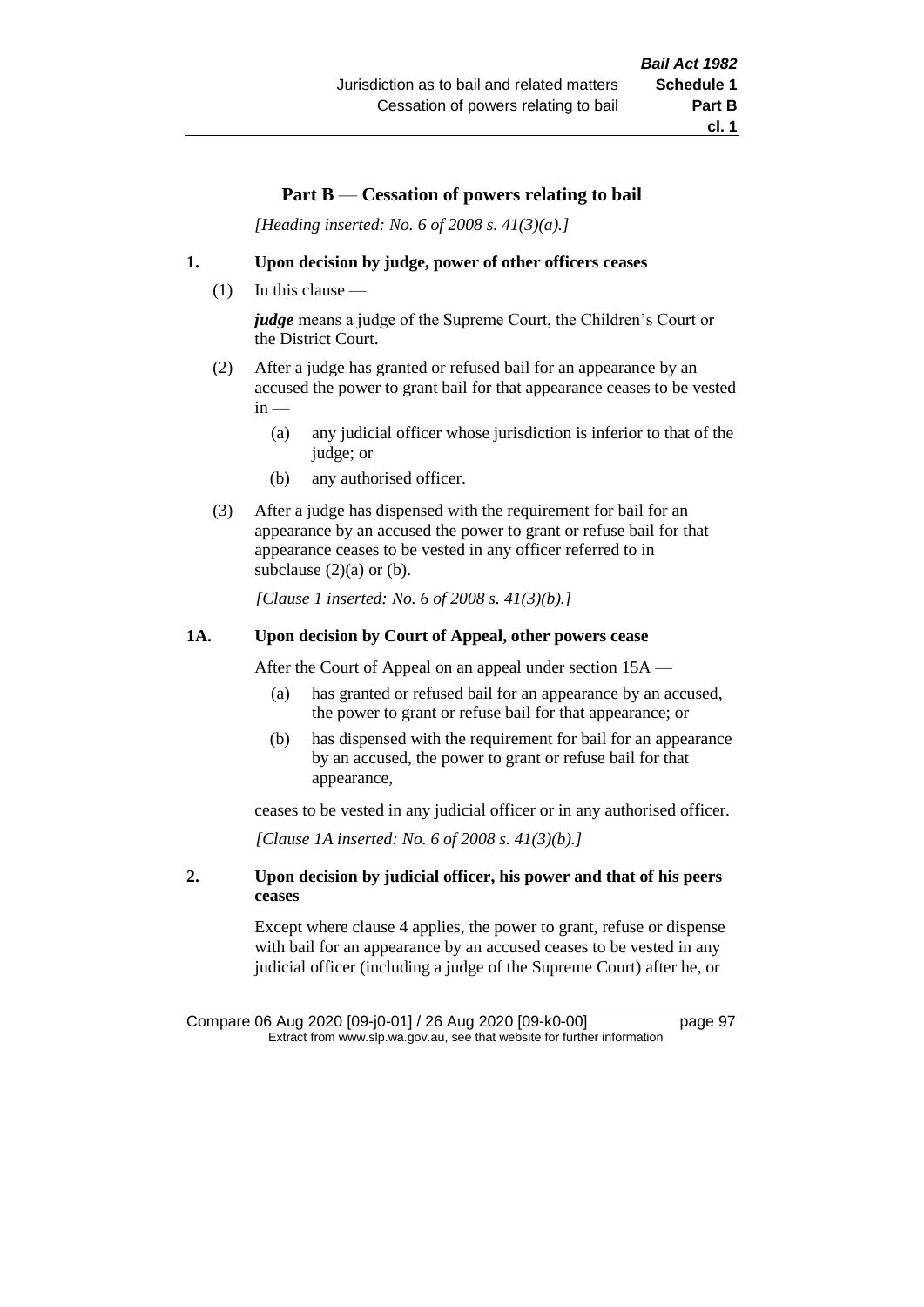another judicial officer whose jurisdiction is co-extensive with his, has granted, refused or dispensed with bail for that appearance.

*[Clause 2 amended: No. 84 of 2004 s. 82; No. 6 of 2008 s. 41(3)(c) and (d).]*

### **3. Upon refusal of bail for initial appearance, certain powers cease**

- (1) After an authorised officer has refused bail for an initial appearance by an accused, the power to grant bail for that appearance ceases to be vested in another authorised officer, but a justice may nevertheless grant bail for that appearance.
- (2) After a justice has refused bail for an initial appearance by an accused, the power to grant bail for that appearance ceases to be vested in an authorised officer or another justice.

*[Clause 3 inserted: No. 6 of 2008 s. 41(3)(e).]*

### **4. Judicial officer's powers if accused proves new facts or changed circumstances**

Notwithstanding clause 2, where an accused has been refused bail for an appearance or has been granted bail therefor on terms or conditions with which he is unable or unwilling to comply, the judicial officer who granted or refused bail or another judicial officer whose jurisdiction is co-extensive with his has power to grant bail for that appearance or to vary the terms or conditions of bail previously granted therefor if the accused makes application and satisfies him  $that -$ 

- (a) new facts have been discovered, new circumstances have arisen or the circumstances have changed since bail was previously granted or refused for that appearance; or
- (b) he failed to adequately present his case for bail on the previous occasion when it was considered; or
- (c) where bail was granted subject to a home detention condition, he has, since the previous occasion when his case for bail was considered, complied with the home detention condition for a period of one month or more.

*[Clause 4 amended: No. 61 of 1990 s. 14; No. 84 of 2004 s. 82.]*

page 98 Compare 06 Aug 2020 [09-j0-01] / 26 Aug 2020 [09-k0-00] Extract from www.slp.wa.gov.au, see that website for further information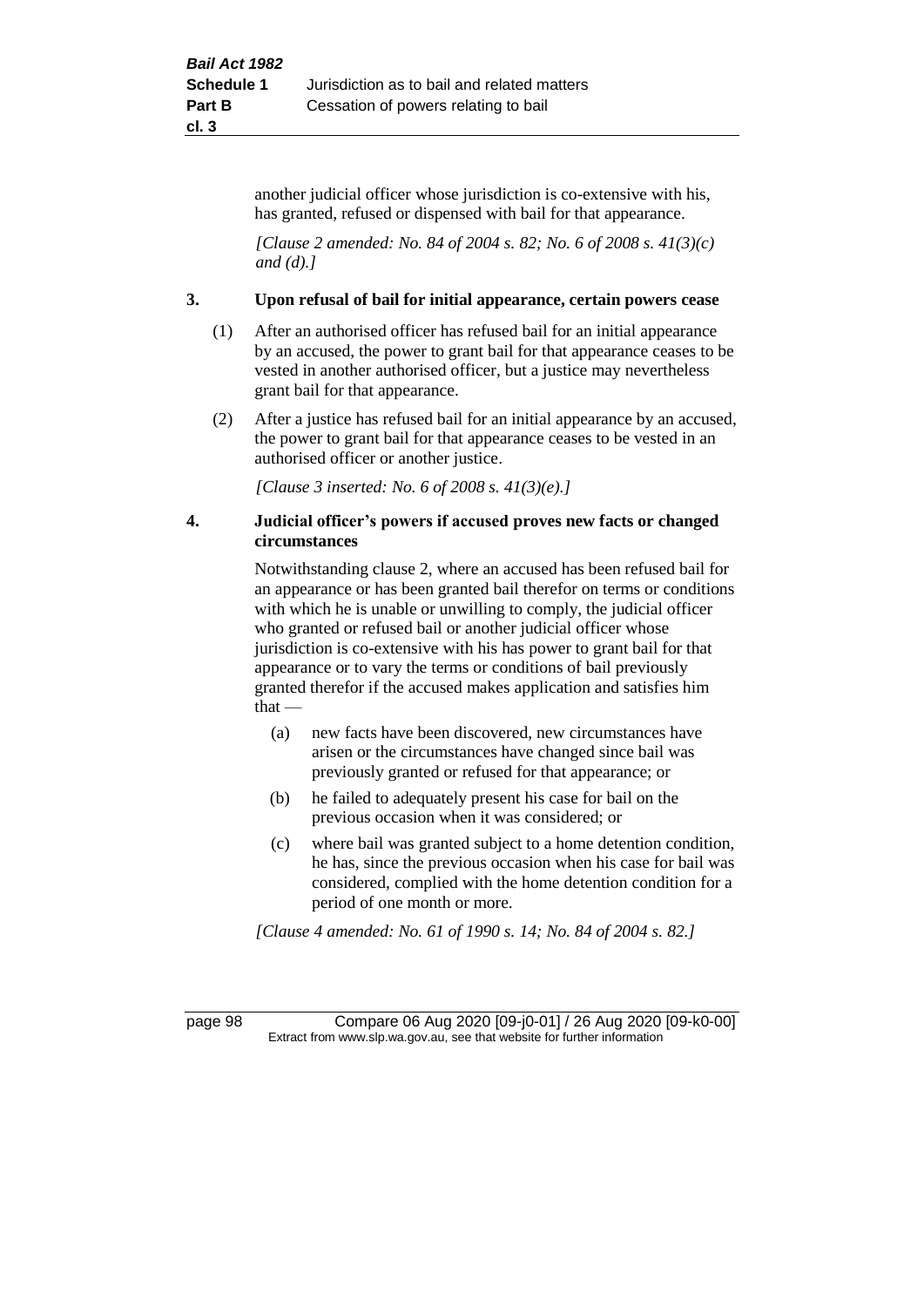### **Part C — Manner in which jurisdiction to be exercised**

*[Heading deleted: No. 6 of 2008 s. 41(4)(a).]*

### **1. Bail before conviction at discretion of court or judicial officer except for child**

Subject to clauses 3A, 3C, 3D and 3E, the grant or refusal of bail to an accused, other than a child, who is in custody awaiting an appearance in court before conviction for an offence shall be at the discretion of the judicial officer or authorised officer in whom jurisdiction is vested, and that discretion shall be exercised having regard to the following questions as well as to any others which he considers relevant —

- (a) whether, if the accused is not kept in custody, he may
	- (i) fail to appear in court in accordance with his bail undertaking; or
	- (ii) commit an offence; or
	- (iii) endanger the safety, welfare, or property of any person; or
	- (iv) interfere with witnesses or otherwise obstruct the course of justice, whether in relation to himself or any other person;
- (b) whether the accused needs to be held in custody for his own protection;
- (c) whether the prosecutor has put forward grounds for opposing the grant of bail;
- (d) whether, as regards the period when the accused is on trial, there are grounds for believing that, if he is not kept in custody, the proper conduct of the trial may be prejudiced;
- (e) whether there is any condition which could reasonably be imposed under Part D which would —
	- (i) sufficiently remove the possibility referred to in paragraphs (a) and (d); or
	- (ii) obviate the need referred to in paragraph (b); or
	- (iii) remove the grounds for opposition referred to in paragraph (c);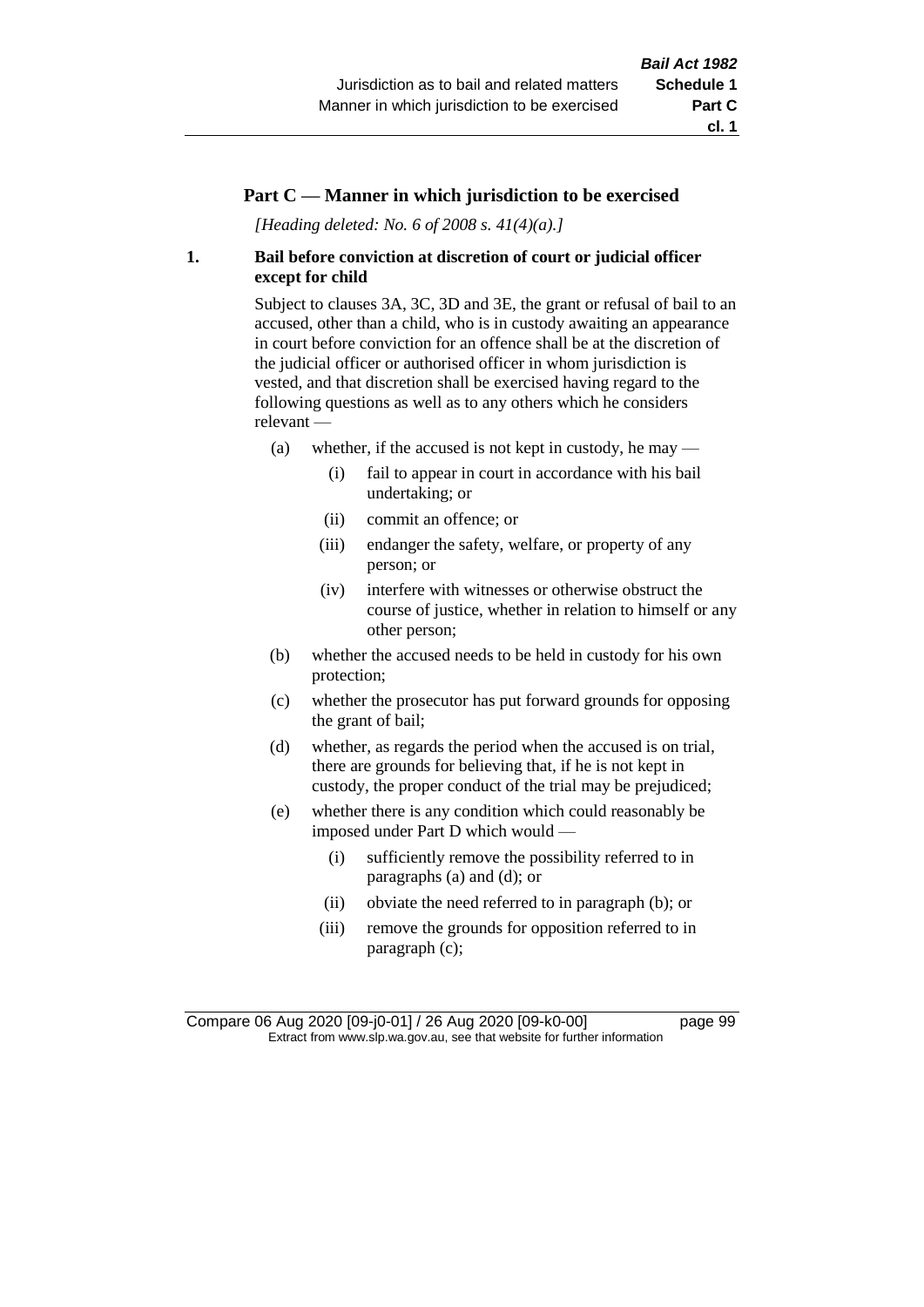- (f) where the accused is charged with an offence that is alleged to have been committed in respect of a child, whether a condition should be imposed under Part D requiring the accused to reside at a place other than the place where the child resides;
- (g) whether the alleged circumstances of the offence or offences amount to wrongdoing of such a serious nature as to make a grant of bail inappropriate.

*[Clause 1 amended: No. 14 of 1992 s. 11; No. 45 of 1993 s. 10(2)(a); No. 54 of 1998 s. 8(a) and (b); No. 84 of 2004 s. 82; No. 6 of 2008 s. 41(4)(b); No. 21 of 2017 s. 7; No. 15 of 2019 s. 13(1).]*

### **2. Child to have qualified right to bail**

(1) In this clause —

*responsible person* means a parent, relative, employer or other person who, in the opinion of the judicial officer or authorised officer, is in a position to both influence the conduct of the child and provide the child with support and direction.

- (2) Subject to subclause (3), a child accused who is in custody awaiting an appearance in court before conviction for an offence has a right to be granted bail unless —
	- (a) in the opinion of the judicial officer or authorised officer in whom jurisdiction is vested —
		- (i) one or more of the questions set out in clause  $1(a)$ , (b), (d) and (g) must be answered in the affirmative; and
		- (ii) there is no condition which he could reasonably impose under Part D which would satisfy the relevant provision of clause 1(e);

or

(b) there is no responsible person willing to enter into an undertaking of the kind described in subclause (3)(c),

and if the child is refused bail he shall be dealt with in accordance with section 19(2) of the *Young Offenders Act 1994*.

page 100 Compare 06 Aug 2020 [09-j0-01] / 26 Aug 2020 [09-k0-00] Extract from www.slp.wa.gov.au, see that website for further information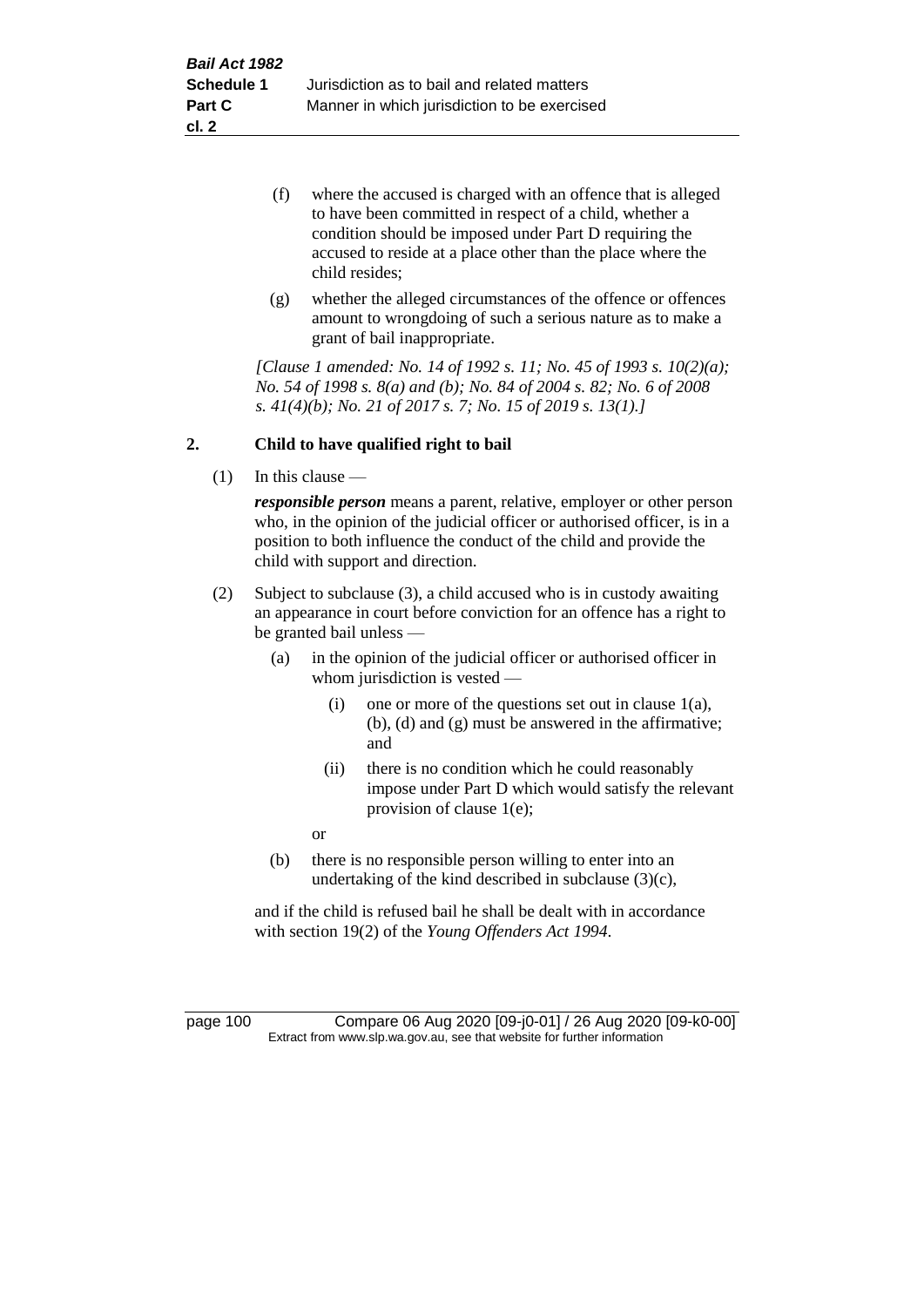- (3) The right of a child accused under subclause (2) is subject to  $-$ 
	- (a) clauses 3A, 3C, 3D and 3E; and
	- *[(b) deleted]*
	- (c) there being imposed as a condition on the grant of bail a requirement that before the release of the child on bail a responsible person undertakes in writing in the approved form to ensure that the child complies with any requirement of his bail undertaking mentioned in section  $28(2)(a)$ , (b), (c) and (d).
- (4) Subclauses (2)(b) and (3)(c) do not apply to a child accused if it appears to the judicial officer or authorised officer that the accused —
	- (a) is over the age of 17 years; and
	- (b) has sufficient maturity to live independently without the guidance or control of a parent or guardian.
- (5) For the purposes of this clause, the provisions of sections 46, 47, 48, 54, 55(2), 60 and  $67(2)(a)(iv)$  apply with all necessary changes as  $if -$ 
	- (a) references in those provisions to a surety and a surety undertaking were references to a responsible person and to an undertaking referred to in subclause (3)(c) respectively; and
	- (b) section  $54(1)(b)(i)$  read as follows
		- (i) a person who has entered into an undertaking referred to in clause 2(3)(c) of Part C of Schedule 1 should no longer be regarded as a responsible person for the purposes of that clause, or is dead;
- (6) Where a child accused is released on bail his right to be at liberty is subject to the exercise of the powers in section 17A.

*[Clause 2 inserted: No. 45 of 1993 s. 10(2)(b); amended: No. 57 of 1997 s. 21(3)(a); No. 54 of 1998 s. 8(c); No. 34 of 2004 Sch. 2 cl. 3(3); No. 84 of 2004 s. 82; No. 6 of 2008 s. 41(4)(c) and 43(4); No. 21 of 2017 s. 8; No. 15 of 2019 s. 13(2).]*

Compare 06 Aug 2020 [09-j0-01] / 26 Aug 2020 [09-k0-00] page 101 Extract from www.slp.wa.gov.au, see that website for further information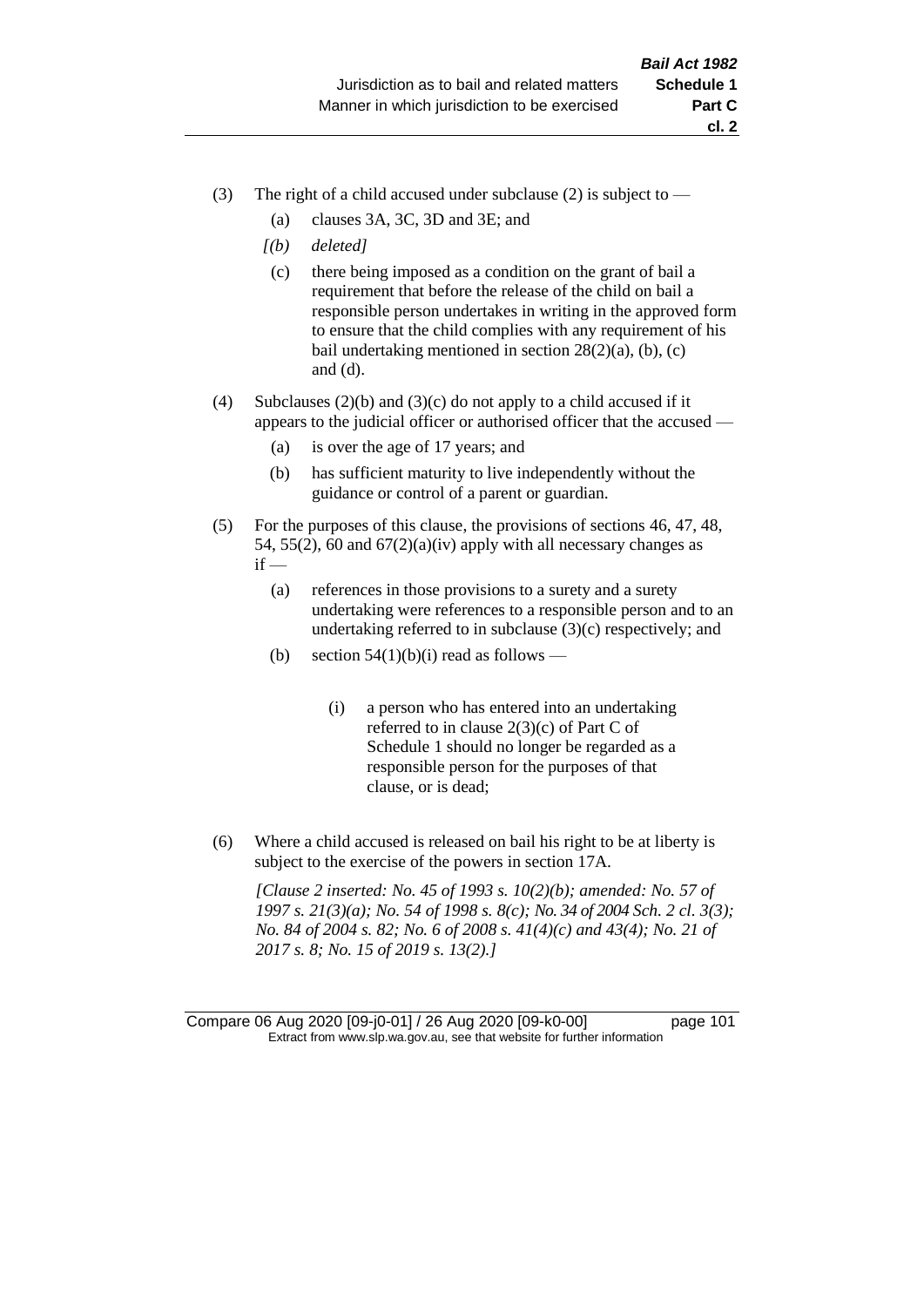### **3. Matters relevant to cl. 1(a)**

In considering whether an accused may do any of the things mentioned in clause 1(a), the judicial officer or authorised officer shall have regard to the following matters, as well as to any others which he considers relevant —

- (a) the nature and seriousness of the offence or offences (including any other offence or offences for which he is awaiting trial) and the probable method of dealing with the accused for it or them, if he is convicted; and
- (b) the character, previous convictions, antecedents, associations, home environment, background, place of residence, and financial position of the accused; and
- (c) the history of any previous grants of bail to him; and
- (d) the strength of the evidence against him.

*[Clause 3 amended: No. 84 of 2004 s. 82.]*

### **3A. Bail for accused charged with serious offence committed while on bail or early release for another serious offence**

- (1) Notwithstanding clause 1, 2 or 4 or any other provision of this Act, where —
	- (a) an accused is in custody
		- (i) awaiting an appearance in court before conviction for a serious offence; or
		- (ii) waiting to be sentenced or otherwise dealt with for a serious offence of which the accused has been convicted;

and

- (b) the serious offence is alleged to have been committed while the accused was —
	- (i) on bail for; or
	- (ii) at liberty under an early release order made in respect of,

another serious offence,

the judicial officer or (if section 16A does not apply) the authorised officer in whom jurisdiction is vested shall refuse to grant bail for the

page 102 Compare 06 Aug 2020 [09-j0-01] / 26 Aug 2020 [09-k0-00] Extract from www.slp.wa.gov.au, see that website for further information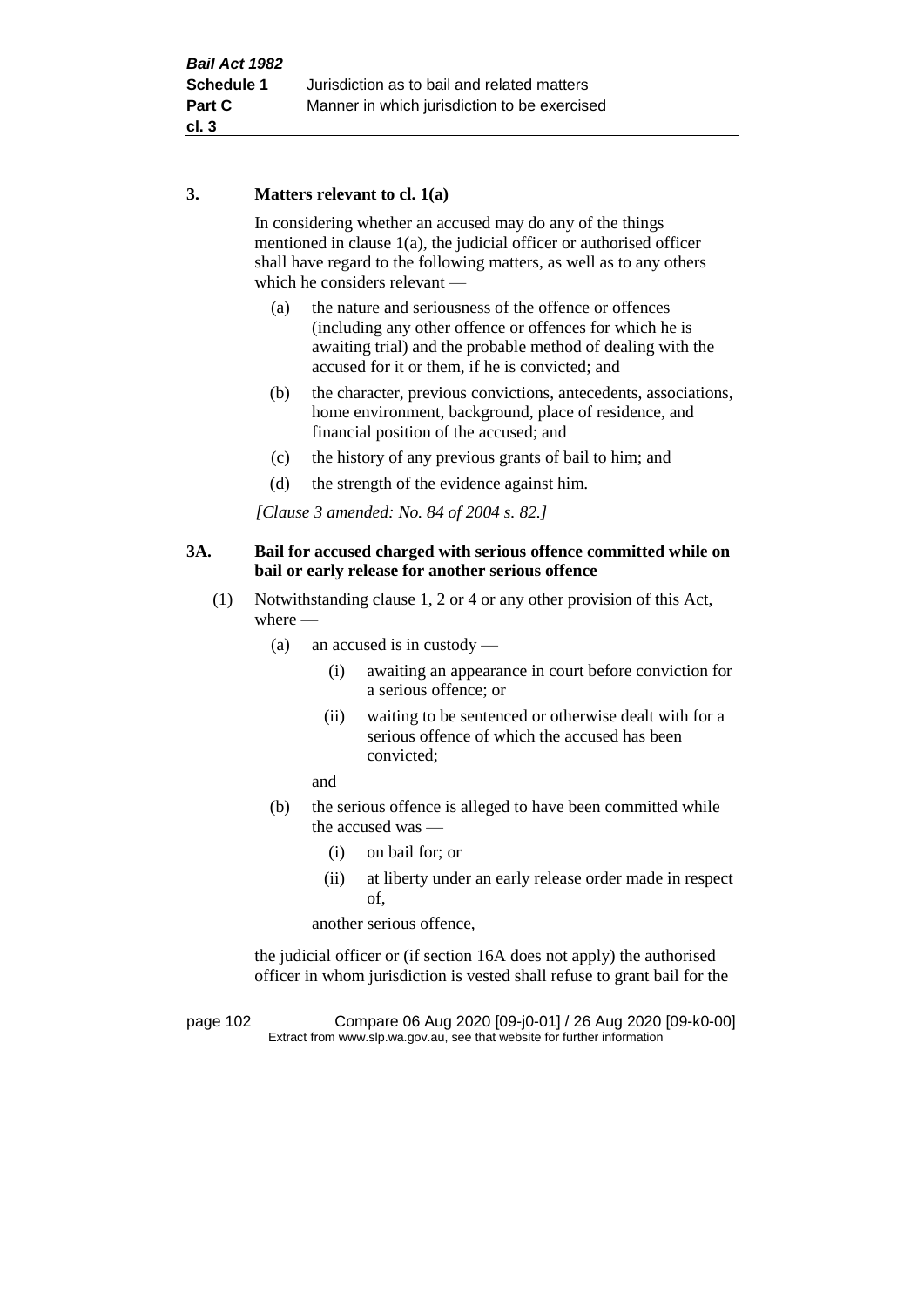serious offence referred to in paragraph (a) unless the judicial officer or authorised officer —

- (c) is satisfied that there are exceptional reasons why the accused should not be kept in custody and, if clause 3B applies, is so satisfied only after complying with that clause; and
- (d) is also satisfied that bail may properly be granted having regard to the provisions of clauses 1 and 3 or, in the case of a child accused, clauses 2 and 3.
- (2) Notwithstanding section 7(1), where an accused is refused bail under subclause (1) for an appearance for a serious offence his case for bail need not be considered again under that subsection for an appearance for that offence unless he satisfies the judicial officer who may order his detention that —
	- (a) new facts have been discovered, new circumstances have arisen or the circumstances have changed since bail was refused; or
	- (b) he failed to adequately present his case for bail on the occasion of that refusal.
- (3) Where a child accused is refused bail under subclause (1) he shall be dealt with in accordance with section 19(2) of the *Young Offenders Act 1994*.

*[Clause 3A inserted: No. 45 of 1993 s. 10(2)(c); amended: No. 57 of 1997 s. 21(3)(b); No. 54 of 1998 s. 7 and 13(1); No. 84 of 2004 s. 82; No. 6 of 2008 s. 41(4)(d).]*

### **3B. Exceptional reasons under cl. 3A(1), determining**

- (1) This clause applies where it appears to the judicial officer or (if section 16A does not apply) the authorised officer that all or any of the acts alleged to constitute a serious offence referred to in clause 3A(1)(b) would, if proved in the appropriate proceedings, amount to a breach by the accused of a protective condition or order.
- (2) The judicial officer or authorised officer shall, before making a decision that there are exceptional reasons for the purposes of clause 3A(1)(c), make enquiry, or cause enquiry to be made, whether there has already been —
	- (a) any breach by the accused of the protective condition or order that has been proved in proceedings; or

Compare 06 Aug 2020 [09-j0-01] / 26 Aug 2020 [09-k0-00] page 103 Extract from www.slp.wa.gov.au, see that website for further information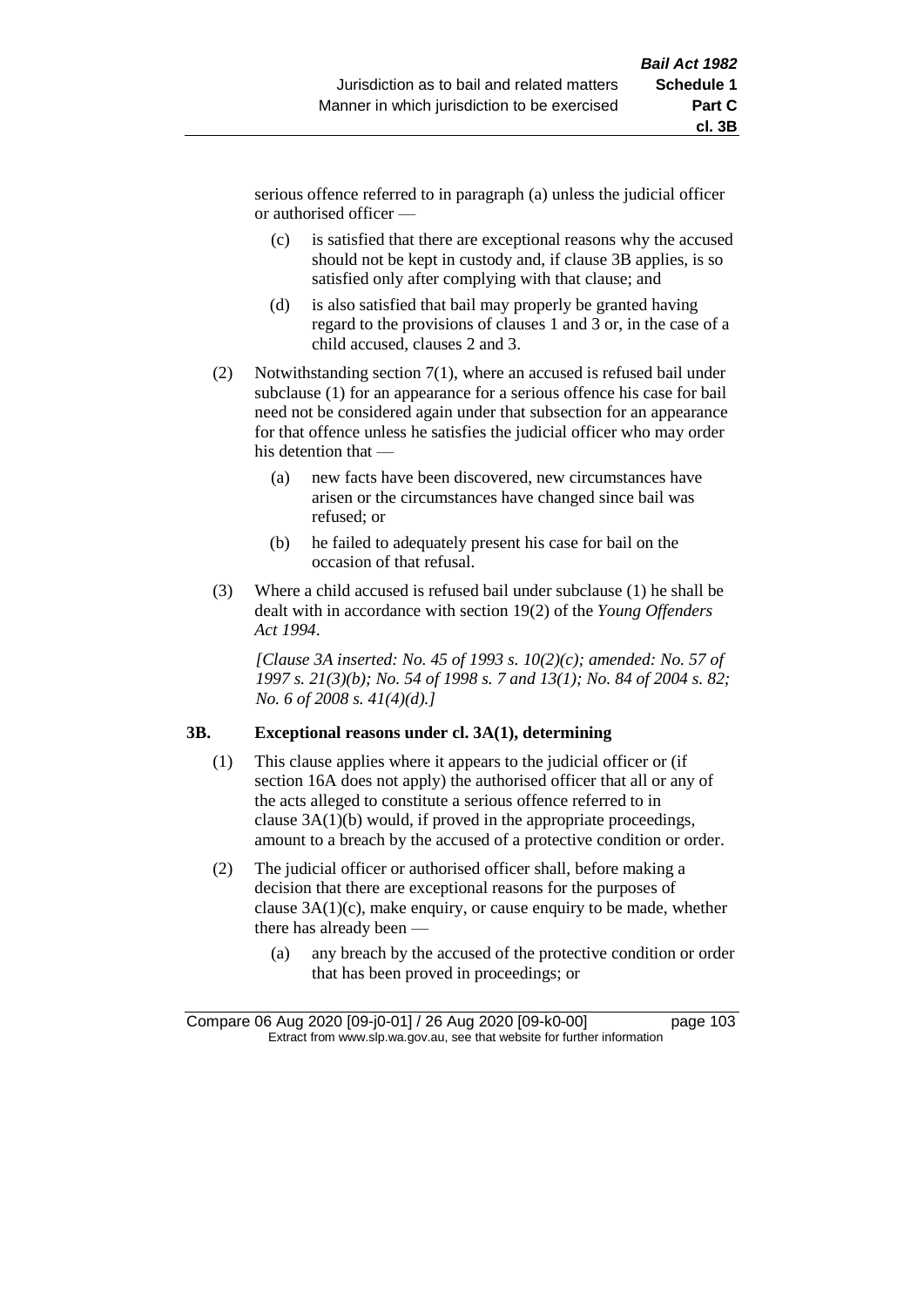- (b) any alleged breach by the accused of the protective condition or order that has not been so proved, including an allegation that has not been the subject of a prosecution or any other communication to any relevant official; or
- (c) any alleged breach by the accused of any other protective condition or order that has been the subject of a prosecution.
- (3) On becoming aware of any such alleged breach, the judicial officer or authorised officer shall give each person for whose protection a protective condition or order referred to in subclause (2) was imposed or made (a *relevant person*) a reasonable opportunity to give evidence by affidavit on matters relating to that protective condition or order.
- (4) The judicial officer or authorised officer shall in making any decision for the purposes of clause  $3A(1)(c)$  —
	- (a) give due weight to  $-$ 
		- (i) any evidence given under subclause (3); and
		- (ii) any adverse effect that a grant of bail to the accused would have on a relevant person; and
		- (iii) any difficulty that a relevant person might have in proving any future breach of a protective condition or order;

and

- (b) consider whether it would be appropriate to refuse bail and make a hospital order under section 5 of the *Criminal Law (Mentally Impaired Accused) Act 1996*; and
- (c) in the case of a condition imposed for a purpose mentioned in clause 2(2)(c) or (d) of Part D, treat any alleged breach of the condition as a serious matter even if the conduct alleged to amount to the breach in itself appears to be trivial; and
- (d) consider whether any alleged breach of a protective condition or order that has occurred shows that the purpose of the condition or order has not been achieved and that the accused should be kept in custody.
- (5) The provisions of this clause do not limit the matters that the judicial officer or authorised officer may take into account for the purposes of clause  $3A(1)(c)$ .

page 104 Compare 06 Aug 2020 [09-j0-01] / 26 Aug 2020 [09-k0-00] Extract from www.slp.wa.gov.au, see that website for further information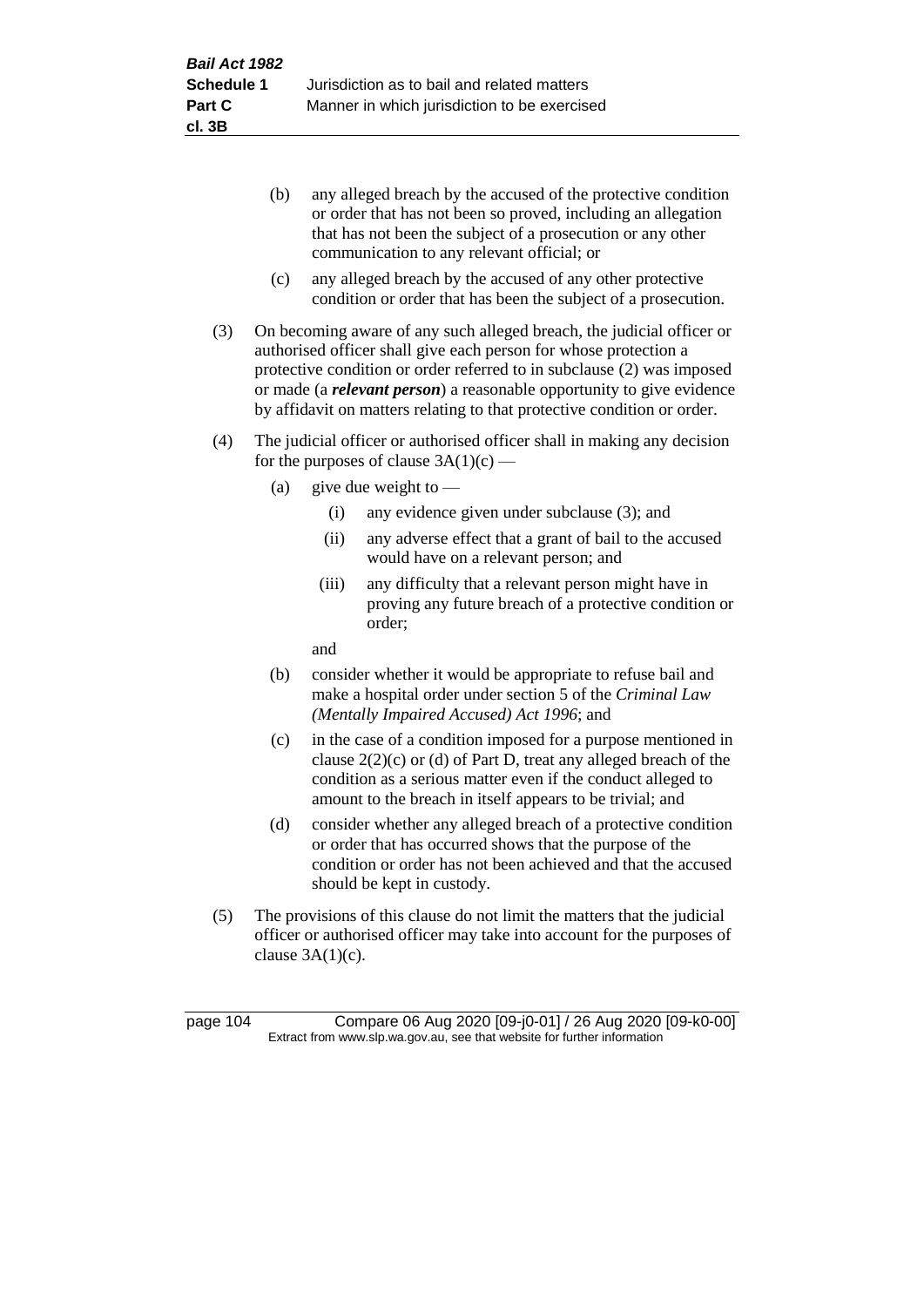(6) In this clause —

#### *protective condition or order* means —

- (a) a condition imposed for a purpose mentioned in clause  $2(2)(c)$ or (d) of Part D; or
- (b) a family violence restraining order or a violence restraining order or a police order under the *Restraining Orders Act 1997*; or
- (c) a Part VII order under the *Justices Act 1902* <sup>2</sup>
	- (i) that under section 86 of the *Restraining Orders Act 1997* is taken to be a misconduct restraining order under that Act; and
	- (ii) that shows on the face of the order that the causing or threatening of personal injury by the accused was a ground for the making of the order.

*[Clause 3B inserted: No. 54 of 1998 s. 13(2); amended: No. 38 of 2004 s. 60; No. 59 of 2004 s. 141; No. 84 of 2004 s. 11 and 82; No. 49 of 2016 s. 89.]*

### **3C. Bail in murder cases**

Notwithstanding clause 1, 2 or 4 or any other provision of this Act, where an accused is in custody —

- (a) awaiting an appearance in court before conviction for an offence of murder; or
- (b) waiting to be sentenced or otherwise dealt with for an offence of murder of which the accused has been convicted,

the judicial officer in whom jurisdiction is vested shall refuse to grant bail for the offence unless the judicial officer is satisfied that —

- (c) there are exceptional reasons why the accused should not be kept in custody; and
- (d) bail may properly be granted having regard to the provisions of clauses 1 and 3 or, in the case of a child, clauses 2 and 3.

*[Clause 3C inserted: No. 6 of 2008 s. 41(4)(e); amended: No. 29 of 2008 s. 24(7).]*

Compare 06 Aug 2020 [09-j0-01] / 26 Aug 2020 [09-k0-00] page 105 Extract from www.slp.wa.gov.au, see that website for further information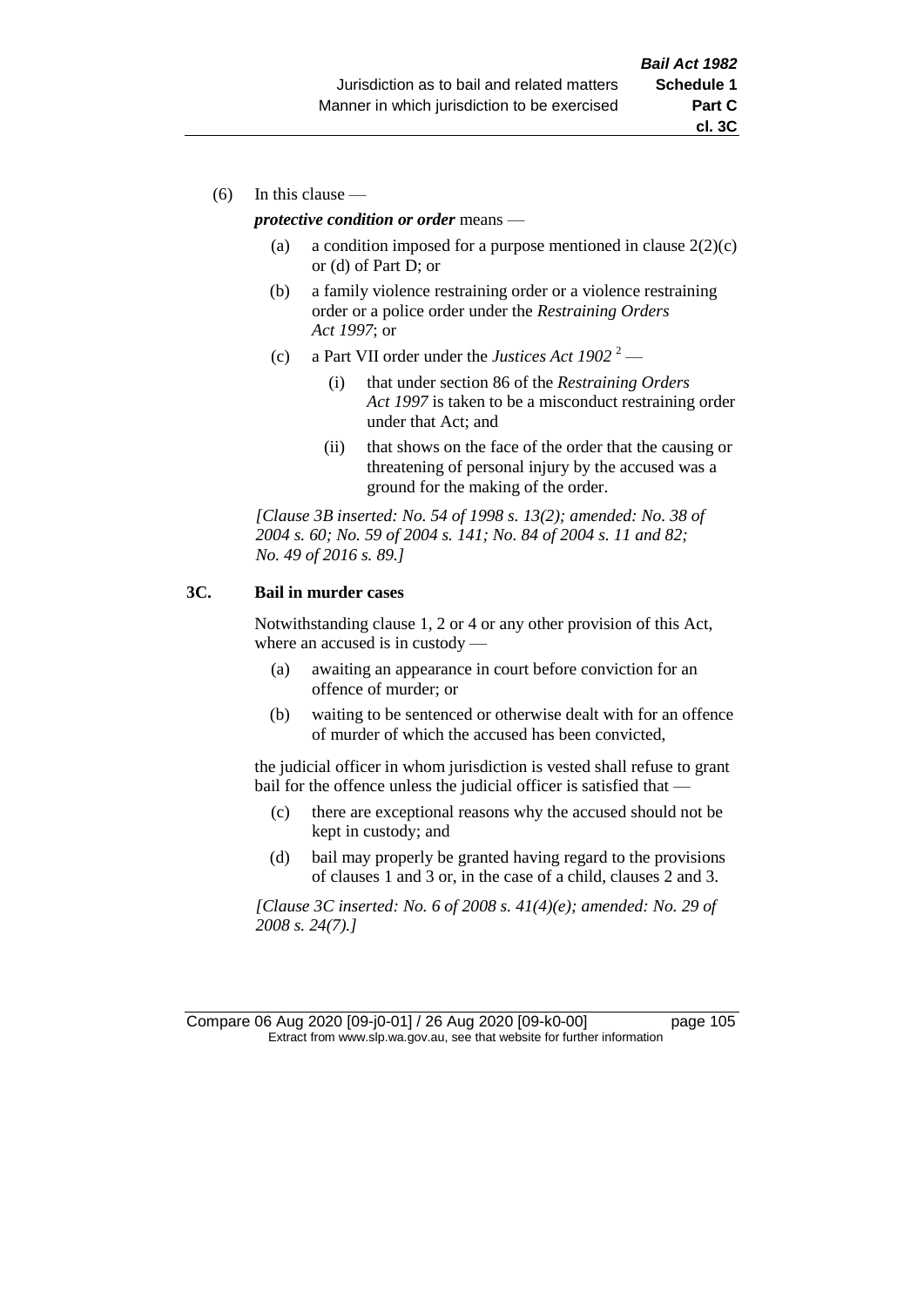## **3D. Bail in cases of offence under** *Dangerous SexualHigh Risk Serious Offenders Act 20062020* **section 40A80(1)** (1) In this clause *section 40A80 offence* means the offence under the *Dangerous SexualHigh Risk Serious Offenders Act 20062020* section 40A80(1) of contravening a requirement of a supervision order; *victim* has the meaning given in the *Dangerous SexualHigh Risk Serious Offenders Act 20062020* section 3(1).. (2) This clause applies where an accused is in custody — (a) awaiting an appearance in court before conviction for a section 40A80 offence; or (b) waiting to be sentenced or otherwise dealt with for a section 40A80 offence of which the accused has been convicted. (3) Despite clause 1, 2 or 4 or any other provision of this Act, where this clause applies the judicial officer or (if section 16A does not apply) the authorised officer in whom jurisdiction is vested must refuse to grant bail for the section  $40A80$  offence unless the judicial officer or authorised officer — (a) is satisfied that there are exceptional reasons why the accused should not be kept in custody; and (b) is satisfied that bail may properly be granted having regard to the provisions of clauses 1 and 3 or, in the case of a child, clauses 2 and 3. (4) The judicial officer or authorised officer must in making any decision for the purposes of subclause  $(3)$  — (a) have regard to  $\overline{\phantom{a}}$ (i) any history of proven or alleged contraventions of supervision orders by the accused; and (ii) any adverse effect that a grant of bail to the accused would have on a victim of the accused; and (b) consider whether it would be appropriate to refuse bail and make a hospital order under the *Criminal Law (Mentally*

*Impaired Accused) Act 1996* section 5; and

page 106 Compare 06 Aug 2020 [09-j0-01] / 26 Aug 2020 [09-k0-00] Extract from www.slp.wa.gov.au, see that website for further information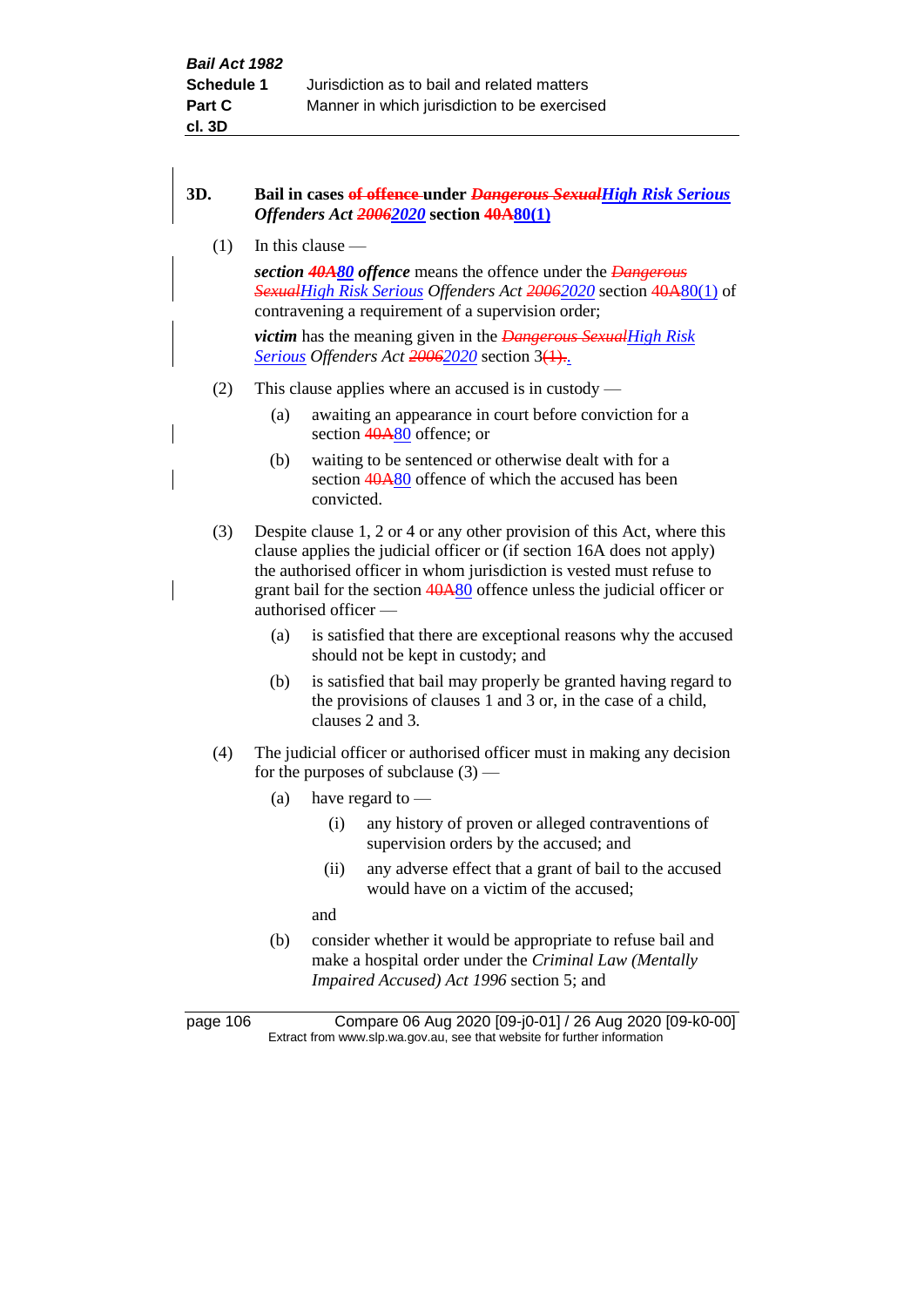- (c) consider whether the conduct alleged to amount to the contravention in itself appears to be minor or trivial.
- (5) Subclause (4) does not limit the matters that the judicial officer or authorised officer may take into account for the purposes of subclause (3).

(6) Despite section 7(1), where an accused is refused bail under subclause (3) for an appearance for a section  $40A80$  offence the accused's case for bail need not be considered again under that subsection for an appearance for that offence unless the accused satisfies the judicial officer who may order detention that —

- (a) new facts have been discovered, new circumstances have arisen or the circumstances have changed since bail was refused; or
- (b) the accused failed adequately to present the case for bail on the occasion of that refusal.
- (7) A child accused who is refused bail under subclause (3) must be dealt with in accordance with the *Young Offenders Act 1994* section 19(2).

*[Clause 3D inserted: No. 21 of 2017 s. 99; amended: No. 29 of 2020 s. 117.]*

#### **3E. Bail in cases of person linked to terrorism**

- (1) This clause applies where an accused who is a person linked to terrorism is in custody —
	- (a) awaiting an appearance in court before conviction for an offence; or
	- (b) waiting to be sentenced or otherwise dealt with for an offence of which the accused has been convicted.
- (2) Despite clause 1, 2 or 4 or any other provision of this Act, and in addition to clauses 3A to 3D, where this clause applies the judicial officer in whom jurisdiction is vested must refuse to grant bail for the offence unless the judicial officer is satisfied that —
	- (a) there are exceptional reasons why the accused should not be kept in custody; and
	- (b) bail may properly be granted having regard to the provisions of clauses 1 and 3 or, in the case of a child, clauses 2 and 3.

Compare 06 Aug 2020 [09-j0-01] / 26 Aug 2020 [09-k0-00] page 107 Extract from www.slp.wa.gov.au, see that website for further information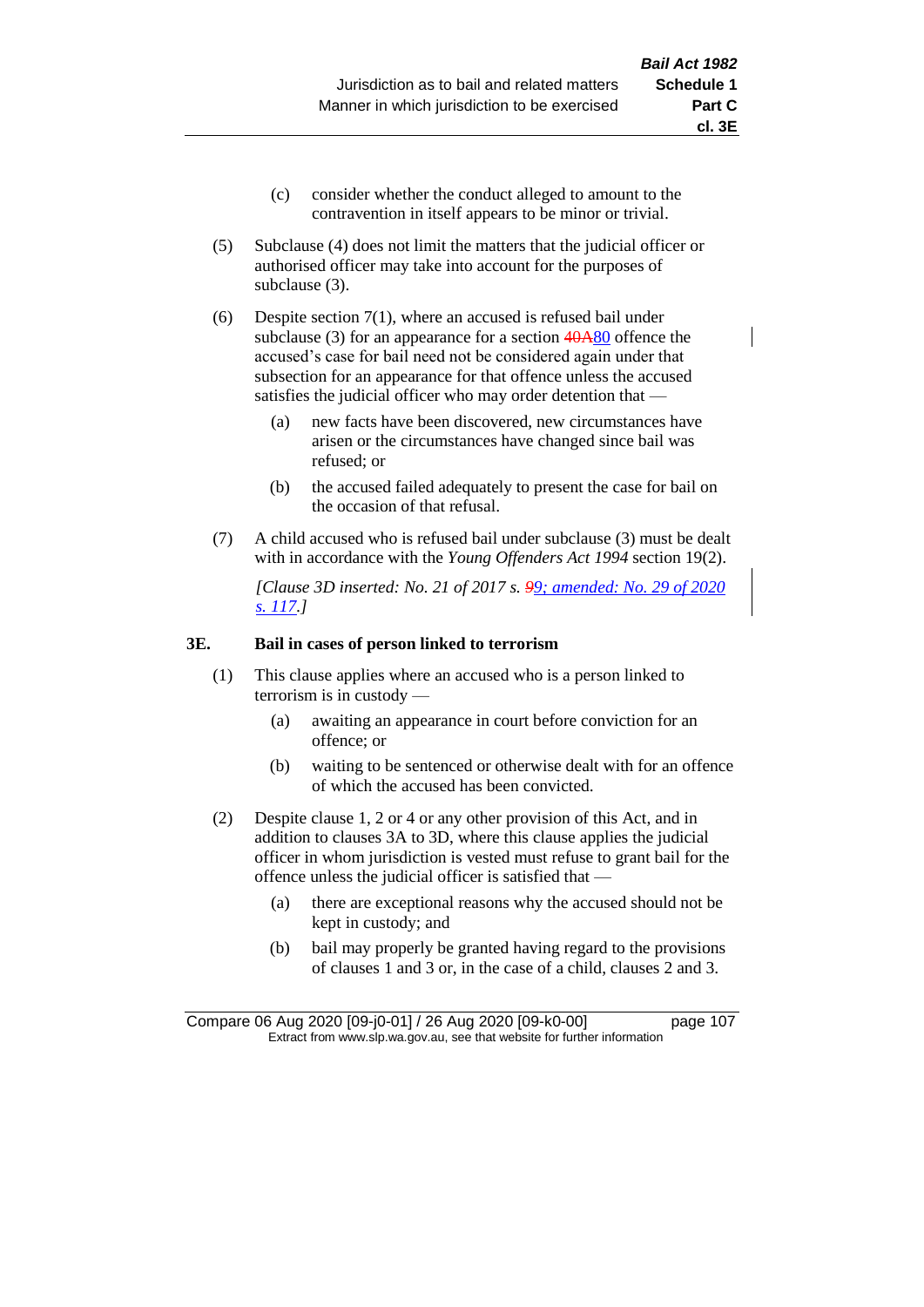- (3) The judicial officer must, in making any decision for the purposes of subclause  $(2)(a)$  —
	- (a) have regard to the nature and seriousness of the offence or offences (including any other offence or offences for which the accused is awaiting trial) and the probable method of dealing with the accused for it or them, if the accused is convicted; and
	- (b) have regard to the conduct of the accused since the accused was —
		- (i) charged with or convicted of a terrorism offence; or
		- (ii) made the subject of the relevant interim control order or confirmed control order;

and

- (c) consider whether it would be appropriate to refuse bail and make a hospital order under the *Criminal Law (Mentally Impaired Accused) Act 1996* section 5; and
- (d) in the case of a child, consider the *Young Offenders Act 1994* section 6(d) as an objective of this Act with the safety of the community being an overriding objective.
- (4) Subclause (3) does not limit the matters that the judicial officer may take into account for the purposes of subclause  $(2)(a)$ .
- (5) Despite section 7(1), where an accused is refused bail under subclause (2) the accused's case for bail need not be considered again under that subsection for an appearance for that offence unless the accused satisfies the judicial officer who may order detention that —
	- (a) new facts have been discovered, new circumstances have arisen or the circumstances have changed since bail was refused; or
	- (b) the accused failed adequately to present the case for bail on the occasion of that refusal.
- (6) Where an accused is granted bail under subclause (2), on any subsequent appearance in the same case a judicial officer may order that bail is to continue on the same terms and conditions.

page 108 Compare 06 Aug 2020 [09-j0-01] / 26 Aug 2020 [09-k0-00] Extract from www.slp.wa.gov.au, see that website for further information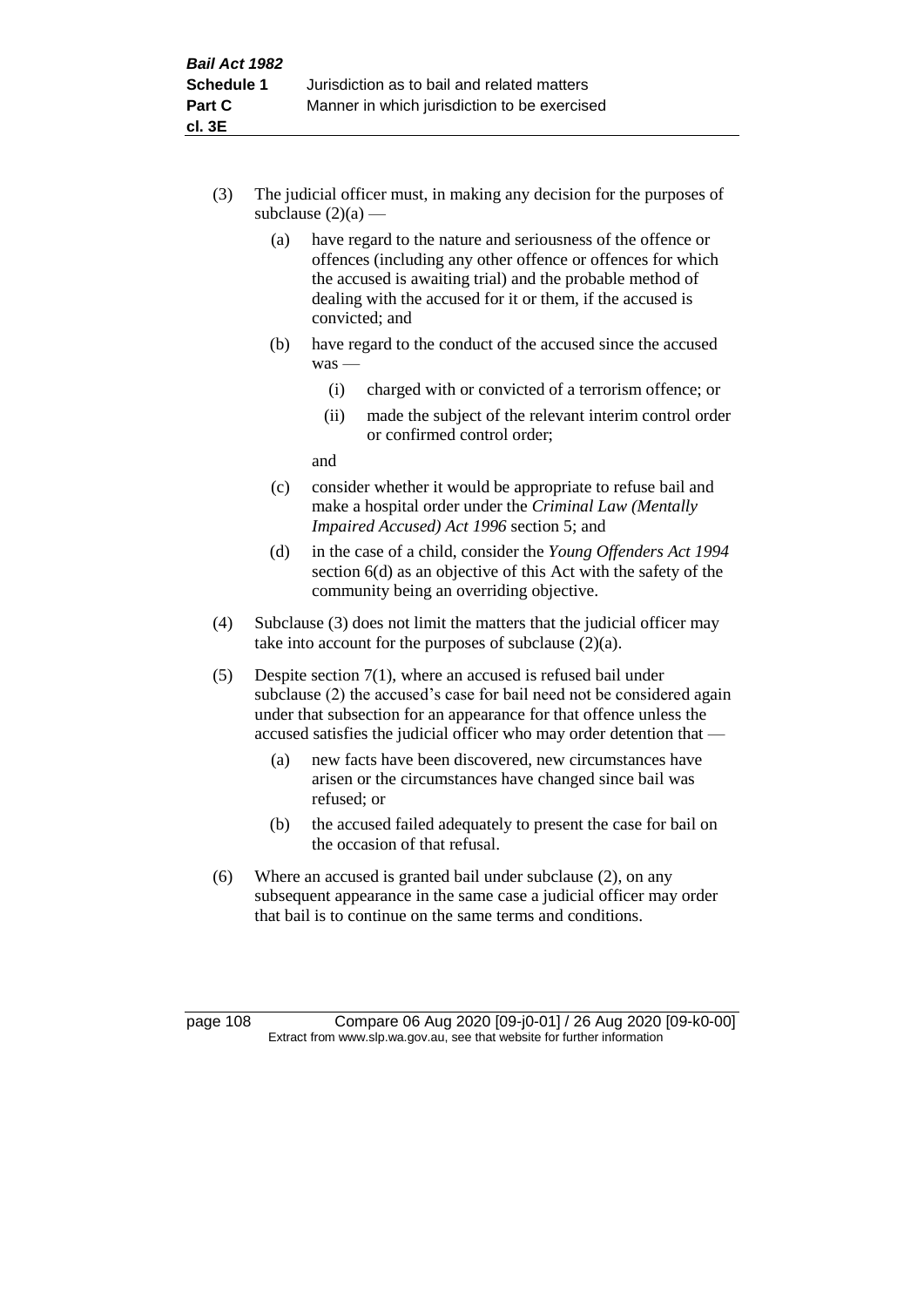**cl. 4**

(7) Where a child accused is refused bail under subclause (2), the child accused shall be dealt with in accordance with the *Young Offenders Act 1994* section 19(2).

Note for this clause:

The *Crimes Act 1914* (Commonwealth) section 15AA provides that a bail authority must not grant bail to a person charged with, or convicted of, a terrorism offence as defined in section 3(1) of that Act unless the bail authority is satisfied that exceptional circumstances exist to justify bail.

*[Clause 3E inserted: No. 15 of 2019 s. 13(3).]*

#### **4. Bail after conviction for accused awaiting sentence**

- (1) Subject to clauses 3A, 3C, 3D and 3E, the grant or refusal of bail to an accused, other than a child, who is in custody waiting to be sentenced or otherwise dealt with for an offence of which the accused has been convicted shall be at the discretion of the judicial officer in whom jurisdiction is vested, and that discretion shall be exercised having regard to the questions set out in clause 1 as well as to any others which the judicial officer considers relevant.
- (2) A child accused who is in custody waiting to be sentenced or otherwise dealt with for an offence of which the child accused has been convicted has the same right to be granted bail as a child accused referred to in clause 2(2), and the provisions of clause 2 apply accordingly.

*[Clause 4 inserted: No. 6 of 2008 s. 41(4)(f); amended: No. 21 of 2017 s. 10; No. 15 of 2019 s. 13(4).]*

#### **4A. Bail after conviction for accused awaiting disposal of appeal**

In deciding whether or not to grant bail to an accused who is in custody waiting for the disposal of appeal proceedings, the judicial officer shall consider whether there are exceptional reasons why the accused should not be kept in custody, and shall only grant bail to the accused if satisfied that —

- (a) exceptional reasons exist; and
- (b) it is proper to do so having regard to the provisions of clauses 1 and 3 or, in the case of a child, clauses 2 and 3.

*[Clause 4A inserted: No. 6 of 2008 s. 41(4)(f).]*

Compare 06 Aug 2020 [09-j0-01] / 26 Aug 2020 [09-k0-00] page 109 Extract from www.slp.wa.gov.au, see that website for further information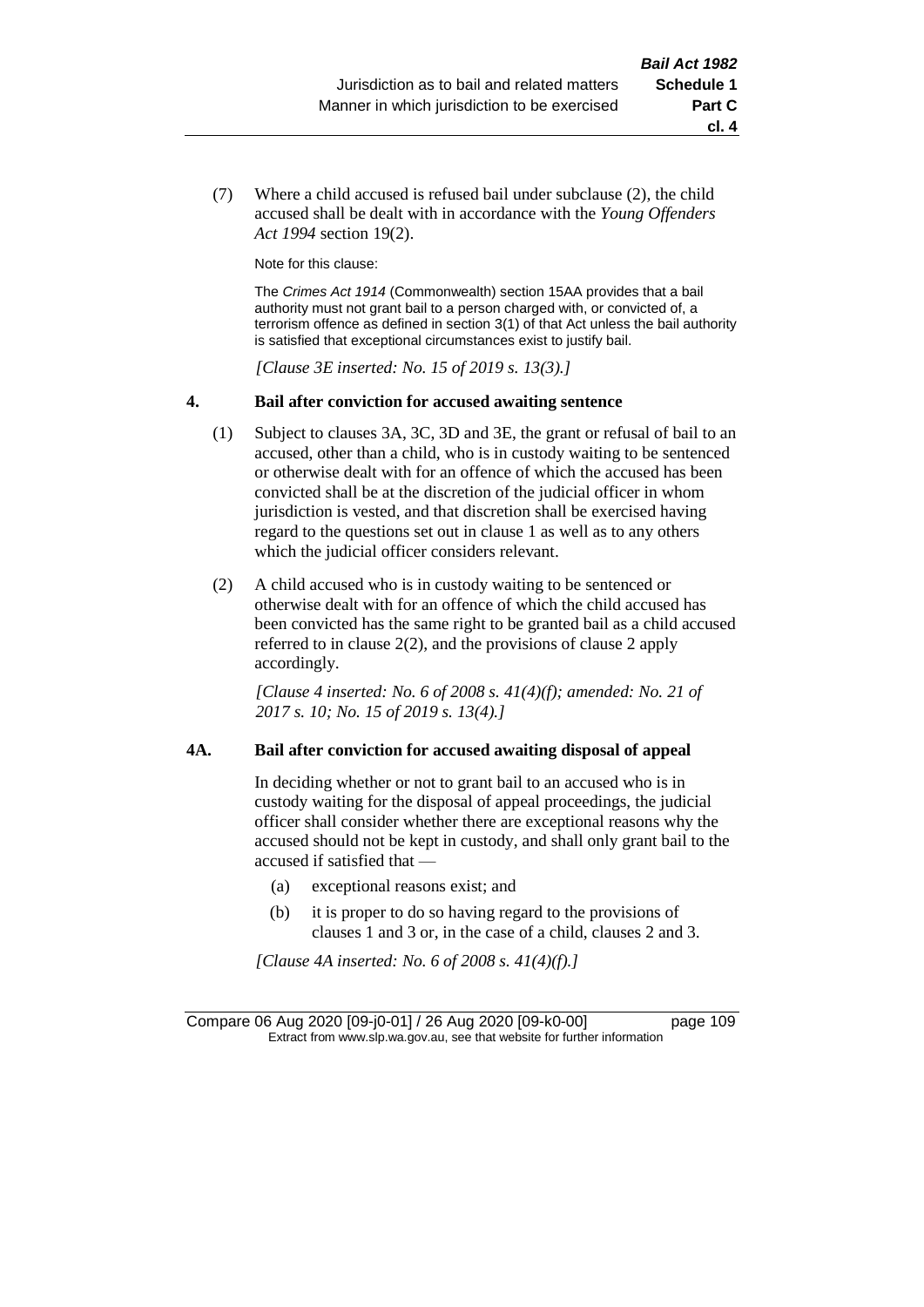#### **5. Exception to cl. 4A for bail in appeal under** *Criminal Appeals Act 2004* **Part 2**

Clause 4A does not apply to the bail of a person who is awaiting the disposal of appeal proceedings under Part 2 of the *Criminal Appeals Act 2004*; such a person shall be deemed for the purposes of this Part to be awaiting an appearance in court before conviction for an offence.

*[Clause 5 inserted: No. 33 of 1989 s. 18; amended: No. 59 of 2004 s. 141; No. 84 of 2004 s. 11; No. 6 of 2008 s. 41(4)(g).]*

### **6. Bail of people on community or similar orders**

For the purpose of determining whether clause 4 applies, a person in custody —

- (a) under section 50, 79, 84E, 128, 129 or 132 of the *Sentencing Act 1995* in connection with a possible breach of a conditional release order, a sentence of suspended imprisonment or conditional suspended imprisonment or a community order imposed under that Act; or
- (b) under section 43 of the *Young Offenders Act 1994* in respect of an alleged breach of a youth community based order, an intensive youth supervision order or a conditional release order made under that Act,

is to be taken as not having been convicted of the offence for which the sentence was imposed.

*[Clause 6 inserted: No. 78 of 1995 s. 8; amended: No. 27 of 2004 s. 13(3).]*

*[Heading deleted: No. 6 of 2008 s. 41(4)(h).]*

### **7. Bail for initial appearance to be for not more than 30 days**

In fixing the terms of bail of an accused for his initial appearance in court for an offence, a justice or an authorised officer shall require him to make the appearance within the period of 30 days commencing on and including the day on which the accused was arrested for the offence.

*[Clause 7 amended: No. 84 of 2004 s. 82; No. 6 of 2008 s. 41(4)(i).]*

page 110 Compare 06 Aug 2020 [09-j0-01] / 26 Aug 2020 [09-k0-00] Extract from www.slp.wa.gov.au, see that website for further information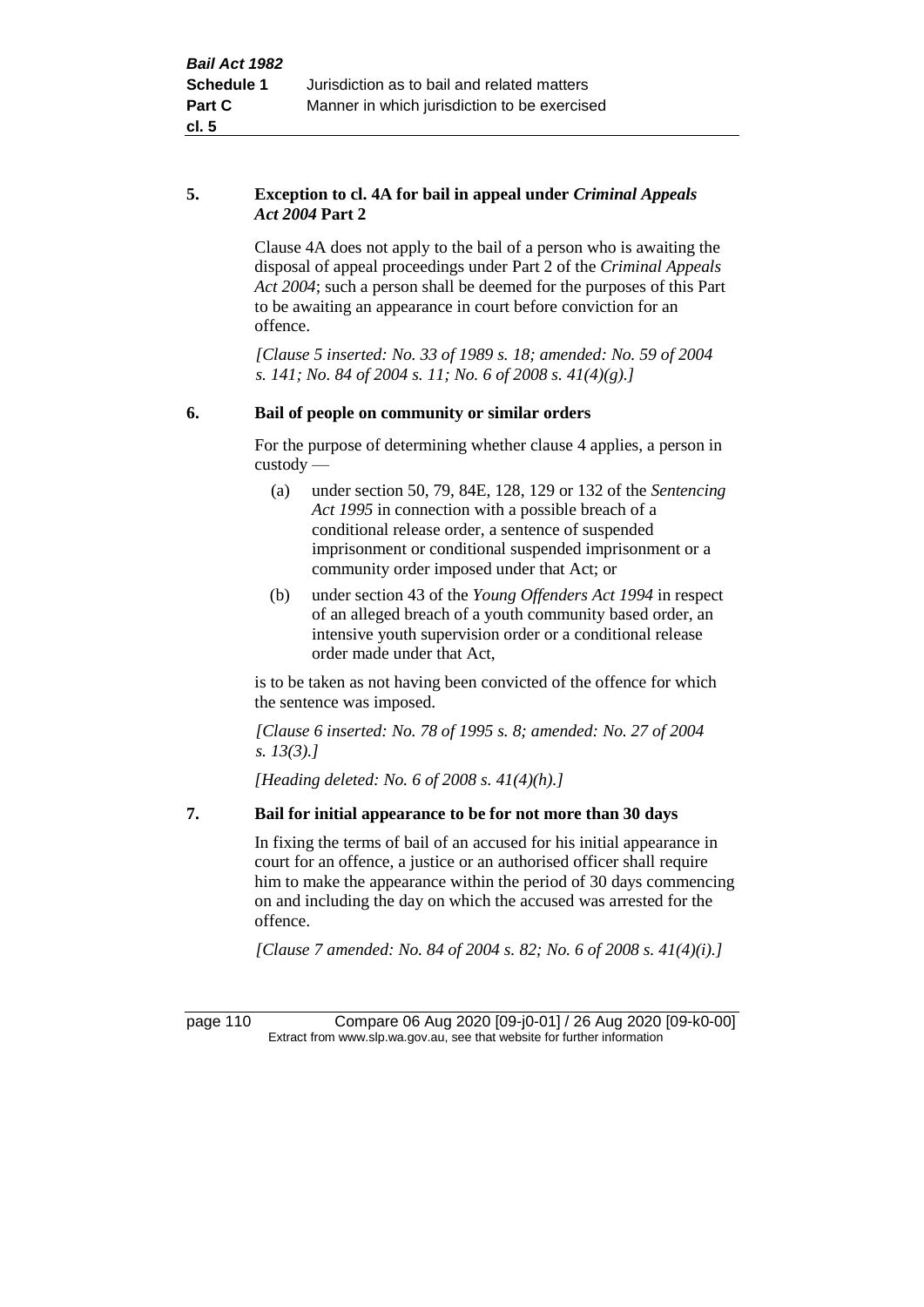#### **8. Bail on adjournment in court of summary jurisdiction to be for not more than 30 days except by consent**

In fixing the terms of bail of an accused for an appearance in court after an adjournment of proceedings for an offence, a judicial officer sitting as a court of summary jurisdiction shall require him to make the appearance within the period of 30 days commencing on and including the day on which the proceedings are adjourned, unless the accused consents to appear on a later day.

*[Clause 8 amended: No. 49 of 1988 s. 90(c); No. 59 of 2004 s. 141; No. 84 of 2004 s. 82.]*

## **9. Calculating periods for cl. 7 and 8**

The periods specified in clauses 7 and 8 shall be calculated to include any Sunday or public holiday.

# **Part D — Conditions which may be imposed on a grant of bail**

## **1. Conditions as to forfeiture, sureties, security etc.**

- (1) A judicial officer or authorised officer, on a grant of bail, may impose conditions under this clause if he considers that it is desirable to do so to ensure the performance of the accused's bail undertaking.
- (2) If a judicial officer or authorised officer considers that it is desirable as mentioned in subclause (1), he may in addition to releasing the accused on his bail undertaking impose any one or more of the following conditions —
	- (a) that the accused in his bail undertaking agree to forfeit a specified amount of money if he fails to comply with any requirement of his bail undertaking mentioned in section  $28(2)(a)$  or (b); or
	- (b) that a surety or a specified number of sureties enter into a surety undertaking or surety undertakings whereby he or they agree to forfeit a specified amount or specified amounts of money if the accused fails to comply with any requirement of his bail undertaking mentioned in section 28(2)(a) or (b); or
	- (c) that any of them the accused and the surety or sureties give security of a specified value, including the deposit of a

Compare 06 Aug 2020 [09-j0-01] / 26 Aug 2020 [09-k0-00] page 111 Extract from www.slp.wa.gov.au, see that website for further information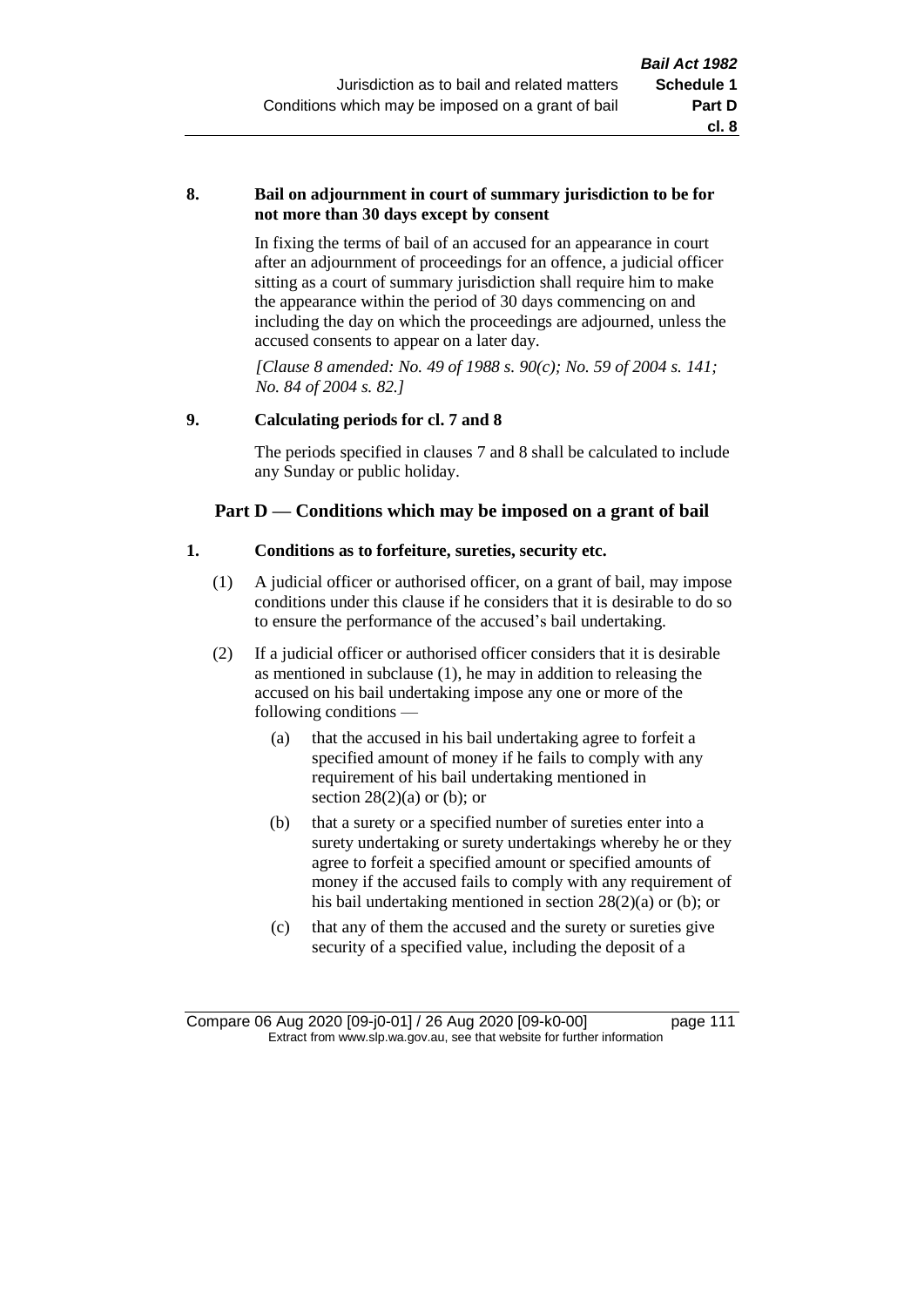specified amount of cash, for the performance of their respective obligations; or

- (d) that any of them the accused and the surety or sureties deposit with a specified officer any specified passbook or document relating to the title to, or ownership of, any account or other asset offered as security for the performance of their respective obligations; or
- (e) that any of them the accused and the surety or sureties, at his or their own expense or otherwise, enter into such mortgage, charge, assignment or other transaction, or take such other step, as may be required, including completion of the necessary documents, to render any security effective and enforceable by the State.
- (3) The nature and sufficiency of any security, and the documentation therefor, required under subclause (2) shall be determined by the judicial officer or authorised officer who imposed the condition or, if no determination is so made —
	- (a) by the person before whom the bail undertaking is entered into, where the security is to be given by the accused; and
	- (b) where the security is to be given by a surety, by any person authorised under section 36 to approve the surety or before whom the surety undertaking is entered into.
- (4) When a bail undertaking ceases to have effect as provided in section 34(a) to (d), or upon an accused being acquitted of a charge under section  $51(1)$  or (2) or discharged from further proceedings therefor, each of them the accused, or where section 34(b) applies his personal representative, and any surety is entitled to have returned to him any security given under subclause (2).
- (5) When a surety undertaking ceases to have effect as provided in section 47(a) to (f), a surety is entitled to have returned to him any security given under subclause (2).

*[Clause 1 amended: No. 65 of 2003 s. 121(3); No. 84 of 2004 s. 82; No. 6 of 2008 s. 18(3).]*

page 112 Compare 06 Aug 2020 [09-j0-01] / 26 Aug 2020 [09-k0-00] Extract from www.slp.wa.gov.au, see that website for further information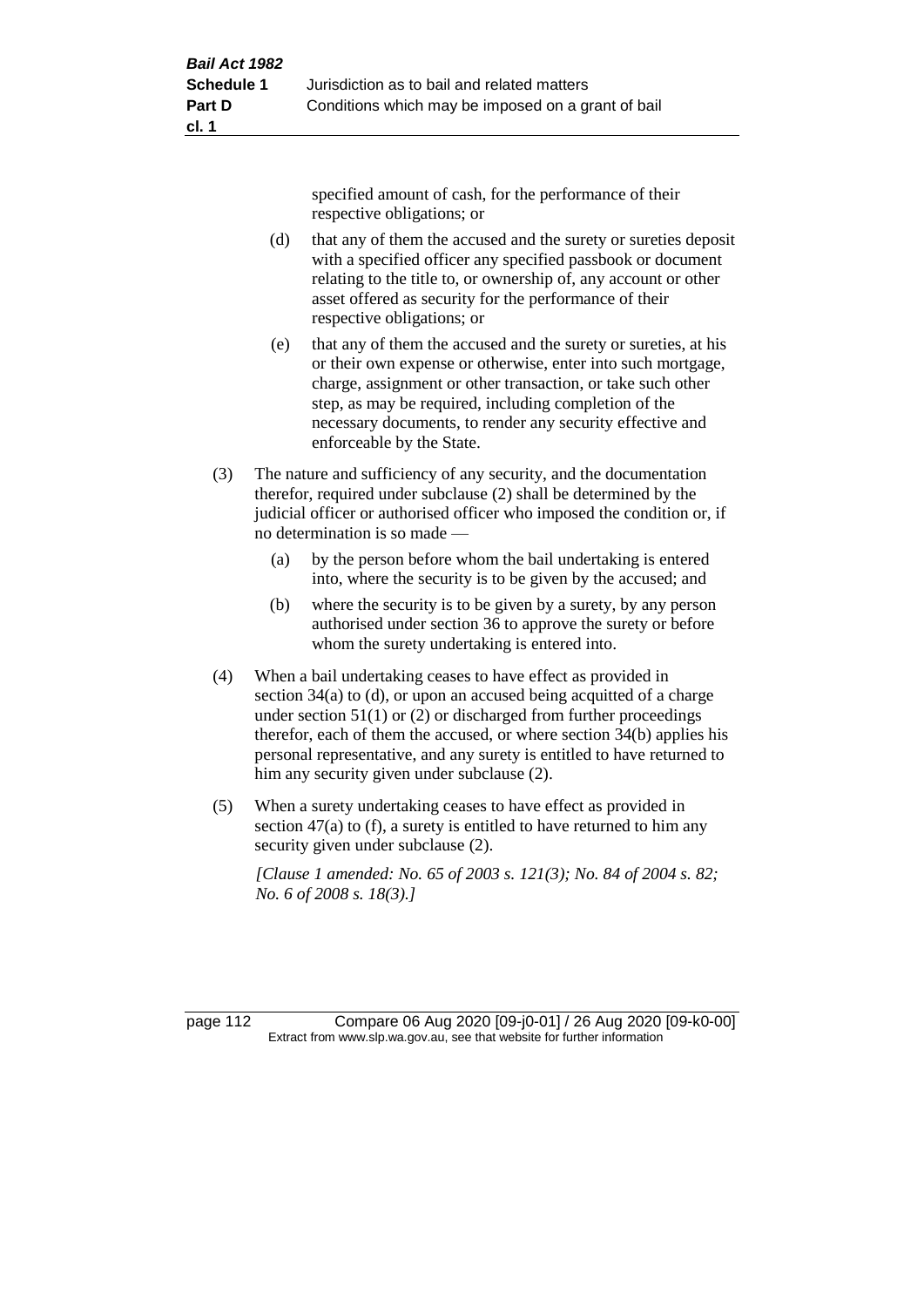#### **2. Other conditions**

- (1) A judicial officer or authorised officer, on a grant of bail, may impose conditions —
	- (a) to be complied with before the accused is released on bail or while the accused is on bail; or
	- (b) as to the accused's conduct while on bail; or
	- (c) as to where the accused shall reside while on bail,

if he considers that it is desirable for any purpose mentioned in subclause (2), (2b), (3) or (4).

(1a) Without limiting subclause (1), a judicial officer or authorised officer shall, on a grant of bail to a child accused, consider whether it is desirable for any purpose mentioned in subclause (2) to impose a condition as to —

- (a) any period in each day during which the child is to remain at a particular place; or
- (b) any person with whom the child is not to associate or communicate; or
- (c) any place that the child is not to frequent; or
- (d) the attendance by the child at a school or other educational institution; or
- (e) any other matter,

and the judicial officer or authorised officer may impose any such condition.

- (2) Any condition may be imposed under subclause (1) or (1a) to ensure that an accused —
	- (a) appears in court in accordance with his bail undertaking; or
	- (b) does not while on bail commit an offence; or
	- (c) does not endanger the safety, welfare or property of any person; or
	- (d) does not interfere with witnesses or otherwise obstruct the course of justice, whether in relation to himself or any other person; or
	- (e) as regards the period when the accused is on trial, does not prejudice the proper conduct of the trial.

Compare 06 Aug 2020 [09-j0-01] / 26 Aug 2020 [09-k0-00] page 113 Extract from www.slp.wa.gov.au, see that website for further information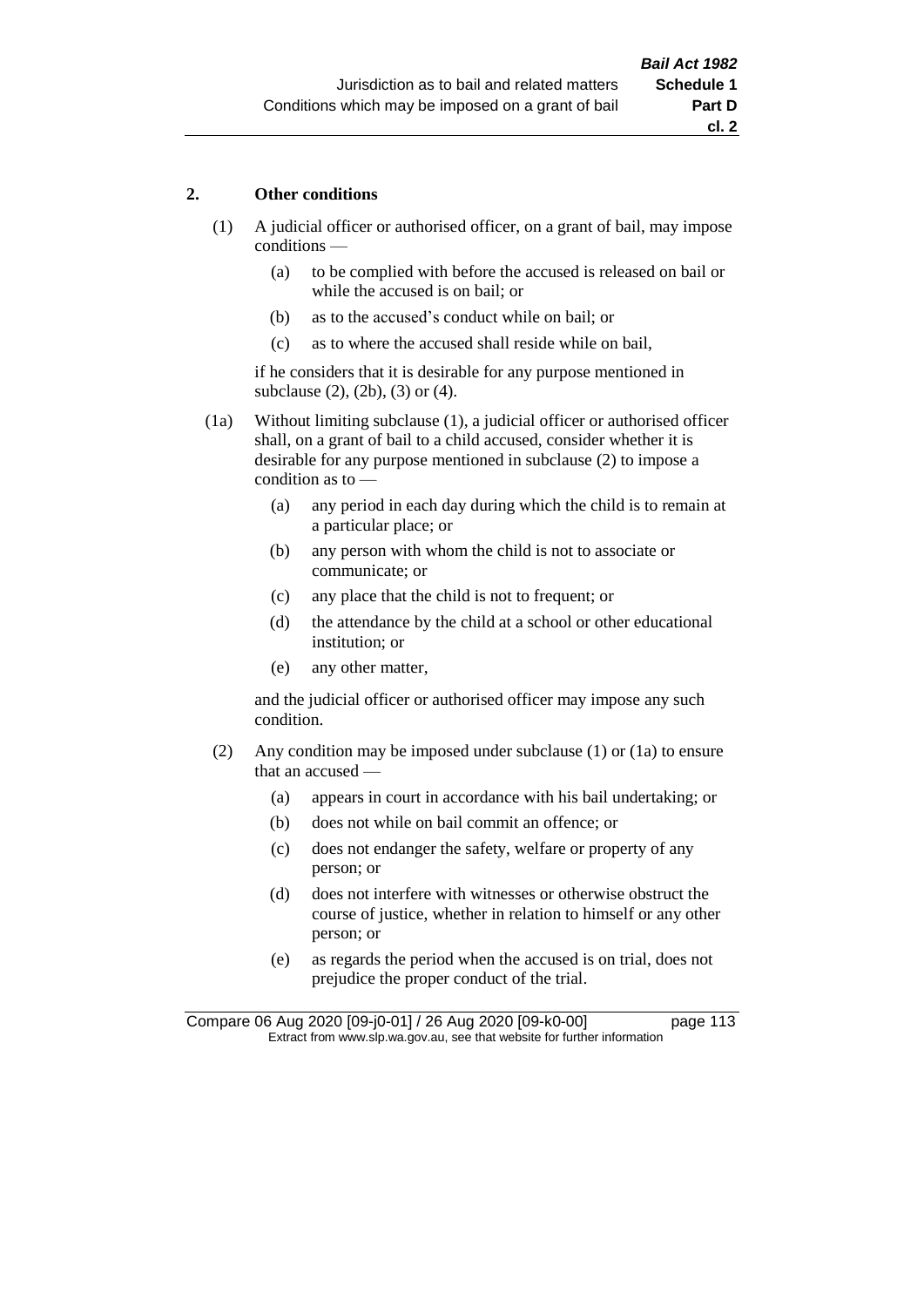- (2a) Before imposing a condition on a grant of bail for a purpose mentioned in subclause (2)(c) or (d) a judicial officer or authorised officer is to consider whether that purpose would be better served, or could be better assisted —
	- (a) by a restraining order made under the *Restraining Orders Act 1997* and whether, in the case of a judicial officer, to exercise the power in section 63 of that Act or, in the case of an authorised officer, to make a telephone application under that Act; or
	- (b) by a combination of conditions for those purposes and a restraining order as envisaged by paragraph (a).
- (2AB) Where the accused and an alleged victim are in a family relationship, the judicial officer or authorised officer must ensure that any condition imposed under subclause  $(2)(c)$  or  $(d)$  is not inconsistent with any restraining order in place under the *Restraining Orders Act 1997*.
- (2AC) Subclause (2AB) does not apply if the judicial officer or authorised officer considers that an inconsistency is necessary to protect the safety of an alleged victim or of a child who is also protected by an order under the *Restraining Orders Act 1997*.
	- (2b) Where a judicial officer is of the opinion that the accused should while on bail —
		- (a) be counselled for a behavioural problem; or
		- (b) attend a course or programme that may assist with such a problem,

the judicial officer may under subclause (1) impose a condition for that purpose that requires the accused to —

- (c) attend a prescribed person to be counselled; or
- (d) attend a prescribed course or programme,

that is specified by the judicial officer in the condition.

(3) Where a judicial officer who grants bail to an accused is of the opinion that the accused's physical condition ought to be examined the officer may, under subclause (1), impose any condition which the officer considers desirable for the purpose of ensuring that the accused is examined by a medical practitioner.

page 114 Compare 06 Aug 2020 [09-j0-01] / 26 Aug 2020 [09-k0-00] Extract from www.slp.wa.gov.au, see that website for further information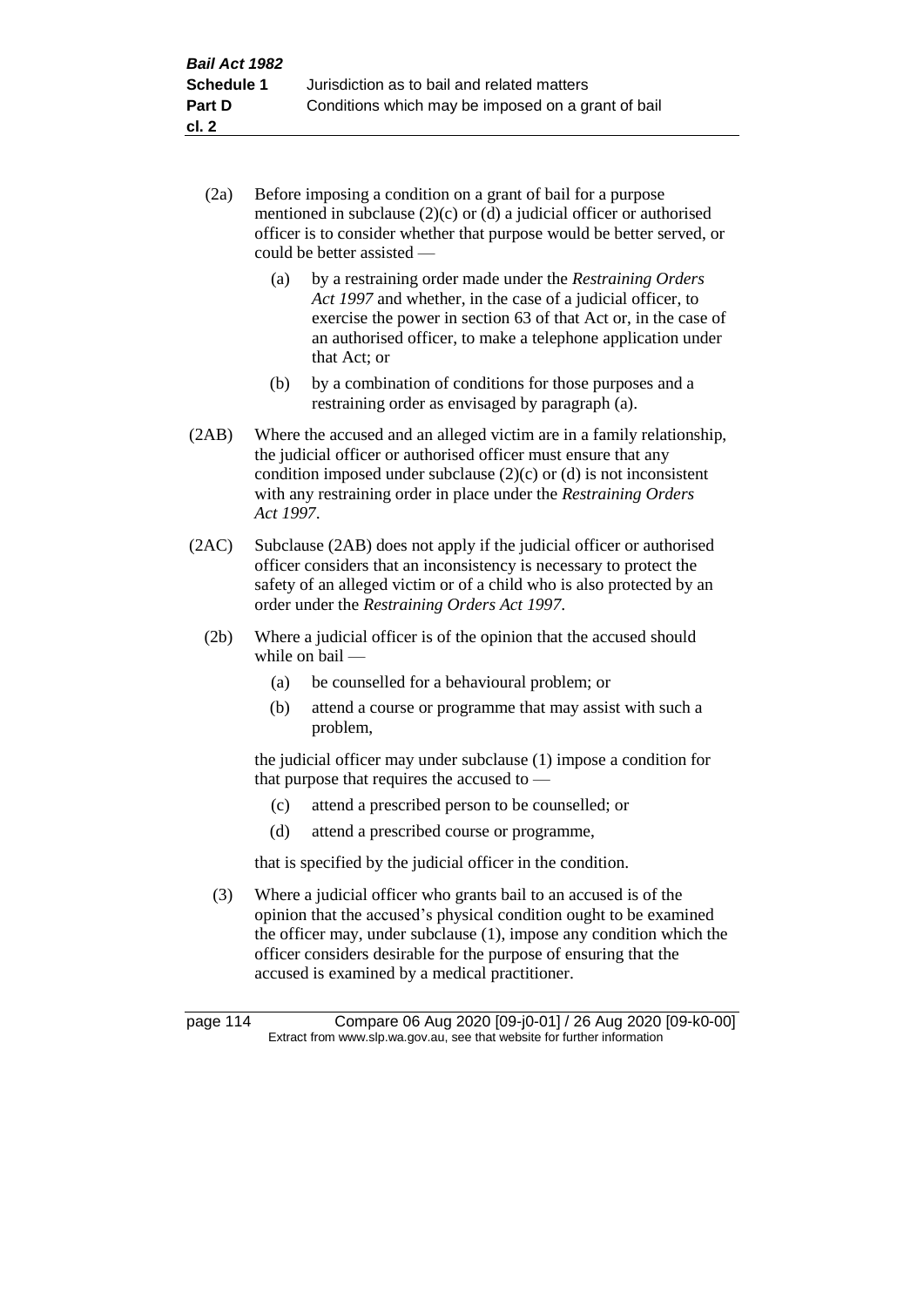- (3a) Where a judicial officer who grants bail to an accused is of the opinion that the accused's mental condition ought to be assessed or examined the officer may, under subclause (1), impose any condition which the officer considers desirable for the purpose of ensuring that the accused's mental condition is assessed or examined including a condition —
	- (a) that the accused be assessed, either by a medical practitioner or by an authorised mental health practitioner as defined in the *Mental Health Act 2014* section 4, for the purpose of deciding whether to make a referral under section 26 of that Act;
	- (b) that the accused be admitted to an authorised hospital (as defined in the *Mental Health Act 2014* section 4);
	- (c) that the accused be examined by a psychiatrist.
- (4) Where a judicial officer is of the opinion that an accused is suffering from alcohol or drug abuse and is in need of care or treatment either on that account, or to enable him to be prepared for his trial, the judicial officer may, under subclause (1), impose any condition which he considers desirable for the purpose of ensuring that the accused receives such care or treatment, including that he lives in, or from time to time attends at, a specified institution or place in order to receive such care or treatment.
- (5) Where a judicial officer imposes a condition for a purpose mentioned in subclause (2b), (3), (3a) or (4), the judicial officer shall cause to be sent to the person who is to counsel, assess or examine the accused, or the place at which the accused is to attend, a statement of the reasons for imposing the condition.
- (6) Where a condition is imposed under this clause that an accused shall reside in premises established for the accommodation of persons to whom bail has been granted, that condition shall be deemed to include a further condition that the accused shall comply with such rules as are for the time being laid down for the maintenance of the good order of those premises, whether such rules are made under section 67 or by the authority responsible for the good order of the premises.

Compare 06 Aug 2020 [09-j0-01] / 26 Aug 2020 [09-k0-00] page 115 Extract from www.slp.wa.gov.au, see that website for further information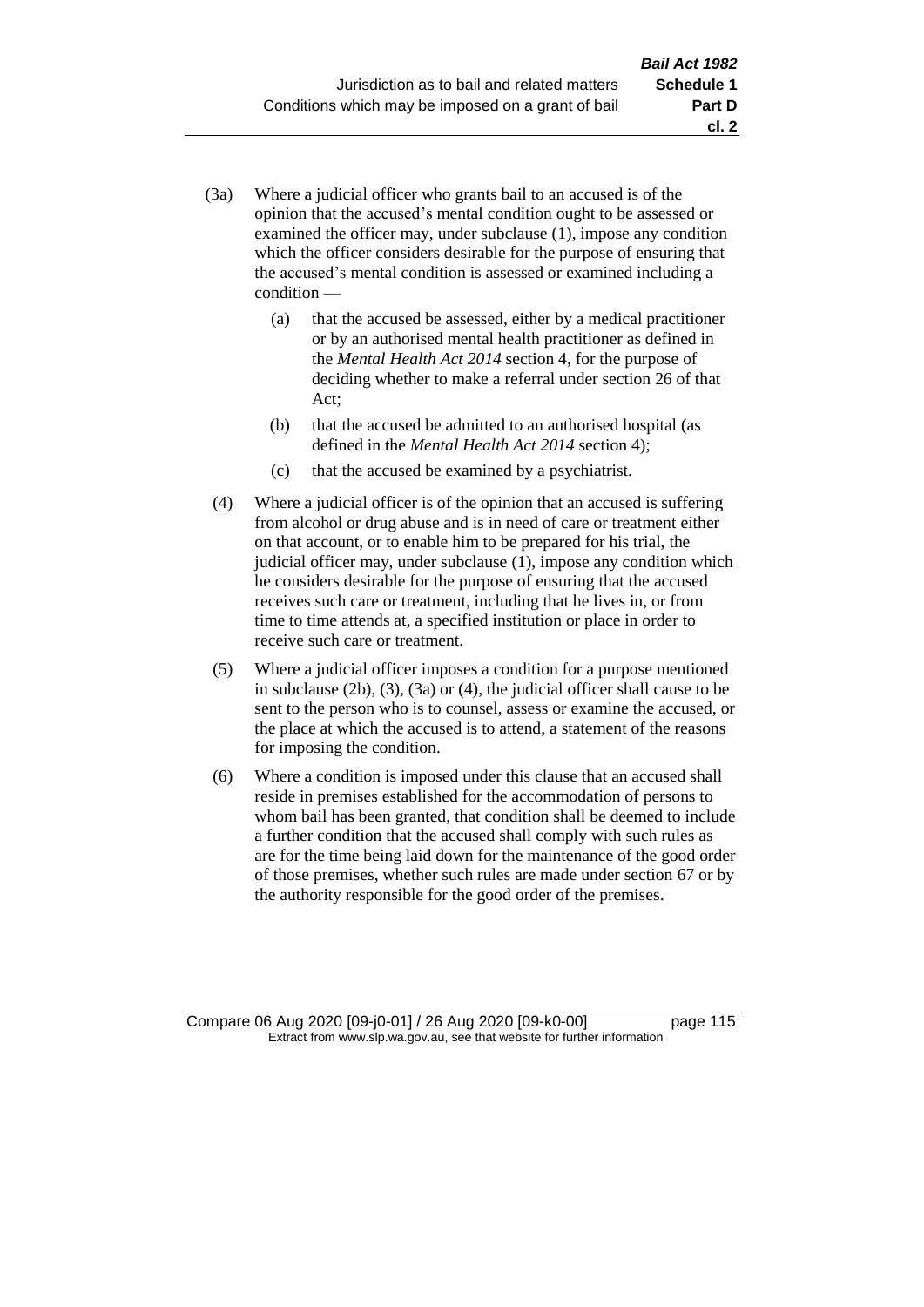(7) In this clause —

*medical practitioner* means a person registered under the *Health Practitioner Regulation National Law (Western Australia)* in the medical profession;

*psychiatrist* has the meaning given in the *Mental Health Act 2014* section 4.

*[Clause 2 amended: No. 45 of 1993 s. 10(3); No. 69 of 1996 s. 3; No. 54 of 1998 s. 12; No. 84 of 2004 s. 82; No. 22 of 2008 Sch. 3 cl. 4; No. 35 of 2010 s. 29; No. 25 of 2014 s. 35; No. 30 of 2020 s. 49.]*

*[Clause 2. Modifications to be applied in order to give effect to Cross-border Justice Act 2008: clause altered 1 Nov 2009. See endnote 1M.]*

### **3. Home detention condition**

- (1) A judicial officer may, subject to this clause, impose a home detention condition as a condition on a grant of bail.
- (2) A home detention condition shall not be imposed unless the accused is over the age of 17 years and the judicial officer is satisfied —
	- (a) after considering a report from a community corrections officer about the accused and his circumstances, that the accused is suitable to be subject to a home detention condition; and
	- (b) that the place where it is proposed the accused will remain while subject to the home detention condition is a suitable place; and
	- (c) that unless a home detention condition is imposed, the accused will not be released on bail.
- (3) A home detention condition is a condition that while the accused is on bail the accused shall —
	- (a) remain at and not leave the place specified in the bail record form and in the bail undertaking (or in a notice under section 50E) until the time specified, or deemed by section 31(3) to be specified, in the bail undertaking except —

page 116 Compare 06 Aug 2020 [09-j0-01] / 26 Aug 2020 [09-k0-00] Extract from www.slp.wa.gov.au, see that website for further information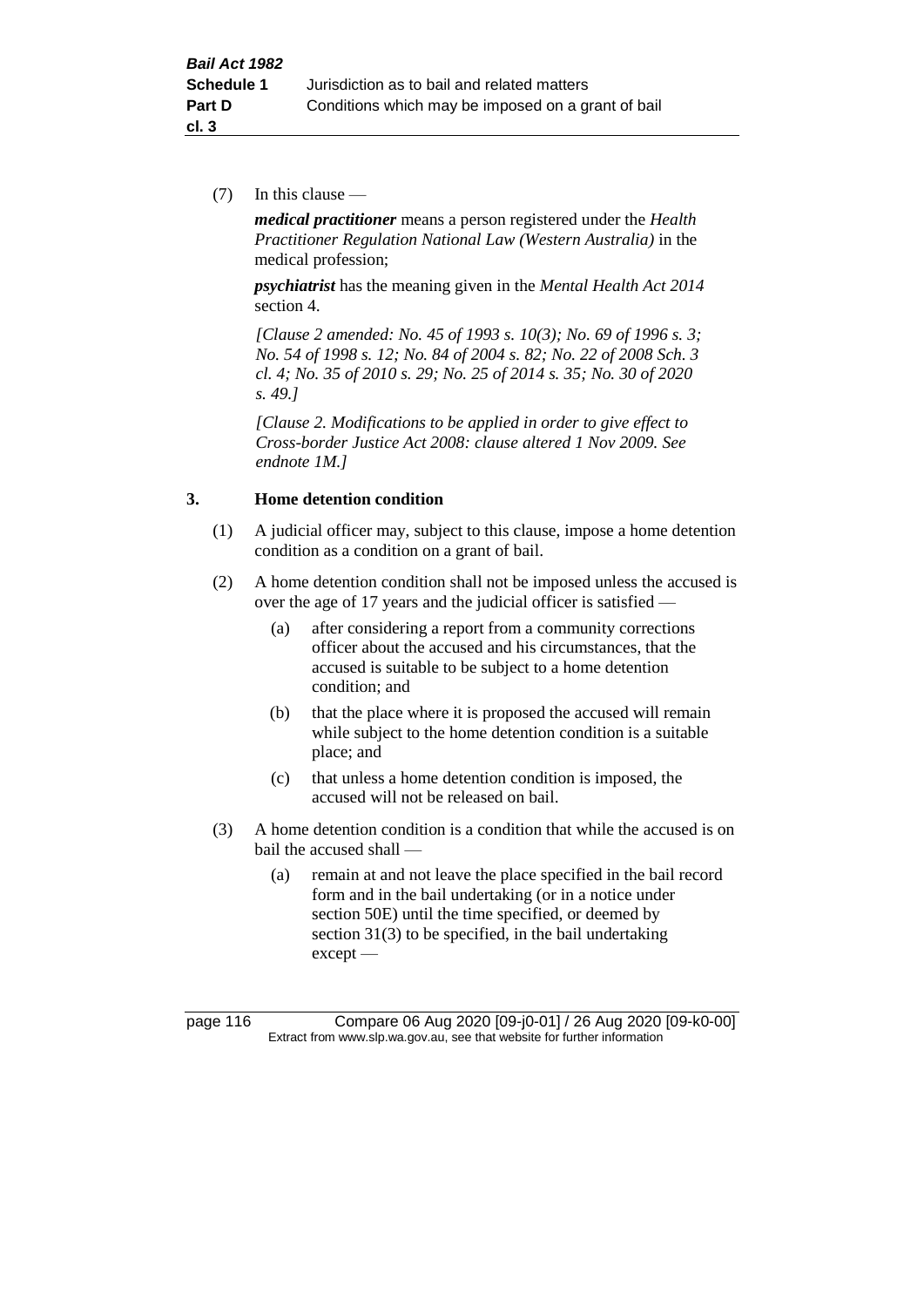- (i) to work in gainful employment approved by a community corrections officer; or
- (ii) with the approval of a community corrections officer, to seek gainful employment; or
- (iii) to obtain urgent medical or dental treatment for the accused; or
- (iv) for the purpose of averting or minimizing a serious risk of death or injury to the accused or to another person; or
- (v) to obey an order issued under a written law (such as a summons) requiring the accused's presence elsewhere; or
- (vi) for a purpose approved of by a community corrections officer; or
- (vii) on the direction of a community corrections officer; and
- (b) not leave the State; and
- (c) comply with every reasonable direction of a community corrections officer; and
- (ca) if relevant, comply with any direction under subclause (4); and
- (d) comply with such of the conditions specified in the list provided under section 24A(4) as may be specified in a notice given under section 50E(b); and
- (e) when requested to do so, produce a copy of his bail undertaking and any notice by the CEO (corrections) under section 50E for inspection by a community corrections officer or a member of the Police Force.
- (4) A judicial officer who imposes a home detention condition under this clause may, if a community corrections officer under section 24A(4)(a) recommends that the accused is suitable for electronic monitoring, direct that the accused, while subject to a home detention condition —
	- (a) be subject to electronic monitoring under subclause (5) so as to allow the location of the accused to be monitored; and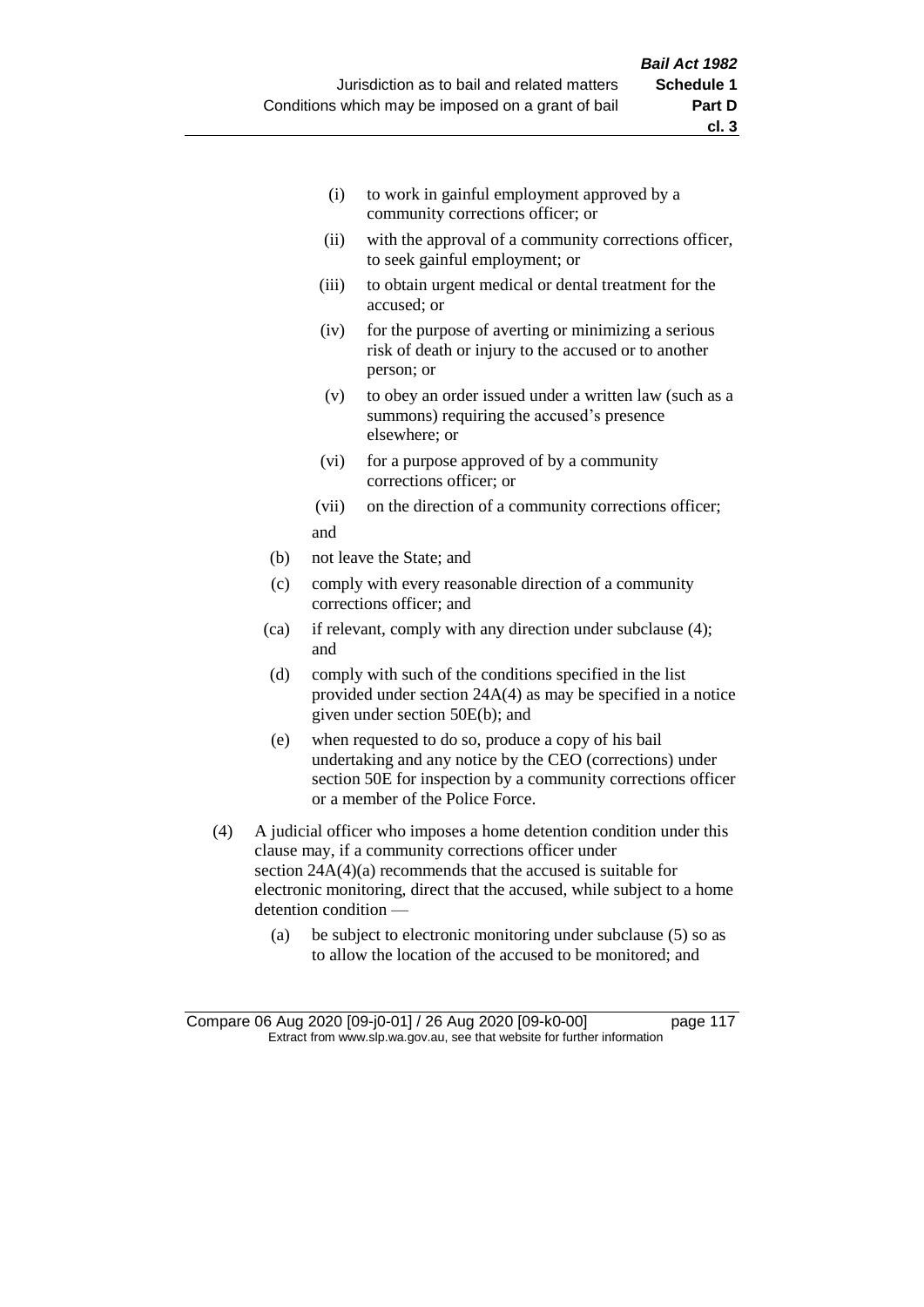- (b) be under the supervision of a community corrections officer and comply with the directions of the community corrections officer under subclause (5).
- (5) For the purpose of the electronic monitoring of an accused, a community corrections officer may do any or all of the following —
	- (a) direct the accused to wear an approved electronic monitoring device; and
	- (b) direct the accused to permit the installation of an approved electronic monitoring device at the place where the accused is to remain; and
	- (c) give any other reasonable direction to the accused necessary for the proper administration of the electronic monitoring of the accused.
- (6) A community corrections officer may suspend the electronic monitoring of an accused subject to direction under subclause (4) —
	- (a) while satisfied that it is not practicable to subject the accused to electronic monitoring; or
	- (b) while satisfied that it is not necessary for the accused to be subject to electronic monitoring.
- (7) A requirement that an accused subject to a home detention condition while on bail wear an electronic monitoring device cannot apply to a person who is under 18 years of age.

*[Clause 3 inserted: No. 61 of 1990 s. 15; amended: No. 31 of 1993 s. 9; No. 84 of 2004 s. 82; No. 65 of 2006 s. 53; No. 13 of 2020 s. 28.]*

*[Clause 3. Modifications to be applied in order to give effect to Cross-border Justice Act 2008: clause altered 1 Nov 2009. See endnote 1M.]*

page 118 Compare 06 Aug 2020 [09-j0-01] / 26 Aug 2020 [09-k0-00] Extract from www.slp.wa.gov.au, see that website for further information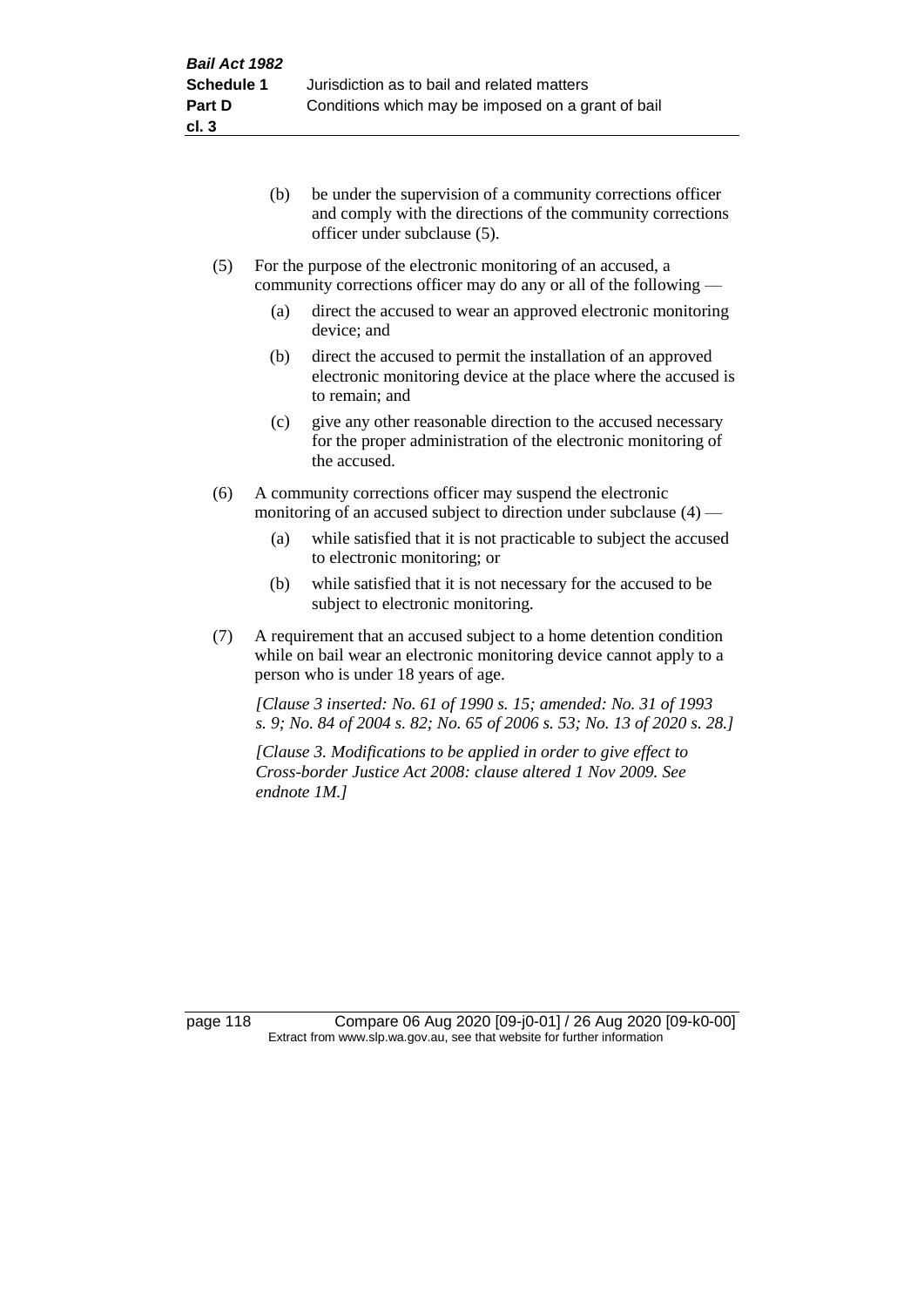**cl. 1**

# **Schedule 2 — Serious offences**

 $[s. 3(1)]$ 

*[Heading inserted: No. 6 of 2008 s. 42(1).]*

|    | <b>Enactment</b>         | <b>Description of offence</b>                                                    |
|----|--------------------------|----------------------------------------------------------------------------------|
| 1. | <b>The Criminal Code</b> |                                                                                  |
|    | s. $221E(1)$             | Participating in activities of<br>criminal organisation                          |
|    | s. $221F(1)$             | Instructing commission of offence<br>for benefit of criminal organisation        |
|    | s. 279                   | Murder                                                                           |
|    | s. 280                   | Manslaughter                                                                     |
|    | s. 281                   | Unlawful assault causing death                                                   |
|    | s. 283                   | Attempt to murder                                                                |
|    | s. 292                   | Disabling in order to commit<br>indictable offence                               |
|    | s. 294                   | Acts intended to cause grievous<br>bodily harm or to resist or prevent<br>arrest |
|    | s. 297                   | Grievous bodily harm                                                             |
|    | s. 301                   | Wounding and similar acts                                                        |
|    | s. $304(2)$              | Acts or omissions, with intent to<br>harm, causing bodily harm or<br>danger      |
|    | s. 317                   | Assault occasioning bodily harm                                                  |
|    | s. $317A(a)$             | Assault with intent to commit or<br>facilitate a crime                           |
|    | s. $317A(b)$             | Assault with intent to do grievous<br>bodily harm                                |
|    | s. 318                   | Serious assaults                                                                 |
|    | s. 323                   | Indecent assault                                                                 |
|    |                          |                                                                                  |

Compare 06 Aug 2020 [09-j0-01] / 26 Aug 2020 [09-k0-00] page 119 Extract from www.slp.wa.gov.au, see that website for further information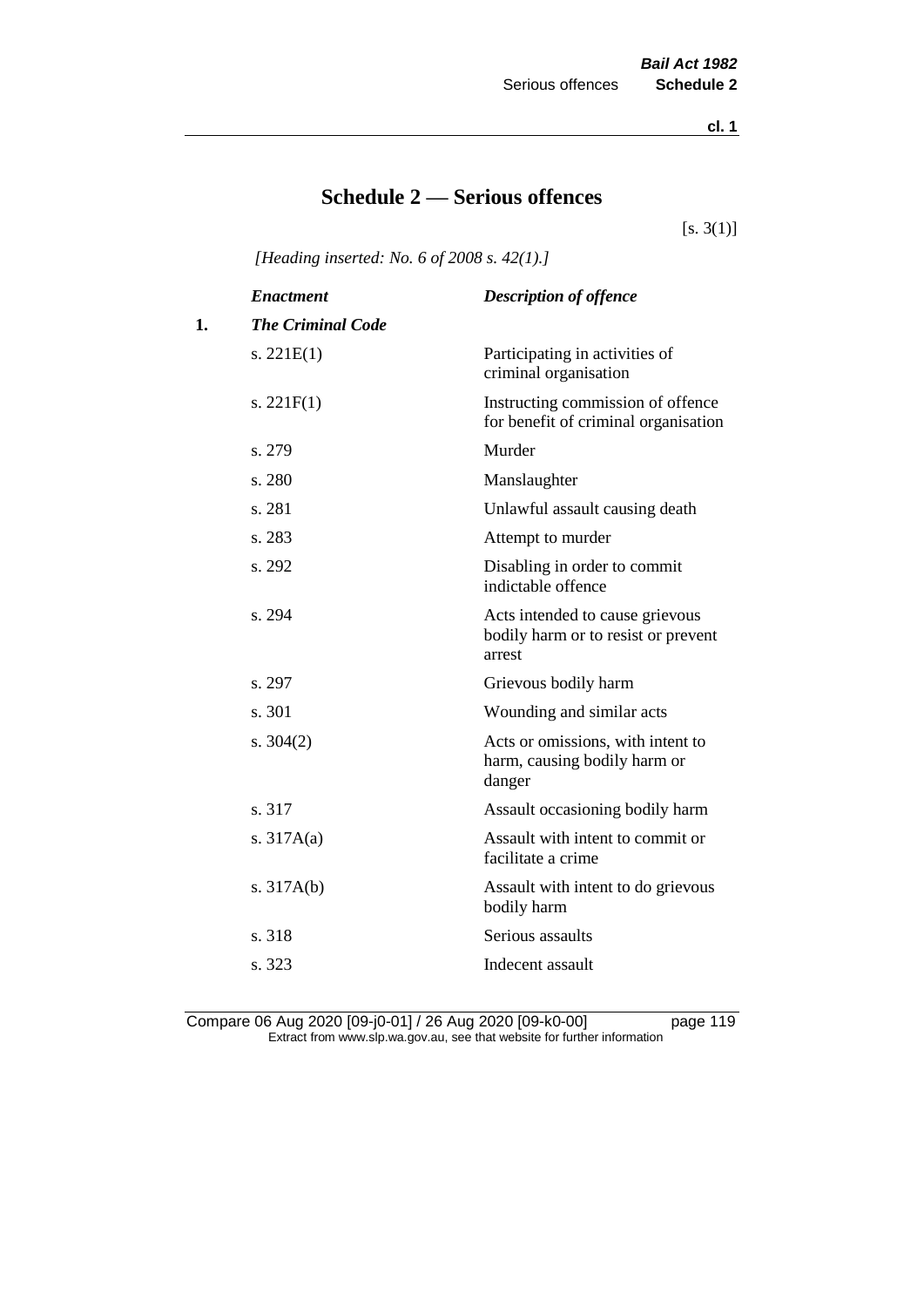**cl. 2**

|      | <i><b>Enactment</b></i>                        | <b>Description of offence</b>                                                                                                                      |
|------|------------------------------------------------|----------------------------------------------------------------------------------------------------------------------------------------------------|
|      | s. 324                                         | Aggravated indecent assault                                                                                                                        |
|      | s. 325                                         | Sexual penetration without consent                                                                                                                 |
|      | s. 326                                         | Aggravated sexual penetration<br>without consent                                                                                                   |
|      | s. 331B                                        | Sexual servitude                                                                                                                                   |
|      | s. 331C                                        | Conducting business involving<br>sexual servitude                                                                                                  |
|      | s. 331D                                        | Deceptive recruiting for<br>commercial sexual services                                                                                             |
|      | s. 332                                         | Kidnapping                                                                                                                                         |
|      | s. 333                                         | Deprivation of liberty                                                                                                                             |
|      | s. 338E                                        | <b>Stalking</b>                                                                                                                                    |
|      | s. 378                                         | Stealing a motor vehicle                                                                                                                           |
|      | s. 392                                         | Robbery                                                                                                                                            |
|      | s. 393                                         | Assault with intent to rob                                                                                                                         |
|      | s. 401                                         | <b>Burglary</b>                                                                                                                                    |
|      | s.444                                          | Criminal damage, if the property is<br>destroyed or damaged by fire                                                                                |
| 2.   | <b>Bush Fires Act 1954</b>                     |                                                                                                                                                    |
|      | s. 32                                          | Wilfully lighting a fire or causing a<br>fire to be lit under such<br>circumstances as to be likely to<br>injure or damage a person or<br>property |
| 2AA. | <b>Criminal Organisations Control Act 2012</b> |                                                                                                                                                    |
|      | s. $99(1)$                                     | Association by controlled person<br>with another controlled person                                                                                 |
|      | s. 99(3)                                       | Association by controlled person<br>with another controlled person<br>on 3 or more occasions within<br>3 month period                              |
|      |                                                |                                                                                                                                                    |

page 120 Compare 06 Aug 2020 [09-j0-01] / 26 Aug 2020 [09-k0-00] Extract from www.slp.wa.gov.au, see that website for further information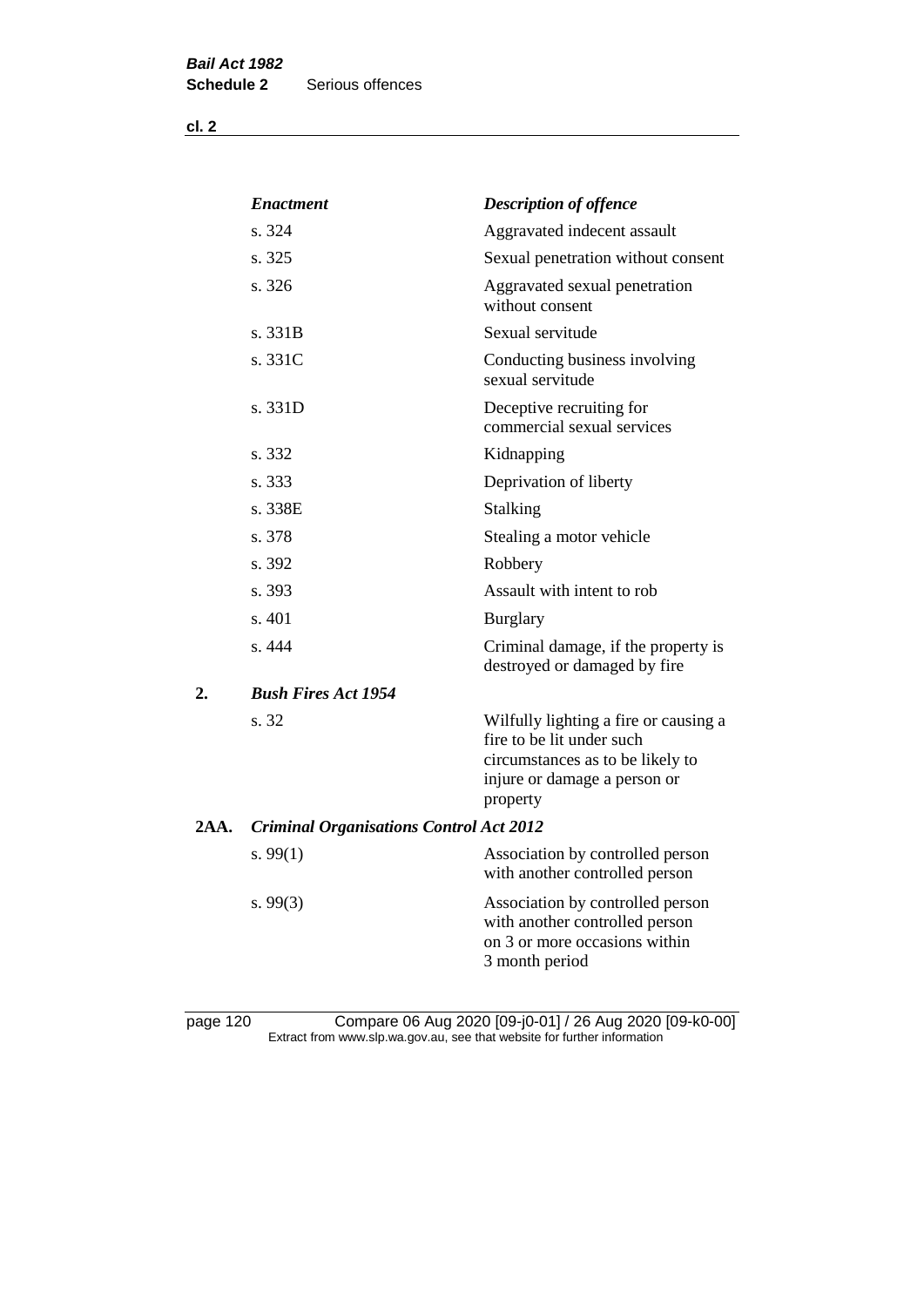|     | <b>Enactment</b>                | <b>Description of offence</b>                                                                                                                                                                                                                                                                                                             |
|-----|---------------------------------|-------------------------------------------------------------------------------------------------------------------------------------------------------------------------------------------------------------------------------------------------------------------------------------------------------------------------------------------|
|     | s. 102                          | Offence for controlled person to<br>get funds to, from or for declared<br>criminal organisation                                                                                                                                                                                                                                           |
|     | s. 103                          | Other contravention of interim<br>control order or control order                                                                                                                                                                                                                                                                          |
|     | s. 106                          | Recruiting members for declared<br>criminal organisation                                                                                                                                                                                                                                                                                  |
|     | s. $107(2)$                     | Permitting premises to be<br>habitually used as place of resort<br>by members of declared criminal<br>organisation                                                                                                                                                                                                                        |
|     | s. $107(3)$                     | Being knowingly concerned in the<br>management of premises<br>habitually used as place of resort<br>by members of declared criminal<br>organisation                                                                                                                                                                                       |
| 2a. | <b>Misuse of Drugs Act 1981</b> |                                                                                                                                                                                                                                                                                                                                           |
|     | s. $6(1)$                       | Offences concerned with<br>prohibited drugs generally                                                                                                                                                                                                                                                                                     |
|     | s. $7(1)$                       | Offences concerned with<br>prohibited plants generally                                                                                                                                                                                                                                                                                    |
|     | s. $14(1)$                      | Possessing a quantity of a<br>category 1 item or a category 2<br>item in circumstances where the<br>life, health or safety of a child<br>under 16 years of age was<br>endangered, or bodily harm (as<br>defined in The Criminal Code<br>section $1(1)$ and $(4)$ ) was caused to<br>such a child, by the acts<br>constituting the offence |
|     | s. $33(1)(a)$                   | Attempting to commit an offence<br>under section $6(1)$ or $7(1)$                                                                                                                                                                                                                                                                         |

Compare 06 Aug 2020 [09-j0-01] / 26 Aug 2020 [09-k0-00] page 121 Extract from www.slp.wa.gov.au, see that website for further information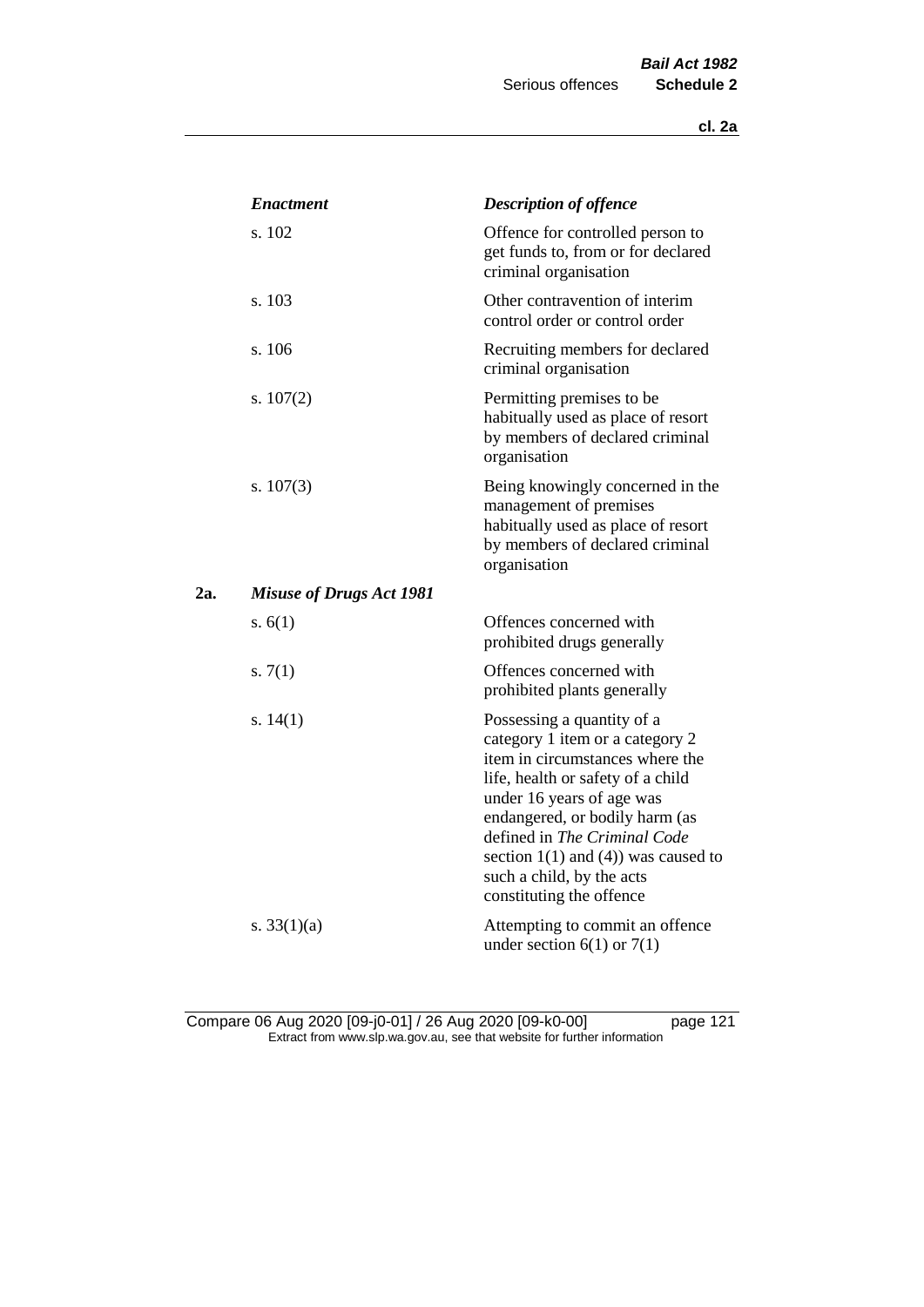**cl. 2b**

| <b>Description of offence</b>                                                                                                                                         |
|-----------------------------------------------------------------------------------------------------------------------------------------------------------------------|
| Conspiracy to commit an offence<br>under s. $6(1)$ or $7(1)$                                                                                                          |
| <b>Restraining Orders Act 1997</b>                                                                                                                                    |
| Breach of a violence restraining<br>order                                                                                                                             |
| Breach of a police order                                                                                                                                              |
| Breach of a Part VII order under<br>the Justices Act 1902 <sup>2</sup> —                                                                                              |
| that under section 86 of the<br>(a)<br><b>Restraining Orders Act 1997</b><br>is taken to be a misconduct<br>restraining order under that<br>Act; and                  |
| that shows on the face of the<br>(b)<br>order that the causing or<br>threatening of personal<br>injury by the accused was a<br>ground for the making of the<br>order. |
|                                                                                                                                                                       |
| Dangerous driving causing death,<br>injury, etc.                                                                                                                      |
| Dangerous driving causing bodily<br>harm                                                                                                                              |
|                                                                                                                                                                       |

*s. 13; No. 38 of 1998 s. 4(2); No. 54 of 1998 s. 15; No. 23 of 2001 s. 10(1); No. 4 of 2004 s. 24 and 26; No. 38 of 2004 s. 61; No. 62 of 2004 s. 9(1); No. 84 of 2004 s. 82; No. 6 of 2008 s. 42(2); No. 29 of 2008 s. 24(8); No. 47 of 2011 s. 19; No. 56 of 2011 s. 11; No. 49 of 2012 s. 172.]* 

page 122 Compare 06 Aug 2020 [09-j0-01] / 26 Aug 2020 [09-k0-00] Extract from www.slp.wa.gov.au, see that website for further information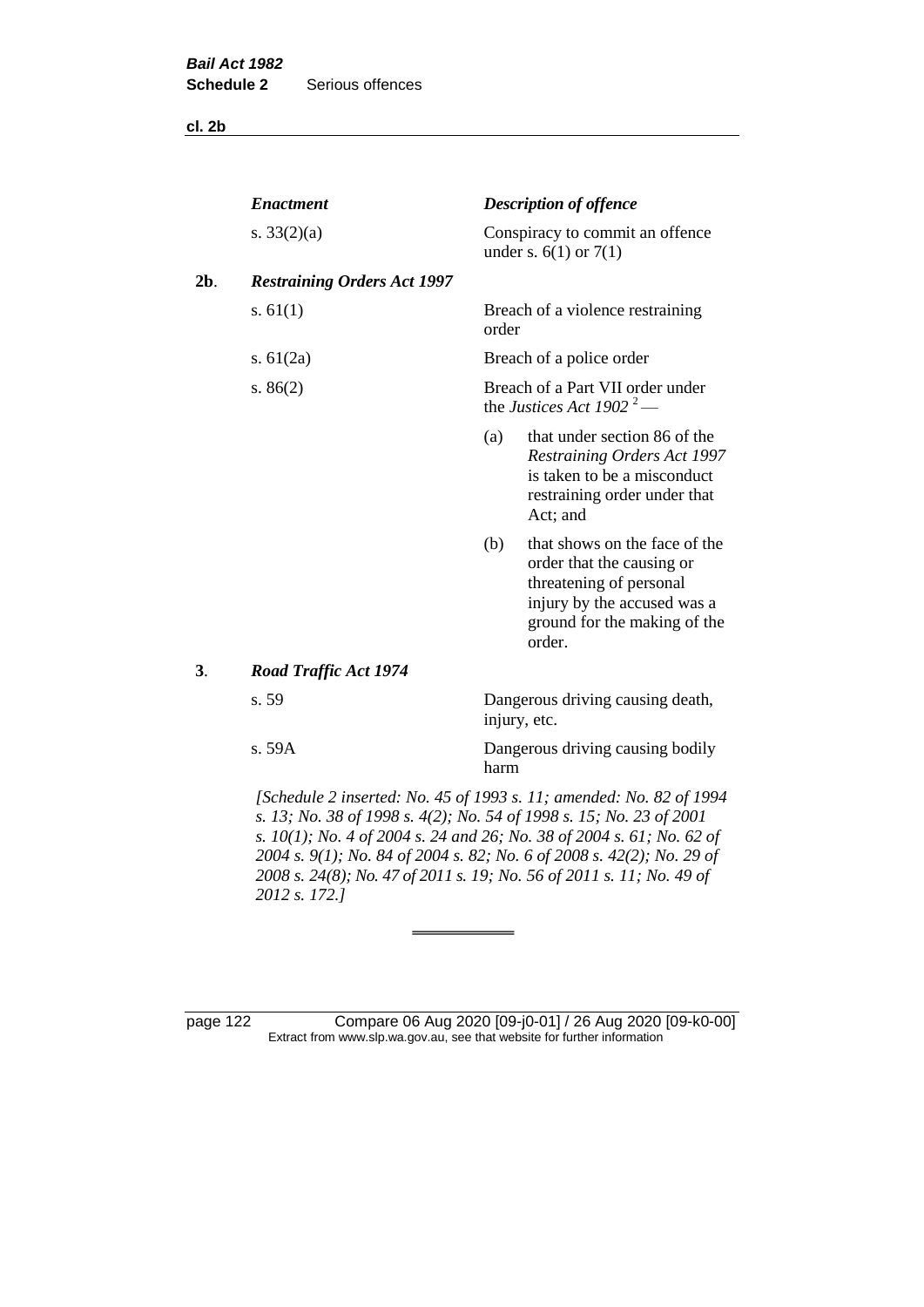# **Notes**

This is a compilation of the *Bail Act 1982* and includes amendments made by other written laws  $\frac{1M}{3}$ ,  $\frac{3}{4}$ . For provisions that have come into operation, and for information about any reprints, see the compilation table. For provisions that have not yet come into operation see the uncommenced provisions table.

# **Compilation table**

| <b>Short title</b>                                                                                                                                | <b>Number</b><br>and year                              | <b>Assent</b> | <b>Commencement</b>                                                 |
|---------------------------------------------------------------------------------------------------------------------------------------------------|--------------------------------------------------------|---------------|---------------------------------------------------------------------|
| Bail Act 1982                                                                                                                                     | 86 of 1982                                             | 18 Nov 1982   | 6 Feb 1989 (see s. 2 and<br>Gazette 27 Jan 1989 p. 263)             |
| <b>Acts Amendment</b><br>(Abolition of Capital<br>Punishment) Act 1984<br>Pt. III                                                                 | 52 of 1984                                             | 5 Sep 1984    | 3 Oct 1984                                                          |
| <b>Bail Amendment</b><br>Act 1984 <sup>5</sup>                                                                                                    | 74 of 1984<br>(as amended<br>by $15$ of<br>1988 s. 20) |               | 29 Nov 1984 6 Feb 1989 (see s. 2 and<br>Gazette 27 Jan 1989 p. 263) |
| <b>Bail Amendment</b><br>Act 1988                                                                                                                 | 15 of 1988                                             | 6 Sep 1988    | 6 Feb 1989 (see s. 2 and<br>Gazette 27 Jan 1989 p. 263)             |
| Reprint of the Bail Act 1982 under the Reprints Act 1984 and the Bail Amendment<br>Act 1988 s. 21 <sup>6</sup> (includes amendments listed above) |                                                        |               |                                                                     |
| Criminal Law<br>Amendment Act 1988<br>Pt.4                                                                                                        | 70 of 1988                                             | 15 Dec 1988   | 6 Feb 1989 (see s. 2(2)(b) and<br>Gazette 27 Jan 1989 p. 263)       |
| <b>Acts Amendment</b><br>(Children's Court)<br>Act 1988 Pt. 13                                                                                    | 49 of 1988                                             | 22 Dec 1988   | 1 Dec 1989 (see s. 2 and<br>Gazette 24 Nov 1989 p. 4327)            |
| Justices Amendment<br>Act 1989 s. 18                                                                                                              | 33 of 1989                                             | 22 Dec 1989   | 1 Jun 1991 (see s. 2 and<br>Gazette 17 May 1991 p. 2455)            |
| <b>Community Corrections</b><br><b>Legislation Amendment</b><br>Act 1990 Pt. 2                                                                    | 61 of 1990                                             | 17 Dec 1990   | 3 Apr 1991 (see s. 2 and<br>Gazette 22 Mar 1991 p. 1209)            |
| Child Welfare<br>Amendment Act<br>$(No. 2)$ 1990 s. 15                                                                                            | 83 of 1990                                             | 22 Dec 1990   | 1 Aug 1991 (see s. 2 and<br>Gazette 1 Aug 1991 p. 3983)             |

Compare 06 Aug 2020 [09-j0-01] / 26 Aug 2020 [09-k0-00] page 123 Extract from www.slp.wa.gov.au, see that website for further information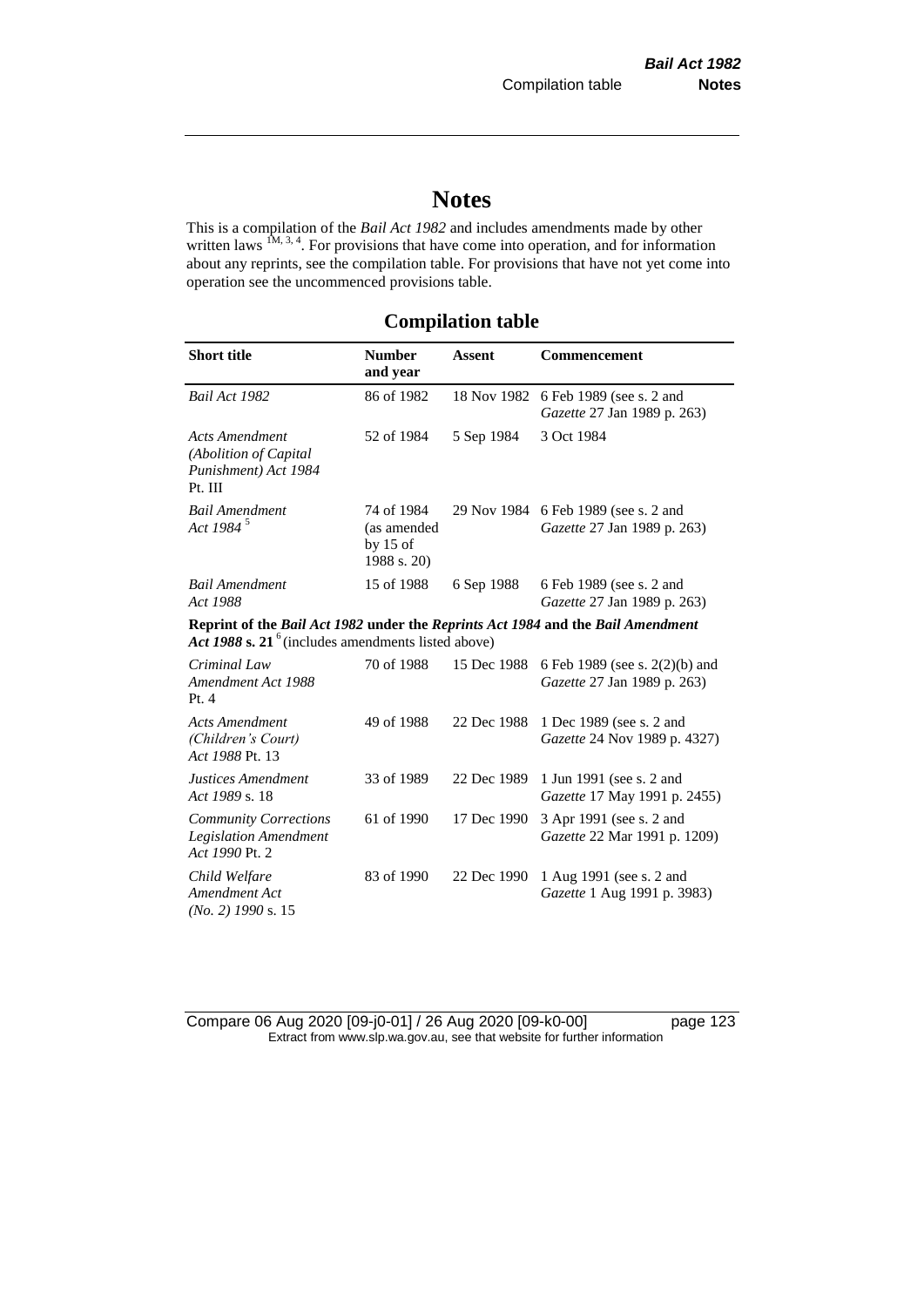| <b>Short title</b>                                                                                                                                                        | <b>Number</b><br>and year | Assent      | <b>Commencement</b>                                                                                                                                                   |
|---------------------------------------------------------------------------------------------------------------------------------------------------------------------------|---------------------------|-------------|-----------------------------------------------------------------------------------------------------------------------------------------------------------------------|
| Children's Court of<br>Western Australia<br>Amendment Act<br>$(No. 2)$ 1991 s. 21                                                                                         | 15 of 1991                | 21 Jun 1991 | 9 Aug 1991 (see s. 2(2) and<br>Gazette 9 Aug 1991 p. 4101)                                                                                                            |
| Reprint of the <i>Bail Act 1982</i> as at 17 Oct 1991 (includes amendments listed above)                                                                                  |                           |             |                                                                                                                                                                       |
| <b>Acts Amendment (Sexual</b><br>Offences) Act 1992 Pt. 3                                                                                                                 | 14 of 1992                | 17 Jun 1992 | 1 Aug 1992 (see s. 2 and<br>Gazette 28 Jul 1992 p. 3671)                                                                                                              |
| Acts Amendment<br>(Ministry of Justice)<br>Act 1993 Pt. 3 <sup>7</sup>                                                                                                    | 31 of 1993                | 15 Dec 1993 | 1 Jul 1993 (see s. 2)                                                                                                                                                 |
| Criminal Procedure<br>Amendment Act 1993<br>Pt. $2^8$                                                                                                                     | 45 of 1993                | 20 Dec 1993 | Act other than s. 7-9 and<br>10(2)(b): 17 Jan 1994<br>(see s. $2(1)$ );<br>s. 7-9 and 10(2)(b): 4 Mar 1994<br>(see s. $2(2)$ and <i>Gazette</i><br>4 Mar 1994 p. 915) |
| Criminal Law<br>Amendment Act 1994<br>s. $13(1)$ and $(2)$                                                                                                                | 82 of 1994                | 23 Dec 1994 | 20 Jan 1995 (see s. 2(2))                                                                                                                                             |
| <b>Acts Amendment (Fines,</b><br>Penalties and<br><b>Infringement Notices</b> )<br>Act 1994 Pt. 3                                                                         | 92 of 1994                | 23 Dec 1994 | 1 Jan 1995 (see s. 2(1) and<br>Gazette 30 Dec 1994 p. 7211)                                                                                                           |
| Sentencing<br>(Consequential<br>Provisions) Act 1995 Pt. 5                                                                                                                | 78 of 1995                | 16 Jan 1996 | 4 Nov 1996 (see s. 2 and<br>Gazette 25 Oct 1996 p. 5632)                                                                                                              |
| Coroners Act 1996 s. 61                                                                                                                                                   | 2 of 1996                 |             | 24 May 1996 7 Apr 1997 (see s. 2 and<br>Gazette 18 Mar 1997 p. 1529)                                                                                                  |
| Mental Health<br>(Consequential<br>Provisions) Act 1996 Pt. 2                                                                                                             | 69 of 1996                | 13 Nov 1996 | 13 Nov 1997 (see s. 2)                                                                                                                                                |
| Reprint of the <i>Bail Act 1982</i> as at 13 Mar 1997 (includes amendments listed above<br>Act 1996) (corrections in Gazette 25 Jul 1997 p. 3909 and 14 Nov 1997 p. 6426) |                           |             | except those in the Coroners Act 1996 and the Mental Health (Consequential Provisions)                                                                                |
| <b>Statutes (Repeals and</b><br>Minor Amendments)                                                                                                                         | 57 of 1997                |             | 15 Dec 1997 15 Dec 1997 (see s. 2(1))                                                                                                                                 |

*Act 1997* s. 21 *Criminal Law Amendment Act (No. 1) 1998* s. 4(2)

page 124 Compare 06 Aug 2020 [09-j0-01] / 26 Aug 2020 [09-k0-00] Extract from www.slp.wa.gov.au, see that website for further information

38 of 1998 25 Sep 1998 23 Oct 1998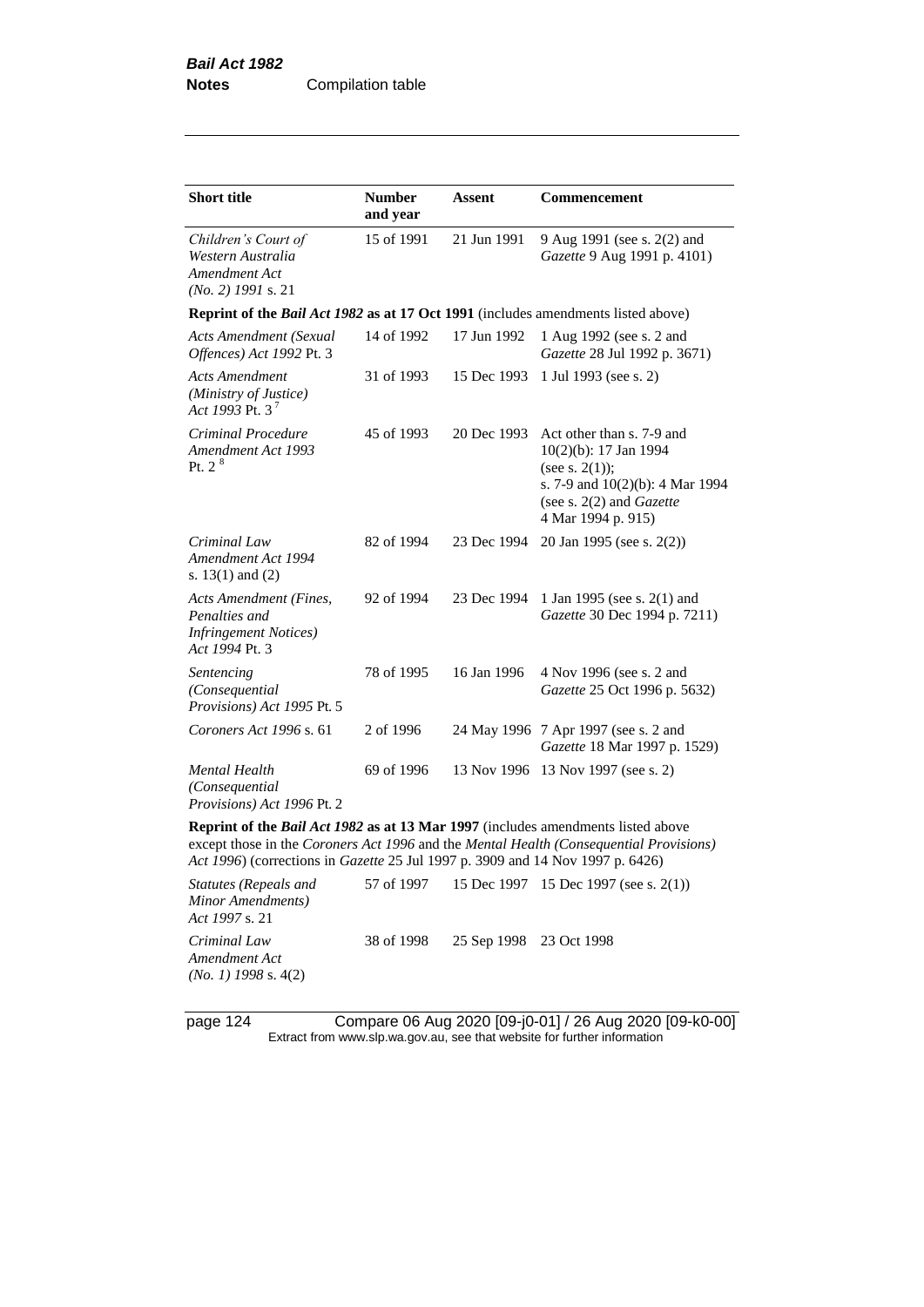| <b>Short title</b>                                                                                                                                 | <b>Number</b><br>and year | Assent      | <b>Commencement</b>                                                                                                                                                                                                                  |
|----------------------------------------------------------------------------------------------------------------------------------------------------|---------------------------|-------------|--------------------------------------------------------------------------------------------------------------------------------------------------------------------------------------------------------------------------------------|
| Bail Amendment<br>Act 1998 <sup>9</sup>                                                                                                            | 54 of 1998                | 11 Jan 1999 | s. 1 and 2: 11 Jan 1999;<br>Pt. 4 and 7: 15 May 1999<br>(see s. 2 and Gazette<br>11 May 1999 p. 1905);                                                                                                                               |
|                                                                                                                                                    |                           |             | Pt. 2, 3 and 5 (other than s. 12):<br>8 Mar 2000 (see s. 2 and<br>Gazette 7 Mar 2000 p. 1039);<br>s. 12: 1 Sep 2000 (see s. 2 and<br>Gazette 29 Aug 2000 p. 4985);<br>Pt. 6: 4 Dec 2000 (see s. 2 and<br>Gazette 4 Dec 2000 p. 6799) |
| Reprint of the Bail Act 1982 as at 27 Aug 1999 (includes amendments listed above<br>except those in the Bail Amendment Act 1998 Pt. 2, 3, 5 and 6) |                           |             |                                                                                                                                                                                                                                      |
| Court Security and<br><b>Custodial Services</b><br>(Consequential<br>Provisions) Act 1999 Pt. 3                                                    | 47 of 1999                | 8 Dec 1999  | 18 Dec 1999 (see s. 2 and<br>Gazette 17 Dec 1999 p. 6175-6)                                                                                                                                                                          |
| Criminal Law Amendment<br>Act 2001 s. 10(1)                                                                                                        | 23 of 2001                | 26 Nov 2001 | 24 Dec 2001                                                                                                                                                                                                                          |
| Criminal Investigation<br>(Identifying People)<br>Act 2002 Sch. 2 cl. 1                                                                            | 6 of 2002                 | 4 Jun 2002  | 20 Nov 2002 (see s. 2 and<br>Gazette 19 Nov 2002 p. 5505)                                                                                                                                                                            |
| Criminal Law (Procedure)<br>Amendment Act 2002 Pt. 4<br>Div. 1                                                                                     | 27 of 2002                | 25 Sep 2002 | 27 Sep 2002 (see s. 2 and<br>Gazette 27 Sep 2002 p. 4875)                                                                                                                                                                            |
| Sentencing Legislation<br>Amendment and Repeal<br>Act 2003 s. 29(3) and 37                                                                         | 50 of 2003                | 9 Jul 2003  | s. 29(3): 31 Aug 2003 (see s. 2<br>and Gazette 29 Aug 2003<br>p. 3833);<br>s. 37: 15 May 2004 (see s. 2 and<br>Gazette 14 May 2004 p. 1445)                                                                                          |
| Acts Amendment and<br>Repeal (Courts and Legal<br>Practice) Act 2003 s. 88<br>and 121 <sup>10</sup>                                                | 65 of 2003                | 4 Dec 2003  | 1 Jan 2004 (see s. 2 and Gazette<br>30 Dec 2003 p. 5722)                                                                                                                                                                             |
| <b>Statutes (Repeals and</b><br>Minor Amendments)<br>Act 2003 s. 29                                                                                | 74 of 2003                | 15 Dec 2003 | 15 Dec 2003 (see s. 2)                                                                                                                                                                                                               |
| Criminal Code Amendment<br>Act 2004 s. 24, 26 and 58                                                                                               | 4 of 2004                 | 23 Apr 2004 | 21 May 2004 (see s. 2)                                                                                                                                                                                                               |

Compare 06 Aug 2020 [09-j0-01] / 26 Aug 2020 [09-k0-00] page 125 Extract from www.slp.wa.gov.au, see that website for further information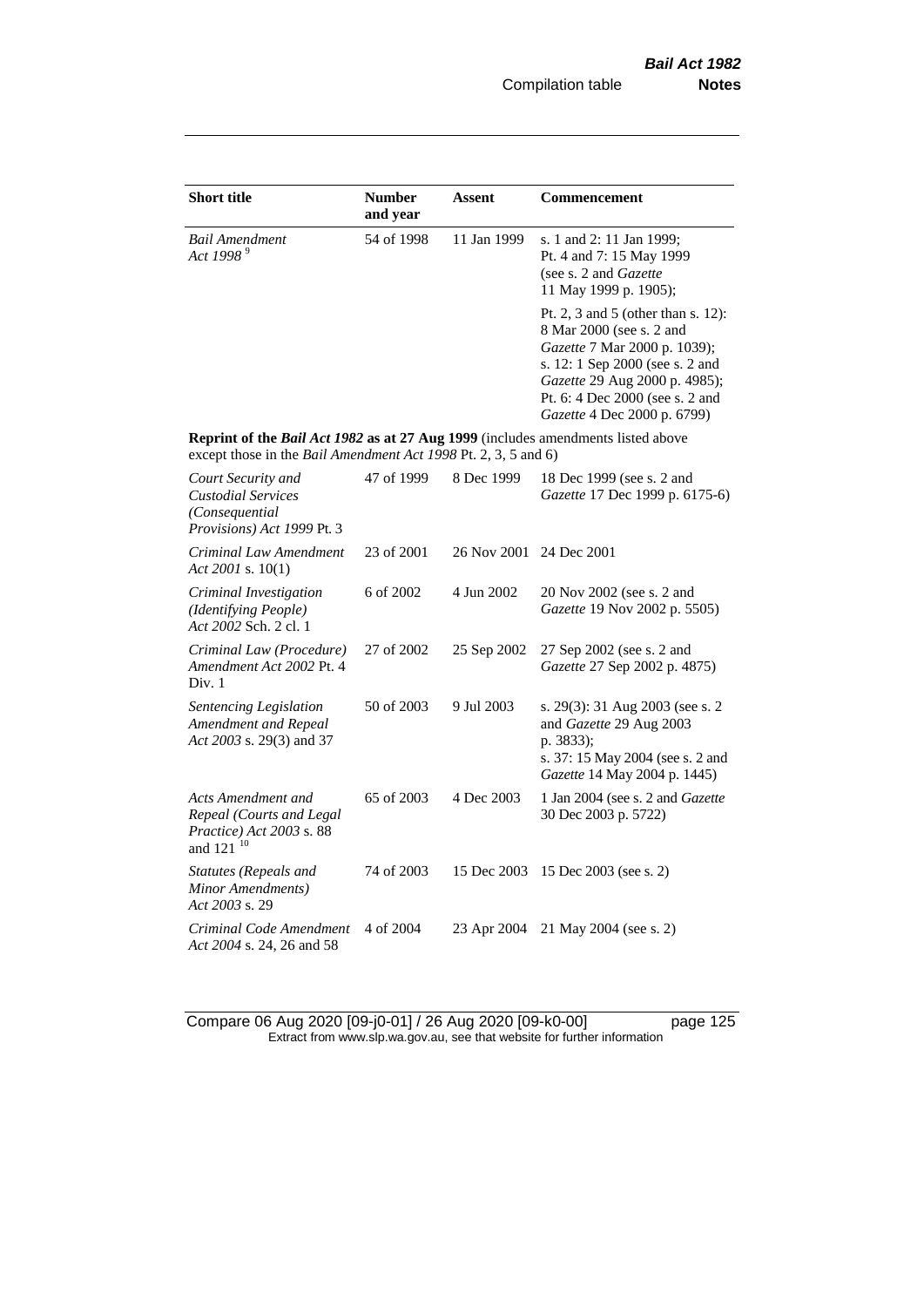| <b>Short title</b>                                                                                                                                                                                                                                                                                                                                                    | <b>Number</b><br>and year | Assent      | <b>Commencement</b>                                                                                                                                                                                                                                      |  |
|-----------------------------------------------------------------------------------------------------------------------------------------------------------------------------------------------------------------------------------------------------------------------------------------------------------------------------------------------------------------------|---------------------------|-------------|----------------------------------------------------------------------------------------------------------------------------------------------------------------------------------------------------------------------------------------------------------|--|
| Sentencing Legislation<br>Amendment Act 2004 s. 13                                                                                                                                                                                                                                                                                                                    | 27 of 2004                | 14 Oct 2004 | 31 May 2006 (see s. 2 and<br>Gazette 30 May 2006 p. 1965)                                                                                                                                                                                                |  |
| Children and Community<br>Services Act 2004 Sch. 2<br>cl.3                                                                                                                                                                                                                                                                                                            | 34 of 2004                | 20 Oct 2004 | 1 Mar 2006 (see s. 2 and<br>Gazette 14 Feb 2006 p. 695)                                                                                                                                                                                                  |  |
| <b>Acts Amendment (Family</b><br>and Domestic Violence)<br>Act 2004 Pt. 3                                                                                                                                                                                                                                                                                             | 38 of 2004                | 9 Nov 2004  | 1 Dec 2004 (see s. 2 and<br>Gazette 26 Nov 2004 p. 5309)                                                                                                                                                                                                 |  |
| Acts Amendment (Court of<br>Appeal) Act 2004 s. 28                                                                                                                                                                                                                                                                                                                    | 45 of 2004                | 9 Nov 2004  | s. $28(1)$ , (2) and (4) (other than<br>the amendment to s. $7A(1)$ :<br>1 Feb 2005 (see. s. 2 and<br>Gazette 14 Jan 2005 p. 163);<br>s. $28(3)$ and $(4)$ (the<br>amendment to s. $7A(1)$ :<br>2 May 2005 (see. s. 2 and<br>Gazette 14 Jan 2005 p. 163) |  |
| Courts Legislation<br>Amendment and Repeal<br>Act 2004 s. 141 $^{11}$                                                                                                                                                                                                                                                                                                 | 59 of 2004                | 23 Nov 2004 | 1 May 2005 (see s. 2 and<br>Gazette 31 Dec 2004 p. 7128)                                                                                                                                                                                                 |  |
| Misuse of Drugs<br>Amendment Act 2004 s. 9(1)                                                                                                                                                                                                                                                                                                                         | 62 of 2004                | 24 Nov 2004 | 1 Jan 2005 (see s. 2 and <i>Gazette</i><br>10 Dec 2004 p. 5965)                                                                                                                                                                                          |  |
| Criminal Procedure and<br>Appeals (Consequential and<br>Other Provisions) Act 2004<br>Pt. 3 and s. 82 and 83                                                                                                                                                                                                                                                          | 84 of 2004                | 16 Dec 2004 | 2 May 2005 (see s. 2 and<br>Gazette 31 Dec 2004 p. 7129<br>(correction in Gazette<br>7 Jan 2005 p. 53)                                                                                                                                                   |  |
| <b>Reprint 5: The Bail Act 1982 as at 1 Apr 2005</b> (includes amendments listed above except<br>those in the Sentencing Legislation Amendment Act 2004, the Children and Community<br>Services Act 2004, the Acts Amendment (Court of Appeal) Act 2004 s. 28(3) and (4) (the<br>amendment to s. 7A(1)), the Courts Legislation Amendment and Repeal Act 2004 and the |                           |             |                                                                                                                                                                                                                                                          |  |

*Criminal Procedure and Appeals (Consequential and Other Provisions) Act 2004*)

| Planning and Development 38 of 2005<br>(Consequential and<br><b>Transitional Provisions</b> )<br>Act 2005 s. 15 |            |            | 12 Dec 2005 9 Apr 2006 (see s. 2 and<br>Gazette 21 Mar 2006 p. 1078)        |
|-----------------------------------------------------------------------------------------------------------------|------------|------------|-----------------------------------------------------------------------------|
| Criminal Investigation<br>(Consequential Provisions)<br>A <i>ct 2006</i> Pt. 2                                  | 59 of 2006 |            | 16 Nov 2006 1 Jul 2007 (see s. 2 and <i>Gazette</i><br>22 Jun 2007 p. 2838) |
| Prisons and Sentencing<br>Legislation Amendment<br>Act 2006 Pt. 5                                               | 65 of 2006 | 8 Dec 2006 | 4 Apr 2007 (see s. 2 and <i>Gazette</i><br>3 Apr 2007 p. 1491)              |

page 126 Compare 06 Aug 2020 [09-j0-01] / 26 Aug 2020 [09-k0-00] Extract from www.slp.wa.gov.au, see that website for further information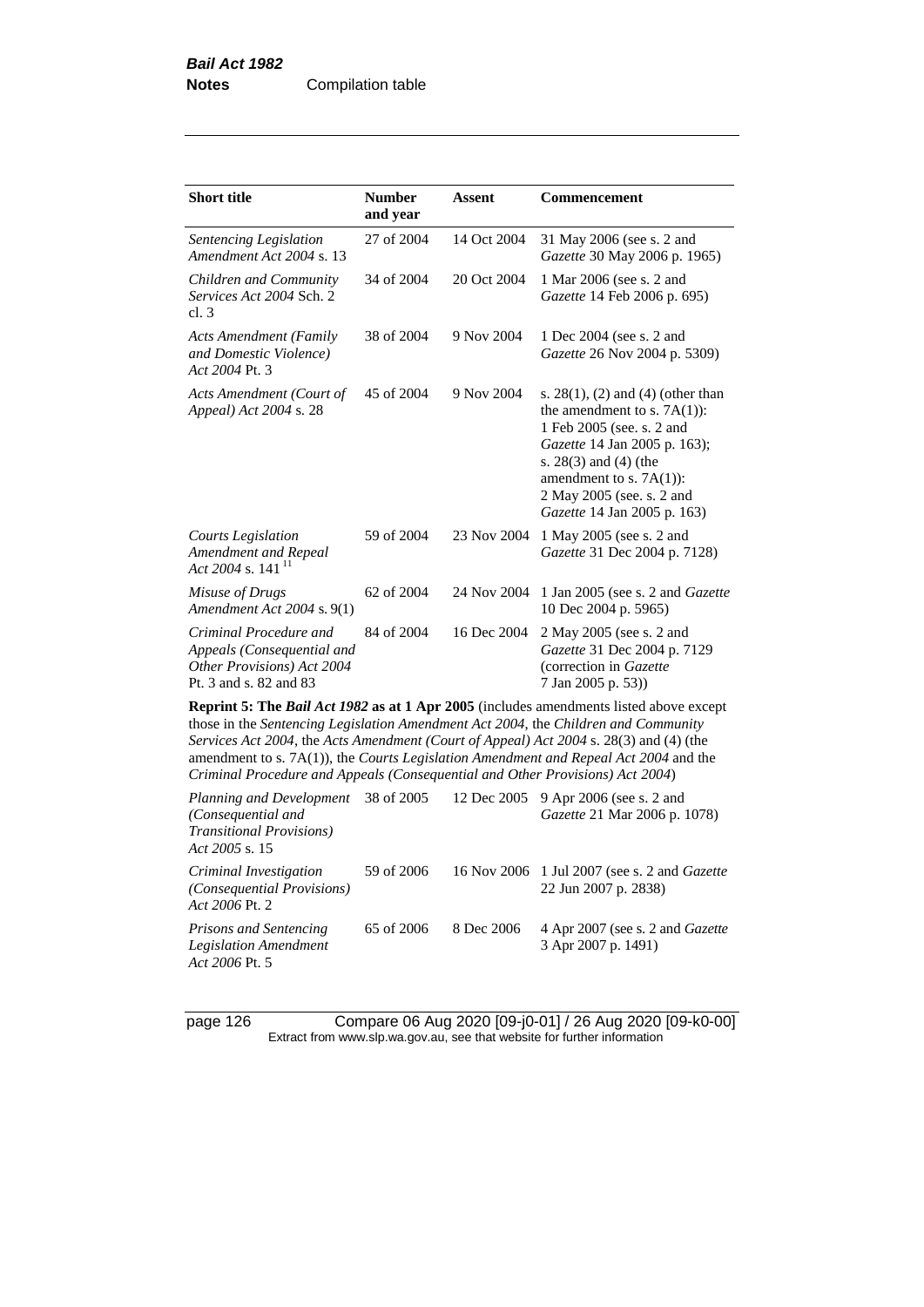| <b>Short title</b>                                                                                        | <b>Number</b> | <b>Assent</b> | <b>Commencement</b>                                                                                                                                                                                                  |
|-----------------------------------------------------------------------------------------------------------|---------------|---------------|----------------------------------------------------------------------------------------------------------------------------------------------------------------------------------------------------------------------|
|                                                                                                           | and year      |               |                                                                                                                                                                                                                      |
| Reprint 6: The Bail Act 1982 as at 14 Sep 2007 (includes amendments listed above)                         |               |               |                                                                                                                                                                                                                      |
| Criminal Law and Evidence 2 of 2008<br>Amendment Act 2008 s. 56                                           |               | 12 Mar 2008   | 27 Apr 2008 (see s. 2 and<br>Gazette 24 Apr 2008 p. 1559)                                                                                                                                                            |
| <b>Bail Amendment Act 2008</b><br>Pt. $2^{12}$                                                            | 6 of 2008     | 31 Mar 2008   | 1 Mar 2009 (see s. 2(b) and<br>Gazette 27 Feb 2009 p. 511)                                                                                                                                                           |
| <b>Medical Practitioners</b><br>Act 2008 Sch. 3 cl. 4                                                     | 22 of 2008    | 27 May 2008   | 1 Dec 2008 (see s. 2 and<br>Gazette 25 Nov 2008 p. 4989)                                                                                                                                                             |
| Criminal Law Amendment<br>(Homicide) Act 2008 s. 24                                                       | 29 of 2008    | 27 Jun 2008   | 1 Aug 2008 (see s. 2(d) and<br>Gazette 22 Jul 2008 p. 3353)                                                                                                                                                          |
| Reprint 7: The Bail Act 1982 as at 6 Mar 2009 (includes amendments listed above)                          |               |               |                                                                                                                                                                                                                      |
| Police Amendment<br>Act 2009 s. 12                                                                        | 42 of 2009    | 3 Dec 2009    | 13 Mar 2010 (see s. 2(b) and<br>Gazette 12 Mar 2010 p. 941)                                                                                                                                                          |
| <b>Health Practitioner</b><br><b>Regulation National Law</b><br>(WA) Act 2010 Pt. 5 Div. 4                | 35 of 2010    | 30 Aug 2010   | 18 Oct 2010 (see s. 2(b) and<br>Gazette 1 Oct 2010 p. 5075-6)                                                                                                                                                        |
| <b>Electronic Transactions</b><br>Act 2011 s. 25                                                          | 46 of 2011    | 25 Oct 2011   | 1 Aug 2012 (see s. 2(c) and<br>Gazette 31 Jul 2012 p. 3683)                                                                                                                                                          |
| Statutes (Repeals and<br>Minor Amendments)<br>Act 2011 s. 19                                              | 47 of 2011    | 25 Oct 2011   | 26 Oct 2011 (see s. 2(b))                                                                                                                                                                                            |
| Misuse of Drugs<br>Amendment Act 2011 Pt. 3                                                               | 56 of 2011    | 21 Nov 2011   | 24 Mar 2012 (see s. 2(b) and<br>Gazette 23 Mar 2012 p. 1363)                                                                                                                                                         |
| those in the Electronic Transactions Act 2011)                                                            |               |               | <b>Reprint 8: The Bail Act 1982 as at 6 Jul 2012</b> (includes amendments listed above except                                                                                                                        |
| Criminal Organisations<br>Control Act 2012 s. 172                                                         | 49 of 2012    | 29 Nov 2012   | 2 Nov 2013 (see s. 2(b) and<br>Gazette 1 Nov 2013 p. 4891)                                                                                                                                                           |
| <b>Courts and Tribunals</b><br>(Electronic Processes<br>Facilitation) Act 2013 Pt. 3<br>Div. 1 (s. 21-31) | 20 of 2013    | 4 Nov 2013    | Pt. $3$ Div. 1 (other than s. 22,<br>23, 25 and 27-30):<br>25 Nov 2013 (see s. 2(b) and<br>Gazette 22 Nov 2013 p. 5391);<br>s. 22, 23, 25 and 27-30:<br>13 Sep 2014 (see s. 2(b) and<br>Gazette 12 Sep 2014 p. 3279) |
| Reprint 9: The Bail Act 1982 as at 1 May 2015 (includes amendments listed above)                          |               |               |                                                                                                                                                                                                                      |
| Mental Health Legislation<br>Amendment Act 2014 Pt. 4<br>Div. 4 Subdiv. 2                                 | 25 of 2014    | 3 Nov 2014    | 30 Nov 2015 (see s. 2(b) and<br>Gazette 13 Nov 2014 p. 4632)                                                                                                                                                         |

Compare 06 Aug 2020 [09-j0-01] / 26 Aug 2020 [09-k0-00] page 127 Extract from www.slp.wa.gov.au, see that website for further information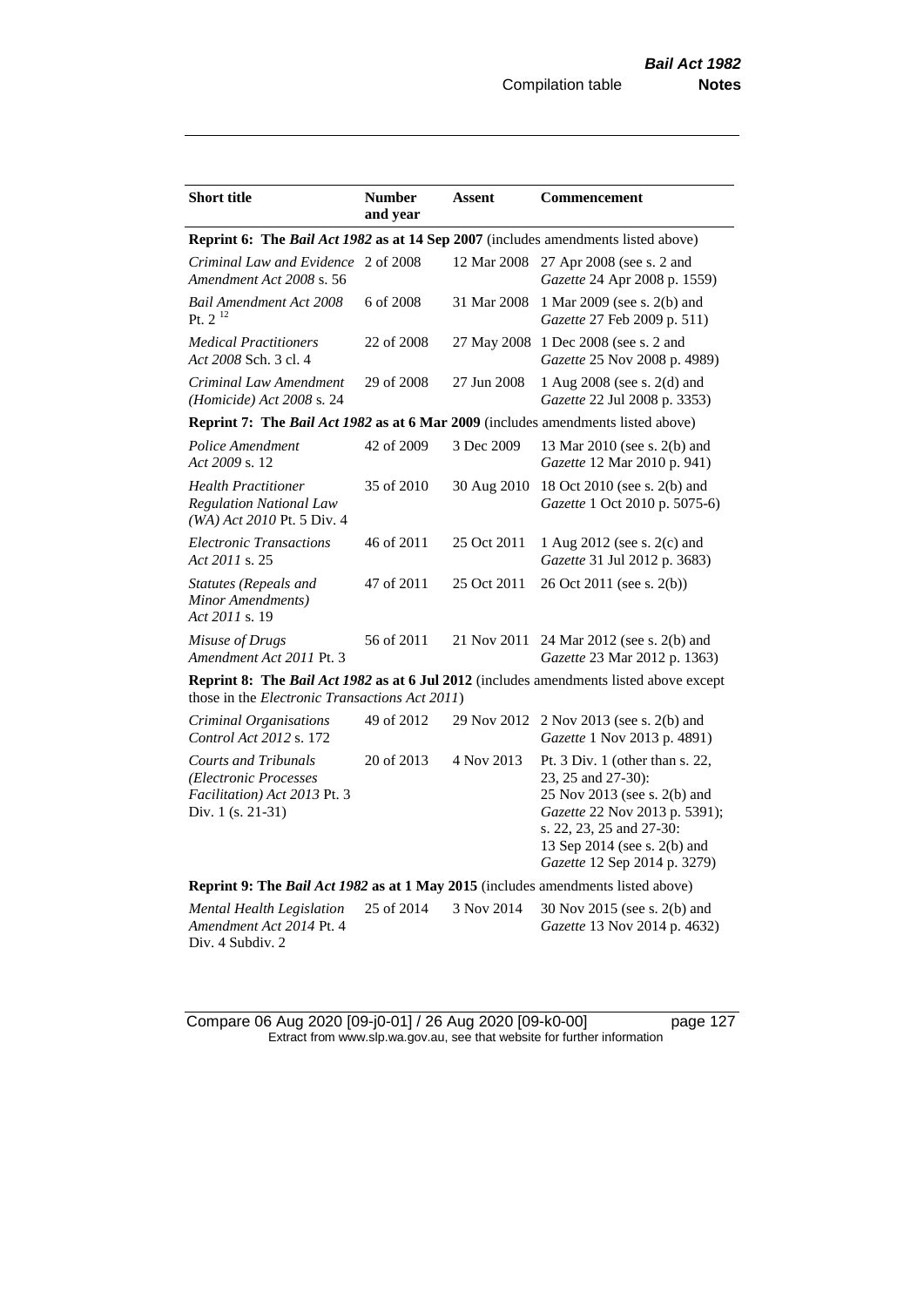| <b>Short title</b>                                                                                              | <b>Number</b><br>and year | Assent      | <b>Commencement</b>                                                                                                                      |
|-----------------------------------------------------------------------------------------------------------------|---------------------------|-------------|------------------------------------------------------------------------------------------------------------------------------------------|
| Restraining Orders and<br><b>Related Legislation</b><br>Amendment (Family<br>Violence) Act 2016<br>Pt. 3 Div. 1 | 49 of 2016                | 29 Nov 2016 | 1 Jul 2017 (see s. 2(b) and<br>Gazette 7 Feb 2017 p. 1157)                                                                               |
| Dangerous Sexual<br><b>Offenders</b> Legislation<br>Amendment Act 2017 Pt. 2                                    | 21 of 2017                | 13 Dec 2017 | 29 Mar 2018 (see s. 2(b) and<br>Gazette 16 Mar 2018<br>p. $916-17$                                                                       |
| <b>Bail Amendment (Persons</b><br>Linked to Terrorism)<br>Act 2019                                              | 15 of 2019                | 5 Jul 2019  | s. 1 and 2: 5 Jul 2019<br>(see s. $2(a)$ );<br>Act other than $s$ , 1 and 2:<br>1 Jan 2020 (see 2(b) and<br>Gazette 15 Nov 2019 p. 4029) |
| Family Violence Legislation 13 of 2020<br>Reform (COVID-19<br>Response) Act 2020 Pt. 4                          |                           | 6 Apr 2020  | 7 Apr 2020 (see s. 2(b))                                                                                                                 |
| Family Violence Legislation 30 of 2020<br>Reform Act 2020 Pt. 5 (but<br>only s. 38, 42, 44, 45<br>and $49$ )    |                           | 9 Jul 2020  | 6 Aug 2020 (see s. $2(1)(c)$ and<br>SL 2020/125 cl. 2(a)(iii))                                                                           |
| <b>High Risk Serious</b><br>Offenders Act 2020 s. 117                                                           | 29 of 2020                | 9 Jul 2020  | <u>26 Aug 2020 (see s. 2(1)(c) and</u><br>SL 2020/131 cl. 2)                                                                             |

# **Uncommenced provisions table**

To view the text of the uncommenced provisions see *Acts as passed* on the WA Legislation website.

| <b>Short title</b>                                                                                                     | <b>Number</b><br>and year | Assent                                  | <b>Commencement</b>                                                                                                                                                   |
|------------------------------------------------------------------------------------------------------------------------|---------------------------|-----------------------------------------|-----------------------------------------------------------------------------------------------------------------------------------------------------------------------|
| <b>High Risk Serious</b><br>Offenders Act 2020 s. 117                                                                  | 20 of 2020                | $9 \text{--}1 \text{--}1 \text{--}2020$ | 26 Aug 2020 (see s. 2(1)(c) and<br>SL 2020/131 el. 2)                                                                                                                 |
| <i>Family Violence Legislation</i> 30 of 2020<br>Reform Act 2020 Pt. 5<br>(other than s. 38, 42, 44, 45)<br>and $49$ ) |                           | 9 Jul 2020                              | s. 50: 1 Oct 2020 (see s. $2(1)(c)$ )<br>and SL 2020/125 cl. 2(b)(i));<br>s. 39-41, 43 and 46-48:<br>1 Jan 2021 (see s. $2(1)(c)$ ) and<br>SL 2020/125 cl. 2(c)(iii)) |

page 128 Compare 06 Aug 2020 [09-j0-01] / 26 Aug 2020 [09-k0-00] Extract from www.slp.wa.gov.au, see that website for further information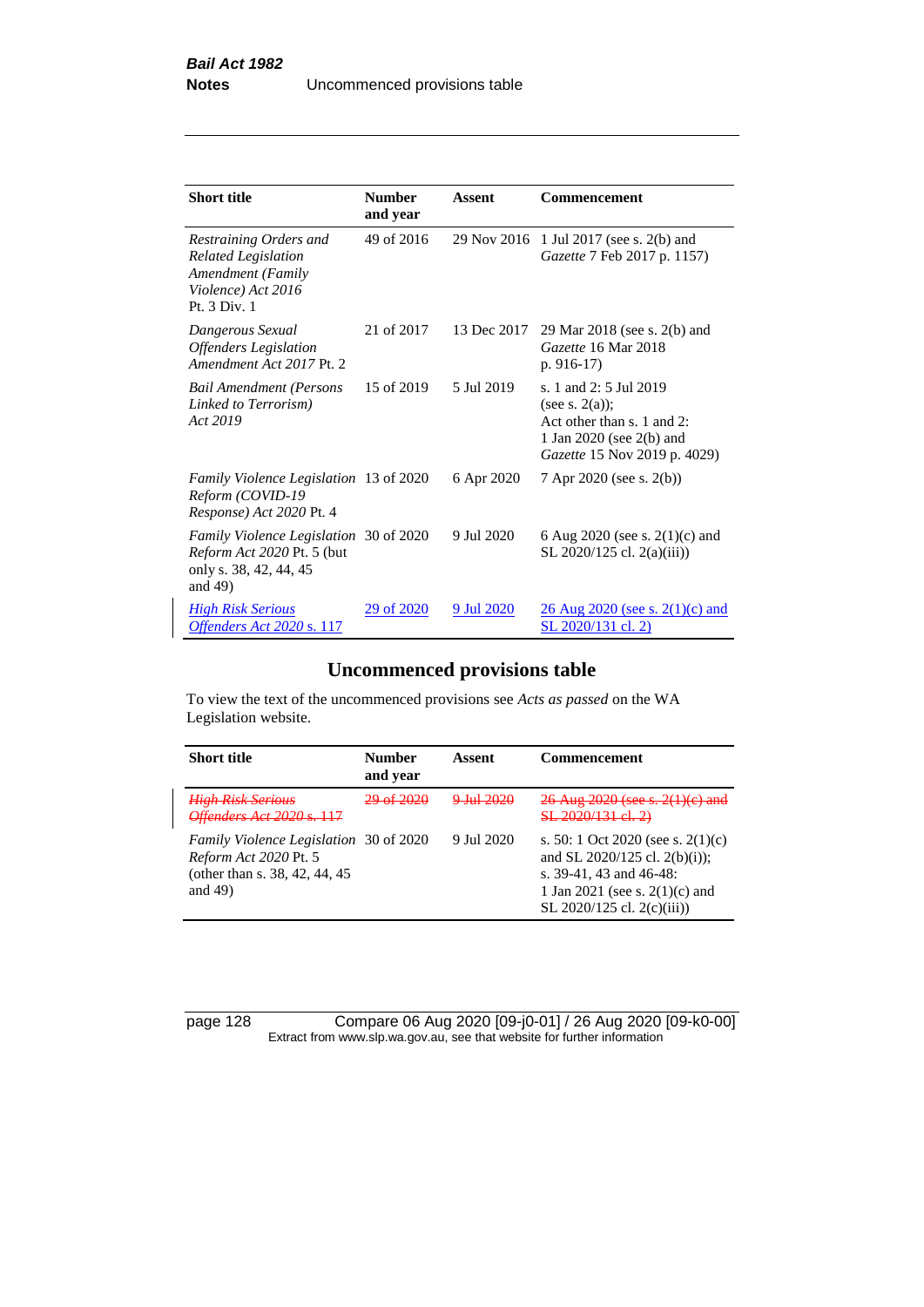## **Other notes**

- <sup>1M</sup> Under the *Cross-border Justice Act 2008* section 14, in order to give effect to that Act, this Act must be applied with the modifications prescribed by the *Cross-border Justice Regulations 2009* Part 3 Division 3 as if this Act had been altered in that way. If a modification is to replace or insert a numbered provision, the new provision is identified by the superscript 1M appearing after the provision number. If a modification is to replace or insert a definition, the new definition is identified by the superscript 1M appearing after the defined term.
- <sup>1</sup> Repealed by the *Sentencing Legislation Amendment and Repeal Act 2003*.
- <sup>2</sup> The short title of the *Justices Act 1902* was changed to the *Criminal Procedure (Summary) Act 1902* by the *Courts Legislation Amendment and Repeal Act 2004*  s. 23. The Act was then repealed by the *Criminal Procedure and Appeal (Consequential and Other Provisions) Act 2004* s. 4.
- <sup>3</sup> The amendment in the *Sentencing Legislation Amendment and Repeal Act 1999* s. 26 had not come into operation when it was repealed by the *Sentencing Legislation Amendment and Repeal Act 2003* s. 31.
- <sup>4</sup> The *Machinery of Government (Miscellaneous Amendments) Act 2006* Pt. 3 Div. 1 was repealed by the *Statutes (Repeals and Minor Amendments) Act 2011* s. 23(2) before it purported to come into operation.
- <sup>5</sup> The *Bail Amendment Act 1984* s. 10 and 11 were repealed by the *Bail Amendment Act 1988* s. 20.
- <sup>6</sup> The *Bail Act 1982* was not in operation at the time when the reprint was compiled, but the reprinting was authorised by the *Bail Amendment Act 1988* s. 21.
- 7 The *Acts Amendment (Ministry of Justice) Act 1993* Pt. 19 is a transitional provision that is of no further effect.
- <sup>8</sup> The *Criminal Procedure Amendment Act 1993* s. 13 is a transitional provision that is of no further effect.
- <sup>9</sup> The *Bail Amendment Act 1998* s. 6(2) is a transitional provision that is of no further effect.
- <sup>10</sup> The *Acts Amendment and Repeal (Courts and Legal Practice) Act 2003* s. 97 reads as follows:

#### **97. References to Crown Solicitor**

If in a written law or other document or instrument there is a reference to the Crown Solicitor that reference may, where the context so requires, be read as if it had been amended to be a reference to the State Solicitor.

Compare 06 Aug 2020 [09-j0-01] / 26 Aug 2020 [09-k0-00] page 129 Extract from www.slp.wa.gov.au, see that website for further information